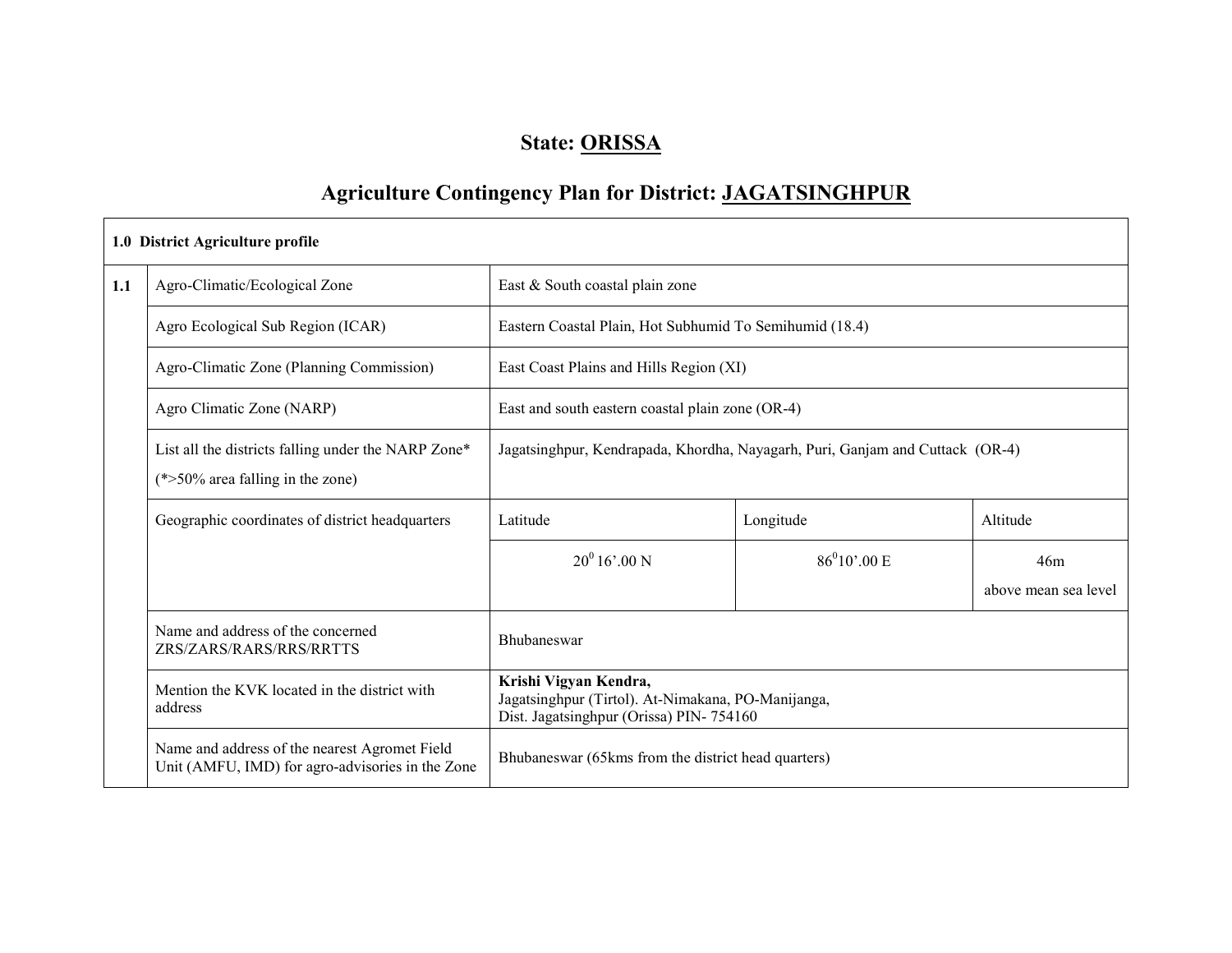| 1.2 | Rainfall               | <b>Normal RF(mm)</b> | <b>Normal Rainy days</b><br>(number) | <b>Normal Onset</b>       | <b>Normal Cessation</b>    |
|-----|------------------------|----------------------|--------------------------------------|---------------------------|----------------------------|
|     | SW monsoon (June-Sep): | 1110.1               | 47.9                                 | $3rd$ week of June        | $4th$ week of<br>September |
|     | NE Monsoon(Oct-Dec):   | 239.7                | 8.9                                  | $1st$ week of<br>November | $2nd$ week of<br>November  |
|     | Winter (Jan-March)     | 71.7                 | 3.9                                  |                           |                            |
|     | Summer (Apr-May)       | 103.4                | 103.4                                |                           |                            |
|     | Annual                 | 1524.9               | 65.5                                 | $\qquad \qquad$           |                            |

| د ا<br>ل. 1 | Land use<br>pattern of the<br>district (latest<br>statistics) | Geographical<br>area | Forest<br>area | Land under<br>non-<br>agricultural use | Permanent<br>pastures | Cultivable<br>wasteland | Land under<br>Misc. tree<br>crops and<br>groves | Barren and<br>uncultivable<br>land | Current<br>fallows | Other<br>fallows |
|-------------|---------------------------------------------------------------|----------------------|----------------|----------------------------------------|-----------------------|-------------------------|-------------------------------------------------|------------------------------------|--------------------|------------------|
|             | Area $('000 ha)$                                              | 167.0                | 13.0           | 13.0                                   | 7.0                   | 6.0                     | 4.0                                             | 13.0                               | 9.0                | 7.0              |

| Major Soils (common names like red<br>sandy loam deep soils (etc.,) $*$ | Area $(900 \text{ ha})$ |
|-------------------------------------------------------------------------|-------------------------|
| Laterite Soils                                                          | 20500                   |
| 2. Deep Alluvial soils                                                  | 89700                   |
| 3. Coastal saline soils                                                 | 53700                   |

|     | <b>Agricultural land use</b> | Area ('000 ha) | Cropping intensity $\%$ |
|-----|------------------------------|----------------|-------------------------|
| 1.J | Net sown area                | 100.0          |                         |
|     | Area sown more than once     | 88.1           | 188.1%                  |
|     | Gross cropped area           | 188.1          |                         |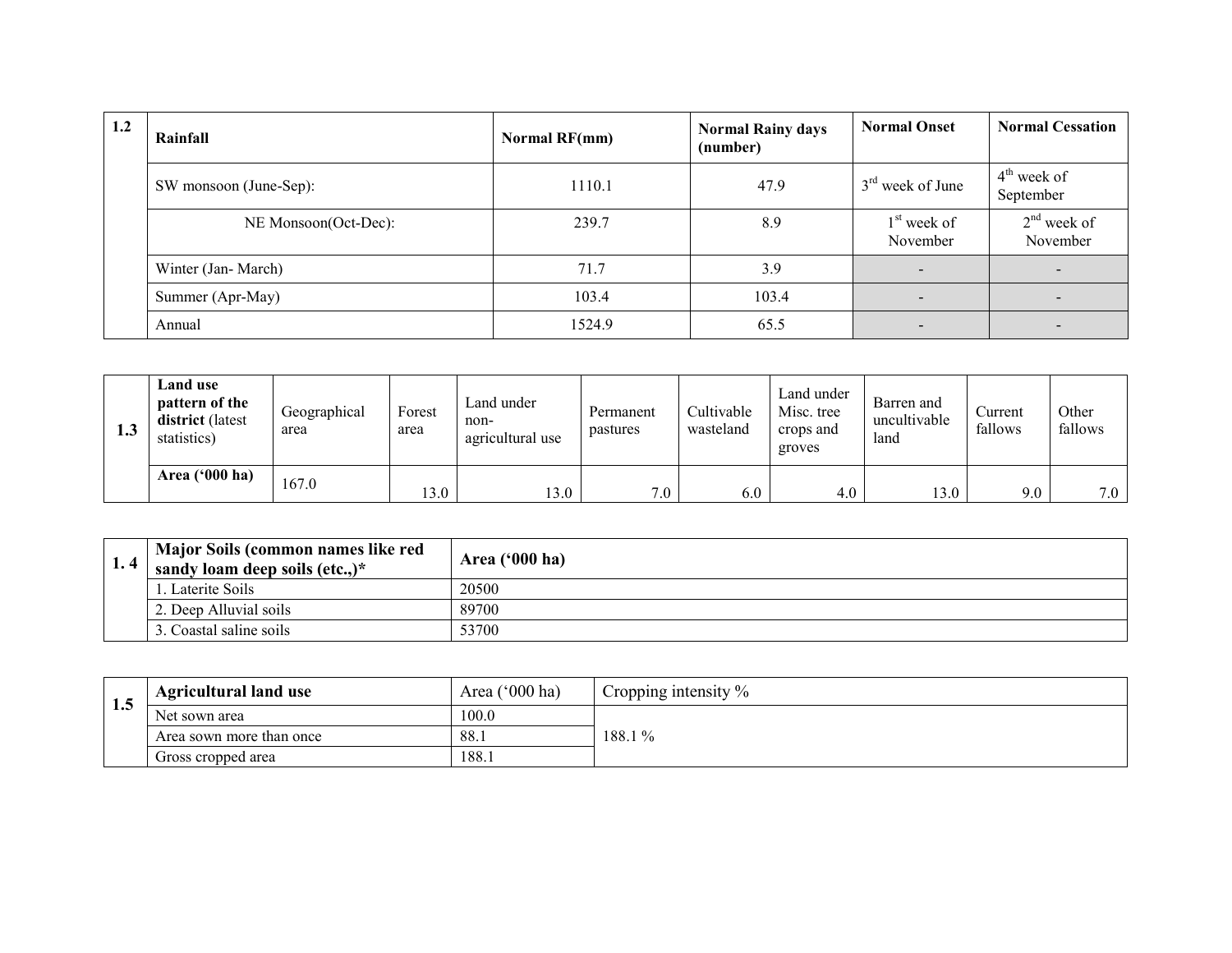| 1.6 | Irrigation                                                                                            | Area ('000 ha)                                                               |                          |                                                                                                   |  |  |  |  |
|-----|-------------------------------------------------------------------------------------------------------|------------------------------------------------------------------------------|--------------------------|---------------------------------------------------------------------------------------------------|--|--|--|--|
|     | Net irrigated area                                                                                    | 61.8                                                                         |                          |                                                                                                   |  |  |  |  |
|     | Gross irrigated area                                                                                  | 93.7                                                                         |                          |                                                                                                   |  |  |  |  |
|     | Rainfed area                                                                                          | 38.1                                                                         |                          |                                                                                                   |  |  |  |  |
|     | <b>Sources of Irrigation</b>                                                                          | Number                                                                       | Area ('000 ha)           | Percentage of total irrigated area                                                                |  |  |  |  |
|     | Canals                                                                                                | $\overline{2}$                                                               | 34.7                     | 52.2                                                                                              |  |  |  |  |
|     | Tanks                                                                                                 |                                                                              |                          |                                                                                                   |  |  |  |  |
|     | Open wells                                                                                            | 240                                                                          |                          |                                                                                                   |  |  |  |  |
|     | Bore wells                                                                                            | 6592                                                                         | 20.3                     | 30.5                                                                                              |  |  |  |  |
|     | Lift irrigation schemes                                                                               | 234                                                                          |                          |                                                                                                   |  |  |  |  |
|     | Micro-irrigation                                                                                      | 624                                                                          |                          |                                                                                                   |  |  |  |  |
|     | Other sources (please specify)                                                                        |                                                                              | 11.4                     | 17.2                                                                                              |  |  |  |  |
|     | Total Irrigated Area                                                                                  |                                                                              | 66.59                    |                                                                                                   |  |  |  |  |
|     | Pump sets                                                                                             | 451                                                                          |                          |                                                                                                   |  |  |  |  |
|     | No. of Tractors                                                                                       | 1129                                                                         |                          |                                                                                                   |  |  |  |  |
|     | Groundwater availability and use*<br>(Data source: State/Central Ground<br>water Department /Board)   | No. of blocks/Tehsils                                                        | $(\%)$ area              | Quality of water (specify the problem<br>such as high levels of arsenic, fluoride,<br>saline etc) |  |  |  |  |
|     | Over exploited                                                                                        |                                                                              | $\overline{\phantom{0}}$ |                                                                                                   |  |  |  |  |
|     | Critical                                                                                              | $\sim$                                                                       | $\blacksquare$           | $\overline{\phantom{a}}$                                                                          |  |  |  |  |
|     | Semi-critical                                                                                         | $\sim$                                                                       | $\sim$                   | $\overline{a}$                                                                                    |  |  |  |  |
|     | Safe                                                                                                  | $\blacksquare$                                                               | $\blacksquare$           | $\overline{\phantom{a}}$                                                                          |  |  |  |  |
|     | Wastewater availability and use                                                                       | $\blacksquare$                                                               | $\blacksquare$           |                                                                                                   |  |  |  |  |
|     | Ground water quality                                                                                  | Iron toxicity>1.0mg/l,<br>Nitrate toxicity >45mg/l (CGWB), Salinity (7988ha) |                          |                                                                                                   |  |  |  |  |
|     | *over-exploited: groundwater utilization > 100%; critical: 90-100%; semi-critical: 70-90%; safe: <70% |                                                                              |                          |                                                                                                   |  |  |  |  |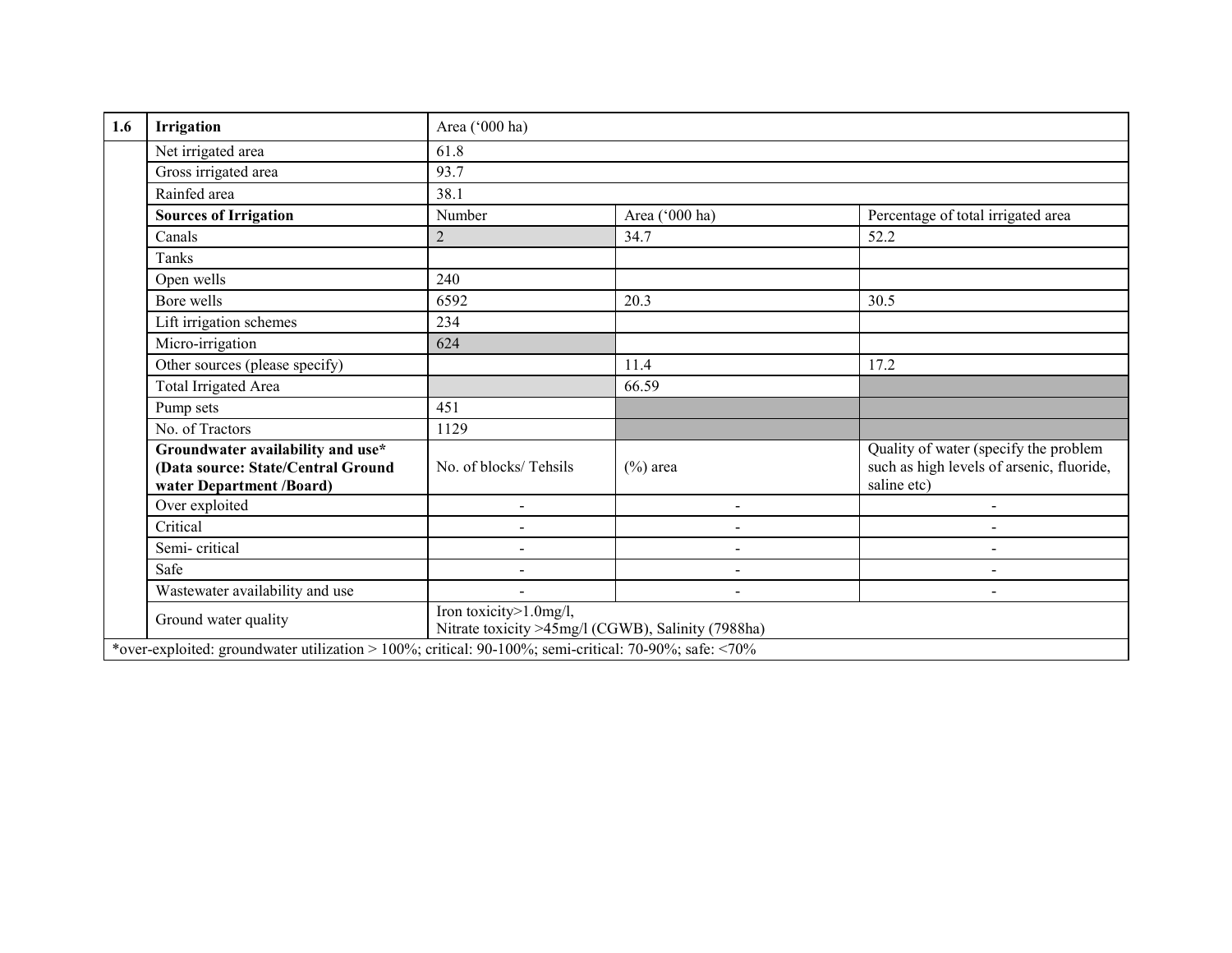| $\overline{1.7}$ | Area ('000 ha)               |                           |                          |                                                |                          |                          |                |                          |                    |
|------------------|------------------------------|---------------------------|--------------------------|------------------------------------------------|--------------------------|--------------------------|----------------|--------------------------|--------------------|
|                  | <b>Major field crops</b>     |                           | <b>Kharif</b>            |                                                |                          | Rabi                     |                |                          |                    |
|                  | cultivated                   | <b>Irrigated</b>          | Rainfed                  | <b>Total</b>                                   | <b>Irrigated</b>         | Rainfed                  | <b>Total</b>   | Summer                   | <b>Grand</b> total |
|                  | <b>Cereals</b>               | 90.2                      | --                       | 90.2                                           | 3.3                      | $\overline{\phantom{a}}$ | 3.3            | $\overline{a}$           | 93.5               |
|                  | Paddy                        | 90.2                      | $-$                      | 90.2                                           | 3.07                     | $\overline{\phantom{a}}$ | 3.1            | $\overline{\phantom{a}}$ | 93.2               |
|                  | Wheat                        | $\overline{\phantom{m}}$  | --                       | $\sim$                                         | 0.14                     | $\blacksquare$           | 0.1            | $\mathbf{u}$             | 0.1                |
|                  | Maize                        | $\overline{\phantom{m}}$  | $\sim$ $\sim$            | $  \,$                                         | 0.09                     | $\blacksquare$           | 0.1            | $- -$                    | 0.1                |
|                  | Ragi                         | $\sim$ $\sim$             | $- -$                    | $\sim$ $-$                                     | 0.006                    | $\overline{\phantom{a}}$ | 0.006          | $\overline{a}$           | 0.006              |
|                  | <b>Pulses</b>                | $\overline{\phantom{a}}$  | $-$                      | $\mathbf{u}$                                   | 19.7                     | 28.8                     | 49.1           | $\overline{a}$           | 49.0               |
|                  | Mung                         | $\overline{\phantom{m}}$  | --                       | $\mathbf{u}$                                   | 12.6                     | 16.3                     | 28.9           | $\overline{a}$           | 28.9               |
|                  | Biri                         | $\overline{\phantom{m}}$  | $\overline{a}$           | $\sim$                                         | 7.1                      | 10.1                     | 17.2           | $\overline{a}$           | 17.2               |
|                  | Kulthi                       | $\overline{\phantom{m}}$  | $- -$                    | $--$                                           | $\overline{\phantom{a}}$ | 2.4                      | 2.4            | $\overline{\phantom{a}}$ | 2.4                |
|                  | Cow pea                      | $- -$                     | --                       | $\sim$ $\sim$                                  | 0.5                      | $\overline{\phantom{a}}$ | 0.5            | $\overline{a}$           | 0.5                |
|                  | Gram                         | $\mathbf{u} = \mathbf{v}$ | $\sim$ $\sim$            | $\frac{1}{2}$                                  | 0.05                     | $\overline{\phantom{a}}$ | 0.05           | $- -$                    | 0.05               |
|                  | <b>Oilseeds</b>              | $-$                       | $-$                      | $\sim$ $-$                                     | 10.6                     | $\overline{\phantom{a}}$ | 10.6           | $\overline{a}$           | 10.6               |
|                  | Groundnut                    | $\overline{\phantom{m}}$  | --                       | $\mathbf{u}$                                   | 6.9                      | $\overline{\phantom{a}}$ | 6.9            | $\overline{a}$           | 6.9                |
|                  | Mustard/Toria                | $\overline{\phantom{m}}$  | --                       | $\mathbf{u}$                                   | 2.8                      | $\overline{\phantom{a}}$ | 2.8            | $-$                      | 2.8                |
|                  | Til                          | $\overline{\phantom{m}}$  | $\overline{\phantom{m}}$ | $\overline{\phantom{a}}$                       | 0.4                      | $\overline{\phantom{a}}$ | 0.4            | $\overline{\phantom{a}}$ | 0.4                |
|                  | Sunflower                    | $\sim$ $\sim$             | $- -$                    | $--$                                           | 0.4                      | $\overline{\phantom{a}}$ | 0.4            | $-$                      | 0.4                |
|                  | Sugarcane                    | 0.6                       | $-$                      | $\sim$ $\sim$                                  | $- -$                    | $\overline{\phantom{a}}$ | $\mathbf{u}$   | $\overline{a}$           | 0.6                |
|                  | Condiments & spices          | 5.3                       | $\sim$ $\sim$            | $\sim$                                         | $\overline{\phantom{m}}$ | $\overline{\phantom{m}}$ | $\overline{a}$ | $\overline{\phantom{m}}$ | 5.3                |
|                  | Chilli                       | 0.3                       | $-$                      | $\hspace{0.1mm}-\hspace{0.1mm}-\hspace{0.1mm}$ | $\overline{\phantom{m}}$ | $-$                      | $-$            | $\mathbf{u}$             | 0.3                |
|                  | Turmeric                     | 0.2                       | $---$                    | $\mathbf{u}$                                   | $\mathbf{u}$             | $\overline{\phantom{a}}$ | $-$            | $\overline{\phantom{a}}$ | 0.2                |
|                  | Other spices                 | 2.6                       | $---$                    | $--$                                           | $\mathbf{u}$             | $\sim$                   | $\mathbf{u}$   | $\overline{\phantom{a}}$ | 2.6                |
|                  | Total condiments $\&$ spices | 8.4                       | $\blacksquare$           | $\hspace{0.05cm} \ldots$                       | $\overline{\phantom{a}}$ | $\overline{\phantom{a}}$ | $--$           | $-$                      | 8.4                |

### 1.7 Area under major field crops & horticulture (as per latest figures) (2008-09)

|            | Horticulture crops -                       | Area ('000 ha) |           |               |  |  |
|------------|--------------------------------------------|----------------|-----------|---------------|--|--|
| S.No.      | <b>Fruits</b>                              | <b>Total</b>   | Irrigated | Rainfed       |  |  |
| $\sqrt{ }$ | <b>Fruits</b>                              | U.Z            | 0.2       | 0.03          |  |  |
|            | Kagji lime                                 | 0.04           | 0.04      | $- -$         |  |  |
|            | Mango                                      | 0.04           | 0.02      | 0.03          |  |  |
|            | Banana                                     | 0.15           | 0.15      | $\sim$ $\sim$ |  |  |
| B          | <b>Horticulture crops -<br/>Vegetables</b> | 20.4           | 20.4      | $- -$         |  |  |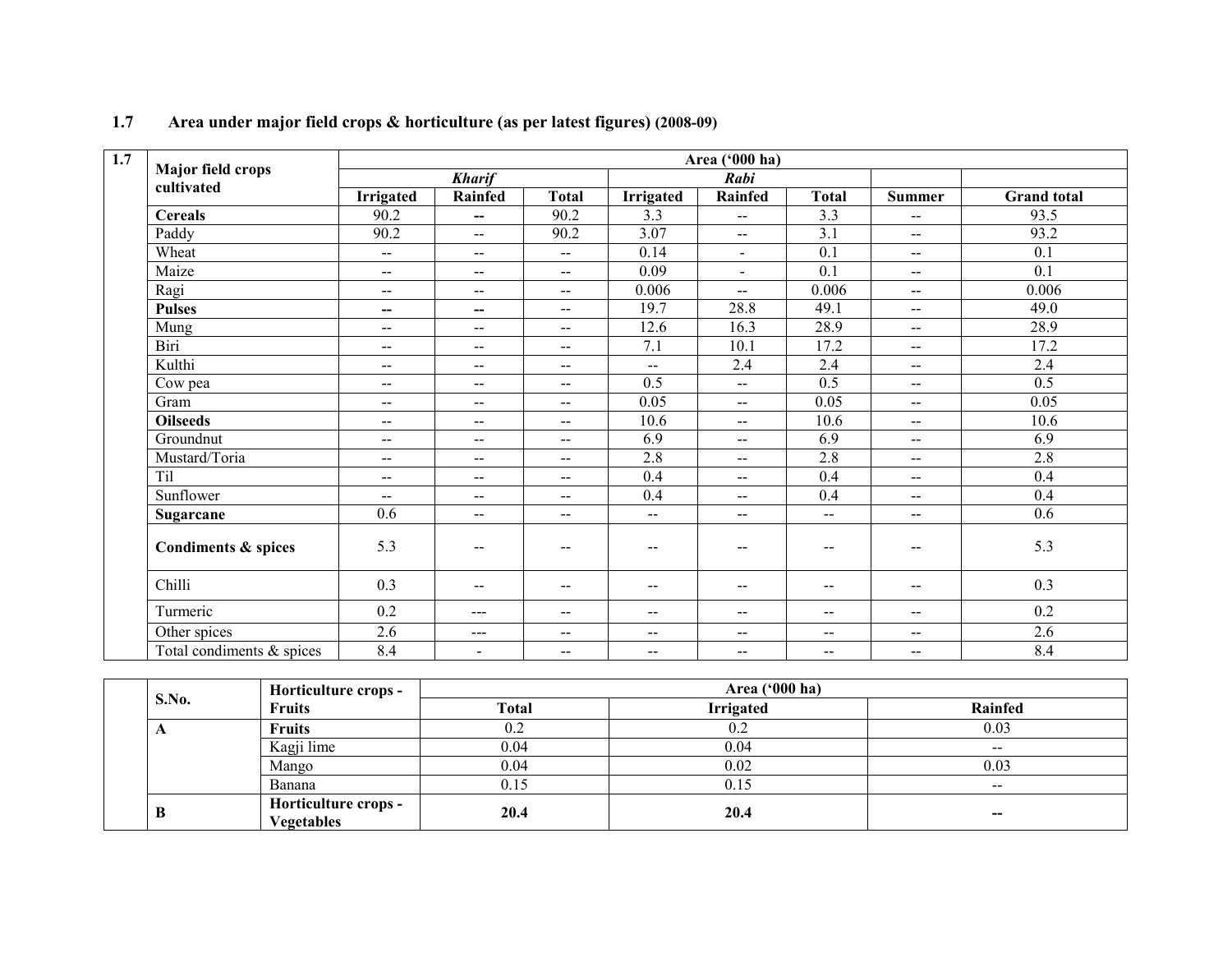|  |                 | Potato                                 | 0.4                                      | 0.4                      | $\hspace{0.05cm}$        |
|--|-----------------|----------------------------------------|------------------------------------------|--------------------------|--------------------------|
|  |                 | Onion                                  | 1.7                                      | 1.7                      | $\overline{\phantom{0}}$ |
|  |                 | Other vegetables                       | 18.3                                     | 18.3                     | -                        |
|  | $\sqrt{ }$<br>◡ | <b>Medicinal and</b><br>Aromatic crops | Total                                    | Irrigated                | Rainfed                  |
|  |                 |                                        |                                          | $\,$                     |                          |
|  |                 | <b>Plantation crops</b>                | Total                                    | Irrigated                | Rainfed                  |
|  | D               | Coconut                                | 75000 bearing coconut<br>trees<br>(0.43) | 0.08                     | 0.35                     |
|  |                 | Arecanut                               | 0.03                                     | $\overline{\phantom{0}}$ | 0.03                     |
|  |                 | Cashew                                 | 0.490                                    | 0                        | 0.490                    |

|       | Horticulture crops -   |              | Area ('000 ha)           |         |
|-------|------------------------|--------------|--------------------------|---------|
| S.No. | <b>Fruits</b>          | <b>Total</b> | <b>Irrigated</b>         | Rainfed |
|       | <b>Fodder crops</b>    | Total        | Irrigated                | Rainfed |
|       | Hybrid Napier          | 0.02         | 0.02                     | 0.003   |
| E     | Fodder oat             | 0.01         | 0.01                     |         |
|       | Berseem                | 0.008        | 0.008                    |         |
|       | Total fodder crop area | 0.04         | 0.04                     | 0.003   |
|       | <b>Grazing land</b>    | 7.4          | $\overline{\phantom{m}}$ | 7.4     |
|       | Sericulture etc        |              |                          |         |
| Н     | Others (specify)       |              |                          |         |

| 1.8 | Livestock                                      | <b>Male</b> ('000)       | Female ('000)             | Total $(900)$ |
|-----|------------------------------------------------|--------------------------|---------------------------|---------------|
|     | Non descriptive Cattle (local low yielding)    | 54.8                     | 190.8                     | 245.7         |
|     | Crossbred cattle                               | 15.1                     | 56.1                      | 71.2          |
|     | Non descriptive Buffaloes (local low yielding) | 1.3                      | 11.2                      | 12.6          |
|     | <b>Descript Buffaloes</b>                      | 0.1                      | 0.9                       | 1.0           |
|     | Goat                                           | $\overline{\phantom{0}}$ | $\overline{\phantom{0}}$  | 171.4         |
|     | Sheep                                          |                          |                           | 28.0          |
|     | Others (Camel, Pig, Yak etc.)                  |                          |                           | 3.35          |
|     | Commercial dairy farms (Number)                |                          |                           |               |
|     | Poultry                                        | No. of farms             | Total No. of birds ('000) |               |
| 1.9 | Commercial                                     |                          | 282.0                     |               |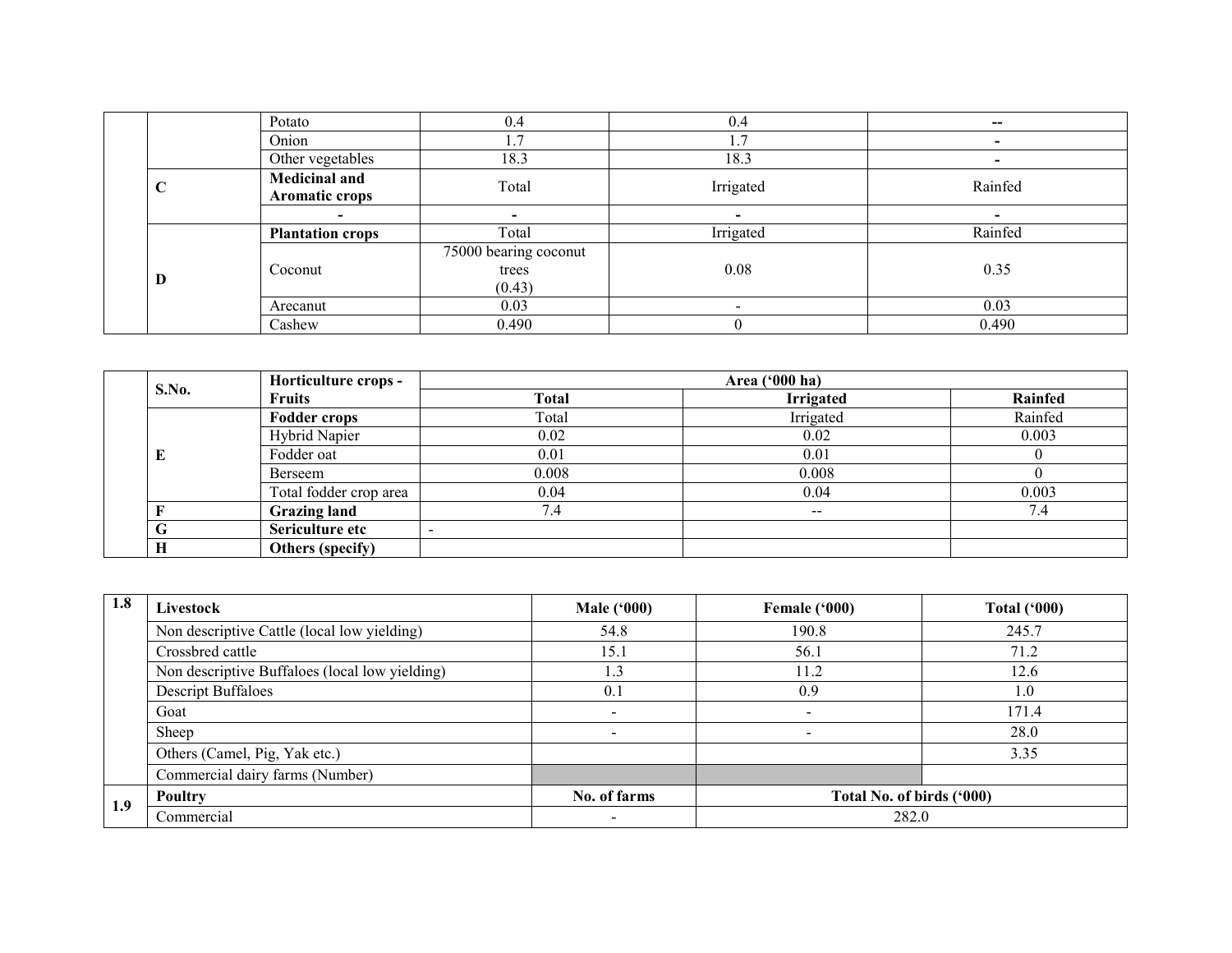|      | Backyard                                                    |                        | $\overline{\phantom{a}}$ |                    |                                           | 111.405                                                |                      |                                            |
|------|-------------------------------------------------------------|------------------------|--------------------------|--------------------|-------------------------------------------|--------------------------------------------------------|----------------------|--------------------------------------------|
| 1.10 | Fisheries (Data source: Chief Planning Officer)             |                        |                          |                    |                                           |                                                        |                      |                                            |
|      | A. Capture                                                  |                        |                          |                    |                                           |                                                        |                      |                                            |
|      | i) Marine (Data Source: Fisheries<br>Department)            | No. of fishermen       |                          | <b>Boats</b>       |                                           | <b>Nets</b>                                            |                      | <b>Storage</b>                             |
|      |                                                             |                        | Mechanized               | Non-<br>mechanized | Mechanized<br>(Trawl nets.)<br>Gill nets) | Non-mechanized<br>(Shore Seines, Stake &<br>trap nets) |                      | <b>facilities</b><br>(Ice plants)<br>etc.) |
|      | ii) Inland (Data Source: Fisheries<br>Department)           | No. Farmer owned ponds |                          |                    | <b>No. of Reservoirs</b>                  |                                                        | No. of village tanks |                                            |
|      | <b>B.</b> Culture                                           |                        |                          |                    |                                           |                                                        |                      |                                            |
|      |                                                             |                        |                          |                    | Water Spread Area (ha)                    | Yield (t/ha)                                           |                      | <b>Production ('000 tons)</b>              |
|      | i) Brackish water (Data Source: MPEDA/Fisheries Department) |                        |                          | 3826.5             |                                           | 1.5                                                    | 4972.9               |                                            |
|      | ii) Fresh water (Data Source: Fisheries Department)         |                        |                          | 14811.5            |                                           | 3.0                                                    | 5323.2               |                                            |
|      | <b>Others</b>                                               |                        |                          |                    |                                           |                                                        |                      |                                            |

### **1.11** Production and Productivity of major crops (Average of last 5 years: 2004, 05, 06, 07, 08; specify years)

| 1.11 | Name of<br>crop                                                   | Kharif                   |              | Rabi       |              | <b>Summer</b>                                  |                          | <b>Total</b> |              | Crop residue    |
|------|-------------------------------------------------------------------|--------------------------|--------------|------------|--------------|------------------------------------------------|--------------------------|--------------|--------------|-----------------|
|      |                                                                   | Productio                | Productivity | Production | Productivity | Production                                     | Productivit              | Production   | Productivity | as fodder ('000 |
|      |                                                                   | n(000 t)                 | (kg/ha)      | (000 t)    | (kg/ha)      | (1000 t)                                       | y (kg/ha)                | (000 t)      | (kg/ha)      | tons)           |
|      | Major Field crops (Crops to be identified based on total acreage) |                          |              |            |              |                                                |                          |              |              |                 |
|      |                                                                   |                          |              |            |              |                                                |                          |              |              |                 |
|      | Paddy                                                             | 87.794                   | 2064         | 3.7        | 3070         |                                                | $\overline{\phantom{a}}$ | 91.6         | 2890         |                 |
|      | Wheat                                                             | $- -$                    | --           | 0.1        | 1806         | $\hspace{0.1mm}-\hspace{0.1mm}-\hspace{0.1mm}$ |                          | 0.1          | 1806         |                 |
|      | Maize                                                             | $---$                    | $- -$        | 0.1        | 1891         | $\sim$ $\sim$                                  |                          | 0.1          | 1891         |                 |
|      | Ragi                                                              | $\overline{\phantom{m}}$ |              | 0.006      | 833          | $- -$                                          |                          | 0.006        | 833          |                 |
|      | Pulses                                                            | $- -$                    | $\sim$       |            |              | $\sim$ $\sim$                                  |                          |              |              |                 |
|      | Gram                                                              | $- -$                    |              | 0.04       | 826          | $- -$                                          |                          | 0.04         | 826          |                 |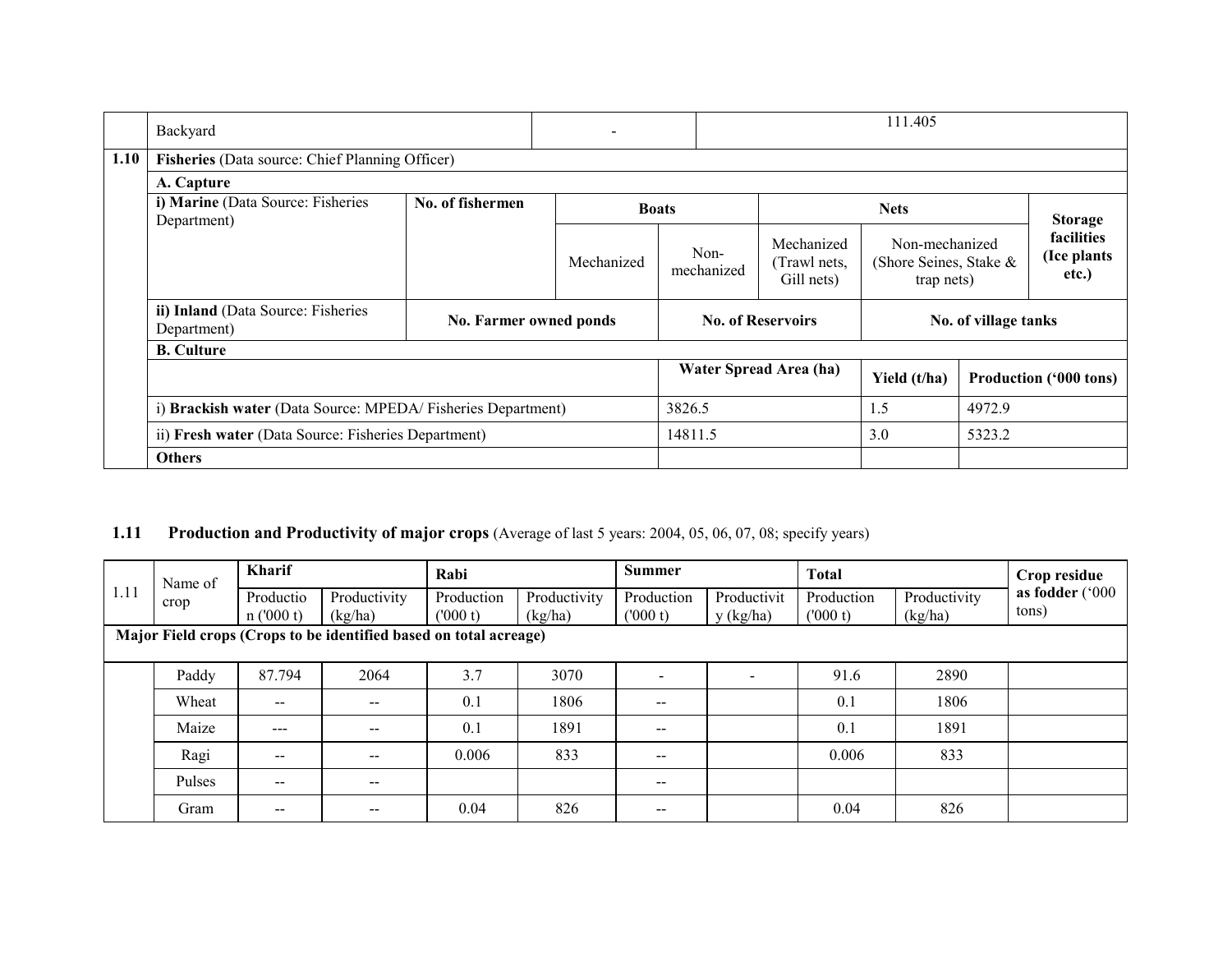| Mung                             | $\overline{\phantom{a}}$                      | $\overline{\phantom{a}}$                                                  | 28.9  | 371   | $\overline{\phantom{a}}$    | 28.9    | 371   |  |
|----------------------------------|-----------------------------------------------|---------------------------------------------------------------------------|-------|-------|-----------------------------|---------|-------|--|
| Biri                             | $\sim$ $\sim$ $\sim$                          | $\mathbf{u}$                                                              | 17.2  | 443   | $\overline{\phantom{a}}$    | 17.2    | 443   |  |
| Kulthi                           | $\mathcal{L} = \mathcal{L}$                   | $\overline{\phantom{a}}$                                                  | 2.4   | 442   | $\mathcal{L}_{\mathcal{F}}$ | $2.4\,$ | 442   |  |
| Cow pea                          | $\mathord{\hspace{1pt}\text{--}\hspace{1pt}}$ | $\overline{\phantom{a}}$                                                  | 0.5   | 471   | $\overline{\phantom{a}}$    | 0.5     | 471   |  |
| Oilseeds                         | $\mathbf{u}$                                  | $\overline{\phantom{a}}$                                                  |       |       | $\overline{\phantom{a}}$    |         |       |  |
| Groundnu                         | $\mathcal{L}_{\mathcal{F}}$                   | $\overline{\phantom{a}}$                                                  | 6.9   | 2078  | $\mathcal{L}_{\mathcal{F}}$ | 6.9     | 2078  |  |
| Til                              | $\mathcal{L}_{\mathcal{F}}$                   | $\overline{\phantom{a}}$                                                  | 0.4   | 343   | $\overline{\phantom{a}}$    | $0.4\,$ | 343   |  |
| Sunflower                        | $\mathcal{L}=\mathcal{L}$                     | $\overline{\phantom{a}}$                                                  | 0.4   | 436   | $- -$                       | 0.4     | 436   |  |
| Mustard/T<br>oria                | $\mathord{\hspace{1pt}\text{--}\hspace{1pt}}$ | $-$                                                                       | 2.8   | 250   | $\overline{\phantom{m}}$    | 2.8     | 250   |  |
| Sugarcane                        | $0.6\,$                                       | 50083                                                                     |       |       | $\sim$                      | 0.6     | 50083 |  |
|                                  |                                               | Major Horticultural crops (Crops to be identified based on total acreage) |       |       |                             |         |       |  |
| Potato                           |                                               |                                                                           | 4.9   | 13006 |                             |         |       |  |
| Onion                            |                                               |                                                                           | 16.1  | 9503  |                             |         |       |  |
| Other<br>vegetables              |                                               |                                                                           | 243.1 |       |                             |         |       |  |
| Total veg.                       |                                               |                                                                           | 264.0 |       |                             |         |       |  |
| Chilli                           | 4.5                                           |                                                                           |       | 850   |                             |         |       |  |
| Ginger                           | 0.5                                           |                                                                           |       | 1852  |                             |         |       |  |
| Turmeric                         | 0.5                                           |                                                                           |       | 2238  |                             |         |       |  |
| Other<br>spices                  | 3.8                                           |                                                                           |       |       |                             |         |       |  |
| Total<br>condiment<br>s & spices | 9.3                                           |                                                                           |       |       |                             |         |       |  |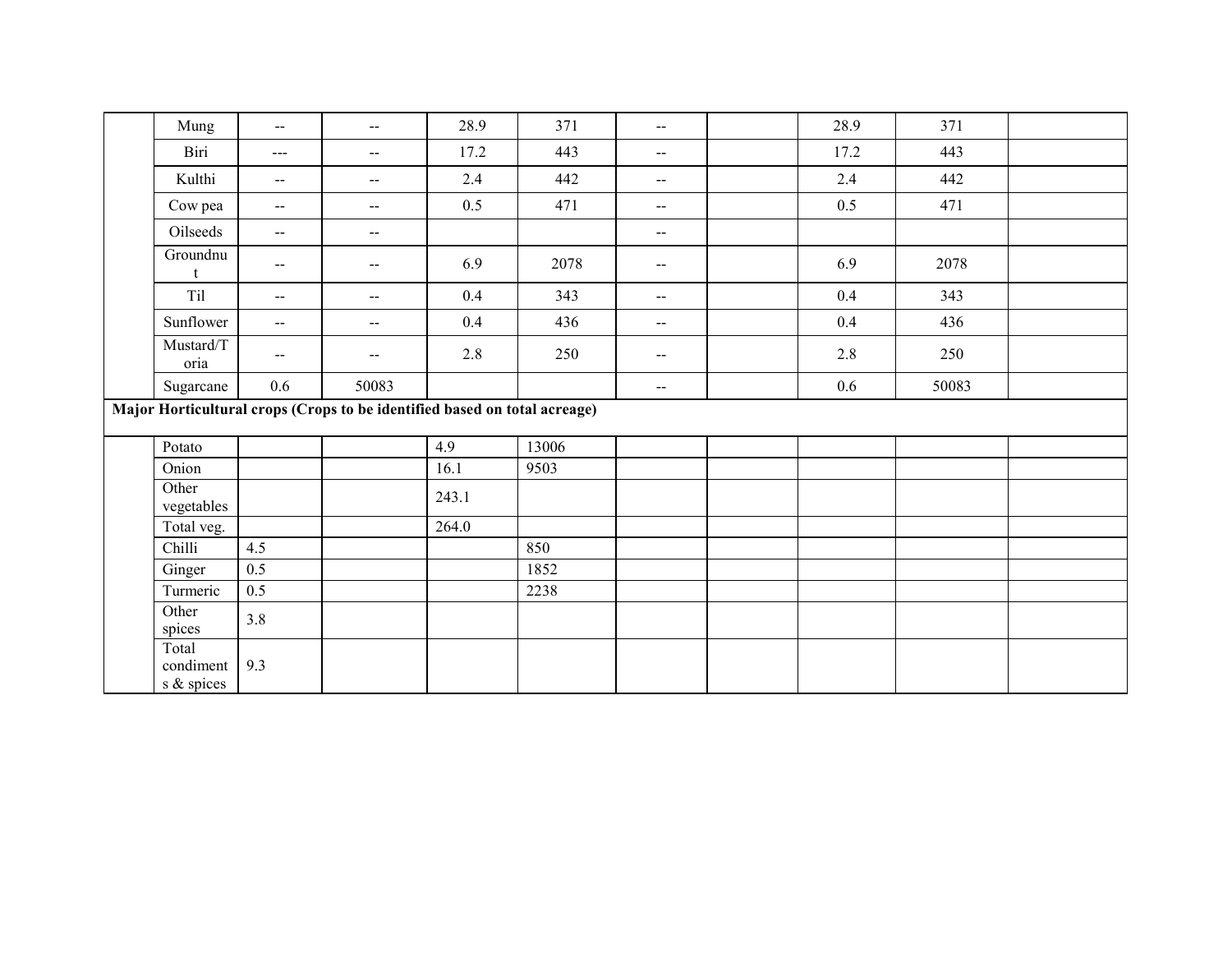| 1.12 | Sowing window for 5 major<br>field crops<br>(start and end of normal<br>sowing period) | Paddy                                     | Mung                  | Black gram                      | G. Nut                             | Horse gram               |
|------|----------------------------------------------------------------------------------------|-------------------------------------------|-----------------------|---------------------------------|------------------------------------|--------------------------|
|      | Kharif-Rainfed                                                                         | $2nd$ Week of June- $1st$ week<br>of July |                       | $\,$                            |                                    |                          |
|      | Kharif-Irrigated                                                                       | $4th$ week of June-2ndweek<br>of July     |                       |                                 | $\overline{\phantom{a}}$           | $\overline{\phantom{a}}$ |
|      | Rabi-Rainfed                                                                           |                                           | $2nd$ week of January | 3 <sup>rd</sup> week of January | $2nd$ week of<br>January           | $3rd$ week of<br>January |
|      | Rabi-Irrigated                                                                         | $4th$ week of December                    | <b>.</b>              |                                 | $4^{\text{th}}$ week of<br>January |                          |

| 1.13 | What is the major contingency the district is prone to? (Tick mark) | Regular                                                                                                                      | Occasional                                      | <b>None</b> |
|------|---------------------------------------------------------------------|------------------------------------------------------------------------------------------------------------------------------|-------------------------------------------------|-------------|
|      | Drought                                                             |                                                                                                                              | ✓                                               |             |
|      | Flood                                                               |                                                                                                                              |                                                 |             |
|      | Cyclone                                                             |                                                                                                                              | ✓                                               |             |
|      | Hail storm                                                          |                                                                                                                              |                                                 |             |
|      | Heat wave                                                           |                                                                                                                              | ✓                                               |             |
|      | Cold wave                                                           |                                                                                                                              |                                                 |             |
|      | Frost                                                               |                                                                                                                              |                                                 |             |
|      | Sea water intrusion                                                 | $\checkmark$                                                                                                                 |                                                 |             |
|      | Pests and disease outbreak (specify)                                | $\checkmark$ BPH, leaf folder,<br>leaf eating caterpillar<br>in green gram/black<br>gram, aphids black<br>headed caterpillar | Gall midge, Stem<br>borer and locust<br>attack. |             |
|      | Tsunami                                                             |                                                                                                                              | $\checkmark$                                    |             |

| 1.14 | Include Digital maps of the<br>district for | Location map of district within State as Annexure I | Enclosed: Yes |
|------|---------------------------------------------|-----------------------------------------------------|---------------|
|      |                                             | Mean annual rainfall as Annexure 2                  | Enclosed: Yes |
|      |                                             | Soil map as Annexure 3                              | Enclosed: Yes |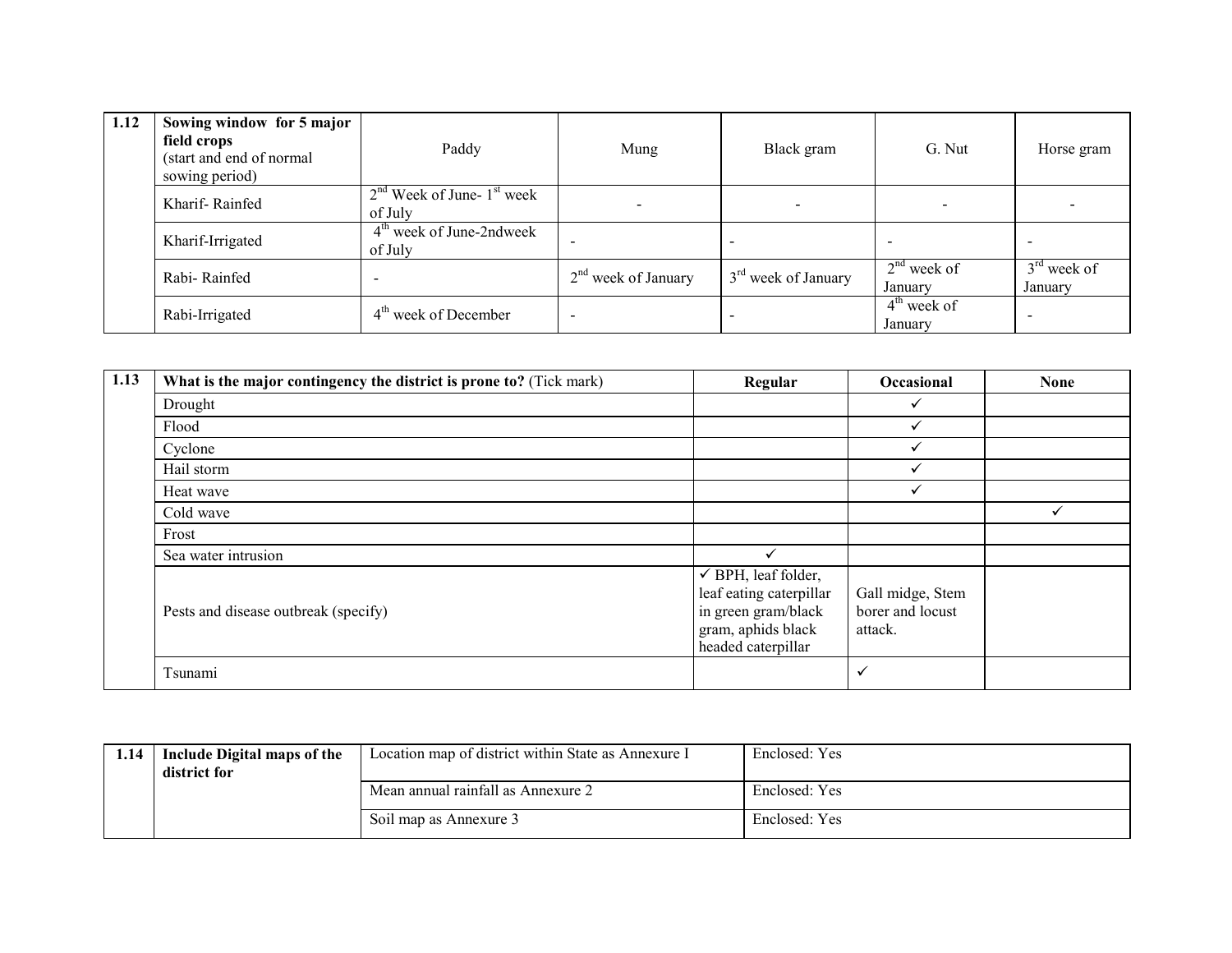### LOCATION MAP OF JAGATSINGHPUR DISTRICT WITHIN ODISHA STATE

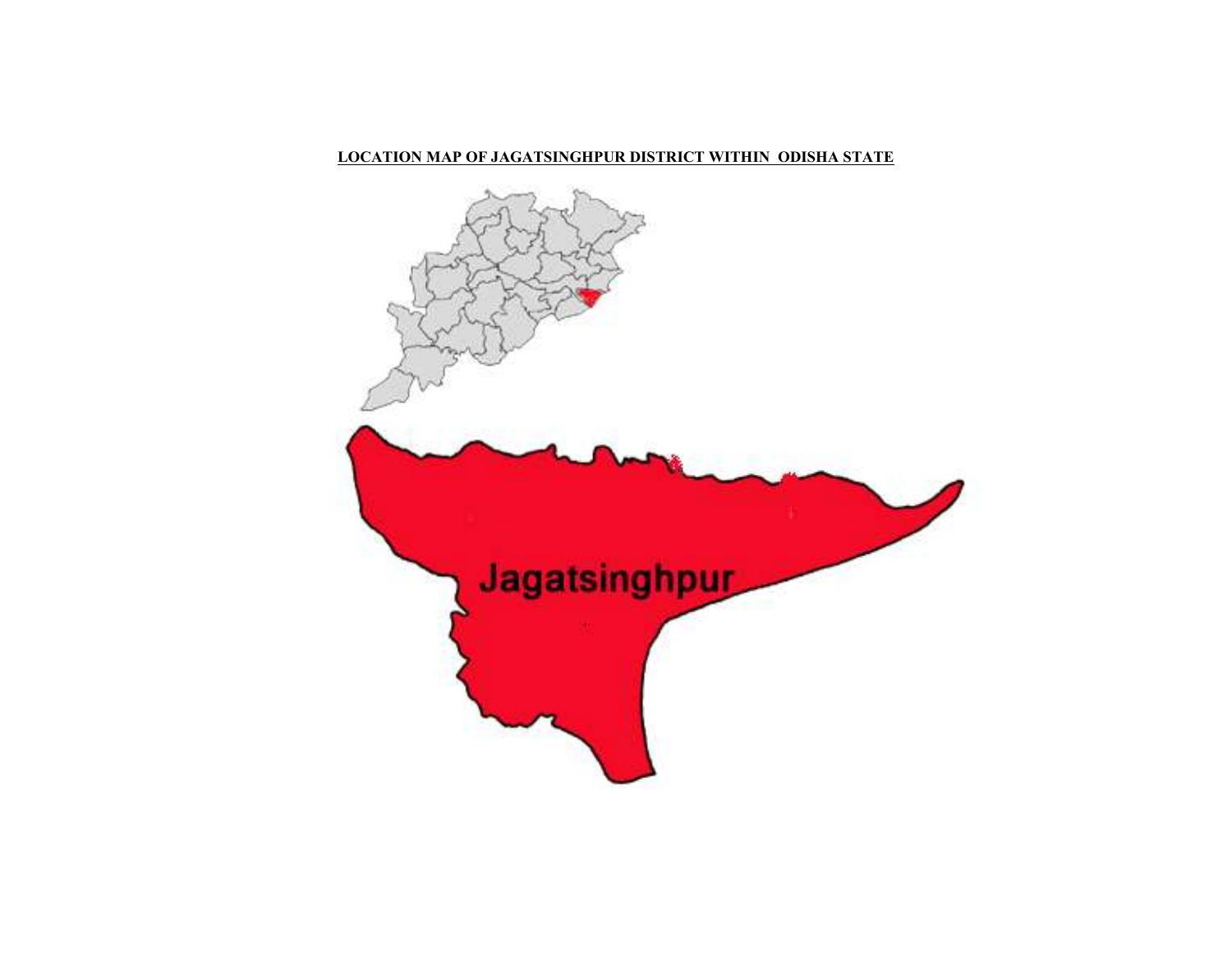### LOCATION MAP OF BLOCKS WITHIN JAGATSINGHPUR DISTRICT

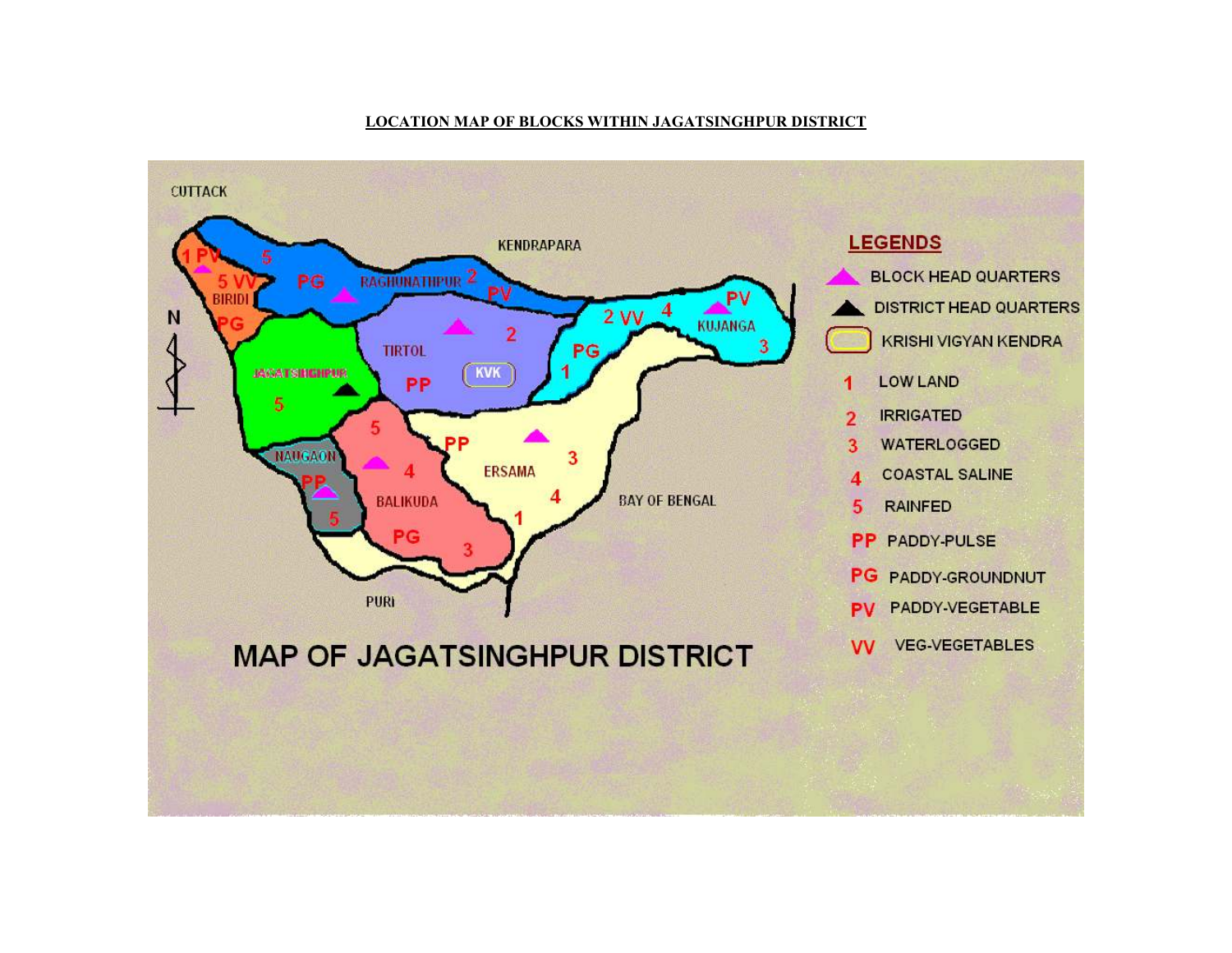### SOIL MAP OF JAGATSINGHPUR DISTRICT

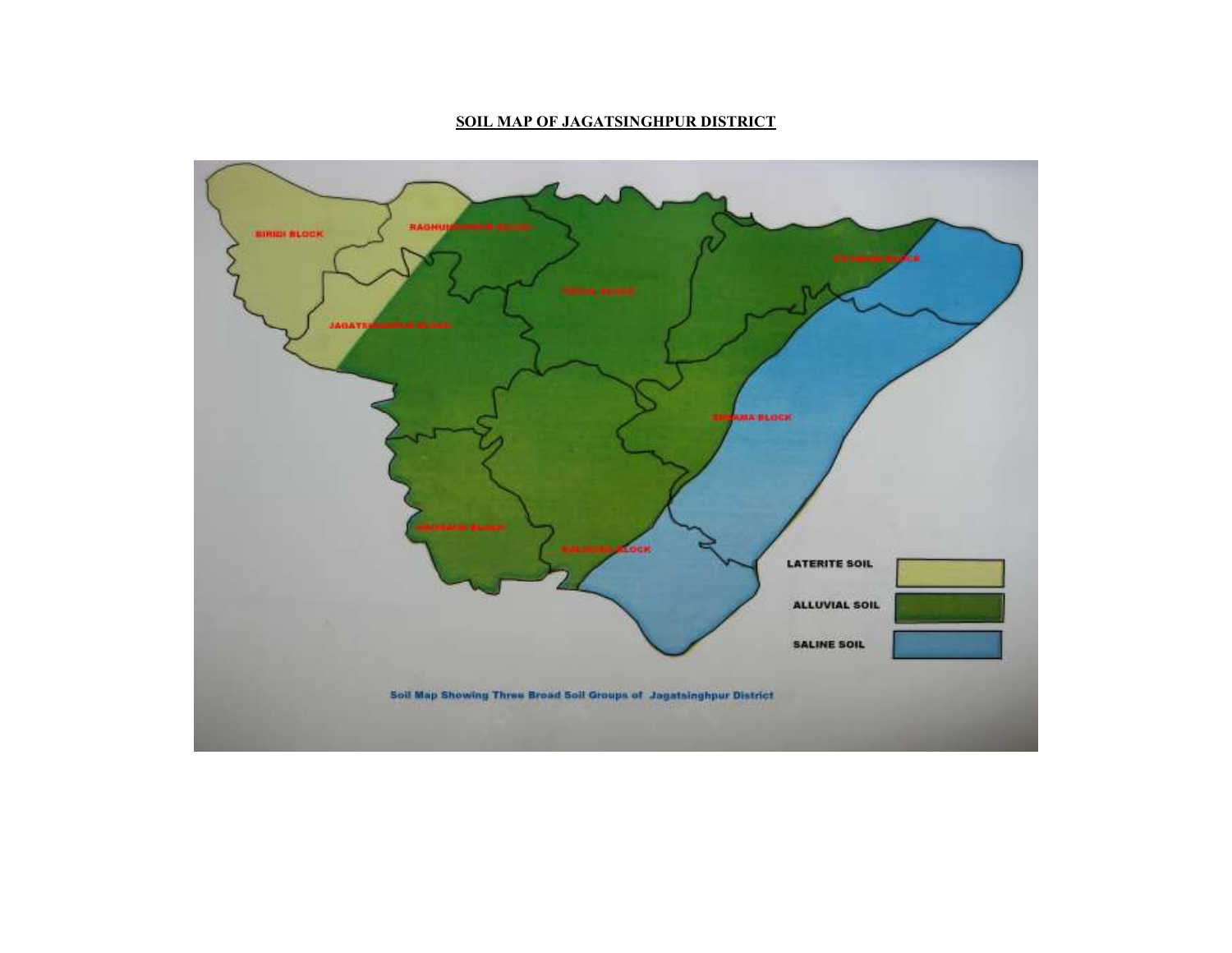MONTHLY AVERAGE RAINFALL (mm) OF LAST 10 YEARS OF JAGATSINGHPUR

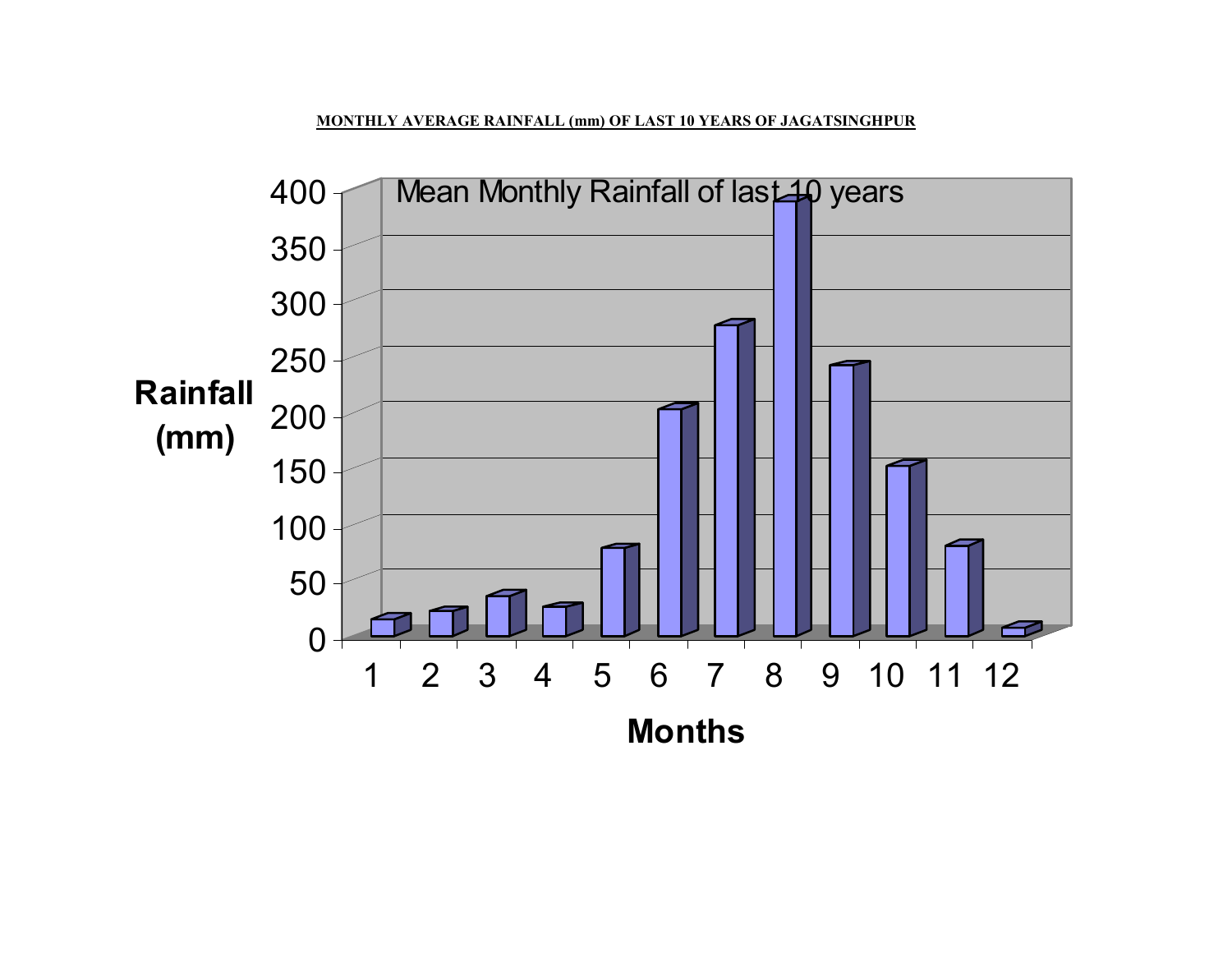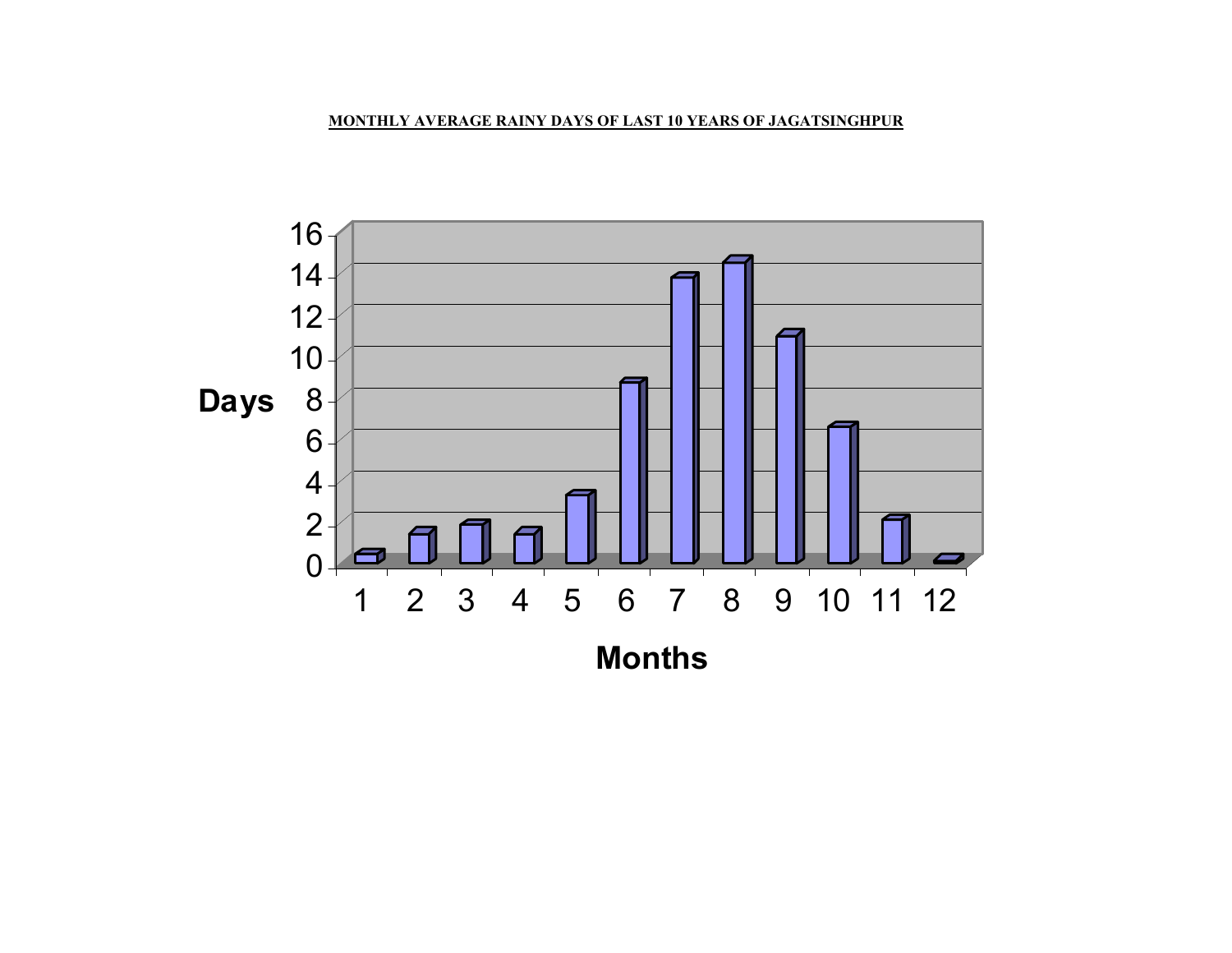# 2.0 Strategies for weather related contingencies 2.1 Drought 2.1.1 Rainfed situation

| Condition                                                           |                                                                                                                                       |                                                                                                           | <b>Suggested Contingency measures</b>                                                                                                                                                                                                                                                                                                                                                                                                                                                                                                                               |                                                                                                                                                                                                                                  |                                                                                             |
|---------------------------------------------------------------------|---------------------------------------------------------------------------------------------------------------------------------------|-----------------------------------------------------------------------------------------------------------|---------------------------------------------------------------------------------------------------------------------------------------------------------------------------------------------------------------------------------------------------------------------------------------------------------------------------------------------------------------------------------------------------------------------------------------------------------------------------------------------------------------------------------------------------------------------|----------------------------------------------------------------------------------------------------------------------------------------------------------------------------------------------------------------------------------|---------------------------------------------------------------------------------------------|
| <b>Early season</b><br>drought                                      | <b>Major Farming</b>                                                                                                                  | Normal Crop/                                                                                              | Change in crop / cropping                                                                                                                                                                                                                                                                                                                                                                                                                                                                                                                                           | <b>Agronomic measures</b>                                                                                                                                                                                                        | <b>Remarks</b> on                                                                           |
| (delayed<br>onset)                                                  | situation                                                                                                                             | <b>Cropping system</b>                                                                                    | system including variety                                                                                                                                                                                                                                                                                                                                                                                                                                                                                                                                            |                                                                                                                                                                                                                                  | Implementation                                                                              |
| Delay by 2<br>weeks<br>1 <sup>st</sup><br>$(\mathrm{July}$<br>week) | Medium<br>rainfall<br>soils<br>(Biridi<br>lateritic<br>block,<br>parts<br>of<br>Jagatsinghpur<br>and<br>Raghunathpur block)<br>Upland | Sole crop paddy <i>i.e.</i><br>Paddy-fallow<br>$Paddy -$<br>Greengram/Black<br>gram/Horse gram/<br>Sesame | • Khandagiri/Pathara<br>/Nilagiri/<br>Naveen / Shahabhagi/ JHU, etc.<br>are to be used<br>• Sow drought tolerant non paddy<br>crops like ragi (cv- Chilka),<br>black gram (Pant U-19 $\&$ 30,<br>Ujala, Sarala), green gram (cv-<br>Sujata, Durga, PDM-11& 54),<br>Horse gram (Urmi), cow pea<br>(cv- SEB- Z, Utkal Manika),<br>guar, sesame (cv-Uma, Nirmala<br>and Prachi) castor, in place of<br>rice.<br>$\bullet$ Intercrops of Paddy + Green<br>gram (PDM 54, Sujata $)(4:2)$<br>Paddy + Blackgram $(T9,$ Pant<br>U -19, PU $-30$ ) (4:2) can be<br>taken up. | •Bed & furrow system of<br>planting geometry.<br>$\bullet$ <i>In-situ</i><br>rain<br>water<br>conservation<br>$\bullet$ Full P&K & 20% N at basal<br>along with FYM at seed row<br>• Defer the sowing date in the<br>nursery bed | <b>Supports</b><br>through<br>NREGS,<br>NFSM,<br><b>ISOPOM</b><br>IWMP,<br>can be provided. |
|                                                                     |                                                                                                                                       | Vegetables - Fallow                                                                                       | ·Drought tolerant, short duration<br>varieties of vegetables like<br>gourds, pumpkin, guar, tomato,<br>chilli, okra(cv-Utkal<br>brinjal,<br>Gaurav), etc should be used<br>instead of changing the cropping<br>system.<br>• Yam and elephant foot yam (cv-<br>Orissa Elite, Pusa Hemlata) can<br>be planted as sole crop or at<br>farm boundaries.                                                                                                                                                                                                                  | • FYM in sufficient quantity<br>should be applied in seed<br>row<br>• Soil mulching by polythene/<br>plant parts<br>· Bed & furrow system of<br>planting geometry.                                                               |                                                                                             |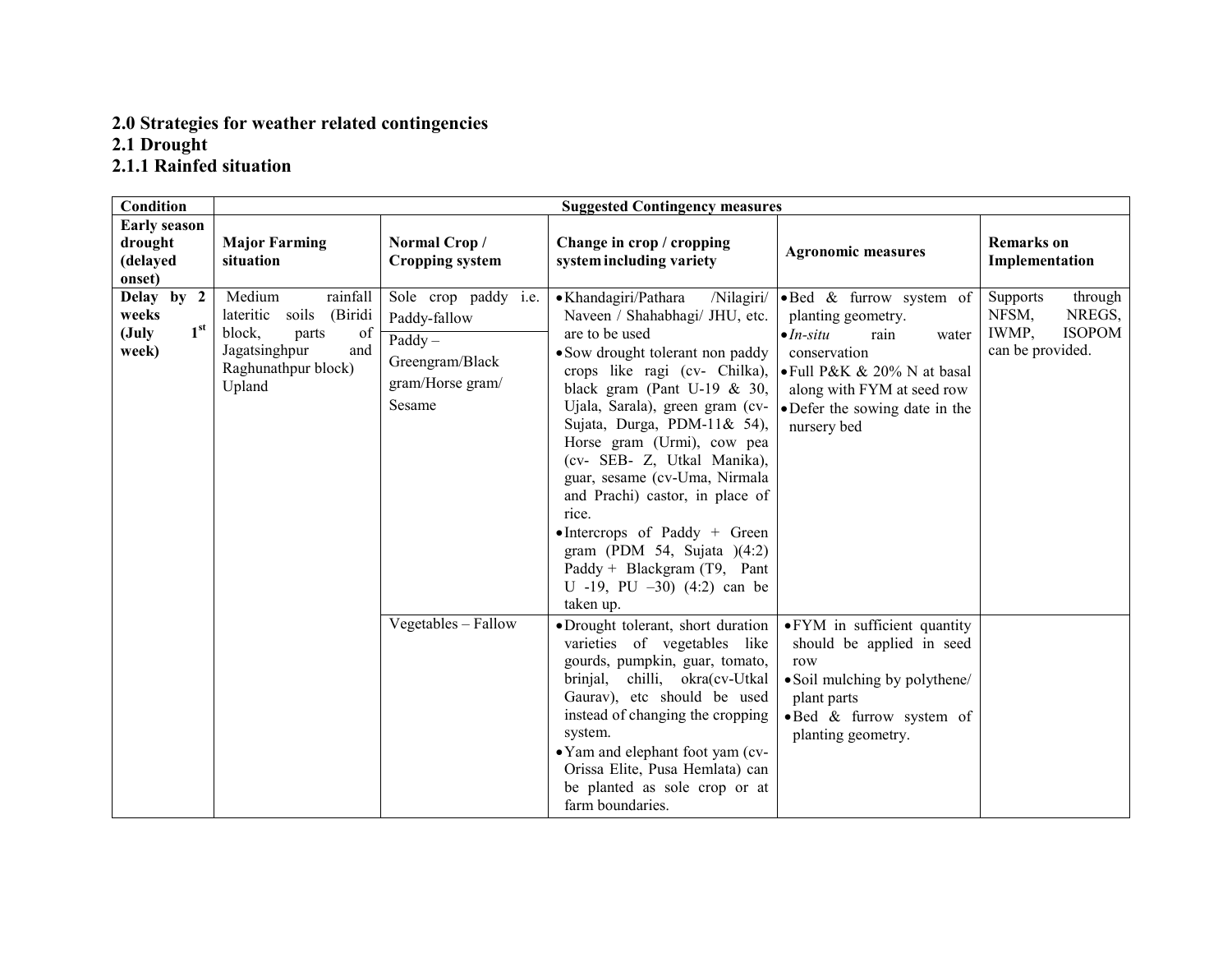| Medium rainfall<br>lateritic medium land<br>situation<br>(Biridi block, parts of<br>Jagatsinghpur and<br>Raghunathpur block)                                                | Paddy<br>Green<br>$\equiv$<br>gram/Black gram/Horse<br>gram/Sesame                                                                                                       | Paddy varieties like Tapaswini,<br>Manaswini, Ajay, Rajalaxmi,<br>Surendra, MTU-1010,<br>Lalat,<br>Vijeta, Konark, Yogesh, etc. can<br>be taken up instead of Swarna,<br>Pratikshya, Ranidhan, etc. in<br>rainfed areas                                                                                                                                                                                                                                                                                                                                 | • Defer the sowing date in the<br>nursery beds.<br>$\bullet$ Strengthening<br>field<br>bond<br>dyke<br>· Sow of peregrinated paddy<br>seeds                                                                                                                      | Supports through<br>NFSM, NREGS,                                                           |
|-----------------------------------------------------------------------------------------------------------------------------------------------------------------------------|--------------------------------------------------------------------------------------------------------------------------------------------------------------------------|---------------------------------------------------------------------------------------------------------------------------------------------------------------------------------------------------------------------------------------------------------------------------------------------------------------------------------------------------------------------------------------------------------------------------------------------------------------------------------------------------------------------------------------------------------|------------------------------------------------------------------------------------------------------------------------------------------------------------------------------------------------------------------------------------------------------------------|--------------------------------------------------------------------------------------------|
|                                                                                                                                                                             | Colocasia<br>Green<br>gram/Black gram/Horse $\bullet$<br>gram/Sesame                                                                                                     | · Vegetables like colocasia can<br>be transplanted in the main field<br>after onset of normal monsoon<br>Transplanting of 'Kujanga<br>Kuji' type of colocassia can be<br>done with sufficient rain water<br>in the main field.                                                                                                                                                                                                                                                                                                                          | • Black polythene mulching<br>should be applied in the<br>intra row spacing to avoid<br>weed growth and moisture<br>loss.                                                                                                                                        | <b>IWMP, ISOPOM</b><br>can be provided.                                                    |
| Medium rainfall<br>lateritic medium low<br>land situation<br>(Biridi block, parts of<br>Jagatsinghpur and<br>Raghunathpur block)                                            | Paddy - Green<br>gram/Black gram/Horse<br>gram/Sesame                                                                                                                    | • No change in crop or cropping<br>system<br>• Go for little early varieties like<br>Gayatri, Savitri, Sarala, Pooja<br>low<br>land<br>instead<br>of<br>in<br>Varshadhan,<br>Chakaakhi,<br>Panidhan, etc.                                                                                                                                                                                                                                                                                                                                               | Defer the sowing date in<br>nursery                                                                                                                                                                                                                              |                                                                                            |
| Medium rainfall deep<br>alluvium upland<br>situation<br>(Naugaon and Tirtol<br>block, parts of<br>Jagatsinghpur,<br>Kujanga, Ersama,<br>Balikuda and<br>Raghunathpur block) | Sole crop of Horse<br><b>Black</b><br>gram,<br>gram,<br>groundnut, etc.<br>Sole crop paddy i.e.<br>Paddy-fallow<br>Paddy - Green<br>gram/Black gram/Horse<br>gram/Sesame | • Defer sowing date to onset of<br>monsoon.<br>$\bullet$ Smruti, Devi,<br>TMV-2, TAG-24<br>of groundnut<br>Parijat/<br>$\bullet$ Khandagir/<br>Pathara<br>/Nilagiri/ Naveen / Dhala<br>Heera/Shahabhagi/ JHU, etc. are<br>to be used<br>• Sow drought tolerant non paddy<br>crops like ragi (cv- Chilka),<br>black gram (Pant U-19 $\&$ 30,<br>Ujala, Sarala), green gram (cv-<br>Sujata, Durga, PDM-11& 54),<br>Horse gram (Urmi), cow pea<br>(cv- SEB- Z, Utkal Manika),<br>guar, sesame (cv-Uma, Nirmala<br>and Prachi) castor, in place of<br>rice. | Ploughing of soil across the<br>slope.<br>·Bed & furrow system of<br>planting geometry.<br>$\bullet$ <i>In-situ</i><br>rain<br>water<br>conservation<br>• Full P&K & 20% N at basal<br>along with FYM at seed row<br>Defer the sowing date in the<br>nursery bed | • Seed drill under<br>RKVY.<br>$\bullet$ Supply of seeds<br>through ATMA,<br>OSSC and NFSM |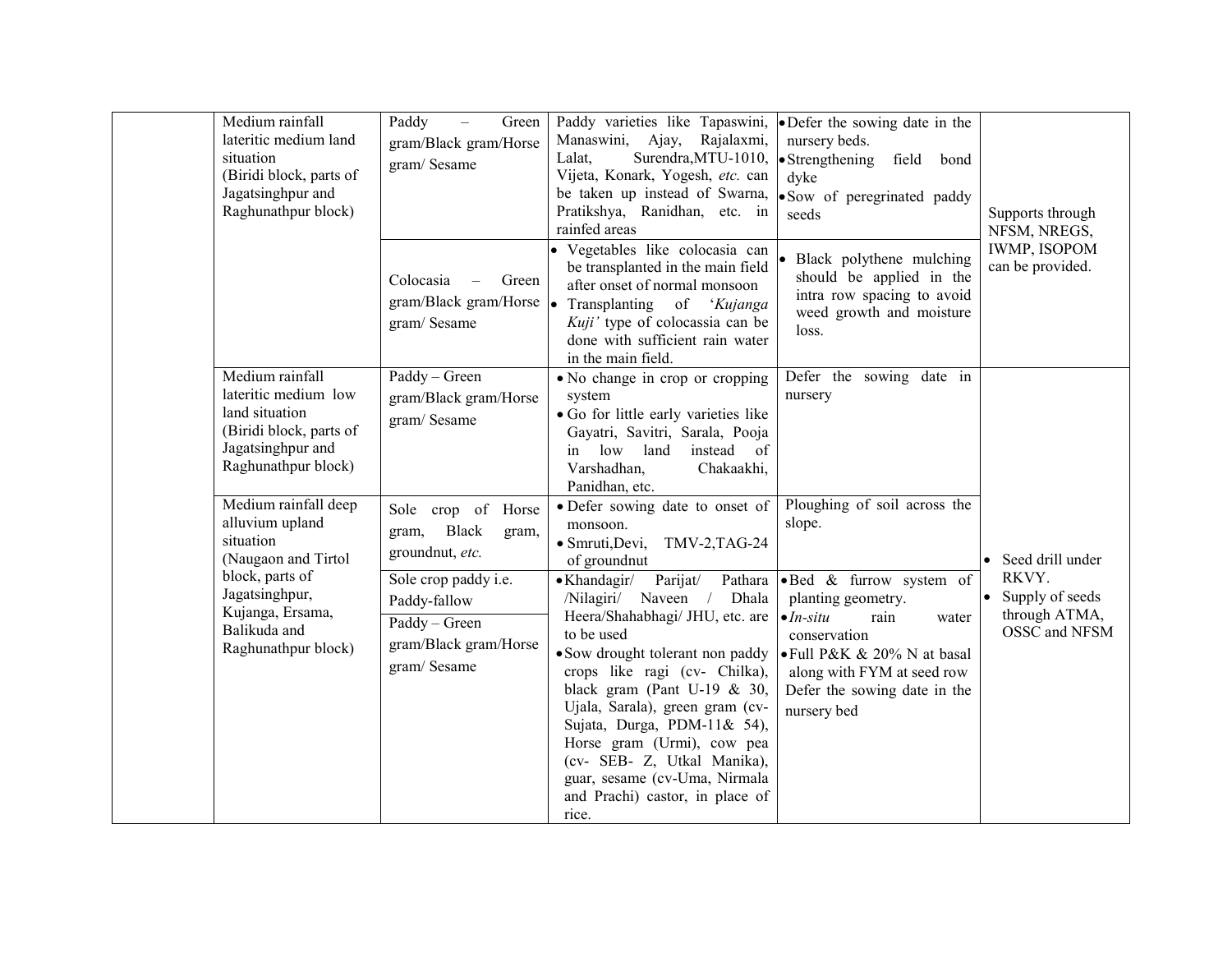|                                                                                                                                                                                                  |                                                                                                                 | • Intercrops of Paddy + Green<br>gram (PDM 54, Sujata) (4:2),<br>Paddy + Blackgram (T9, Pant U<br>$-19$ , PU $-30$ ) (4:2) can<br>be taken up.                                                                                                                                                                                                                                                                                                                        |                                                                                                                                                                                                                                                             |                                                                                                                                     |
|--------------------------------------------------------------------------------------------------------------------------------------------------------------------------------------------------|-----------------------------------------------------------------------------------------------------------------|-----------------------------------------------------------------------------------------------------------------------------------------------------------------------------------------------------------------------------------------------------------------------------------------------------------------------------------------------------------------------------------------------------------------------------------------------------------------------|-------------------------------------------------------------------------------------------------------------------------------------------------------------------------------------------------------------------------------------------------------------|-------------------------------------------------------------------------------------------------------------------------------------|
|                                                                                                                                                                                                  | Vegetables - Fallow                                                                                             | •Drought tolerant, short duration<br>varieties of vegetables like<br>gourds, pumpkin, guar, tomato,<br>brinjal, chilli, okra(cv-Utkal<br>Gaurav), etc should be used<br>instead of changing the cropping<br>system.<br>• Yam and elephant foot yam (cv-<br>Orissa Elite, Pusa Hemlata) can<br>be planted as sole crop or at<br>farm boundaries.                                                                                                                       |                                                                                                                                                                                                                                                             |                                                                                                                                     |
| Medium rainfall deep<br>alluvium medium land<br>situation<br>and Tirtol<br>(Naugaon<br>of<br>block,<br>parts<br>Jagatsinghpur,<br>Ersama,<br>Kujanga,<br>Balikuda<br>and<br>Raghunathpur block)  | Paddy - Green gram/<br>Black<br>/Horse<br>gram<br>gram/Sesame<br>Colocasia<br>gram/Black<br>gram/<br>Horse gram | Paddy varieties like Tapaswini,<br>Manaswini, Ajay, Rajalaxmi,<br>Lalat, Surendra, Vijeta, Konark,<br>etc. can be taken up instead of<br>Swarna, Pratikshya, Ranidhan,<br>etc. in rainfed areas<br>$-Green \,   \bullet \, \text{Vegetables} \,$ like colocassia can<br>be transplanted in the main field<br>after onset of normal monsoon<br>• Transplanting of 'Kujanga<br>Kuji' type of colocassia can be<br>done with sufficient rain water<br>in the main field. | • Defer the sowing date in the<br>nursery beds.<br>• Strengthening<br>field bond<br>dyke<br>• Sow of peregrinated paddy<br>seeds<br>Black polythene mulching<br>should be applied in the<br>intra row spacing to avoid<br>weed growth and moisture<br>loss. | Seeds through<br>NFSM, ISOPOM,<br>NHM and state<br>seed corporation<br>(OSSC).<br>• Intercultural farm<br>implements under<br>RKVY. |
| Medium rainfall deep<br>alluvium medium low<br>land situation<br>(Naugaon and Tirtol<br>of<br>block,<br>parts<br>Jagatsinghpur,<br>Kujanga,<br>Ersama,<br>Balikuda<br>and<br>Raghunathpur block) | Paddy - Green gram/<br>Black<br>/Horse<br>gram<br>gram/Sesame                                                   | • No change in crop or cropping<br>system<br>· Go for little early varieties like<br>Gayatri, Savitri, Sarala, Pooja<br>instead of<br>low<br>land<br>in<br>Varshadhan,<br>Chakaakhi,<br>Panidhan, etc.                                                                                                                                                                                                                                                                | Defer the sowing date in<br>nursery                                                                                                                                                                                                                         | • Supply of seeds<br>through OSSC.                                                                                                  |
| Medium<br>rainfall                                                                                                                                                                               | Sole crop of Horse                                                                                              | • Defer sowing date to onset of                                                                                                                                                                                                                                                                                                                                                                                                                                       | Ploughing of soil across the                                                                                                                                                                                                                                |                                                                                                                                     |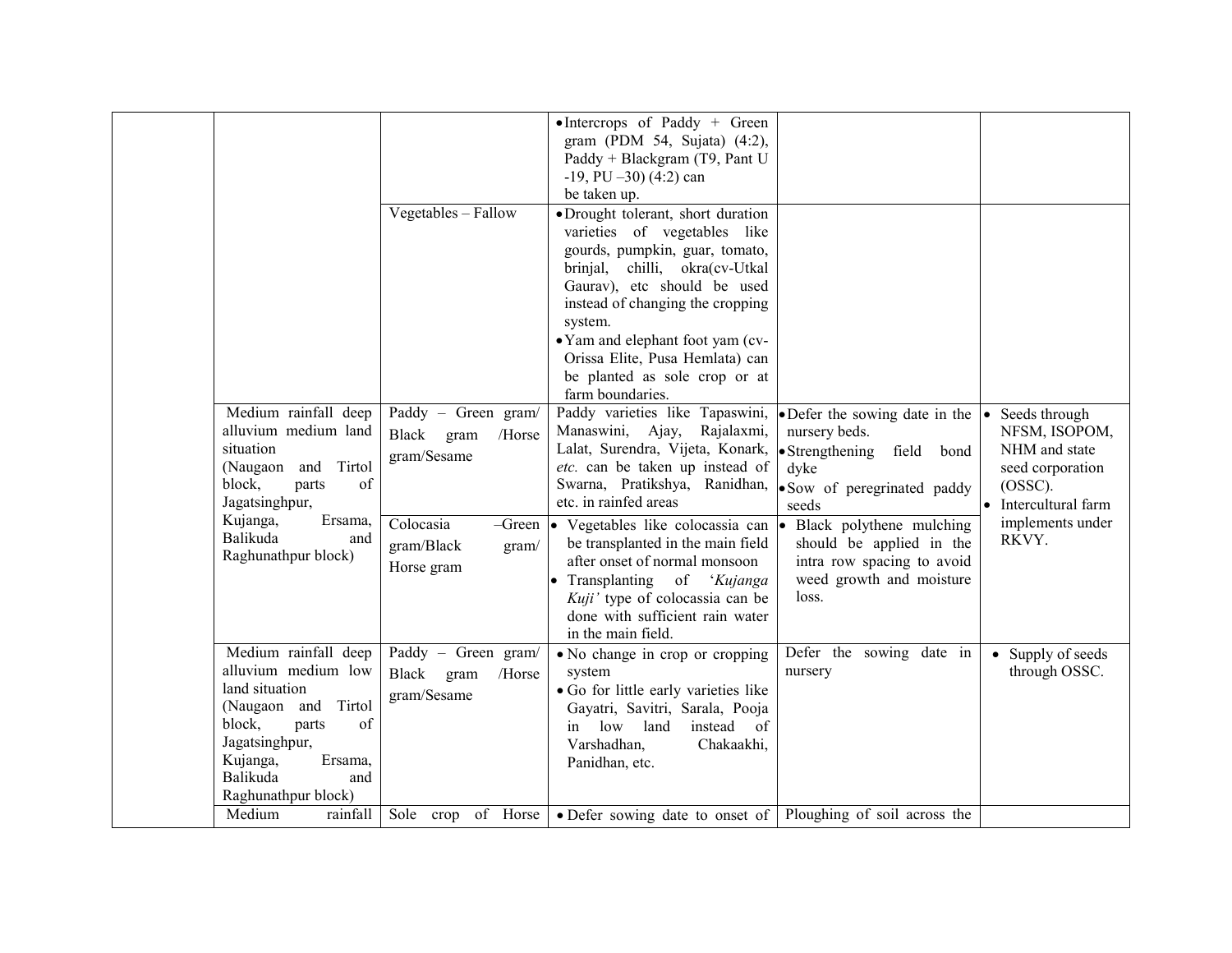| coastal saline upland                                                                                                           | gram, Black gram, etc.                                                                                    | monsoon.                                                                                                                                                                                                                                                                                                                                                                                                                                                                                                                    | slope.                                                                                                                                                                                                                 |                                                                                                                                                 |
|---------------------------------------------------------------------------------------------------------------------------------|-----------------------------------------------------------------------------------------------------------|-----------------------------------------------------------------------------------------------------------------------------------------------------------------------------------------------------------------------------------------------------------------------------------------------------------------------------------------------------------------------------------------------------------------------------------------------------------------------------------------------------------------------------|------------------------------------------------------------------------------------------------------------------------------------------------------------------------------------------------------------------------|-------------------------------------------------------------------------------------------------------------------------------------------------|
| situation<br>Kujanga,<br>(Parts)<br>of<br>Balikuda<br>and<br>Ersama<br>block)                                                   | Sole crop paddy <i>i.e.</i><br>Paddy-fallow<br>Paddy - Green gram/<br>Black gram<br>/Horse<br>gram/Sesame | Parijat/<br>Pathara<br>$\bullet$ Khandagir/<br>/Nilagiri/ Naveen /Shahabhagi/<br>JHU, etc. are to be used<br>• Sow drought tolerant non paddy<br>crops like ragi (cv- Chilka),<br>black gram (Pant U-19 $& 30,$<br>Ujala, Sarala), green gram (cv-<br>Sujata, Durga, PDM-11& 54),<br>Horse gram (Urmi), cow pea<br>(cv- SEB- Z, Utkal Manika),<br>guar, sesame (cv-Uma, Nirmala<br>and Prachi) castor, in place of<br>rice.<br>·Sanity tolerant paddy cv-<br>Sonamani, Ragi, Horse gram are<br>to be cultivated in salinity | .Bed & furrow system of<br>planting geometry.<br>$\bullet$ <i>In-situ</i><br>rain<br>water<br>conservation<br>• Full P&K & 20% N at basal<br>along with FYM at seed row<br>Defer the sowing date in the<br>nursery bed |                                                                                                                                                 |
| Medium rainfall<br>coastal saline medium<br>land situation<br>(Parts of Kujanga,<br>Ersama and Balikuda<br>block)               | Paddy - Green gram/<br>Black gram<br>/Horse<br>gram/Sesame                                                | pockets.<br>• Paddy varieties like Tapaswini,<br>Manaswini, Ajay, Rajalaxmi,<br>Lalat, Surendra, Vijeta, Konark,<br>Yogesh, etc. can be taken up<br>instead of Swarna, Pratikshya,<br>Ranidhan, etc. in rainfed areas<br>·Paddy cv Lunishree, SR-26B,<br>etc. are to be cultivated.                                                                                                                                                                                                                                         | • Defer the sowing date in the<br>nursery beds.<br>• Strengthening field bond<br>dyke<br>• Sow of peregrinated paddy<br>seeds                                                                                          | Seeds<br>through<br>NFSM, ISOPOM,<br>NHM<br>and state<br>seed<br>corporation<br>$(OSSC)$ .<br>• Intercultural farm<br>implements under<br>RKVY. |
| Medium rainfall<br>coastal saline medium<br>low to low land<br>situation<br>(Parts of Kujanga,<br>Ersama and Balikuda<br>block) | Paddy - Green gram/<br>Black gram<br>/Horse<br>gram/Sesame                                                | • No change in crop or cropping<br>system<br>• Go for little early varieties like<br>Gayatri, Savitri, Sarala, Pooja<br>low<br>land<br>instead<br>of<br>in<br>Varshadhan,<br>Chakaakhi,<br>Panidhan, etc.                                                                                                                                                                                                                                                                                                                   | Defer the sowing date in<br>nursery                                                                                                                                                                                    | • Supply of seeds<br>through OSSC.                                                                                                              |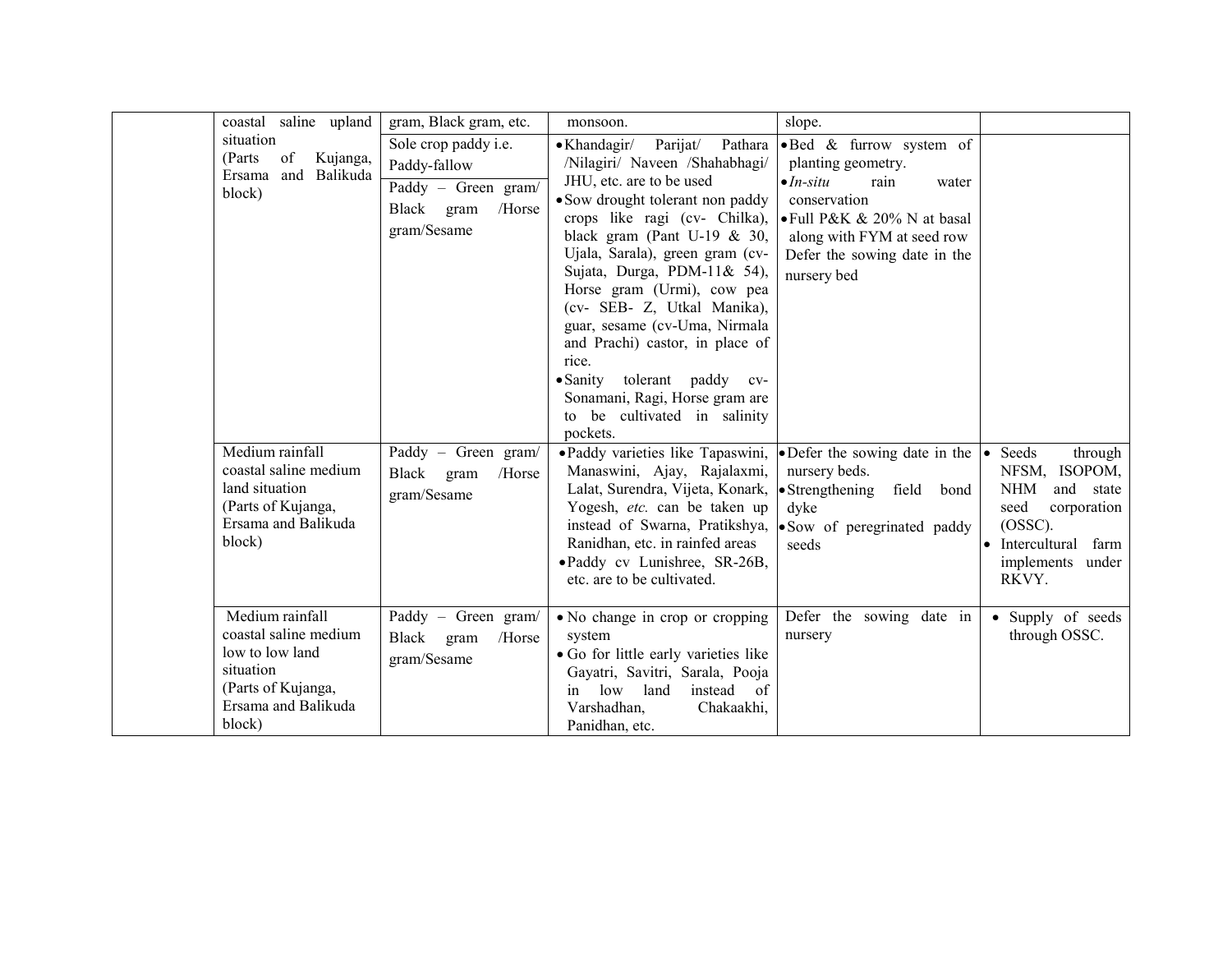| Condition                                               | <b>Suggested Contingency measures</b>                                                                                   |                                                                                                                                      |                                                                                                                                                                                                                                                                                                                                                                                                                                                                                                                                                                                                                                                 |                                                                                                                                                                                                                                                                                                                                                                                                                                                                                                                                                                                                                    |                                                                                                                                   |
|---------------------------------------------------------|-------------------------------------------------------------------------------------------------------------------------|--------------------------------------------------------------------------------------------------------------------------------------|-------------------------------------------------------------------------------------------------------------------------------------------------------------------------------------------------------------------------------------------------------------------------------------------------------------------------------------------------------------------------------------------------------------------------------------------------------------------------------------------------------------------------------------------------------------------------------------------------------------------------------------------------|--------------------------------------------------------------------------------------------------------------------------------------------------------------------------------------------------------------------------------------------------------------------------------------------------------------------------------------------------------------------------------------------------------------------------------------------------------------------------------------------------------------------------------------------------------------------------------------------------------------------|-----------------------------------------------------------------------------------------------------------------------------------|
| Early<br>season<br>drought<br>(delayed<br>onset)        | <b>Major Farming</b><br>situation                                                                                       | <b>Normal</b><br>Crop/cropping<br>system                                                                                             | Change in crop/cropping system                                                                                                                                                                                                                                                                                                                                                                                                                                                                                                                                                                                                                  | <b>Agronomic measures</b>                                                                                                                                                                                                                                                                                                                                                                                                                                                                                                                                                                                          | <b>Remarks</b> on<br>Implementation                                                                                               |
| Delay by 4<br>weeks<br>(July 3 <sup>rd</sup> )<br>week) | Medium rainfall<br>lateritic upland<br>situation (Biridi<br>block, parts of<br>Jagatsinghpur and<br>Raghunathpur block) | Sole crop paddy <i>i.e.</i><br>Paddy-fallow<br>Paddy - Green<br>gram/Black<br>gram/Horse gram/<br>Sesame<br>$Vegetables -$<br>Fallow | • Kalinga-III (80d), Anjali (90d),<br>Bandana(95d), Sidhant (96d),<br>Virendra (90d), etc. are to be used<br>• Sow drought tolerant non paddy<br>crops like ragi (cv- Chilka), black<br>gram (Pant U-19 $&$ 30, Ujala,<br>Sarala), green gram (cv- Sujata,<br>Durga, PDM-11& 54), Horse<br>gram (Urmi), cow pea (cv- SEB-<br>Z, Utkal Manika), guar, sesame<br>(cv-Uma, Nirmala and Prachi)<br>castor, in place of rice.<br>• Intercrops of Paddy + Green gram<br>(PDM 54, Sujata ) (4:2), Paddy +<br>Blackgram (T9, Pant U -19, $PU -$<br>30) $(4:2)$ can be taken up.<br>·Drought tolerant, short duration<br>varieties of vegetables<br>like | • When<br>the<br>mortality<br>of<br>seedlings is less than 50% gap<br>filling should be done and if<br>more than 50% mortality,<br>resow the crop with short<br>duration high yielding low<br>water requiring crops like<br>green gram, black gram,<br>horsegram<br>(Urmi),<br>Niger<br>(Deomali) cow pea, sesame<br>and castor after receiving the<br>rainfall.<br>Complete hoeing, weeding<br>followed by ridging to the<br>base of the root crop at 20<br>DAS for <i>in-situ</i> moisture<br>conservation in vegetable and<br>groundnut crop<br>· Cultivate vegetables like okra,<br>brinjal, tomato in ridges. | Intercultural farm<br>implements under<br>RKVY.<br>Seeds through NFSM,<br>ISOPOM, NHM and<br>state seed corporation<br>$(OSSC)$ . |
|                                                         |                                                                                                                         |                                                                                                                                      | gourds, pumpkin, guar, tomato,<br>brinjal, chilli, okra (cv-Utkal<br>Gaurav), etc should be used.<br>• Yam and elephant foot yam (cv-<br>Orissa Elite, Pusa Hemlata) can<br>be planted as sole crop or at farm<br>boundaries.                                                                                                                                                                                                                                                                                                                                                                                                                   |                                                                                                                                                                                                                                                                                                                                                                                                                                                                                                                                                                                                                    |                                                                                                                                   |
|                                                         | Medium rainfall<br>lateritic medium<br>land situation<br>(Biridi block, parts<br>of Jagatsinghpur and                   | Paddy - Green<br>gram/Black gram<br>/Horse<br>gram/Sesame                                                                            | varieties<br>Paddy<br>Manaswini(120d), Lalat (120d),<br>MTU-1010(115d),<br>Vijeta,<br>Hazaridhan (120d),<br>Sadabahar<br>(105d), Chandan (120d), etc. can<br>be taken up instead of Swarna,<br>Pratikshya, Ranidhan,<br>etc. in                                                                                                                                                                                                                                                                                                                                                                                                                 | like $\bullet$ Defer the sowing date in the<br>nursery beds.<br>• Strengthening field bond dyke<br>Sow of peregrinated paddy<br>seeds                                                                                                                                                                                                                                                                                                                                                                                                                                                                              | Supports<br>through<br>NFSM,<br>NREGS,<br>IWMP, ISOPOM can<br>be provided.                                                        |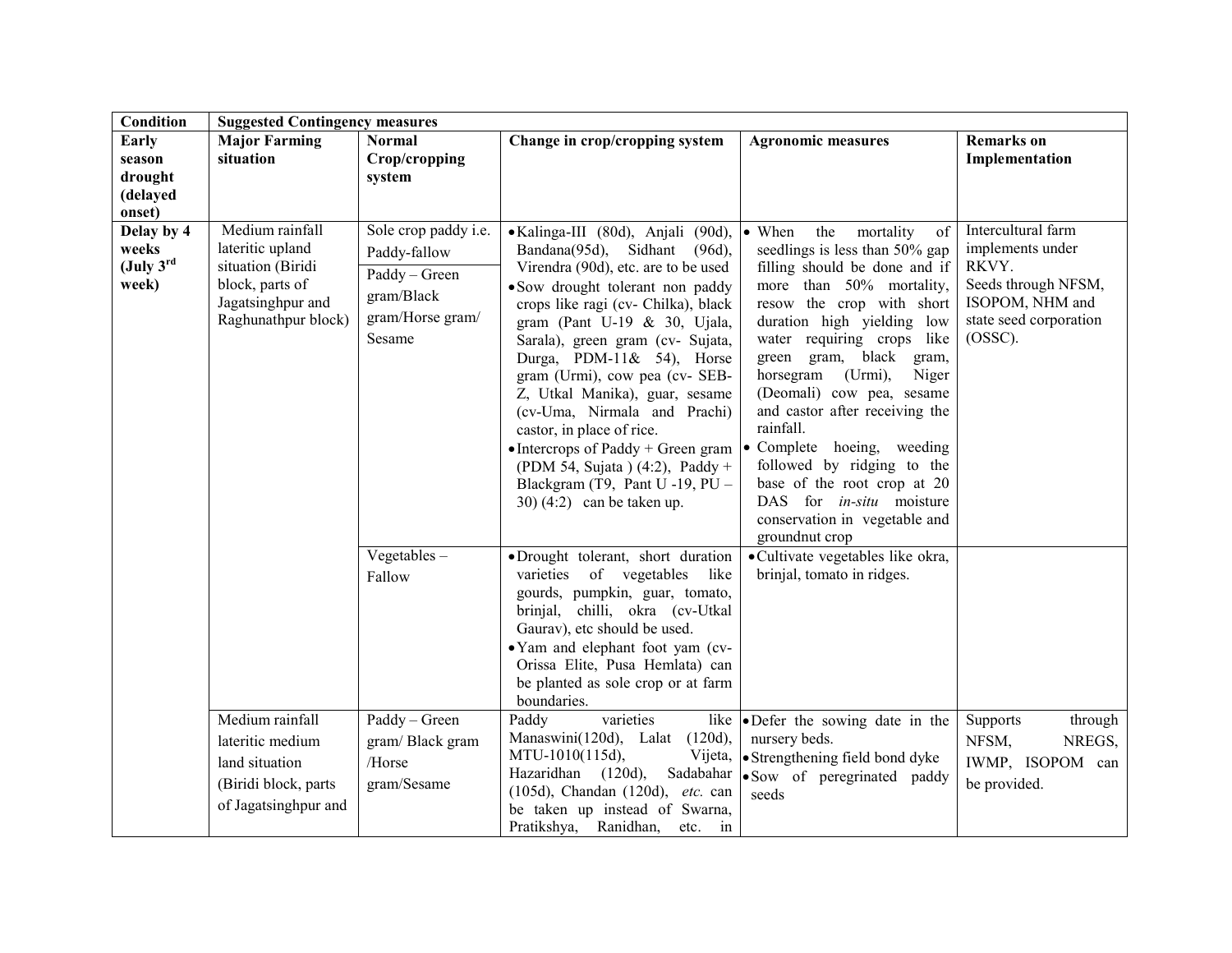| Raghunathpur block)                                                                                                                                                                              |                                                                                                                                                                                                                                      | rainfed areas                                                                                                                                                                                                                                                                                                                                                                                                                                                                                                                                                                                                                                                                                          |                                                                                                                                                                                                                                                         |                                                                                               |
|--------------------------------------------------------------------------------------------------------------------------------------------------------------------------------------------------|--------------------------------------------------------------------------------------------------------------------------------------------------------------------------------------------------------------------------------------|--------------------------------------------------------------------------------------------------------------------------------------------------------------------------------------------------------------------------------------------------------------------------------------------------------------------------------------------------------------------------------------------------------------------------------------------------------------------------------------------------------------------------------------------------------------------------------------------------------------------------------------------------------------------------------------------------------|---------------------------------------------------------------------------------------------------------------------------------------------------------------------------------------------------------------------------------------------------------|-----------------------------------------------------------------------------------------------|
|                                                                                                                                                                                                  | gram/ Black gram<br>/Horse gram                                                                                                                                                                                                      | Colocasia - Green $\vert \bullet \vert$ Vegetables like colocasia can be<br>transplanted in the main field<br>after onset of normal monsoon<br>Transplanting of 'Kujanga Kuji'<br>type of colocasia can be done<br>with sufficient rain water in the<br>main field.                                                                                                                                                                                                                                                                                                                                                                                                                                    | Black polythene mulching<br>should be applied in the intra<br>row spacing to avoid weed<br>growth and moisture loss.                                                                                                                                    |                                                                                               |
| Medium<br>rainfall<br>medium<br>lateritic<br>low land<br>situation<br>(Biridi block, parts<br>of Jagatsinghpur and<br>Raghunathpur block)                                                        | Paddy Green gram/<br>Black gram /Horse<br>gram/Sesame                                                                                                                                                                                | • No change in crop or cropping<br>system<br>• Go for little early varieties like<br>Moti (145d), Krtakijuha (145d),<br>Nua Dhusura (145d), Nua Kala<br>jeera (145d), Padmini (145d),<br>Savitri (145d), Pooja in low land<br>instead<br>of<br>Varshadhan,<br>Chakaakhi, Panidhan, etc.                                                                                                                                                                                                                                                                                                                                                                                                                | Defer the sowing date in<br>nursery                                                                                                                                                                                                                     |                                                                                               |
| Medium<br>rainfall<br>alluvium<br>deep<br>upland<br>situation<br>(Naugaon and Tirtol<br>block,<br>parts<br>of<br>Jagatsinghpur,<br>Kujanga,<br>Ersama,<br>Balikuda<br>and<br>Raghunathpur block) | Sole crop of Horse<br>gram, Black gram,<br>groundnut, etc.<br>Sole crop paddy i.e.<br>Paddy-fallow<br>in<br>bunded upland<br>Paddy<br>$\overline{\phantom{0}}$<br>green<br>gram/black<br>gram/horse<br>gram/<br>sesame<br>Vegetables | • Defer sowing date to onset of<br>monsoon.<br>· Smruti, Devi, TMV-2, TAG-24 of<br>groundnut<br>·Kalinga-III (80d), Anjali (90d),<br>Bandana (95d), Sidhant (96d),<br>Virendra (90d), etc. are to be used<br>• Sow drought tolerant non paddy<br>crops like ragi (cv- Chilka), black<br>gram (Pant U-19 & 30, Ujala,<br>Sarala), green gram (cv- Sujata,<br>Durga, PDM-11& 54), Horse<br>gram (Urmi), cow pea (cv- SEB-<br>Z, Utkal Manika), guar, sesame<br>(cv-Uma, Nirmala and Prachi)<br>castor, in place of rice.<br>Intercrops of Paddy + Green gram<br>(PDM 54, Sujata) $(4:2)$ Paddy +<br>Blackgram (T9, Pant U -19, PU -<br>$30)$ (4:2) can be taken up.<br>·Drought tolerant, short duration | Ploughing of soil across the<br>slope.<br>·Bed & furrow system of<br>planting geometry.<br>$\bullet$ <i>In-situ</i> rain water conservation<br>• Full P&K & 20% N at basal<br>along with FYM at seed row<br>Defer the sowing date in the<br>nursery bed | Seed<br>drill<br>under<br>RKVY.<br>Supply<br>of<br>seeds<br>through<br>ATMA,<br>OSSC and NFSM |
|                                                                                                                                                                                                  | Fallow                                                                                                                                                                                                                               | varieties of vegetables<br>like                                                                                                                                                                                                                                                                                                                                                                                                                                                                                                                                                                                                                                                                        |                                                                                                                                                                                                                                                         |                                                                                               |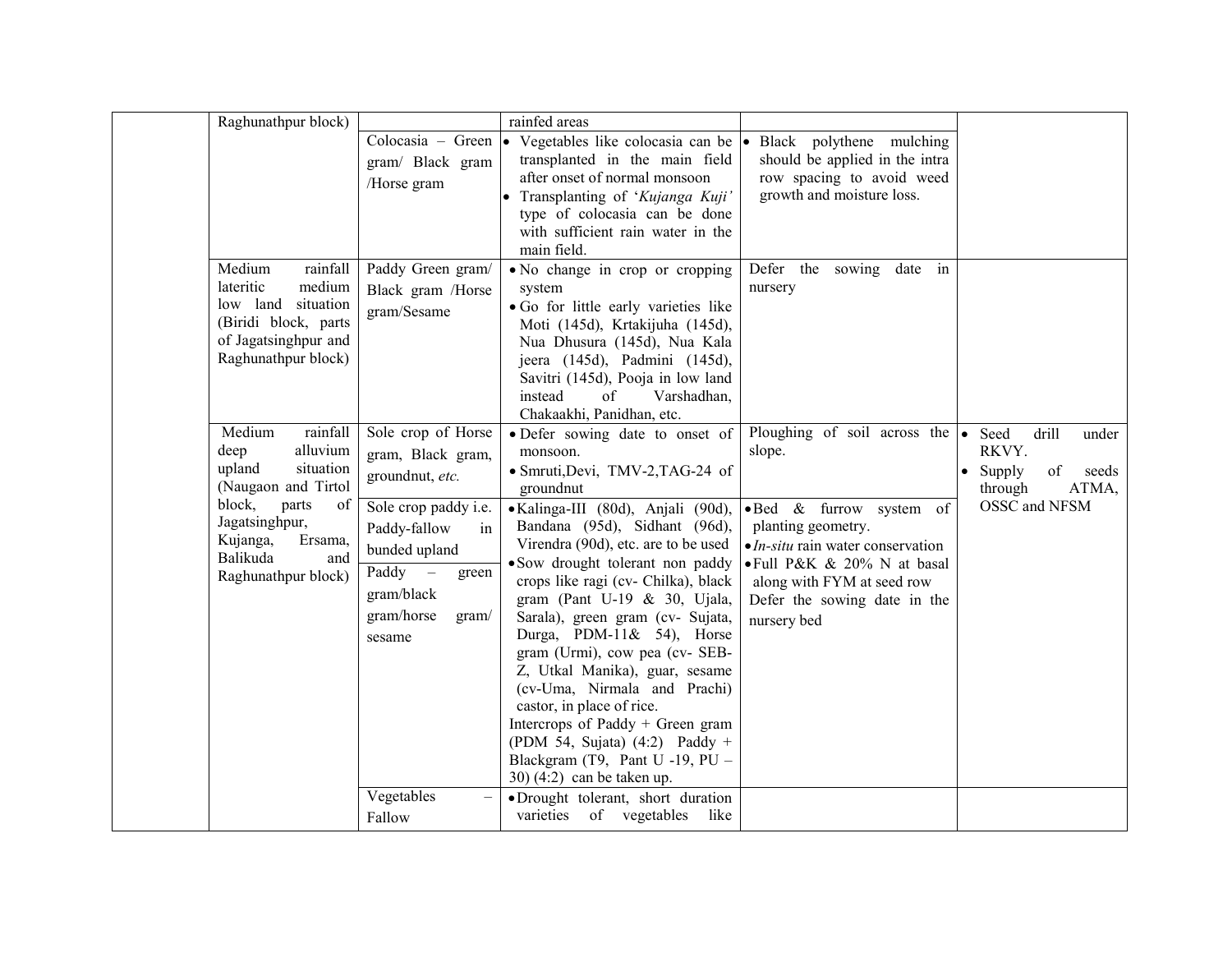| Medium<br>rainfall<br>alluvium<br>deep                                                                                                                                                                             | Paddy<br>green<br>$\overline{\phantom{m}}$<br>gram/ black gram                       | gourds, pumpkin, guar, tomato,<br>brinjal,<br>chilli,<br>okra(cv-Utkal<br>etc should be used<br>Gaurav),<br>instead of changing the cropping<br>system.<br>• Yam and elephant foot yam (cv-<br>Orissa Elite, Pusa Hemlata) can<br>be planted as sole crop or at farm<br>boundaries.<br>Paddy<br>varieties<br>like<br>Manaswini(120d), Lalat (120d), | • Defer the sowing date in the<br>nursery beds.                                                                                   | Seeds through NFSM,<br>ISOPOM, NHM and                                                        |
|--------------------------------------------------------------------------------------------------------------------------------------------------------------------------------------------------------------------|--------------------------------------------------------------------------------------|-----------------------------------------------------------------------------------------------------------------------------------------------------------------------------------------------------------------------------------------------------------------------------------------------------------------------------------------------------|-----------------------------------------------------------------------------------------------------------------------------------|-----------------------------------------------------------------------------------------------|
| medium<br>land<br>situation<br>(Naugaon<br>Tirtol<br>block,<br>and<br>of<br>parts<br>Jagatsinghpur,<br>Ersama,<br>Kujanga,                                                                                         | /horse gram/sesame                                                                   | MTU-1010(115d),<br>Vijeta,<br>Hazaridhan (120d),<br>Sadabahar<br>(105d), Chandan (120d), etc. can<br>be taken up instead of Swarna,<br>Pratikshya, Ranidhan, etc. in<br>rainfed areas                                                                                                                                                               | • Strengthening field bond dyke<br>· Sow of peregrinated paddy<br>seeds                                                           | state seed corporation<br>$(OSSC)$ .<br>Intercultural<br>farm<br>implements<br>under<br>RKVY. |
| Balikuda<br>and<br>Raghunathpur block)                                                                                                                                                                             | Colocasia<br>$-green$<br>gram/black<br>gram/<br>Horse gram                           | • Vegetables like colocasia can be<br>transplanted in the main field<br>after onset of normal monsoon<br>• Transplanting of 'Kujanga Kuji'<br>type of colocassia can be done<br>with sufficient rain water in the<br>main field.                                                                                                                    | Black polythene mulching<br>$\bullet$<br>should be applied in the intra<br>row spacing to avoid weed<br>growth and moisture loss. |                                                                                               |
| Medium<br>rainfall<br>alluvium<br>deep<br>medium<br>low land<br>situation<br>(Naugaon<br>Tirtol<br>block,<br>and<br>of<br>parts<br>Jagatsinghpur,<br>Kujanga,<br>Ersama,<br>Balikuda<br>and<br>Raghunathpur block) | Paddy<br>green<br>$\overline{\phantom{0}}$<br>gram/ black gram<br>/horse gram/sesame | • No change in crop or cropping<br>system<br>· Go for little early varieties like<br>Moti (145d), Krtakijuha (145d),<br>Nua Dhusura (145d), Nua Kala<br>jeera (145d), Padmini (145d),<br>Savitri (145d), Pooja in low land<br>instead<br>of<br>Varshadhan,<br>Chakaakhi, Panidhan, etc.                                                             | Defer the sowing<br>date in<br>nursery                                                                                            | of<br>$\bullet$ Supply<br>seeds<br>through OSSC.                                              |
| Medium<br>rainfall<br>coastal saline upland<br>situation (Parts of                                                                                                                                                 | Sole crop of Horse<br>gram, Black gram,<br>etc.                                      | • Defer sowing date to onset of<br>monsoon.                                                                                                                                                                                                                                                                                                         | Ploughing of soil across the<br>slope.                                                                                            |                                                                                               |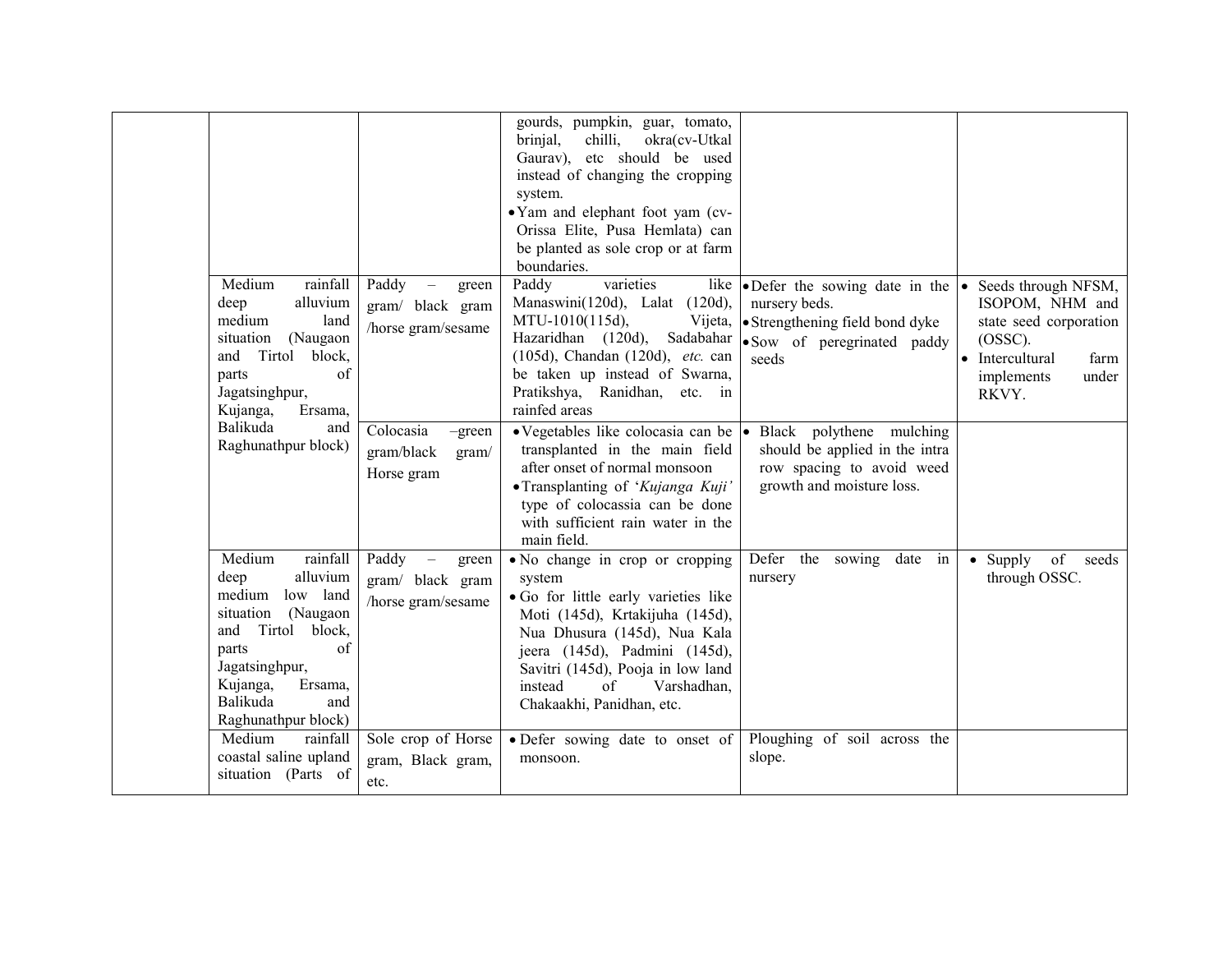|  | Ersama<br>Kujanga,<br>and Balikuda block)                                                                                         | Sole crop paddy i.e.<br>Paddy-fallow                                                    | • Kalinga-III (80d), Anjali (90d),<br>Bandana (95d), Sidhant (96d),<br>Virendra (90d), etc. are to be used<br>• Sow drought tolerant non paddy<br>crops like ragi (cv- Chilka), black<br>gram (Pant U-19 $& 30$ , Ujala,<br>Sarala), green gram (cv- Sujata,<br>Durga, PDM-11& 54), Horse<br>gram (Urmi), cow pea (cv- SEB-          | •Bed & furrow system of<br>planting geometry.<br>$\bullet$ <i>In-situ</i> rain water conservation<br>• Full P&K & 20% N at basal<br>along with FYM at seed row<br>Defer the sowing date in the<br>nursery bed |                                                                                                                                         |
|--|-----------------------------------------------------------------------------------------------------------------------------------|-----------------------------------------------------------------------------------------|--------------------------------------------------------------------------------------------------------------------------------------------------------------------------------------------------------------------------------------------------------------------------------------------------------------------------------------|---------------------------------------------------------------------------------------------------------------------------------------------------------------------------------------------------------------|-----------------------------------------------------------------------------------------------------------------------------------------|
|  |                                                                                                                                   | Paddy<br>Green<br>$\overline{\phantom{m}}$<br>gram/ Black gram<br>/Horsegram/Sesame     | Z, Utkal Manika), guar, sesame<br>(cv-Uma, Nirmala and Prachi)<br>castor, in place of rice.<br>Intercrops of Paddy + Green<br>gram (PDM 54, Sujata ) (4:2),<br>Paddy + Blackgram (T9, Pant U -<br>19, PU $-30$ $(4:2)$ can be taken up.                                                                                              |                                                                                                                                                                                                               |                                                                                                                                         |
|  | Medium<br>rainfall<br>coastal<br>saline<br>medium<br>land<br>(Parts of<br>situation<br>Ersama<br>Kujanga,<br>and Balikuda block)  | Paddy<br>Green<br>$\overline{\phantom{m}}$<br>gram/ Black gram<br>/Horse ram/Sesame     | • Paddy varieties like Tapaswini, • Defer the sowing date in the $\cdot$<br>Manaswini, Ajay, Rajalaxmi,<br>Lalat,<br>Vijeta, Konark, Yogesh, etc. can   Sow of peregrinated paddy<br>be taken up instead of Swarna,<br>Pratikshya, Ranidhan, etc. in<br>rainfed areas<br>• Paddy cv Lunishree, SR-26B, etc.<br>are to be cultivated. | nursery beds.<br>Surendra, MTU-1010, $\bullet$ Strengthening field bond dyke<br>seeds                                                                                                                         | Seeds through NFSM,<br>ISOPOM, NHM and<br>state seed corporation<br>$(OSSC)$ .<br>Intercultural<br>farm<br>implements<br>under<br>RKVY. |
|  | Medium<br>rainfall<br>coastal<br>saline<br>medium to low land<br>situation (Parts of<br>Ersama<br>Kujanga,<br>and Balikuda block) | Paddy<br>Green<br>$\overline{\phantom{m}}$<br>gram/ Black gram<br>/Horse<br>gram/Sesame | • No change in crop or cropping<br>system<br>• Go for little early varieties like<br>Moti (145d), Krtakijuha (145d),<br>Nua Dhusura (145d), Nua Kala<br>jeera (145d), Padmini (145d),<br>Savitri (145d), Pooja in low land<br>of<br>Varshadhan,<br>instead<br>Chakaakhi, Panidhan, etc.                                              | Defer the<br>date<br>sowing<br>in<br>nursery                                                                                                                                                                  | of<br>Supply<br>$\bullet$<br>seeds through<br>OSSC                                                                                      |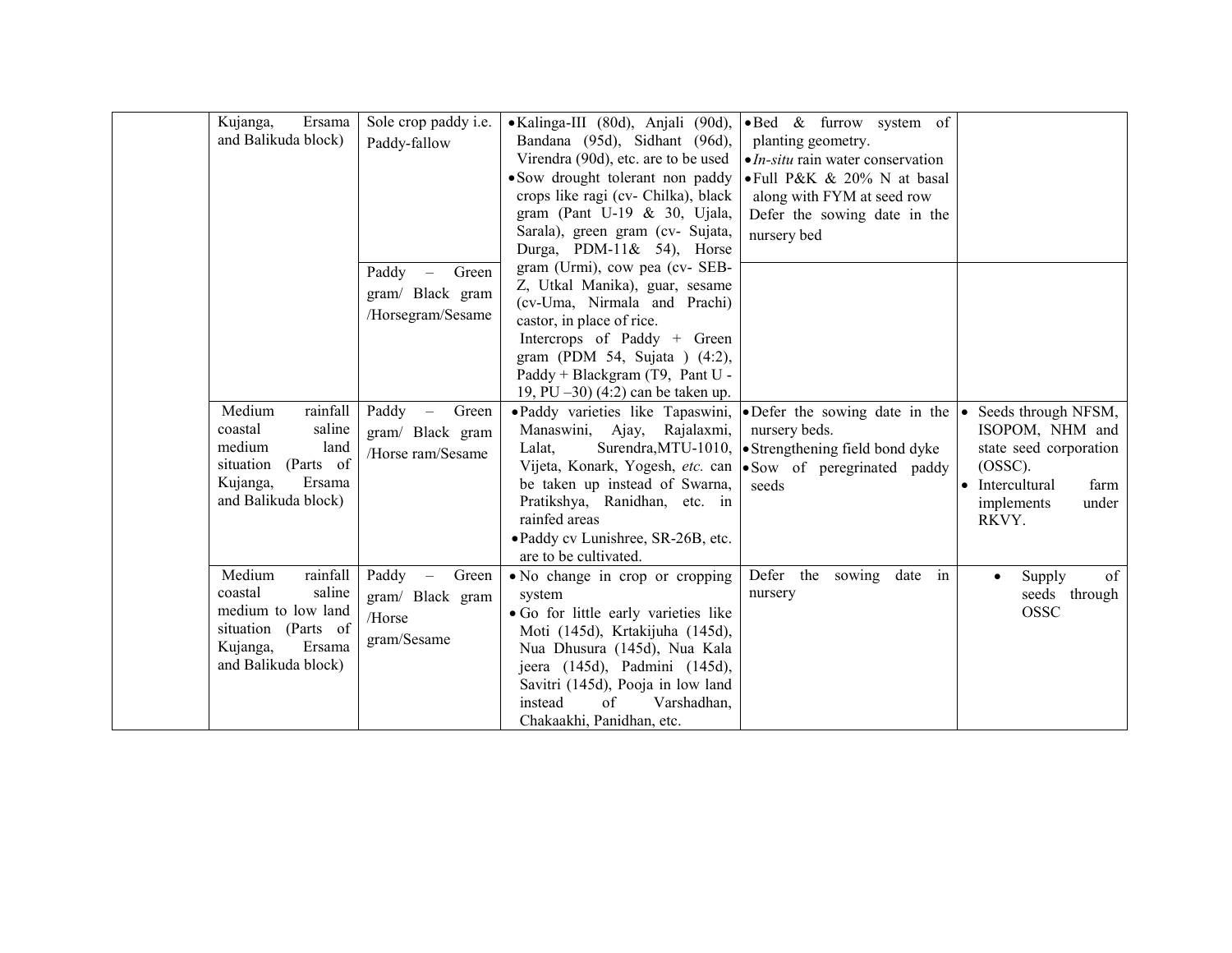| Condition                                            | <b>Suggested Contingency measures</b>                                                                                            |                                                                                                                       |                                                                                                                                                                                                                                                                                                                                                                                                                      |                                                                                                                                                                                                                                                                                                                                                                                                                                                                                                                                                                                                                                                                                                                  |                                                                                              |
|------------------------------------------------------|----------------------------------------------------------------------------------------------------------------------------------|-----------------------------------------------------------------------------------------------------------------------|----------------------------------------------------------------------------------------------------------------------------------------------------------------------------------------------------------------------------------------------------------------------------------------------------------------------------------------------------------------------------------------------------------------------|------------------------------------------------------------------------------------------------------------------------------------------------------------------------------------------------------------------------------------------------------------------------------------------------------------------------------------------------------------------------------------------------------------------------------------------------------------------------------------------------------------------------------------------------------------------------------------------------------------------------------------------------------------------------------------------------------------------|----------------------------------------------------------------------------------------------|
| <b>Early season</b><br>drought<br>(delayed<br>onset) | <b>Major Farming</b><br>situation                                                                                                | <b>Normal</b><br>Crop/cropping<br>system                                                                              | Change in crop/cropping<br>system                                                                                                                                                                                                                                                                                                                                                                                    | <b>Agronomic measures</b>                                                                                                                                                                                                                                                                                                                                                                                                                                                                                                                                                                                                                                                                                        | <b>Remarks</b> on<br>Implementation                                                          |
| Delay by 6<br>weeks<br>(Aug 1 <sup>st</sup> wk)      | Medium rainfall<br>lateritic upland<br>situation<br>(Biridi block,<br>parts of<br>Jagatsinghpur<br>and<br>Raghunathpur<br>block) | Sole crop paddy i.e.<br>Paddy-fallow in<br>bunded upland<br>Paddy - Green<br>gram/Black gram<br>/Horse<br>gram/Sesame | $(80d)$ ,<br>• Kalinga-III<br>Heera<br>(75d), Dhala Heera (80d), etc.<br>are to be used<br>• Sow drought tolerant non<br>paddy crops like ragi (cv-<br>Chilka), black gram (Pant U-<br>19 & 30, Ujala, Sarala), green<br>gram (cv- Sujata, Durga,<br>PDM-11& 54), Horse gram<br>(Urmi), cow pea (cv- SEB- Z,<br>Utkal Manika), guar, sesame<br>Nirmala<br>$(cv$ -Uma,<br>and<br>Prachi) castor, in place of<br>rice. | · If possible grow nursery near water<br>source or change raising paddy crop<br>rather skip to some drought tolerant<br>vegetable crops.<br>• Complete hoeing and weeding of non-<br>paddy crops to provide dust mulch.<br>• Post emergence spray of Quizalofop<br>5%EC @ 0.05 kg ai / ha in 500lt of<br>water to control weeds in groundnut.<br>• Spraying of $2\%$ KCl + 0.1 ppm Boron<br>to black gram.<br>• Foliar application of 2% urea at pre-<br>flowering and flowering stage of green<br>gram.<br>• Spray 1% urea in vegetable crops.<br>• Top dressing of 25 % urea and potash<br>after receipt of the rain for upland rice.<br>• Remove the pest and disease infected<br>plants from the main field. | • Seed drill under<br>RKVY.<br>• Supply of seeds<br>through ATMA,<br>OSSC and<br><b>NFSM</b> |
|                                                      |                                                                                                                                  | Vegetables<br>$\overline{\phantom{0}}$<br>Fallow                                                                      | $\bullet$ Drought<br>tolerant,<br>short<br>of<br>duration<br>varieties<br>like<br>vegetables<br>gourds,<br>pumpkin,<br>tomato,<br>guar,<br>brinjal, chilli, okra (cv-Utkal<br>Gaurav), etc should be used.<br>Yam and elephant foot yam<br>Orissa<br>Elite,<br>Pusa<br>$(cv-$<br>Hemlata) can be planted as<br>sole<br>crop<br>farm<br>or<br>at<br>boundaries.                                                       | Cultivate vegetables like okra, brinjal,<br>tomato on ridges.                                                                                                                                                                                                                                                                                                                                                                                                                                                                                                                                                                                                                                                    |                                                                                              |
|                                                      | Medium rainfall<br>lateritic medium<br>land situation                                                                            | Paddy<br>Green<br>gram/ Black gram<br>/Horsegram/Sesame                                                               | • Khandagiri/ Pathara /Nilagiri/<br>Naveen / Shahabhagi/ JHU,<br>etc. can be taken up instead of<br>Swarna, Pratikshya, Ranidhan,                                                                                                                                                                                                                                                                                    | • Close the drainage hole and check the<br>seepage loss in direct sown medium<br>land rice regularly.                                                                                                                                                                                                                                                                                                                                                                                                                                                                                                                                                                                                            | Seed drill under<br>RKVY.<br>Supply of seeds<br>through ATMA,                                |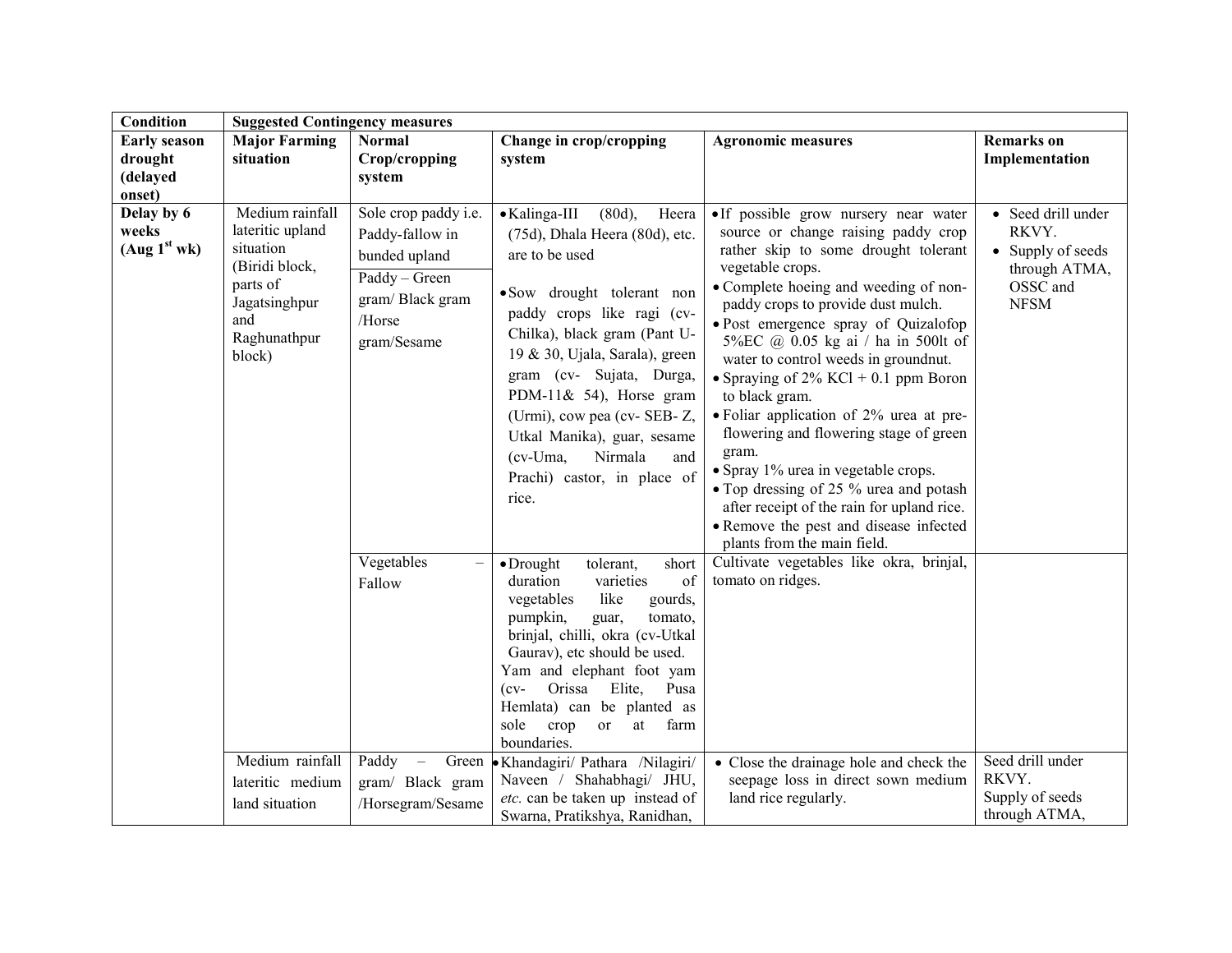| (Biridi<br>parts<br>and<br>block)         | block,<br>of<br>Jagatsinghpur<br>/Horse gram<br>Raghunathpur                                                                    | etc. in rainfed areas<br>Colocasia - Green • Vegetables like colocassia<br>gram/ Black gram<br>normal monsoon                                 | can be transplanted in the<br>main field after onset of<br>• Transplanting of 'Kujanga<br>Kuji' type of colocassia can<br>be done with sufficient rain<br>water in the main field.                                                                    | • Withhold N fertilizer (top dressing)<br>application up to receipt of rainfall.<br>• Transplanting of 45 days old<br>seedlings at closer spacing of Swarna,<br>Pratikshya, Ranidhan, etc. in rainfed<br>areas.                                                                                                                                                               | OSSC and NFSM<br>• Seeds through<br>NFSM, ISOPOM,<br>NHM and state<br>seed corporation<br>$(OSSC)$ .<br>• Intercultural farm<br>implements under<br>RKVY. |
|-------------------------------------------|---------------------------------------------------------------------------------------------------------------------------------|-----------------------------------------------------------------------------------------------------------------------------------------------|-------------------------------------------------------------------------------------------------------------------------------------------------------------------------------------------------------------------------------------------------------|-------------------------------------------------------------------------------------------------------------------------------------------------------------------------------------------------------------------------------------------------------------------------------------------------------------------------------------------------------------------------------|-----------------------------------------------------------------------------------------------------------------------------------------------------------|
| low<br>and<br>block)                      | Medium rainfall<br>Paddy –<br>lateritic medium<br>land<br>situation (Biridi<br>block, parts of<br>Jagatsinghpur<br>Raghunathpur | Green<br>cropping system<br>gram/ Black gram<br>/Horsegram/Sesame<br>Pratikshaya(142d),<br>Ranidhan(142d),<br>Savitri,<br>Varshadhan,<br>deep | • No change in crop<br><sub>or</sub><br>• Go for medium duration<br>varieties like Swarna (140d),<br>Surendra(135d), etc. in low<br>land instead of Gayatri,<br>Sarala type of<br>varieties in low land and<br>Chakaakhi,<br>Panidhan, etc. in medium | Sowing in nursery with shorter duration<br>varieties or else go for transplanting of<br>45 days old seedlings at closer spacing<br>of Gayatri, Savitri, Sarala type of<br>varieties in low land                                                                                                                                                                               |                                                                                                                                                           |
| deep<br>(Naugaon                          | Medium rainfall<br>alluvium<br>upland situation<br>groundnut, etc.<br>and                                                       | Sole crop of Horse<br>monsoon.<br>gram, Black gram,<br>24 of groundnut                                                                        | • Defer sowing date to onset of<br>· Smruti, Devi, TMV-2, TAG-                                                                                                                                                                                        | Ploughing of soil across the slope.                                                                                                                                                                                                                                                                                                                                           |                                                                                                                                                           |
| Tirtol<br>parts                           | block,<br>of<br>Paddy-fallow                                                                                                    | Sole crop paddy i.e.<br>$\bullet$ Kalinga-III                                                                                                 | $(80d)$ ,<br>Heera<br>(75d), Dhala Heera (80d), etc.                                                                                                                                                                                                  | • If possible grow nursery near water<br>source or change raising paddy crop                                                                                                                                                                                                                                                                                                  |                                                                                                                                                           |
| Kujanga,<br>Ersama,<br>Balikuda<br>block) | Jagatsinghpur,<br>Paddy –<br>and<br>Raghunathpur                                                                                | are to be used<br>Green<br>gram/ Black gram<br>/Horsegram/Sesame                                                                              | • Sow drought tolerant non<br>paddy crops like ragi (cv-<br>Chilka), black gram (Pant U-<br>19 & 30, Ujala, Sarala), green<br>gram (cv- Sujata, Durga,<br>PDM-11& 54), Horse gram<br>(Urmi), cow pea (cv-SEB-Z,<br>Utkal Manika), guar, sesame        | rather skip to some drought tolerant<br>vegetable crops.<br>• Complete hoeing and weeding of non-<br>paddy crops to provide dust mulch.<br>· Post emergence spray of Quizalofop<br>5%EC @ 0.05 kg ai / ha in 500lt of<br>water to control weeds in groundnut.<br>• Spraying of $2\%$ KCl + 0.1 ppm Boron<br>to black gram.<br>$\bullet$ Foliar application of 2% urea at pre- |                                                                                                                                                           |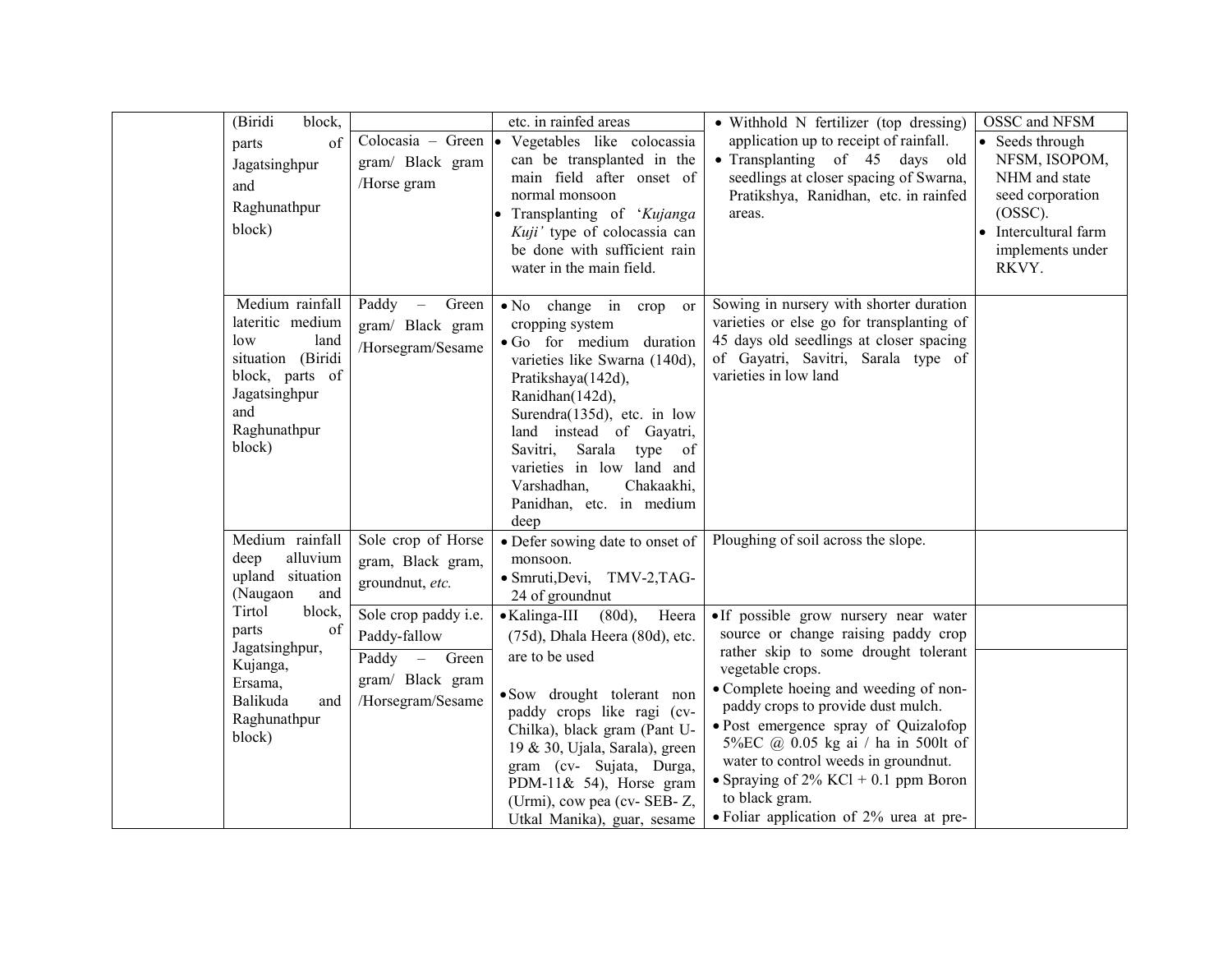|                                                                                                                                         | Vegetables $-$<br>Fallow                                                                                   | Nirmala<br>(cv-Uma,<br>and<br>Prachi) castor, in place of<br>rice.<br>$\bullet$ Intercrops of Paddy + Green<br>gram (PDM 54, Sujata $(4:2)$<br>Paddy + Blackgram (T9,<br>Pant U -19, PU -30) (4:2) can<br>be taken up.<br>$\bullet$ Drought<br>tolerant,<br>short<br>duration<br>of<br>varieties<br>like<br>vegetables<br>gourds,<br>pumpkin,<br>tomato,<br>guar, | flowering and flowering stage of green<br>gram.<br>• Spray 1% urea in vegetable crops.<br>• Top dressing of 25 % urea and potash<br>after receipt of the rain for upland rice.<br>• Remove the pest and disease infested<br>plants from the main field.<br>Cultivate vegetables like okra, brinjal,<br>tomato on ridges. |                                                                                                                                                                         |
|-----------------------------------------------------------------------------------------------------------------------------------------|------------------------------------------------------------------------------------------------------------|-------------------------------------------------------------------------------------------------------------------------------------------------------------------------------------------------------------------------------------------------------------------------------------------------------------------------------------------------------------------|--------------------------------------------------------------------------------------------------------------------------------------------------------------------------------------------------------------------------------------------------------------------------------------------------------------------------|-------------------------------------------------------------------------------------------------------------------------------------------------------------------------|
|                                                                                                                                         |                                                                                                            | brinjal, chilli, okra(cv-Utkal<br>Gaurav), etc should be used<br>instead of changing the<br>cropping system.                                                                                                                                                                                                                                                      |                                                                                                                                                                                                                                                                                                                          |                                                                                                                                                                         |
| Medium rainfall<br>deep alluvium<br>medium land<br>situation<br>(Naugaon and<br>Tirtol block,<br>parts of<br>Jagatsinghpur,<br>Kujanga, | Paddy - Green<br>gram/Black<br>gram/Horse gram/<br>Sesame                                                  | · Khandagiri/<br>Pathara<br>/Nilagiri/<br>Naveen<br>Shahabhagi/ JHU,<br>etc. can be taken up<br>instead of Swarna,<br>Pratikshya, Ranidhan,<br>etc. in rainfed areas                                                                                                                                                                                              | • Defer the sowing date in the nursery<br>beds.<br>• Strengthening field bond dyke<br>• Sow of peregrinated paddy seeds<br>• Close the drainage hole and check the<br>seepage loss in direct sown medium<br>land rice regularly.<br>• Withhold N fertilizer (top dressing)<br>application up to receipt of rainfall.     | Seeds<br>through<br>NFSM, ISOPOM,<br><b>NHM</b><br>and state<br>seed<br>corporation<br>$(OSSC)$ .<br>Intercultural<br>farm<br>$\bullet$<br>implements<br>under<br>RKVY. |
| Ersama,<br>Balikuda and<br>Raghunathpur<br>block)                                                                                       | Colocasia - Green<br>gram/Blackgram/<br>Horse gram/<br>Sesame                                              | • Vegetables like colocasia can<br>be transplanted in the main<br>field after onset of normal<br>monsoon<br>• Transplanting of 'Kujanga<br>Kuji' type of colocasia can be<br>done with sufficient rain<br>water in the main field.                                                                                                                                | • Transplanting of 45 days old seedlings $  \bullet  $<br>of Swarna, Pratikshya, Ranidhan of at<br>closer spacing.                                                                                                                                                                                                       |                                                                                                                                                                         |
| Medium rainfall<br>alluvium<br>deep<br>medium low land<br>situation<br>(Naugaon<br>Tirtol<br>parts                                      | Paddy<br>Green<br>$\overline{\phantom{0}}$<br>gram/ Black gram<br>/Horsegram/Sesame<br>and<br>block,<br>of | • No change in crop<br><sub>or</sub><br>cropping system<br>· Go for medium duration<br>varieties like Swarna (140d),<br>Pratikshaya<br>$(142d)$ ,<br>Ranidhan (142d), Surendra                                                                                                                                                                                    | Defer the sowing date in nursery                                                                                                                                                                                                                                                                                         |                                                                                                                                                                         |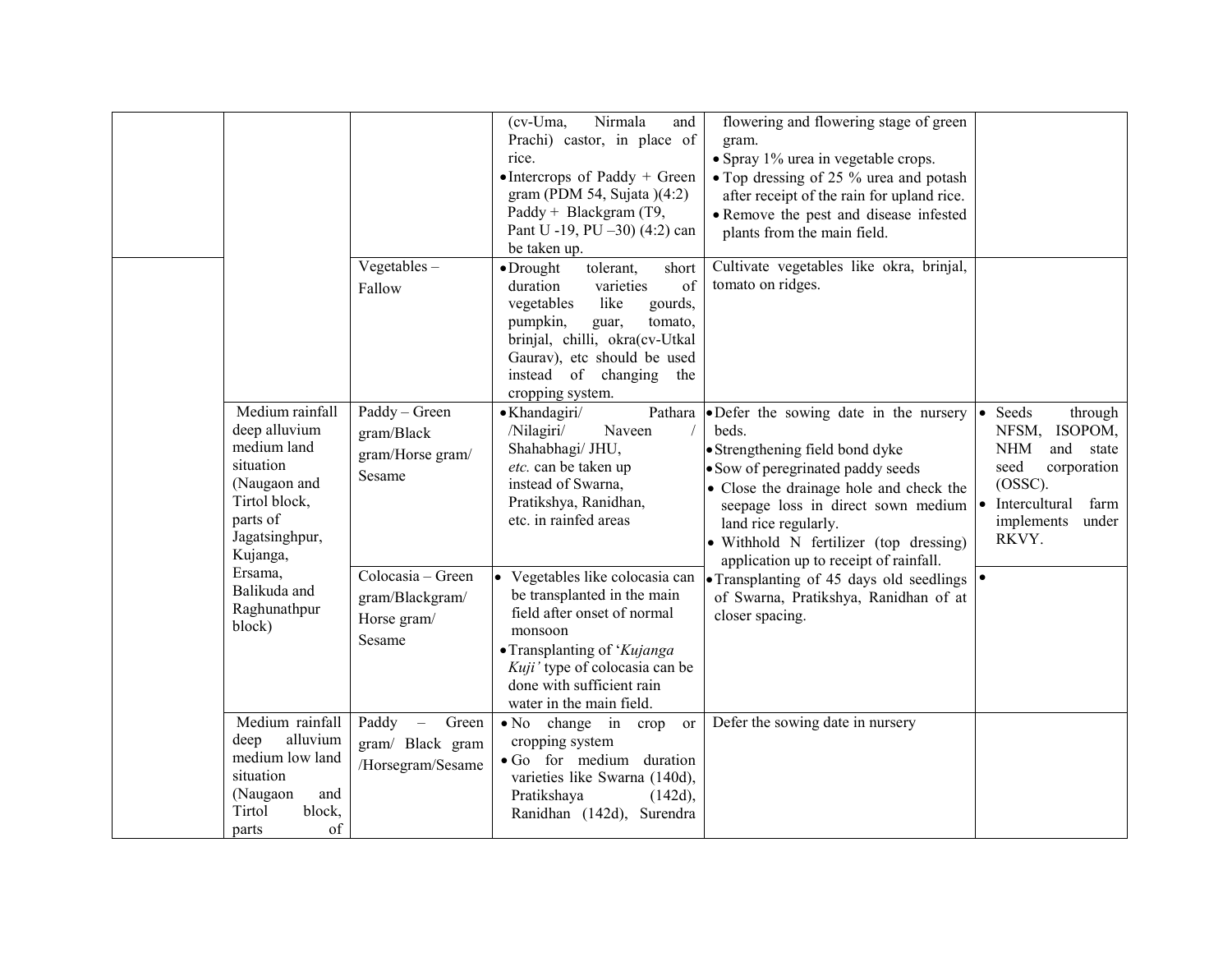| Jagatsinghpur,<br>Kujanga,<br>Ersama,<br>Balikuda<br>Raghunathpur<br>block)                                          | and                                                                                           | $(135d)$ , etc. in low land<br>instead of Gayatri, Savitri,<br>Sarala type of varieties in<br>low land and Varshadhan,<br>Chakaakhi, Panidhan, etc. in<br>medium deep soils                                                                                                                                                                                                                                                                                                                                                                                                                                               |                                                                                                                                                                                                                                                                                                                                                                                                                                                                                                                                                                                                                                                                                                                    |                                                                                                                                                                |
|----------------------------------------------------------------------------------------------------------------------|-----------------------------------------------------------------------------------------------|---------------------------------------------------------------------------------------------------------------------------------------------------------------------------------------------------------------------------------------------------------------------------------------------------------------------------------------------------------------------------------------------------------------------------------------------------------------------------------------------------------------------------------------------------------------------------------------------------------------------------|--------------------------------------------------------------------------------------------------------------------------------------------------------------------------------------------------------------------------------------------------------------------------------------------------------------------------------------------------------------------------------------------------------------------------------------------------------------------------------------------------------------------------------------------------------------------------------------------------------------------------------------------------------------------------------------------------------------------|----------------------------------------------------------------------------------------------------------------------------------------------------------------|
| Medium rainfall<br>coastal saline<br>upland situation<br>(Parts of<br>Kujanga, Ersama<br>and Balikuda<br>block)      | Sole crop paddy i.e.<br>Paddy-fallow<br>Paddy - Green<br>gram/Black gram<br>/Horsegram/Sesame | • Defer sowing date to onset of<br>monsoon.<br>$(80d)$ ,<br>• Kalinga-III<br>Heera<br>(75d), Dhala Heera (80d), etc.<br>are to be used<br>• Sow drought tolerant non<br>paddy crops like ragi (cv-<br>Chilka), black gram (Pant U-<br>19 & 30, Ujala, Sarala), green<br>gram (cv- Sujata, Durga,<br>PDM-11& 54), Horse gram<br>(Urmi), cow pea (cv- SEB- Z,<br>Utkal Manika), guar, sesame<br>$(cv-Uma)$<br>Nirmala<br>and<br>Prachi) castor, in place of<br>rice.<br>$\bullet$ Intercrops of Paddy + Green<br>gram (PDM 54, Sujata $(4:2)$ )<br>Paddy + Blackgram (T9, Pant<br>U -19, PU - 30) (4:2) can be<br>taken up. | • If possible grow nursery near water<br>source or change raising paddy crop<br>rather skip to some drought tolerant<br>vegetable crops.<br>• Complete hoeing and weeding of non-<br>paddy crops to provide dust mulch.<br>• Post emergence spray of Quizalofop<br>5%EC @ 0.05 kg ai / ha in 500lt of<br>water to control weeds in groundnut.<br>• Spraying of $2\%$ KCl + 0.1 ppm Boron<br>to black gram.<br>• Foliar application of 2% urea at pre-<br>flowering and flowering stage of green<br>gram.<br>• Spray 1% urea in vegetable crops.<br>• Top dressing of 25 % urea and potash<br>after receipt of the rain for upland<br>rice<br>• Remove the pest and disease infected<br>plants from the main field. | • Seeds<br>through<br>NFSM, ISOPOM,<br><b>NHM</b><br>and state<br>seed<br>corporation<br>$(OSSC)$ .<br>• Intercultural<br>farm<br>implements<br>under<br>RKVY. |
| Medium rainfall<br>coastal saline<br>medium land<br>situation (Parts<br>of Kujanga,<br>Ersama and<br>Balikuda block) | Paddy - Green<br>gram/Black gram<br>/Horsegram/Sesame                                         | · Khandagiri/<br>Pathara<br>/Nilagiri/<br>Naveen<br>Shahabhagi/ JHU,<br>etc. can be taken up<br>instead of Swarna,<br>Pratikshya, Ranidhan,<br>etc. in rainfed areas                                                                                                                                                                                                                                                                                                                                                                                                                                                      | • Defer the sowing date in the nursery<br>beds.<br>• Strengthening field bond dyke<br>• Sow of peregrinated paddy seeds<br>• Close the drainage hole and check the<br>seepage loss in direct sown medium<br>land rice regularly.<br>· Withhold N fertilizer (top dressing)<br>application up to receipt of rainfall.<br>• Transplanting of 45 days old seedlings<br>at closer spacing.                                                                                                                                                                                                                                                                                                                             | • Seeds<br>through<br>NFSM, ISOPOM,<br><b>NHM</b><br>and state<br>seed<br>corporation<br>$(OSSC)$ .<br>• Intercultural<br>farm<br>implements<br>under<br>RKVY. |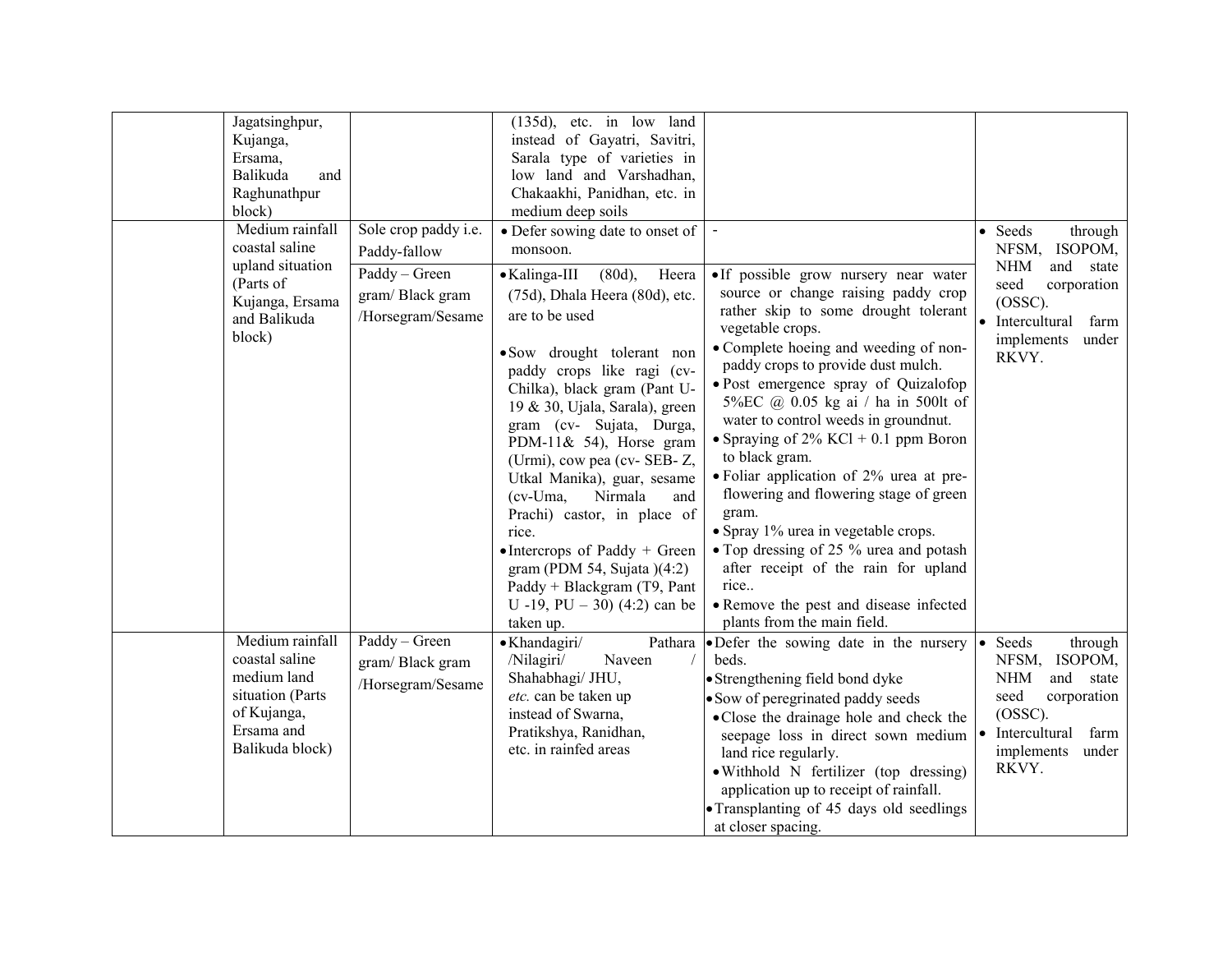| Medium rainfall   | Paddy<br>Green  <br>$\overline{\phantom{m}}$ | $\bullet$ No change in<br>$\text{crop}$ or | • In case of damaged nursery fresh       |  |
|-------------------|----------------------------------------------|--------------------------------------------|------------------------------------------|--|
| coastal saline    | gram/ Black gram                             | cropping system                            | nursery prepared with shorter duration   |  |
| medium low to     | /Horsegram/Sesame                            | • Go for medium duration                   | varieties.                               |  |
| low land          |                                              | varieties like Swarna (140d),              | • Transplanting of 45 days old seedlings |  |
| situation (Parts) |                                              | Pratikshaya<br>$(142d)$ ,                  | at closer spacing in low land instead of |  |
| of Kujanga,       |                                              | Ranidhan (142d), Surendra                  | Gayatri, Savitri, Sarala type of         |  |
| Ersama and        |                                              | $(135d)$ , etc. in low land                | varieties in low land and Varshadhan,    |  |
| Balikuda block)   |                                              | instead of Gayatri, Savitri,               | Chakaakhi, Panidhan, etc. in medium      |  |
|                   |                                              | Sarala type of varieties in                | deep.                                    |  |
|                   |                                              | low land and Varshadhan,                   |                                          |  |
|                   |                                              | Chakaakhi, Panidhan, etc. in               |                                          |  |
|                   |                                              | medium deep                                |                                          |  |

| Condition                                                        | <b>Suggested Contingency measures</b>                                                                                         |                                             |                                                                                                                                                                                                                                                                                                                                                                                                                          |                                                                                                                                                                                                                                                                                                                                                                                                                                |                                                                                                                                                                |
|------------------------------------------------------------------|-------------------------------------------------------------------------------------------------------------------------------|---------------------------------------------|--------------------------------------------------------------------------------------------------------------------------------------------------------------------------------------------------------------------------------------------------------------------------------------------------------------------------------------------------------------------------------------------------------------------------|--------------------------------------------------------------------------------------------------------------------------------------------------------------------------------------------------------------------------------------------------------------------------------------------------------------------------------------------------------------------------------------------------------------------------------|----------------------------------------------------------------------------------------------------------------------------------------------------------------|
| <b>Early season</b><br>drought<br>(delayed<br>onset)             | <b>Major Farming</b><br>situation                                                                                             | <b>Normal</b><br>Crop/cropping<br>system    | Change in crop/cropping system                                                                                                                                                                                                                                                                                                                                                                                           | <b>Agronomic measures</b>                                                                                                                                                                                                                                                                                                                                                                                                      | <b>Remarks</b> on<br>Implementation                                                                                                                            |
| Delay by 8<br>weeks<br>(Aug <sup>3<sup>rd</sup></sup> )<br>week) | Medium rainfall<br>lateritic upland<br>situation (Biridi<br>block, parts of<br>Jagatsinghpur<br>and<br>Raghunathpur<br>block) | Sole crop paddy <i>i.e.</i><br>Paddy-fallow | • Avoid paddy crop and sow<br>drought tolerant non paddy crops<br>like ragi (cv- Chilka), black gram<br>(Pant U-19 & 30, Ujala, Sarala),<br>green gram (cv- Sujata, Durga,<br>PDM-11& 54), Horse gram<br>(Urmi), cow pea (cv-SEB-Z,<br>Utkal Manika), guar, sesame (cv-<br>Uma, Nirmala and Prachi)<br>castor, in place of rice.<br>• Kalinga-III $(80d)$ , Heera $(75d)$ ,<br>Dhala Heera (80d), etc. are to be<br>used | · If possible grow nursery near<br>water source or change raising<br>paddy crop rather skip to some<br>drought tolerant vegetable crops.<br>• Complete hoeing and weeding of<br>non-paddy crops to provide dust<br>mulch.<br>$\bullet$ Post<br>of<br>emergence<br>spray<br>Quizalofop 5%EC @ 0.05 kg ai /<br>ha in 500lt of water to control<br>weeds in ground nut.<br>• Spraying of 2% KCl + 0.1 ppm<br>Boron to black gram. | $\bullet$ Seeds<br>through<br>NFSM,<br>ISOPOM,<br>NHM and state seed<br>corporation (OSSC).<br>$\bullet$ Intercultural<br>farm<br>implements<br>under<br>RKVY. |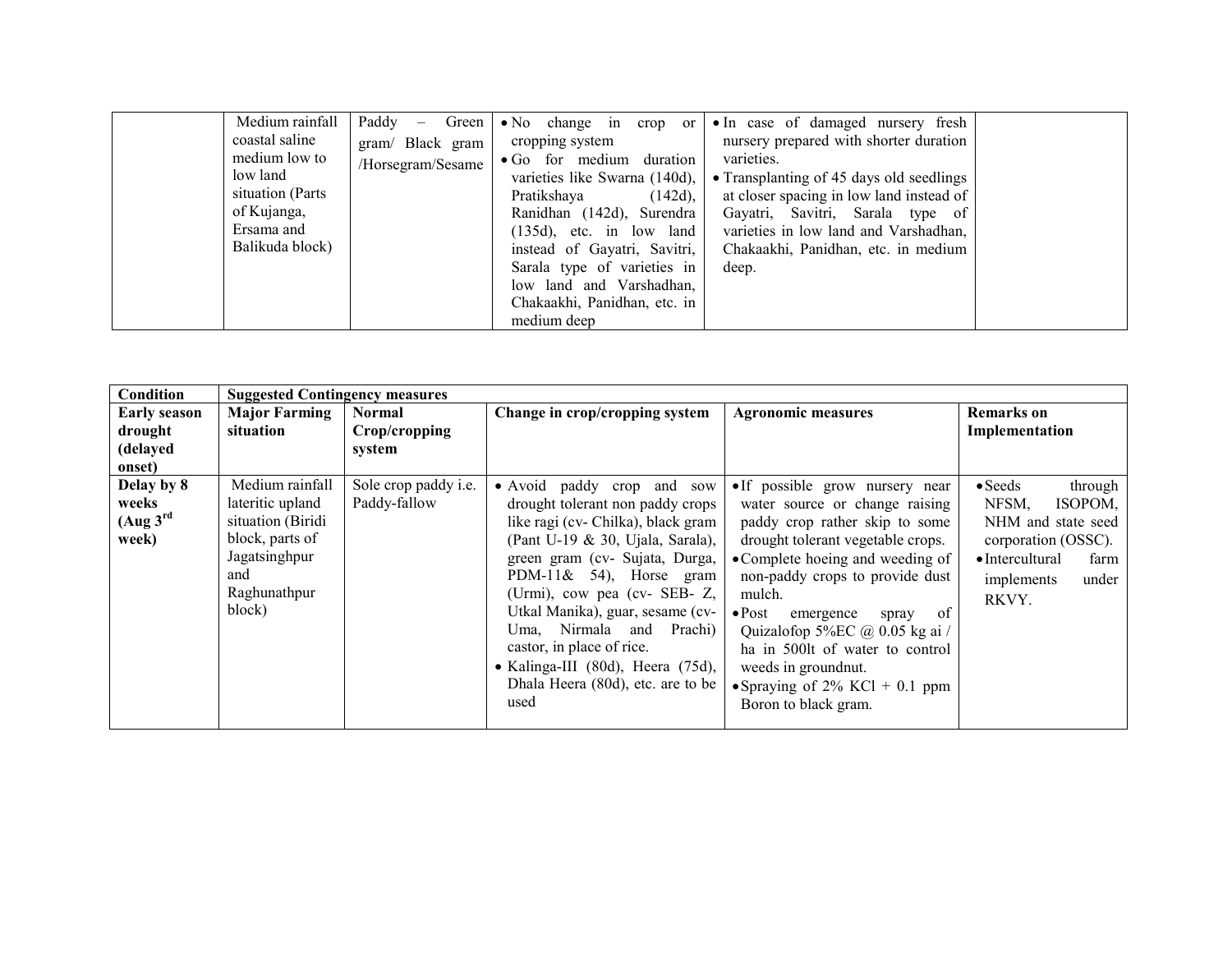|     |                                                                                                                                    | Paddy-<br>Green<br>gram/ Black gram<br>/Horsegram/Sesame                                                                    | • Sow drought tolerant non paddy<br>crops like ragi (cv- Chilka), black<br>gram (Pant U-19 & 30, Ujala,<br>Sarala), green gram (cv- Sujata,<br>Durga, PDM-11& 54), Horse<br>gram (Urmi), cow pea (cv- SEB-<br>Z, Utkal Manika), guar, sesame<br>(cv-Uma, Nirmala and Prachi)<br>castor, in place of rice.                                                                                                                                      | • Foliar application of 2% urea at<br>pre flowering and flowering<br>stage of green gram.<br>• Spray 1% urea in vegetable<br>crops.<br>• Top dressing of 25 % urea and<br>potash after receipt of the rain for<br>upland rice<br>. Remove the pest and disease<br>infected plants from the main<br>field.                                             |                                                                                                                                                                                                                                                                             |
|-----|------------------------------------------------------------------------------------------------------------------------------------|-----------------------------------------------------------------------------------------------------------------------------|------------------------------------------------------------------------------------------------------------------------------------------------------------------------------------------------------------------------------------------------------------------------------------------------------------------------------------------------------------------------------------------------------------------------------------------------|-------------------------------------------------------------------------------------------------------------------------------------------------------------------------------------------------------------------------------------------------------------------------------------------------------------------------------------------------------|-----------------------------------------------------------------------------------------------------------------------------------------------------------------------------------------------------------------------------------------------------------------------------|
|     |                                                                                                                                    | Vegetables<br>Fallow                                                                                                        | ·Drought tolerant, short duration<br>varieties of vegetables<br>like<br>gourds, pumpkin, guar, tomato,<br>brinjal, chilli, okra (cv-Utkal<br>Gaurav), etc should be used.                                                                                                                                                                                                                                                                      | Cultivate vegetables like okra,<br>brinjal, tomato on ridges.                                                                                                                                                                                                                                                                                         |                                                                                                                                                                                                                                                                             |
| and | Medium rainfall<br>lateritic medium<br>land situation<br>(Biridi block,<br>parts of<br>Jagatsinghpur<br>Raghunathpur<br>block)     | Paddy –<br>Green<br>gram/ Black gram<br>/Horse<br>gram/Sesame<br>Colocasia - Green<br>gram/ Black gram<br>/Horsegram/Sesame | • Kalinga-III (80d), Heera (75d),<br>Dhala Heera (80d), etc. are to be<br>used<br>instead<br>of<br>Swarna,<br>Pratikshya, Ranidhan,<br>etc. in<br>rainfed areas<br>• Transplant existing taro seedlings<br>from the nursery at close spacing.<br>• Avoid taro crop. Instead of it go<br>for fresh nursery of short duration<br>paddy like Kalinga-III (80d),<br>Heera (75d), Dhala Heera (80d),<br>etc. or transplant 45 days old<br>seedlings | •Close the drainage hole and<br>check the seepage loss in direct<br>medium<br>sown<br>land<br>rice<br>regularly.<br>• Withhold<br>N fertilizer<br>(top)<br>dressing)<br>application up to<br>receipt of rainfall.<br>· Transplanting of 45 days old<br>seedlings of Khandagiri/ Pathara<br>/Nilagiri/ Naveen / Shahabhagi/<br>JHU, at closer spacing. | $\bullet$ Seed<br>drill<br>under<br>RKVY.<br>of<br>$\bullet$ Supply<br>seeds<br>through<br>ATMA,<br>OSSC and NFSM<br>$\bullet$ Seeds<br>through<br>NFSM,<br>ISOPOM,<br>NHM and state seed<br>corporation (OSSC).<br>• Intercultural<br>farm<br>implements<br>under<br>RKVY. |
| and | Medium rainfall<br>lateritic medium<br>low land<br>situation (Biridi<br>block, parts of<br>Jagatsinghpur<br>Raghunathpur<br>block) | Paddy<br>Green<br>$\overline{\phantom{0}}$<br>gram/ Black gram<br>/Horsegram/Sesame                                         | • No change in crop or cropping<br>system<br>·Paddy varieties like Tapaswini,<br>Manaswini,<br>Ajay,<br>Rajalaxmi,<br>Lalat, Surendra, Konark, etc. can<br>be grown in low land instead of<br>Gayatri, Savitri, Sarala type of<br>varieties in<br>land and<br>low<br>Varshadhan,<br>Chakaakhi,                                                                                                                                                 | • Close the drainage hole and<br>check the seepage loss in direct<br>medium<br>land<br>sown<br>rice<br>regularly.<br>• Withhold<br>N fertilizer<br>(top)<br>dressing)<br>application up<br>to<br>receipt of rainfall.<br>• Transplanting of 45 days old<br>seedlings of Swarna, Pratikshya,                                                           |                                                                                                                                                                                                                                                                             |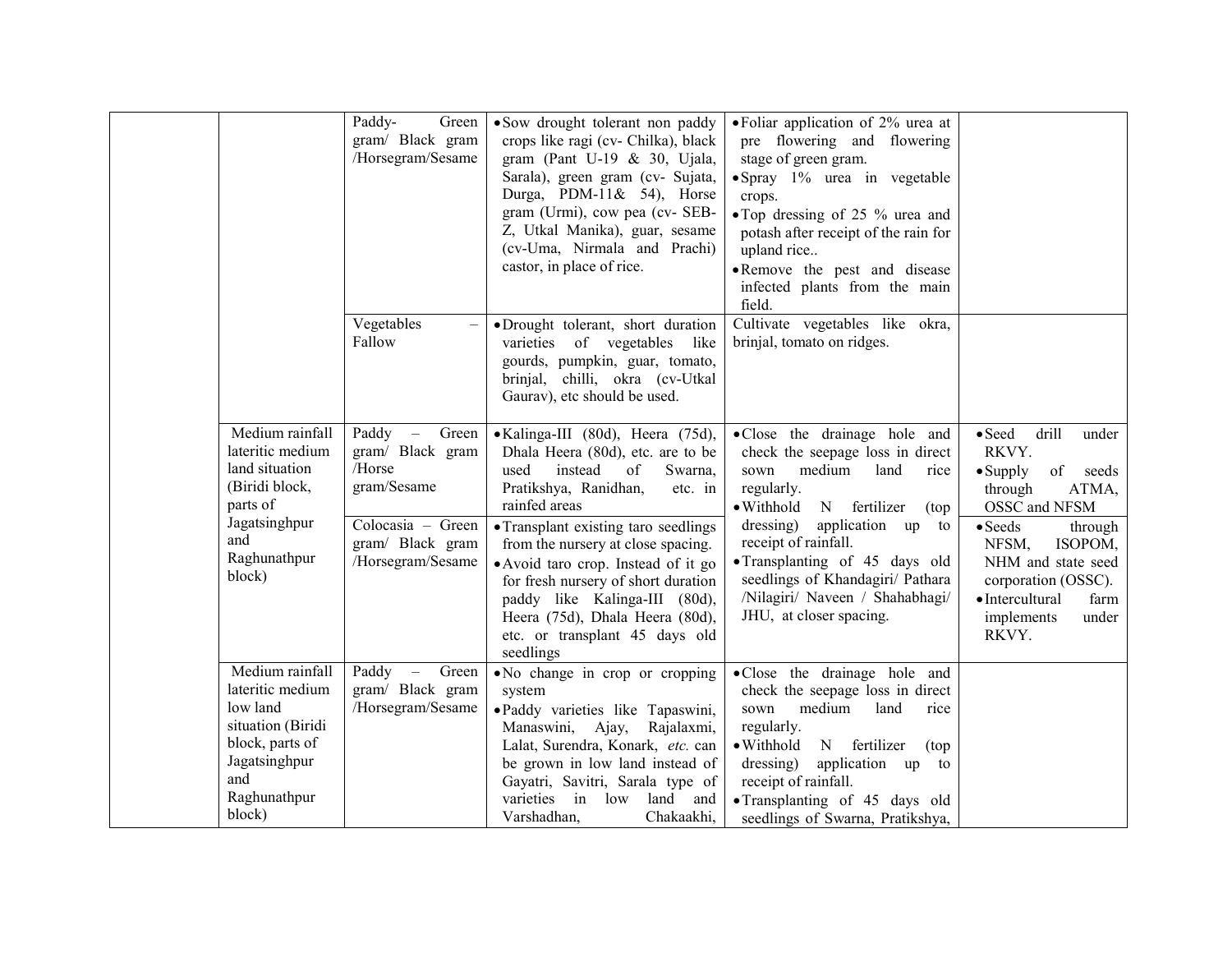|                                                                                                              |                                                                                         | Panidhan, etc. in medium deep<br>soils                                                                                                                                                                                                                                                                                                                                                                                                                                                                                                                                                                                                                                                                                                                                                                                                                        | Ranidhan, etc. at closer spacing.                                                                                                                                                                                                                                                                                                                                                                                                                                                                                                                                                                                                                                                                                                  |                 |
|--------------------------------------------------------------------------------------------------------------|-----------------------------------------------------------------------------------------|---------------------------------------------------------------------------------------------------------------------------------------------------------------------------------------------------------------------------------------------------------------------------------------------------------------------------------------------------------------------------------------------------------------------------------------------------------------------------------------------------------------------------------------------------------------------------------------------------------------------------------------------------------------------------------------------------------------------------------------------------------------------------------------------------------------------------------------------------------------|------------------------------------------------------------------------------------------------------------------------------------------------------------------------------------------------------------------------------------------------------------------------------------------------------------------------------------------------------------------------------------------------------------------------------------------------------------------------------------------------------------------------------------------------------------------------------------------------------------------------------------------------------------------------------------------------------------------------------------|-----------------|
| Medium rainfall<br>deep alluvium<br>upland situation<br>(Naugaon and                                         | Sole crop of Horse<br>gram, Black gram,<br>groundnut, etc                               | • Defer sowing date to onset of<br>monsoon.<br>• Substitute groundnut with horse<br>gram, black gram, etc                                                                                                                                                                                                                                                                                                                                                                                                                                                                                                                                                                                                                                                                                                                                                     | Ploughing of soil across the slope.                                                                                                                                                                                                                                                                                                                                                                                                                                                                                                                                                                                                                                                                                                |                 |
| Tirtol block,<br>parts of<br>Jagatsinghpur,<br>Kujanga,<br>Ersama,<br>Balikuda and<br>Raghunathpur<br>block) | Sole crop paddy i.e.<br>Paddy-<br>Paddy - Green<br>gram/Black gram<br>/Horsegram/Sesame | • Avoid paddy crop and sow<br>drought tolerant non paddy crops<br>like black gram (Pant U-19 $& 30$ ,<br>Ujala, Sarala), green gram (cv-<br>Sujata, Durga, PDM-11& 54),<br>Horse gram (Urmi), cow pea (cv-<br>SEB- Z, Utkal Manika), guar,<br>sesame (cv-Uma, Nirmala and<br>Prachi) castor, in place of rice.<br>• Kalinga-III (80d), Heera (75d),<br>Dhala Heera (80d), etc. are to be<br>used<br>· Sow drought tolerant non paddy<br>crops like ragi (cv- Chilka), black<br>gram (Pant U-19 $&$ 30, Ujala,<br>Sarala), green gram (cv- Sujata,<br>Durga, PDM-11 $\&$ 54), Horse<br>gram (Urmi), cow pea (cv- SEB-<br>Z, Utkal Manika), guar, sesame<br>(cv-Uma, Nirmala and Prachi)<br>castor, in place of rice.<br>Intercrops of Paddy + Green gram<br>(PDM 54, Sujata) $(4:2)$ Paddy +<br>Black gram (T9, Pant U -19, PU -<br>30) (4:2) can be taken up. | · If possible grow nursery near<br>water source or change raising<br>paddy crop rather skip to some<br>drought tolerant vegetable crops.<br>• Complete hoeing and weeding of<br>non-paddy crops to provide dust<br>mulch.<br>• Post emergence<br>spray<br>of<br>Quizalofop 5%EC @ 0.05 kg ai /<br>ha in 500lt of water to control<br>weeds in groundnut.<br>• Spraying of $2\%$ KCl + 0.1 ppm<br>Boron to black gram.<br>• Foliar application of 2% urea at<br>pre-flowering and flowering<br>stage of green gram.<br>• Spray 1% urea in vegetable<br>crops.<br>• Top dressing of 25 % urea and<br>potash after receipt of the rain<br>for upland rice<br>· Remove the pest and disease<br>infected plants from the main<br>field. |                 |
|                                                                                                              | Vegetables<br>Fallow                                                                    | ·Drought tolerant, short duration<br>varieties of vegetables like<br>gourds, pumpkin, guar, tomato,<br>okra(cv-Utkal<br>brinjal,<br>chilli,<br>Gaurav), etc should be used<br>instead of changing the cropping<br>system.                                                                                                                                                                                                                                                                                                                                                                                                                                                                                                                                                                                                                                     | Cultivate vegetables like okra,<br>brinjal, tomato on ridges.                                                                                                                                                                                                                                                                                                                                                                                                                                                                                                                                                                                                                                                                      |                 |
| Medium rainfall<br>alluvium<br>deep                                                                          | Paddy<br>green<br>gram/ black gram                                                      | · Khandagiri/ Pathara<br>/Nilagiri/<br>Naveen / Shahabhagi/ JHU,                                                                                                                                                                                                                                                                                                                                                                                                                                                                                                                                                                                                                                                                                                                                                                                              | • Defer the sowing date in the $\bullet$ Seeds through NFSM,<br>nursery beds.                                                                                                                                                                                                                                                                                                                                                                                                                                                                                                                                                                                                                                                      | ISOPOM, NHM and |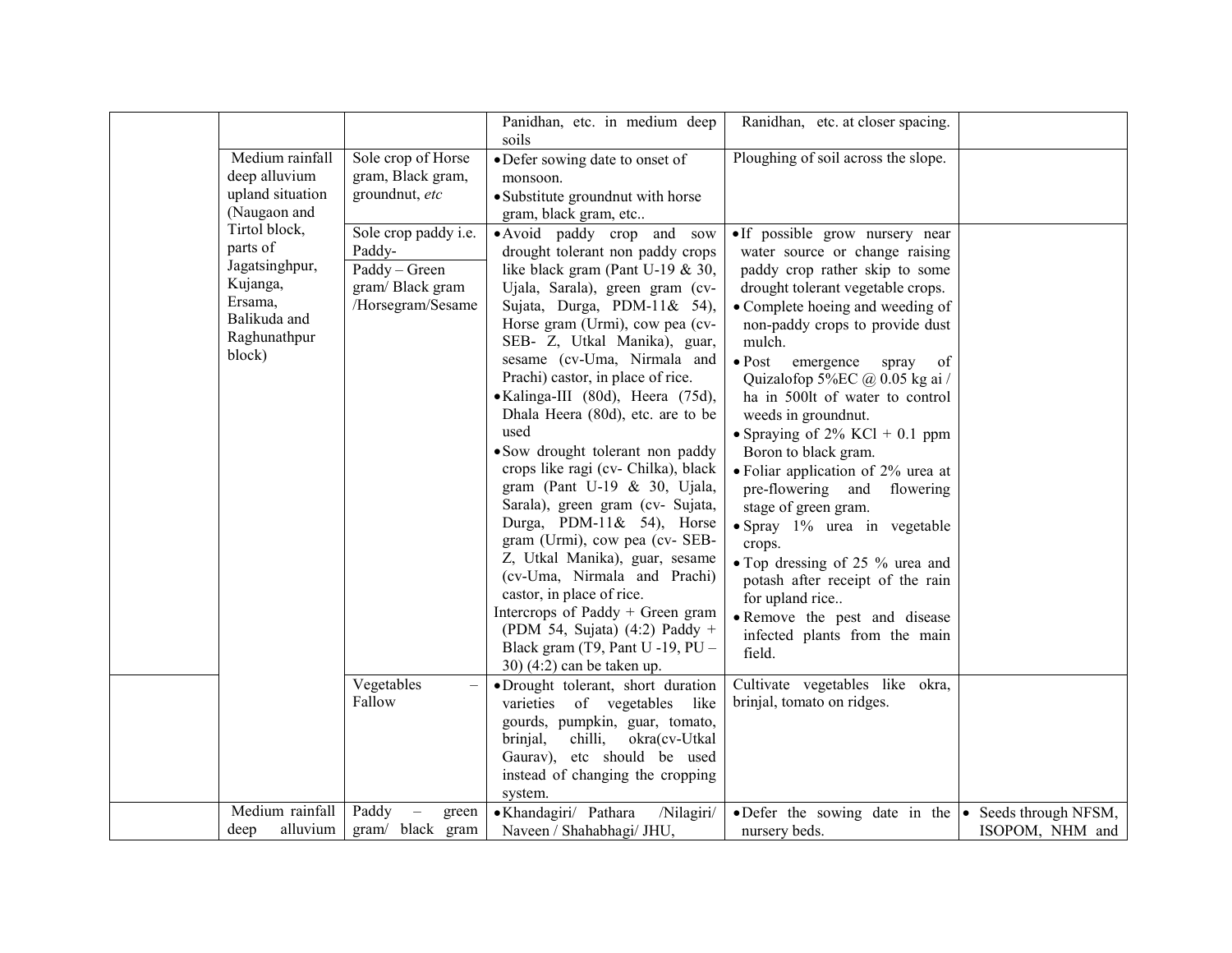| medium<br>land<br>situation<br>and<br>(Naugaon<br>Tirtol<br>block,<br>of<br>parts<br>Jagatsinghpur,<br>Kujanga,<br>Ersama,<br>Balikuda<br>and<br>Raghunathpur<br>block)                          | /horse<br>gram/<br>sesame                                          | etc. can be taken up<br>instead of Swarna,<br>Pratikshya,<br>Ranidhan, etc. in rainfed areas                                                                                                                                                                                                                                                                                                                                                                                                      | • Strengthening field bond dyke<br>• Sow of peregrinated paddy seeds<br>• Close the drainage hole and<br>check the seepage loss in direct<br>medium<br>land<br>rice<br>sown<br>regularly.<br>$\bullet$ Withhold<br>N<br>fertilizer<br>(top)<br>application<br>dressing)<br>up<br>to<br>receipt of rainfall.<br>• Transplanting of 45 days old<br>seedlings of Swarna, Pratikshya,<br>Ranidhan, etc. at closer spacing. | state seed corporation<br>(OSSC).<br>farm<br>Intercultural<br>implements<br>under<br>RKVY. |
|--------------------------------------------------------------------------------------------------------------------------------------------------------------------------------------------------|--------------------------------------------------------------------|---------------------------------------------------------------------------------------------------------------------------------------------------------------------------------------------------------------------------------------------------------------------------------------------------------------------------------------------------------------------------------------------------------------------------------------------------------------------------------------------------|------------------------------------------------------------------------------------------------------------------------------------------------------------------------------------------------------------------------------------------------------------------------------------------------------------------------------------------------------------------------------------------------------------------------|--------------------------------------------------------------------------------------------|
| Medium rainfall<br>deep alluvium<br>medium low<br>land situation<br>(Naugaon and<br>Tirtol block,<br>parts of<br>Jagatsinghpur,<br>Kujanga,<br>Ersama,<br>Balikuda and<br>Raghunathpur<br>block) | Paddy<br>green<br>gram/ black<br>gram<br>/horse<br>gram/<br>sesame | • No change in crop or cropping<br>system<br>Manaswini,<br>$\bullet$ Lalat.<br>Surendra,<br>Ajaya, Rajalaxmi,<br>Geetanjali,<br>Ketakijuha, Kshitish, etc.can be<br>freshly sown in nursery<br>instead of Swarna,<br>· Pratikshya, Ranidhan,<br><i>etc.</i> in<br>rainfed areas, MTU-1010, Vijeta,<br>etc. can be grown in low land<br>instead of Gayatri, Savitri, Sarala<br>type of varieties in low land and<br>Varshadhan,<br>Chakaakhi,<br>Panidhan, etc. in medium deep<br>water situation. | • Defer the sowing date in nursery<br>till sufficient water is received<br>• Already sown nursery should be<br>given life saving irrigation.<br>• 45 days old seedlings of Swarna<br>category or Gayatri type should<br>be transplanted at closer spacing.                                                                                                                                                             |                                                                                            |
| Medium rainfall<br>coastal saline                                                                                                                                                                | Sole crop paddy <i>i.e.</i><br>Paddy-fallow                        | • Defer sowing date to onset of<br>monsoon.                                                                                                                                                                                                                                                                                                                                                                                                                                                       | •If possible grow nursery near<br>water source or change raising                                                                                                                                                                                                                                                                                                                                                       |                                                                                            |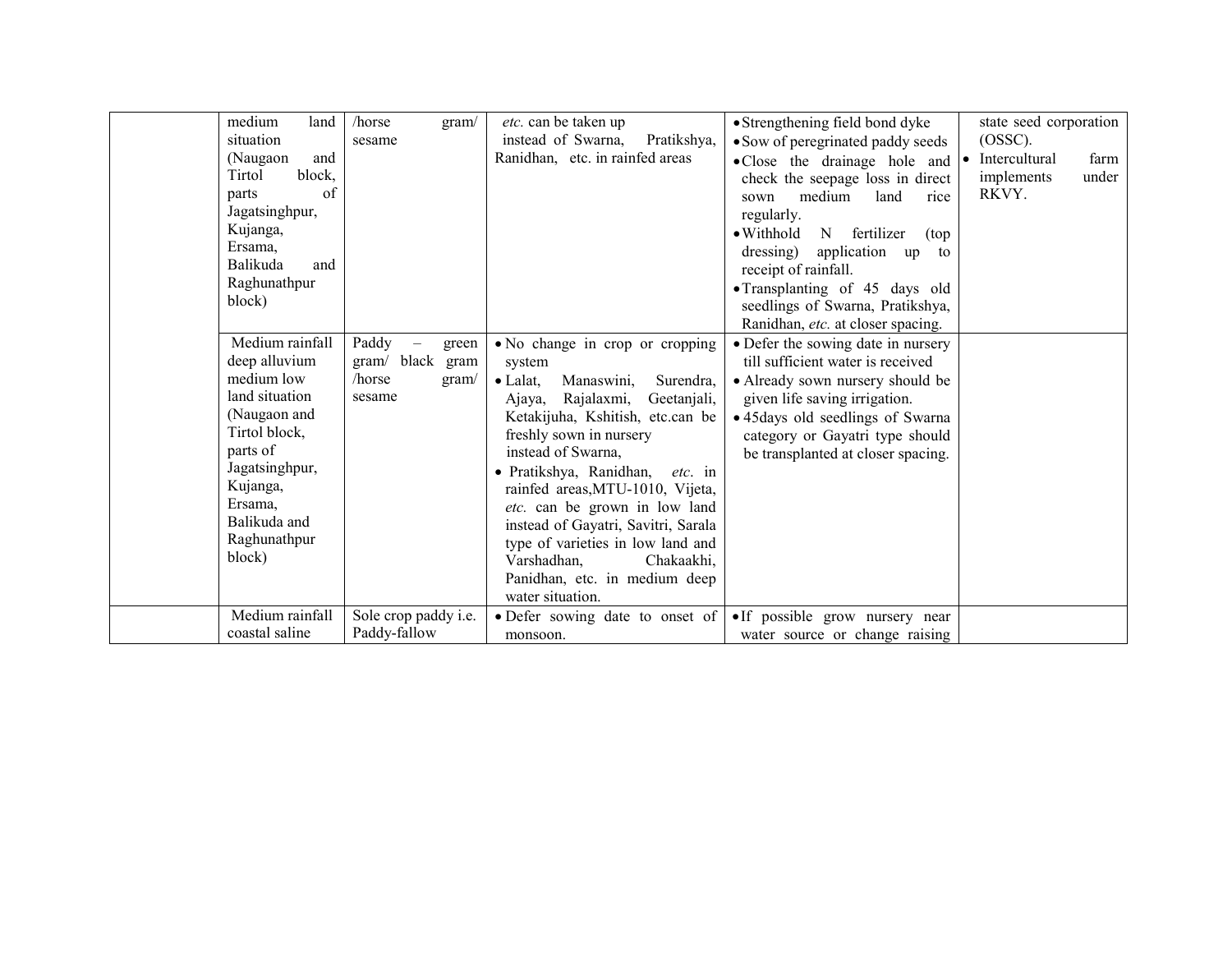| upland situation<br>(Parts of<br>Kujanga, Ersama<br>and Balikuda<br>block)                                           | Paddy - Green<br>gram/Black gram<br>/Horsegram/Sesame                               | • Avoid paddy crop and sow<br>drought tolerant non paddy crops<br>like ragi (cv- Chilka), black gram<br>(Pant U-19 & 30, Ujala, Sarala),<br>green gram (cv- Sujata, Durga,<br>PDM-11& 54), Horse gram<br>(Urmi), cow pea (cv- SEB- Z,<br>Utkal Manika), guar, sesame (cv-<br>Uma, Nirmala and Prachi) castor,<br>in place of rice.<br>•Kalinga-III (80d), Heera (75d),<br>Dhala Heera (80d), etc. are to be<br>used<br>•Sow drought tolerant non paddy<br>crops like ragi (cv- Chilka), black<br>gram (Pant U-19 & 30, Ujala,<br>Sarala), green gram (cv- Sujata,<br>Durga, PDM-11& 54), Horse<br>gram (Urmi), cow pea (cv- SEB-<br>Z, Utkal Manika), guar, sesame<br>(cv-Uma, Nirmala and Prachi)<br>castor, in place of rice.<br>• Intercrops of Paddy + Green gram<br>(PDM 54, Sujata )(4:2)<br>Paddy + Blackgram (T9,<br>Pant U -19, PU $-$ 30) (4:2) can be<br>taken up. | paddy crop rather skip to some<br>drought tolerant vegetable crops.<br>• Complete hoeing and weeding of<br>non-paddy crops to provide dust<br>mulch.<br>$\bullet$ Post<br>emergence<br>of<br>spray<br>Quizalofop 5%EC @ 0.05 kg ai /<br>ha in 500lt of water to control<br>weeds in groundnut.<br>• Spraying of $2\%$ KCl + 0.1 ppm<br>Boron to black gram.<br>• Foliar application of 2% urea at<br>pre-flowering and flowering<br>stage of green gram.<br>· Spray 1% urea in vegetable<br>crops.<br>• Top dressing of 25 % urea and<br>potash after receipt of the rain<br>for upland rice<br>· Remove the pest and disease<br>infected plants from the main<br>field. |                                                                                                                        |
|----------------------------------------------------------------------------------------------------------------------|-------------------------------------------------------------------------------------|-------------------------------------------------------------------------------------------------------------------------------------------------------------------------------------------------------------------------------------------------------------------------------------------------------------------------------------------------------------------------------------------------------------------------------------------------------------------------------------------------------------------------------------------------------------------------------------------------------------------------------------------------------------------------------------------------------------------------------------------------------------------------------------------------------------------------------------------------------------------------------|--------------------------------------------------------------------------------------------------------------------------------------------------------------------------------------------------------------------------------------------------------------------------------------------------------------------------------------------------------------------------------------------------------------------------------------------------------------------------------------------------------------------------------------------------------------------------------------------------------------------------------------------------------------------------|------------------------------------------------------------------------------------------------------------------------|
| Medium rainfall<br>coastal saline<br>medium land<br>situation (Parts<br>of Kujanga,<br>Ersama and<br>Balikuda block) | Paddy<br>Green<br>$\overline{\phantom{m}}$<br>gram/ Black gram<br>/Horsegram/Sesame | · Khandagiri/ Pathara<br>/Nilagiri/<br>Naveen / Shahabhagi/ JHU,<br>etc. can be taken up<br>instead of<br>Swarna,<br>Pratikshya, Ranidhan,<br>etc. in rainfed areas                                                                                                                                                                                                                                                                                                                                                                                                                                                                                                                                                                                                                                                                                                           | • Defer the sowing date in the $\cdot$<br>nursery beds.<br>• Strengthening field bond dyke<br>• Sow of peregrinated paddy seeds<br>• Close the drainage hole and • Intercultural<br>check the seepage loss in direct<br>medium<br>land<br>sown<br>rice<br>regularly.<br>$\bullet$ Withhold<br>N fertilizer<br>(top)<br>dressing)<br>application up to<br>receipt of rainfall.<br>Transplanting of 45 days old<br>seedlings of Swarna, Pratikshya,                                                                                                                                                                                                                        | Seeds through NFSM,<br>ISOPOM, NHM and<br>state seed corporation<br>$(OSSC)$ .<br>farm<br>implements<br>under<br>RKVY. |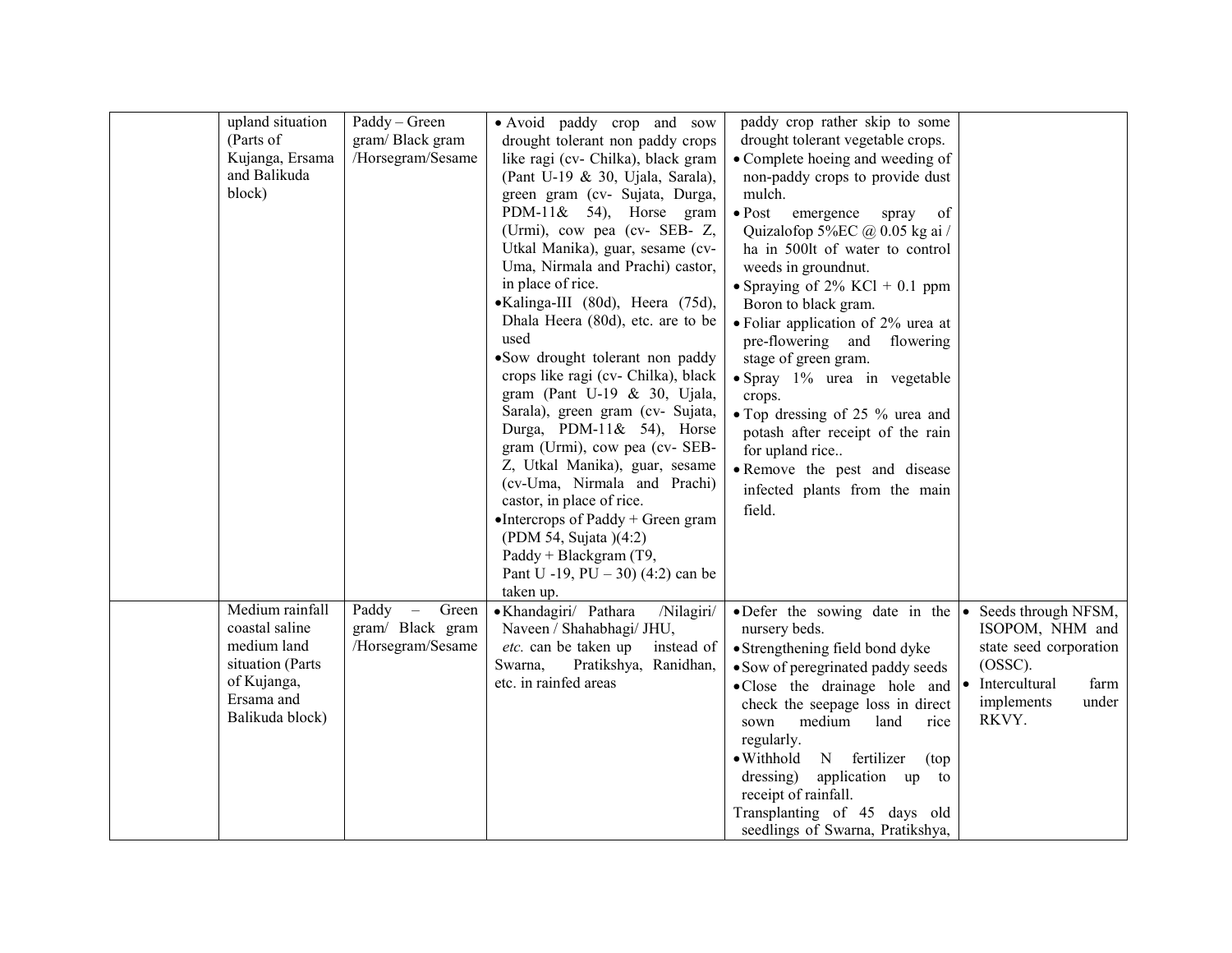|  |                                                                                                                                                      |                                                                                         |                                                                                                                                                                                                                                                                                                                                                                                                                                                                                                                | Ranidhan, etc. in rainfed areas at                                                                                                                                                                                                                         |  |
|--|------------------------------------------------------------------------------------------------------------------------------------------------------|-----------------------------------------------------------------------------------------|----------------------------------------------------------------------------------------------------------------------------------------------------------------------------------------------------------------------------------------------------------------------------------------------------------------------------------------------------------------------------------------------------------------------------------------------------------------------------------------------------------------|------------------------------------------------------------------------------------------------------------------------------------------------------------------------------------------------------------------------------------------------------------|--|
|  |                                                                                                                                                      |                                                                                         |                                                                                                                                                                                                                                                                                                                                                                                                                                                                                                                | closer spacing.                                                                                                                                                                                                                                            |  |
|  | Medium rainfall<br>saline  <br>coastal<br>medium low to<br>land<br>low<br>situation<br>(Parts)<br>οf<br>Kujanga,<br>Ersama<br>and<br>Balikuda block) | Paddy<br>Green<br>$\overline{\phantom{m}}$<br>gram/ Black gram<br>/Horse<br>gram/Sesame | • No change in crop or cropping<br>system<br>Manaswini,<br>$\bullet$ Lalat.<br>Surendra,<br>Ajaya, Rajalaxmi, Geetanjali,<br>Ketakijuha, Kshitish, etc.can be<br>freshly sown in nursery<br>instead of Swarna,<br>• Go for medium duration varieties<br>like Swarna (140d), Pratikshaya<br>$(142d)$ ,<br>Ranidhan<br>$(142d)$ ,<br>Surendra (135d), etc. in low land<br>instead of Gayatri, Savitri, Sarala<br>type of varieties in low land and<br>Chakaakhi,<br>Varshadhan,<br>Panidhan, etc. in medium deep | • Defer the sowing date in nursery<br>till sufficient water is received<br>• Already sown nursery should be<br>given life saving irrigation.<br>• 45 days old seedlings of Swarna<br>category or Gayatri type should<br>be transplanted at closer spacing. |  |
|  |                                                                                                                                                      |                                                                                         |                                                                                                                                                                                                                                                                                                                                                                                                                                                                                                                |                                                                                                                                                                                                                                                            |  |

| Condition                                                         | <b>Suggested Contingency measures</b>                                   |                                                         |                                                                                                                                                                                                                                                |                                                                          |                                                                                                                           |
|-------------------------------------------------------------------|-------------------------------------------------------------------------|---------------------------------------------------------|------------------------------------------------------------------------------------------------------------------------------------------------------------------------------------------------------------------------------------------------|--------------------------------------------------------------------------|---------------------------------------------------------------------------------------------------------------------------|
| Early season                                                      | <b>Major Farming</b>                                                    | <b>Normal Crop/cropping</b>                             | Crop management                                                                                                                                                                                                                                | Soil nutrient &                                                          | <b>Remarks</b> on                                                                                                         |
| drought (Normal                                                   | situation                                                               | system                                                  |                                                                                                                                                                                                                                                | moisture                                                                 | Implementation                                                                                                            |
| onset)                                                            |                                                                         |                                                         |                                                                                                                                                                                                                                                | conservation                                                             |                                                                                                                           |
|                                                                   |                                                                         |                                                         |                                                                                                                                                                                                                                                | measues                                                                  |                                                                                                                           |
| <b>Normal onset</b><br>followed by 15-20<br>days dry spell        | Medium rainfall<br>lateritic upland<br>situation                        | crop paddy <i>i.e.</i><br>Sole<br>Paddy-fallow          | • Use early paddy varieties, gap filling<br>by splitting.<br>• Thinning and gap filling of the                                                                                                                                                 | $\bullet$ Plug all<br>seepage<br>outlets.<br>potassic<br>$\bullet$ Apply | • Farm pond under<br>NREGS, IWMP,<br>diesel pump sets                                                                     |
| after sowing<br>leading to poor<br>germination/crop<br>stand etc. | (Biridi block, parts)<br>of Jagatsinghpur<br>and Raghunathpur<br>block) |                                                         | existing crop if mortality is less than<br>50%.<br>• Broadcasting sprouted seeds of short<br>duration varieties.<br>• Chemical weed control.<br>• Reseeding of nursery beds<br>• Resowing in severely damaged field<br>with $>50\%$ mortality. | fertilizer when ever<br>soil<br>moisture<br>allows.                      | and KB pumps in<br>tankfed<br>areas<br>under RKVY and<br>NFSM.<br>$\bullet$ Small<br>nursery<br>development<br>under NHM. |
|                                                                   |                                                                         | Paddy – Green gram/<br>Black gram /Horse<br>gram/Sesame | $-do-$                                                                                                                                                                                                                                         |                                                                          |                                                                                                                           |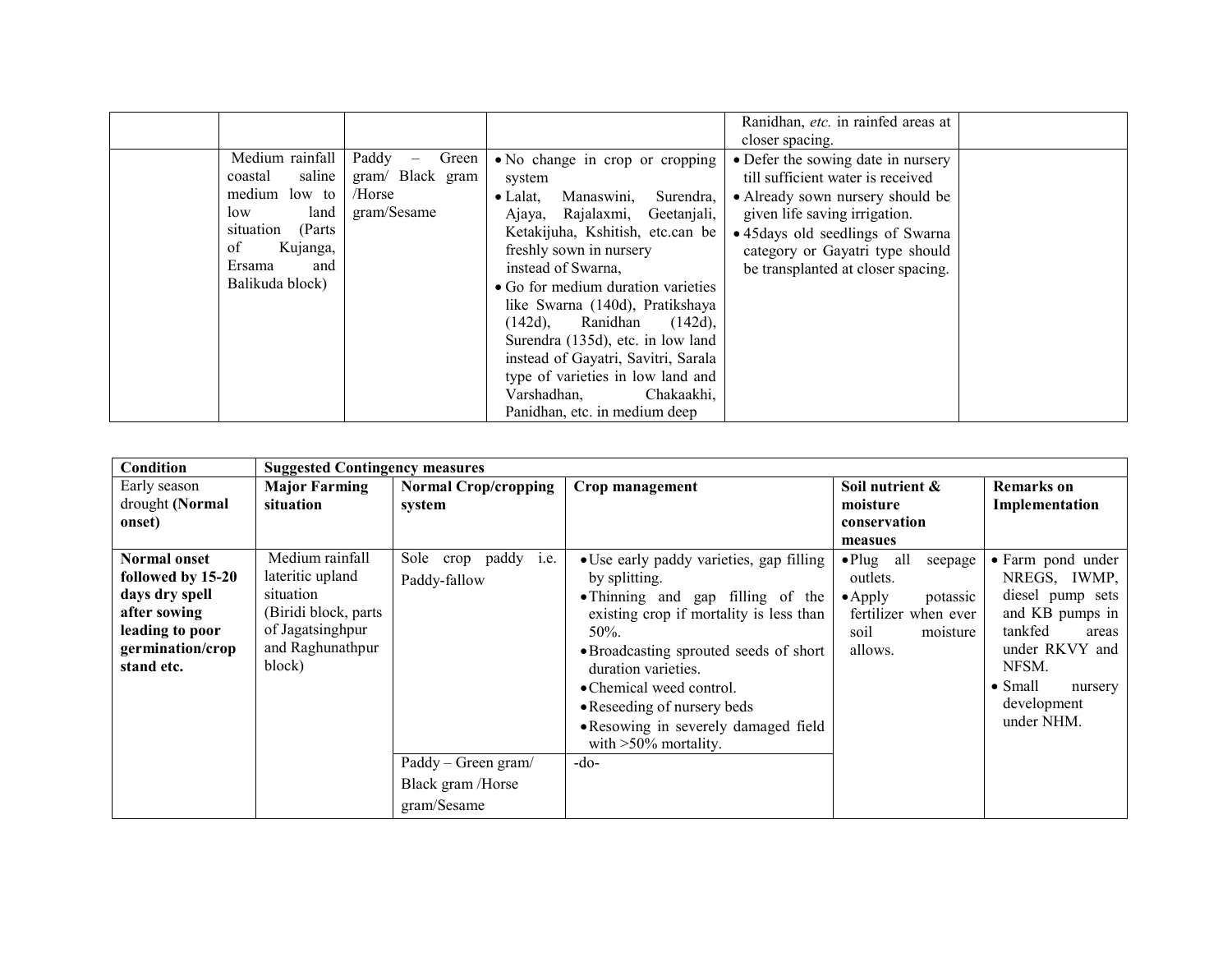|                                                                                                                                          | Vegetables - Fallow                                                                                                                               | • Manual weeding from the inter rows.<br>• Transplanting of old seedlings with<br>nitrogen<br>higher<br>and<br>potash<br>application so as to induce fast<br>growth after rain.<br>• Stand by nursery should be prepared<br>to get ready for complete crop failure<br>• Thinning out of greens.                                                                                                                                                                                                                                                                                                                                                                                                                                                                             | hoeing<br>$\bullet$ Complete<br>weeding<br>and<br>earthling up at 20<br>DAS for moisture<br>conservation<br>for<br>vegetable crops<br>• Mulching of the<br>inter row space in<br>transplanted<br>the<br>crops |  |
|------------------------------------------------------------------------------------------------------------------------------------------|---------------------------------------------------------------------------------------------------------------------------------------------------|-----------------------------------------------------------------------------------------------------------------------------------------------------------------------------------------------------------------------------------------------------------------------------------------------------------------------------------------------------------------------------------------------------------------------------------------------------------------------------------------------------------------------------------------------------------------------------------------------------------------------------------------------------------------------------------------------------------------------------------------------------------------------------|---------------------------------------------------------------------------------------------------------------------------------------------------------------------------------------------------------------|--|
| Medium<br>rainfall<br>medium<br>lateritic<br>land situation<br>(Biridi block, parts<br>Jagatsinghpur<br>οf<br>and Raghunathpur<br>block) | Paddy - Green gram/<br>Black<br>gram<br>/Horse<br>gram/Sesame<br>Colocassia<br>Green<br>$\overline{\phantom{m}}$<br><b>Black</b><br>gram/<br>gram | • Use of medium duration paddy<br>varieties like Lalat, Manaswini,<br>Naveen, Bejeta, MTU 1010, Konark,<br>Jogesh and Surendra<br>• Fresh transplanting<br>of severely<br>damaged field.<br>• If rice population is less than 50%<br>then resow the crop.<br>• Select early maturing varieties (90d).<br>• Sprouted seeds may be direct seeded<br>in lines or fresh seedlings may be<br>raised for transplanting<br>• If rice population is more than 50 $\%$<br>carryout weeding and adjust the plant<br>population by redistribution of hills<br>(Khelua), plugging of drainage hole<br>for checking seepage loss and to<br>provide life saving irrigation as and<br>when necessary.<br>• Use black poly mulching.<br>· Use drought tolerant variety like<br>Kujanga Kuji | ·Use of sufficient<br>organic matter<br>FYM / Compost<br>$\bullet$ Green manuring &<br>leaf<br>green<br>manuring.<br>$\bullet$ Spray 2-4-D<br>to<br>decompose<br>the<br>sesbania plants                       |  |
| Medium<br>rainfall                                                                                                                       | /Horse gram/Sesame<br>Paddy - Green gram/                                                                                                         | • Gap filling of damaged field with the                                                                                                                                                                                                                                                                                                                                                                                                                                                                                                                                                                                                                                                                                                                                     | of<br>all<br>$\bullet$ Plugging                                                                                                                                                                               |  |
| medium<br>lateritic<br>low land situation<br>(Biridi block, parts)<br>Jagatsinghpur<br>of<br>and Raghunathpur<br>block)                  | Black<br>gram<br>/Horse<br>gram/Sesame                                                                                                            | age seedlings of Gayatri,<br>same<br>Savitri, Sarala type of varieties in low<br>land and Varshadhan, Chakaakhi,<br>Panidhan, etc. in medium deep water<br>situation.<br>• Gapfiling with fresh seedlings of                                                                                                                                                                                                                                                                                                                                                                                                                                                                                                                                                                | seepage holes.                                                                                                                                                                                                |  |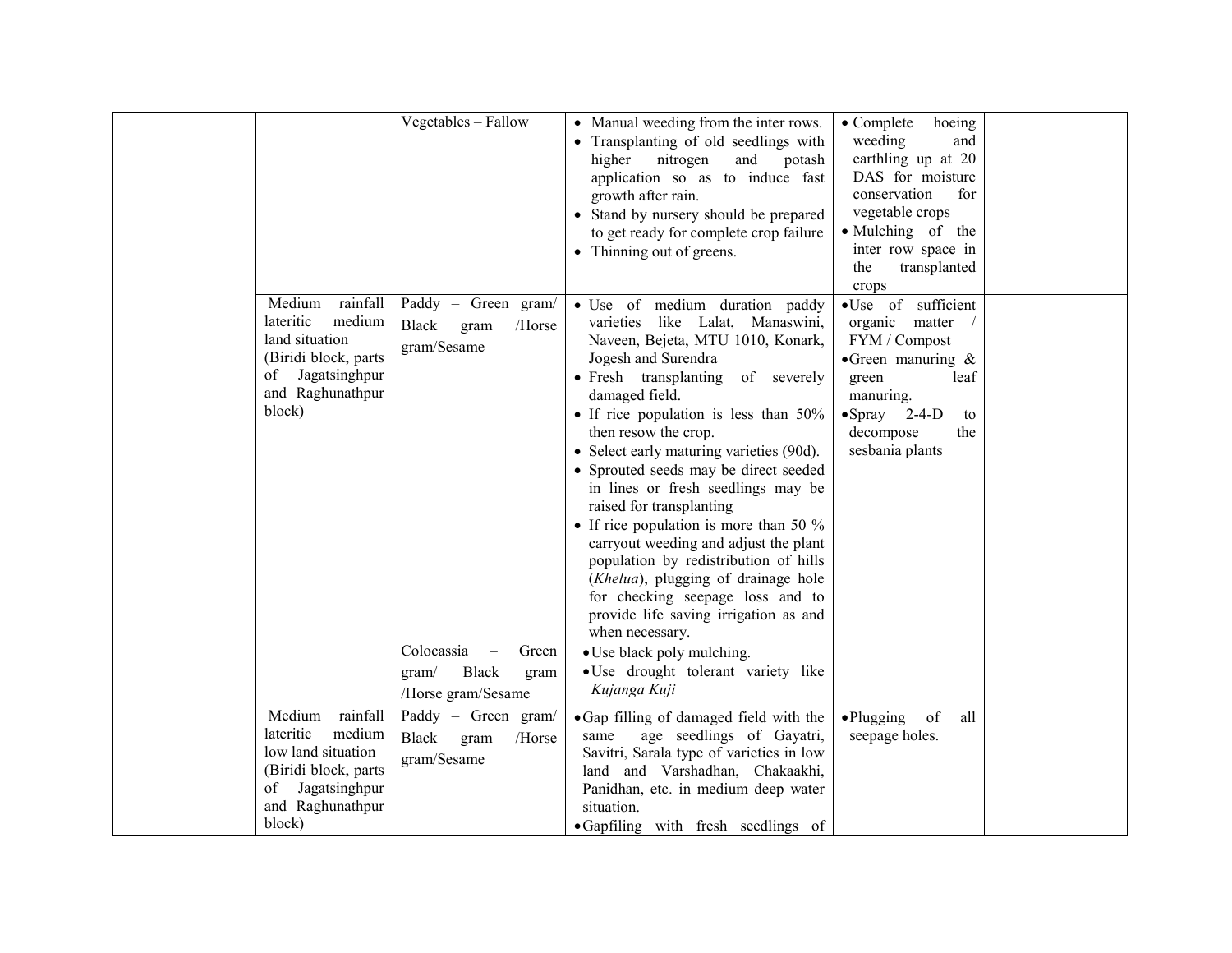|                     |                       |       | Pratikshya, Ranidhan,                                 |                     |                    |
|---------------------|-----------------------|-------|-------------------------------------------------------|---------------------|--------------------|
|                     |                       |       | Swarna,                                               |                     |                    |
|                     |                       |       | Sidhanta and Mahsuri varieties can be                 |                     |                    |
|                     |                       |       | grown in severely damaged field.                      |                     |                    |
|                     |                       |       | • If rice population is less than $50\%$ gap          |                     |                    |
|                     |                       |       | filling may be done fresh seedlings                   |                     |                    |
|                     |                       |       | may be transplanted                                   |                     |                    |
|                     |                       |       | • If rice population is more than 50 $\%$             |                     |                    |
|                     |                       |       | carryout weeding and adjust the plant                 |                     |                    |
|                     |                       |       | population by redistribution of hills                 |                     |                    |
|                     |                       |       | (Khelua)                                              |                     |                    |
|                     |                       |       | • If the nursery is damaged then go for a             |                     |                    |
|                     |                       |       | 15-30days shorter duration paddy                      |                     |                    |
|                     |                       |       | varieties. e.g. go for little early                   |                     |                    |
|                     |                       |       | varieties like Gayatri, Savitri, Sarala,              |                     |                    |
|                     |                       |       | Pooja in low land instead of                          |                     |                    |
|                     |                       |       | Varshadhan, Chakaakhi, Panidhan,                      |                     |                    |
|                     |                       |       | etc.                                                  |                     |                    |
|                     |                       |       | • Prefer direct seeding to transplanting              |                     |                    |
|                     |                       |       | in low lands.                                         |                     |                    |
|                     |                       |       | $\bullet$ Sow 5-7 seeds ( <i>Punji</i> ) per hill.    |                     |                    |
|                     |                       |       | chemical<br>herbicides<br>$\bullet$ Use<br>like       |                     |                    |
|                     |                       |       | Butachlor, Pretilachlor, etc. as pre                  |                     |                    |
|                     |                       |       | emergence application.                                |                     |                    |
|                     |                       |       | •Never wait for beusaning . Go for                    |                     |                    |
|                     |                       |       | hand weeding in direct seeding                        |                     |                    |
|                     |                       |       | nurseries. Apply life saving irrigations              |                     |                    |
|                     |                       |       | in the nursery field.                                 |                     |                    |
|                     |                       |       | •Never go for planting in until                       |                     |                    |
|                     |                       |       | sufficient<br>field<br>water<br>in<br>$\overline{1}S$ |                     |                    |
|                     |                       |       | accumulated                                           |                     |                    |
|                     |                       |       | • Prefer closer spacing and older                     |                     |                    |
|                     |                       |       | seedlings of 45 days and plant 5-6                    |                     |                    |
|                     |                       |       |                                                       |                     |                    |
| Medium<br>rainfall  | Sole crop of          | Horse | seedlings/hill.                                       | Apply life saving   | Good quality seeds |
| deep<br>alluvium    |                       |       | · Smruti, Devi,<br>TMV-2, TAG-24<br>of<br>groundnut.  | irrigation from any | should be supplied |
| upland<br>situation | <b>Black</b><br>gram, | gram, |                                                       | available source.   | by OSSC, ATMA,     |
| (Naugaon<br>and     | groundnut, etc.       |       | • Sowing across the slope in developing               |                     | NFSM, etc.         |
| Tirtol block, parts |                       |       | ridges.                                               |                     |                    |
|                     |                       |       | • Use of pre soaked seeds for better                  |                     |                    |
| of Jagatsinghpur,   |                       |       | germination.                                          |                     |                    |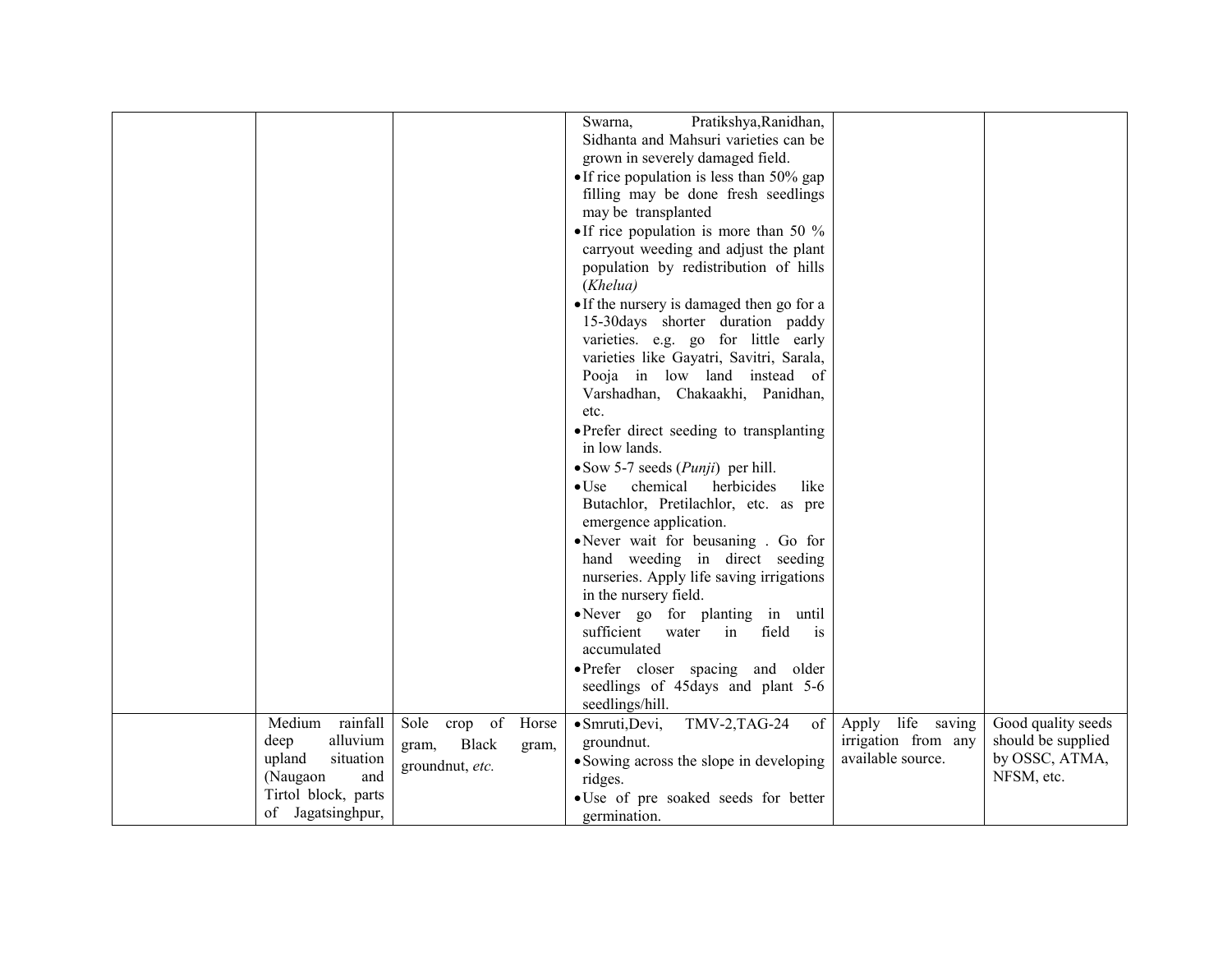| Kujanga,<br>Ersama,<br>Balikuda<br>and<br>Raghunathpur<br>block)                                                                                                                       | Sole crop paddy <i>i.e.</i><br>Paddy-fallow<br>Paddy – Green gram/<br>Black gram /Horse<br>gram/Sesame | • Sowing of seeds in field in evening<br>hours followed by laddering.<br>• Application of FYM: SSP @ 10:1<br>placed at seeding point to avoid<br>seeding mortality<br>• Select early varieties (90d) like<br>Khandagiri, Anjali, Pathara, Vandana,<br>etc.<br>• Resow rice crop if population is less<br>than 50% by varieties like Pathara,<br>Khandagiri etc.<br>• Sprouted seeds used for direct seeding<br>$(10 \text{ seeds at one parity at } 20X10 \text{cm})$<br>spacing<br>• Fresh seedlings of early varieties for<br>transplanting if population of rice is<br>more than 50% than weeding followed<br>by khelua for clonal propagation<br>• Raise community nursery at reliable<br>water source | all<br>$\bullet$ Plug<br>seepage<br>holes<br>• Plough across slope<br>· Addition<br>of<br>sufficient<br>organic<br>matter, P<br>and K<br>should be applied<br>as basal. |  |
|----------------------------------------------------------------------------------------------------------------------------------------------------------------------------------------|--------------------------------------------------------------------------------------------------------|------------------------------------------------------------------------------------------------------------------------------------------------------------------------------------------------------------------------------------------------------------------------------------------------------------------------------------------------------------------------------------------------------------------------------------------------------------------------------------------------------------------------------------------------------------------------------------------------------------------------------------------------------------------------------------------------------------|-------------------------------------------------------------------------------------------------------------------------------------------------------------------------|--|
|                                                                                                                                                                                        | Vegetables - Fallow                                                                                    | • Drought tolerant,<br>short duration<br>varieties of vegetables like gourds,<br>pumpkin, guar, tomato, brinjal, chilli,<br>okra(cv-Utkal Gaurav), etc should be<br>used instead of changing the cropping<br>system.<br>• Live mulch of dry plant parts should<br>be applied.                                                                                                                                                                                                                                                                                                                                                                                                                              | Cultivate vegetables<br>like okra, brinjal,<br>tomato on ridges.                                                                                                        |  |
| Medium rainfall<br>deep alluvium<br>medium land<br>situation (Naugaon<br>and Tirtol block,<br>parts of<br>Jagatsinghpur,<br>Kujanga, Ersama,<br>Balikuda and<br>Raghunathpur<br>block) | Paddy - Green gram/<br>Black gram /Horse<br>gram/Sesame                                                | • Paddy varieties like<br>Tapaswini,<br>Manaswini, Ajay, Rajalaxmi, Lalat,<br>Surendra, MTU-1010, Vijeta, Konark,<br>Yogesh, etc. can be taken up instead<br>of Swarna, Pratikshya, Ranidhan, etc.<br>in rainfed areas.<br>$\bullet$ If rice population is less than 50%<br>then resow the crop.<br>• Select early maturing varieties (90d).<br>• Sprouted seeds may be direct seeded<br>in lines or fresh seedlings may be                                                                                                                                                                                                                                                                                |                                                                                                                                                                         |  |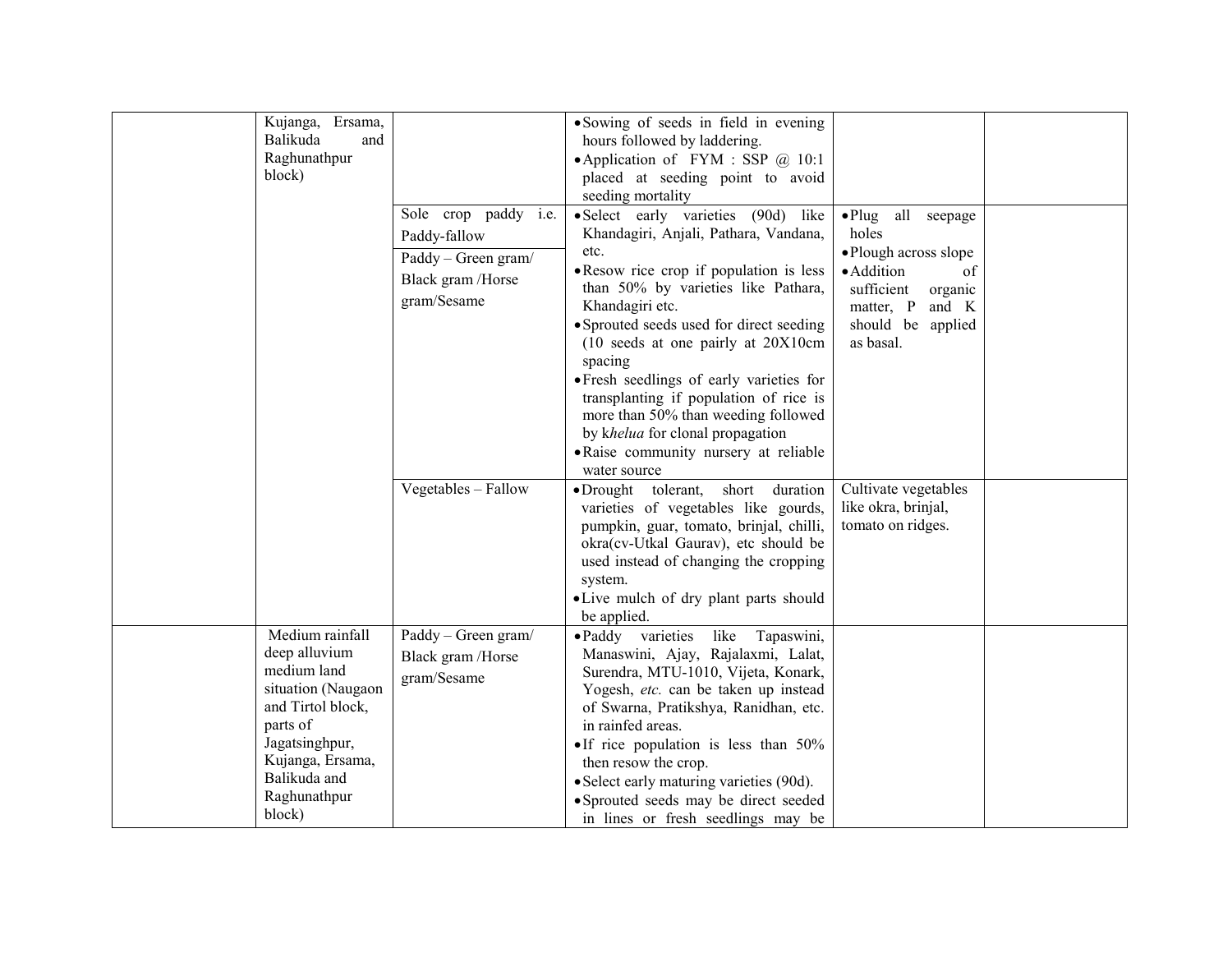|                                                                                                                                                                                            |                                                             | raised for transplanting<br>• If rice population is more than 50 $\%$<br>carryout weeding and adjust the plant<br>population by redistribution of hills<br>( <i>Khelua</i> ), plugging of drainage hole<br>for checking seepage loss and to<br>provide life saving irrigation as and<br>when necessary.                                                                                                                                                                                                                                                                                                                                                                                                                                                                                                                                                                |                                                                                                                                                                                                                                                                                                          |                                    |
|--------------------------------------------------------------------------------------------------------------------------------------------------------------------------------------------|-------------------------------------------------------------|------------------------------------------------------------------------------------------------------------------------------------------------------------------------------------------------------------------------------------------------------------------------------------------------------------------------------------------------------------------------------------------------------------------------------------------------------------------------------------------------------------------------------------------------------------------------------------------------------------------------------------------------------------------------------------------------------------------------------------------------------------------------------------------------------------------------------------------------------------------------|----------------------------------------------------------------------------------------------------------------------------------------------------------------------------------------------------------------------------------------------------------------------------------------------------------|------------------------------------|
|                                                                                                                                                                                            | Colocasia – Green gram/<br>Black gram /Horse<br>gram/Sesame | Vegetables like colocassia can be<br>transplanted in the main field after<br>getting sufficient water in the main<br>filed.<br>Transplanting of 'Kujanga Kuji' type<br>of colocassia can be done with<br>sufficient rain water in the main field.                                                                                                                                                                                                                                                                                                                                                                                                                                                                                                                                                                                                                      | Poly mulching can<br>be used in the intra<br>rows to check<br>evaporation and                                                                                                                                                                                                                            |                                    |
| Medium rainfall<br>deep alluvium<br>medium low land<br>situation<br>(Naugaon and<br>Tirtol block, parts<br>of Jagatsinghpur,<br>Kujanga, Ersama,<br>Balikuda and<br>Raghunathpur<br>block) | Paddy – green gram/<br>black gram<br>/horsegram/sesame      | • Gap filling of damaged field with the<br>age seedlings of Gayatri,<br>same<br>Savitri, Sarala type of varieties in low<br>land and Varshadhan, Chakaakhi,<br>Panidhan, etc. in medium deep water<br>situation.<br>• Gapfiling with fresh seedlings of<br>Swarna,<br>Pratikshya, Rani<br>dhan.<br>Sidhanta and Mahsuri varieties can be<br>grown in severely damaged field.<br>• If the nursery is damaged then go for<br>a 15-30 days shorter duration paddy<br>varieties. e.g. go for little early<br>varieties like Gayatri, Savitri, Sarala,<br>Pooja in low land instead of<br>Varshadhan, Chakaakhi, Panidhan,<br>etc.<br>• Never go for planting in until<br>sufficient<br>field<br>water<br>in<br>is<br>accumulated.<br>• Prefer closer spacing and older<br>seedlings of 45days and plant 5-6<br>seedlings/hill.<br>• Prefer direct seeding to transplanting | •If rice population is<br>less than $50\%$ gap<br>filling<br>may<br>be<br>dawn.<br>$\bullet$ Fresh<br>seedlings<br>be<br>may<br>transplanted<br>• If rice population is<br>more than $50\%$<br>carryout<br>weeding<br>and adjust the plant<br>population<br>by<br>redistribution<br>of<br>hills (Khelua) | • Supply of seeds<br>through OSSC. |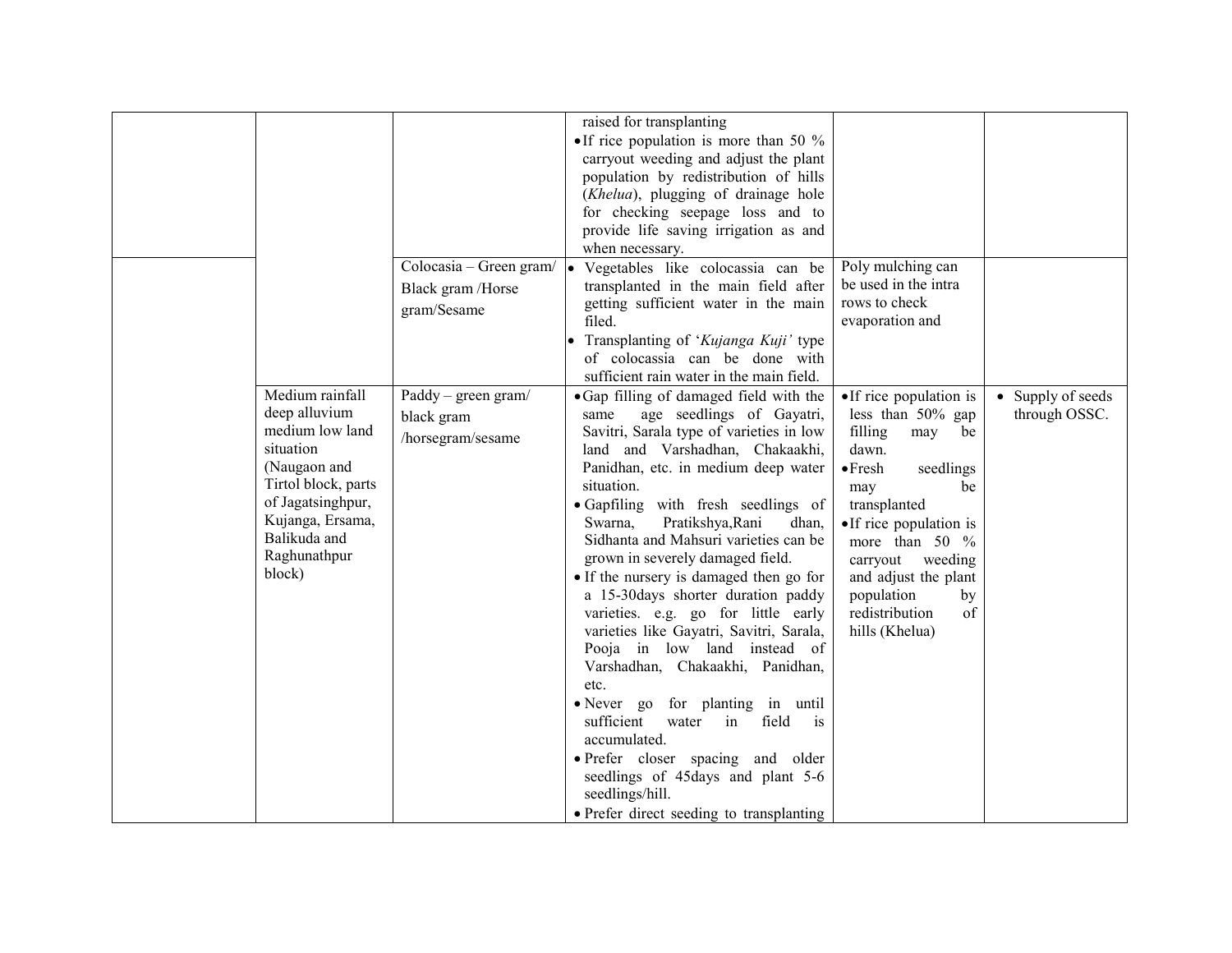|                                                                                                              | Sole crop paddy i.e.                                                          | in low lands.<br>• Sow 5-7 seeds $(Punji)$ per hill.<br>chemical<br>$\bullet$ Use<br>herbicides<br>like<br>Butachlor, Pretilachlor, etc. as pre<br>emergence application.<br>• Never wait for beusaning . Go for<br>hand weeding in direct seeding<br>nurseries. Apply life saving irrigations<br>in the nursery field.<br>• Khandagir/ Parijat/ Pathara /Nilagiri/ • Bed                                                                                          | $\&$<br>furrow                                                                                                                                                                                           |                                                                                    |
|--------------------------------------------------------------------------------------------------------------|-------------------------------------------------------------------------------|--------------------------------------------------------------------------------------------------------------------------------------------------------------------------------------------------------------------------------------------------------------------------------------------------------------------------------------------------------------------------------------------------------------------------------------------------------------------|----------------------------------------------------------------------------------------------------------------------------------------------------------------------------------------------------------|------------------------------------------------------------------------------------|
| Medium rainfall<br>coastal saline<br>upland situation<br>(Parts of Kujanga,<br>Ersama and<br>Balikuda block) | Paddy-fallow<br>Paddy - Green gram/<br>Black<br>/Horse<br>gram<br>gram/Sesame | Naveen /Shahabhagi/ JHU, etc. are to<br>be used<br>• Sow drought tolerant non paddy crops<br>like ragi (cv- Chilka), black gram<br>(Pant U-19 & 30, Ujala, Sarala), green<br>gram (cv- Sujata, Durga, PDM-11&<br>54), Horse gram (Urmi), cow pea (cv-<br>SEB- Z, Utkal Manika), guar, sesame<br>(cv-Uma, Nirmala and Prachi) castor,<br>in place of rice.<br>· Saline tolerant paddy cv-Sonamani,<br>Ragi, Horse gram are to be cultivated<br>in salinity pockets. | system of planting<br>geometry.<br>$\bullet$ <i>In-situ</i> rain water<br>conservation<br>• Full P&K & 20% N<br>at basal along with<br>FYM at seed row<br>Defer the sowing<br>date in the nursery<br>bed |                                                                                    |
|                                                                                                              | Vegetables - Fallow                                                           | •Drought tolerant,<br>short<br>duration<br>varieties of vegetables like gourds,<br>pumpkin, guar, tomato, brinjal, chilli,<br>okra(cv-Utkal Gaurav), etc should be<br>used instead of changing the cropping<br>system.<br>•Yam and elephant foot yam (cv-<br>Orissa Elite, Pusa Hemlata) can be<br>planted as sole crop or at farm<br>boundaries with sufficient FYM.                                                                                              |                                                                                                                                                                                                          | · Seed drill under<br>RKVY.<br>• Supply of seeds<br>through ATMA,<br>OSSC and NFSM |
| Medium rainfall<br>coastal saline<br>medium land<br>situation (Parts of<br>Kujanga, Ersama<br>and Balikuda   | Paddy – green gram/<br>black gram /horse gram/<br>sesame.                     | • Paddy varieties<br>like<br>Tapaswini,<br>Manaswini, Ajay, Rajalaxmi, Lalat,<br>Surendra, MTU-1010, Vijeta, Konark,<br>Yogesh, etc. can be taken up instead<br>of Swarna, Pratikshya, Ranidhan, etc.<br>in rainfed areas.                                                                                                                                                                                                                                         | ·Use of sufficient<br>organic matter<br>FYM / Compost<br>$\bullet$ Green manuring &<br>leaf<br>green<br>manuring.                                                                                        |                                                                                    |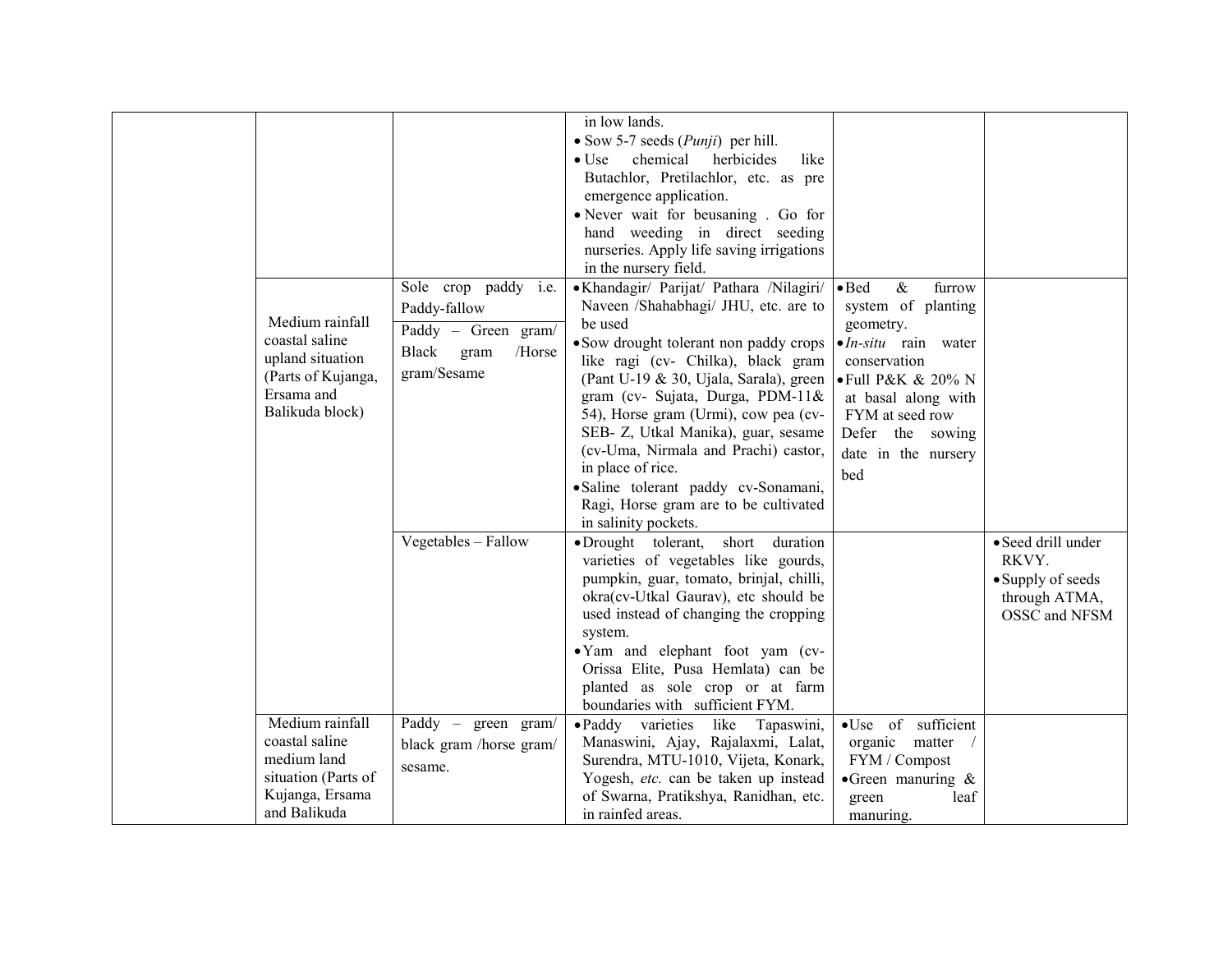| block)                                                                                                                          |                                                                      | • If rice population is less than $50\%$<br>then resow the crop.<br>• Select early maturing varieties (90d).<br>• Sprouted seeds may be direct seeded<br>in lines or fresh seedlings may be<br>raised for transplanting<br>• If rice population is more than 50 $\%$<br>carryout weeding and adjust the plant<br>population by redistribution of hills                                                                                                                                                                                                                                                                                                                                                                                                                                                                                                                                                                                        | $\bullet$ Spray 2-4-D<br>decompose<br>sesbania plants | to<br>the |
|---------------------------------------------------------------------------------------------------------------------------------|----------------------------------------------------------------------|-----------------------------------------------------------------------------------------------------------------------------------------------------------------------------------------------------------------------------------------------------------------------------------------------------------------------------------------------------------------------------------------------------------------------------------------------------------------------------------------------------------------------------------------------------------------------------------------------------------------------------------------------------------------------------------------------------------------------------------------------------------------------------------------------------------------------------------------------------------------------------------------------------------------------------------------------|-------------------------------------------------------|-----------|
|                                                                                                                                 |                                                                      | (Khelua), plugging of drainage hole<br>for checking seepage loss and to<br>provide life saving irrigation as and<br>when necessary.                                                                                                                                                                                                                                                                                                                                                                                                                                                                                                                                                                                                                                                                                                                                                                                                           |                                                       |           |
| Medium rainfall<br>coastal saline<br>medium low to<br>low land situation<br>(Parts of Kujanga,<br>Ersama and<br>Balikuda block) | Paddy - Green gram/<br><b>Black</b><br>/Horse<br>gram<br>gram/Sesame | • Gap filling of damaged field with the<br>age seedlings of Gayatri,<br>same<br>Savitri, Sarala type of varieties in low<br>land and Varshadhan, Chakaakhi,<br>Panidhan, etc. in medium deep water<br>situation.<br>·Gapfiling with fresh seedlings of<br>Pratikshya, Ranidhan,<br>Swarna,<br>Sidhanta and Mahsuri varieties can be<br>grown in severely damaged field.<br>• If rice population is less than $50\%$ gap<br>filling may be done fresh seedlings<br>may be transplanted<br>• If rice population is more than 50 $\%$<br>carryout weeding and adjust the plant<br>population by redistribution of hills<br>(Khelua)<br>• If the nursery is damaged then go for a<br>15-30days shorter duration paddy<br>varieties. e.g. go for little early<br>varieties like Gayatri, Savitri, Sarala,<br>Pooja in low land instead of<br>Varshadhan, Chakaakhi, Panidhan,<br>etc.<br>• Prefer direct seeding to transplanting<br>in low lands. | $\bullet$ Plugging<br>of<br>seepage holes.            | all       |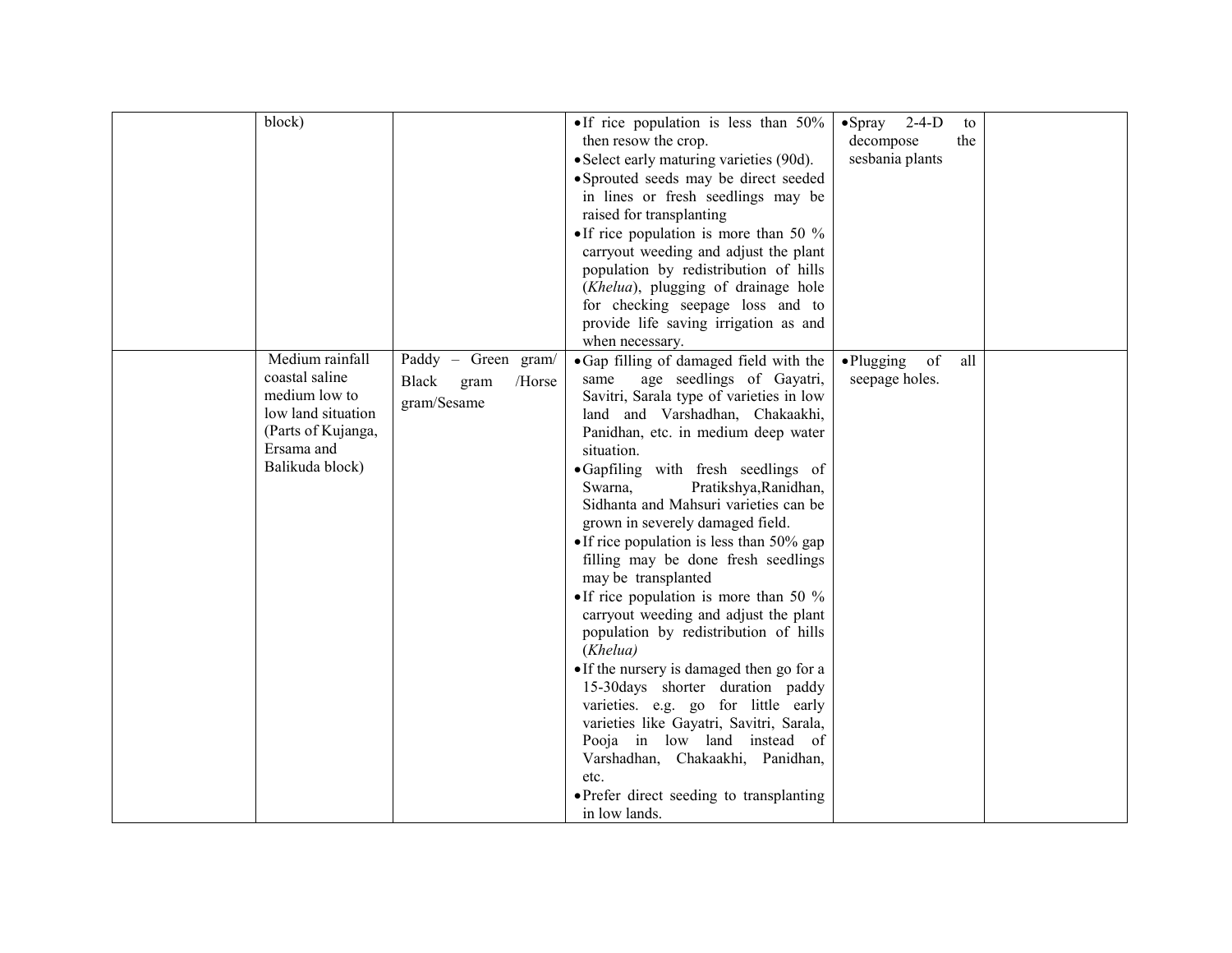| $\bullet$ Sow 5-7 seeds ( <i>Punji</i> ) per hill. |  |
|----------------------------------------------------|--|
| • Use chemical herbicides like                     |  |
| Butachlor, Pretilachlor, etc. as pre               |  |
| emergence application.                             |  |
| • Never wait for beusaning . Go for                |  |
| hand weeding in direct seeding                     |  |
| nurseries. Apply life saving irrigations           |  |
| in the nursery field.                              |  |
| • Never go for planting in until                   |  |
| sufficient water in field is                       |  |
| accumulated                                        |  |
| • Prefer closer spacing and older                  |  |
| seedlings of 45 days and plant 5-6                 |  |
| seedlings/hill.                                    |  |

| Condition                                                                                         | <b>Suggested Contingency measures</b>                                                                                                   |                                                                                                 |                                                                                                                                                                                                                                                                                                                                       |                                                                                                                                                                                                                                                                                                         |                                                  |
|---------------------------------------------------------------------------------------------------|-----------------------------------------------------------------------------------------------------------------------------------------|-------------------------------------------------------------------------------------------------|---------------------------------------------------------------------------------------------------------------------------------------------------------------------------------------------------------------------------------------------------------------------------------------------------------------------------------------|---------------------------------------------------------------------------------------------------------------------------------------------------------------------------------------------------------------------------------------------------------------------------------------------------------|--------------------------------------------------|
| Mid season<br>drought (long dry<br>spell, consecutive 2<br>weeks rainless<br>$($ >2.5 mm) period) | <b>Major Farming</b><br>situation                                                                                                       | <b>Normal</b><br>Crop/cropping<br>system                                                        | Crop management                                                                                                                                                                                                                                                                                                                       | Soil nutrient &<br>moisture conservation<br>measures                                                                                                                                                                                                                                                    | Remarks on<br>Implementation                     |
| At vegetative stage                                                                               | Medium<br>rainfall<br>lateritic<br>upland<br>situation<br>(Biridi block, parts)<br>of<br>Jagatsinghpur<br>Raghunathpur<br>and<br>block) | Sole crop paddy i.e.<br>Paddy-fallow<br>Paddy - Green gram/<br>Black gram /Horse<br>gram/Sesame | • Thinning and gap filling of the<br>existing crop if mortality is less than<br>50%.<br>• Broadcasting sprouted seeds of short<br>duration varieties.<br>• Resowing/transplanting with shorter<br>duration varieties in severely damaged<br>field with $>50\%$ mortality.<br>• Thin out excess population from unit<br>area and hill. | • Spraying of 2% urea<br>• Broadbed and forrow<br>planting for <i>in-situ</i><br>moister conservation<br>• Rain water harvesting<br>and recycling<br>• Top dressing the crop<br>after receipt of rain.<br>• Check seepage loss<br>by plugging the holes.<br>• Application<br>0f<br>potashic fertilizer. | CLDP, IWMP,<br>NREGS,<br>ISOPOM &<br><b>NFSM</b> |
|                                                                                                   |                                                                                                                                         | Vegetables - Fallow                                                                             | $\bullet$ Complete<br>hoeing<br>weeding<br>and<br>earthling up at 20 DAS for moisture<br>conservation for vegetable crops<br>• Manual weeding from the inter rows.<br>$\bullet$ Life<br>irrigation<br>the<br>saving<br>at                                                                                                             | $\bullet$ Complete<br>hoeing<br>weeding and earthling<br>up at 20 DAS for<br>moisture conservation<br>for vegetable crops                                                                                                                                                                               |                                                  |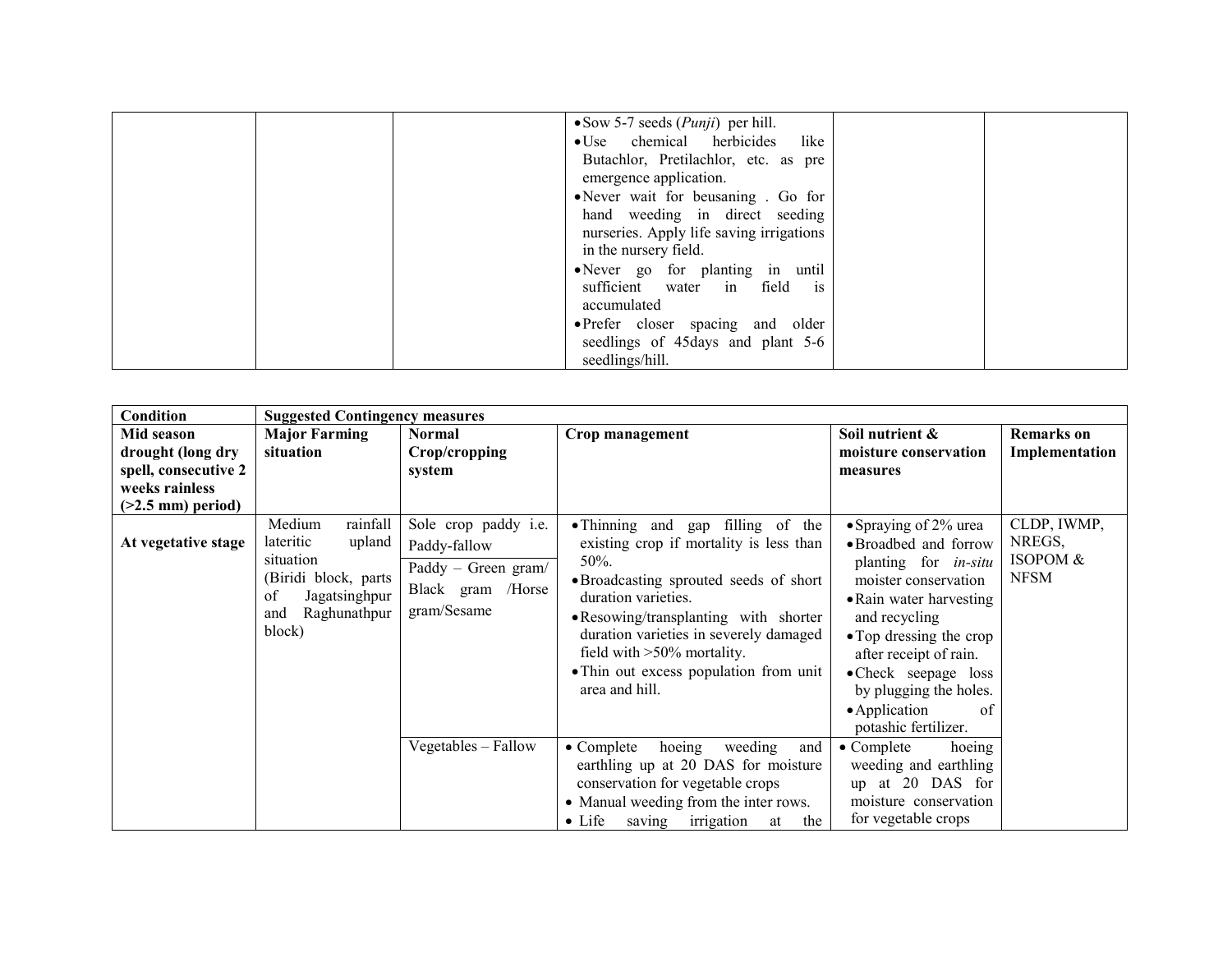|                                                                                                                                               |                                                                                                  | rhizosphere (basin).<br>· Transplanting of old seedlings with<br>higher nitrogen and potash application<br>so as to induce fast growth after rain.<br>• Stand by nursery should be maintained<br>on community basis to mitigate<br>complete crop failure and catch the<br>season.<br>• Thinning out of greens.                                                                                                                                                                                                                                                                                                                                        | • Mulching of the inter<br>row space in the<br>transplanted crops                                                                                                                                                                                         |  |
|-----------------------------------------------------------------------------------------------------------------------------------------------|--------------------------------------------------------------------------------------------------|-------------------------------------------------------------------------------------------------------------------------------------------------------------------------------------------------------------------------------------------------------------------------------------------------------------------------------------------------------------------------------------------------------------------------------------------------------------------------------------------------------------------------------------------------------------------------------------------------------------------------------------------------------|-----------------------------------------------------------------------------------------------------------------------------------------------------------------------------------------------------------------------------------------------------------|--|
| Medium rainfall<br>lateritic medium<br>land situation<br>(Biridi block, parts<br>of Jagatsinghpur<br>and Raghunathpur<br>block)               | Paddy - Green gram/<br>Black gram /Horse<br>gram/Sesame<br>Colocasia - Green<br>gram/ Black gram | of<br>• Fresh transplanting<br>severely<br>damaged field<br>• If rice population is less than 50%<br>then resow the crop.<br>• If rice population is more than 50 $\%$<br>carryout weeding and adjust the plant<br>population by redistribution of hills<br>( <i>Khelua</i> ), plugging of drainage hole<br>for checking seepage loss and to<br>provide life saving irrigation as and<br>when necessary.<br>• Try to keep some seedlings in the<br>nursery bed on community basis or in<br>the main field individuality to cope<br>with such eventuality in such early<br>stage.<br>• Use black poly mulching.<br>· Use drought tolerant variety like | all<br>$\bullet$ Plug<br>seepage<br>outlets.<br>· Stop foliar application<br>or top dressing of<br>nitrogen till sufficient<br>rain water is received.<br>$\bullet$ Apply<br>potassic<br>fertilizer when ever<br>soil moisture allows.                    |  |
|                                                                                                                                               | /Horse gram/Sesame                                                                               | Kujanga Kuji.<br>• Gap filling with seedlings.                                                                                                                                                                                                                                                                                                                                                                                                                                                                                                                                                                                                        |                                                                                                                                                                                                                                                           |  |
| Medium<br>rainfall<br>lateritic<br>medium<br>low land situation<br>(Biridi block, parts)<br>of<br>Jagatsinghpur<br>and Raghunathpur<br>block) | Paddy - Green gram/<br>Black gram /Horse<br>gram/Sesame                                          | ·Gap filling of damaged field with the<br>age seedlings of Gayatri,<br>same<br>Savitri, Sarala type of varieties in low<br>land and Varshadhan, Chakaakhi,<br>Panidhan, etc. in medium deep water<br>situation.<br>•Gapfiling with fresh seedlings of<br>Swarna,<br>Pratikshya,<br>Ranidhan,<br>Sidhanta and Mahsuri varieties can be<br>grown in severely damaged field.                                                                                                                                                                                                                                                                             | • Plug all seepage outlets<br>and low lying runoff<br>passages.<br>· Stop foliar application<br>or top dressing of<br>nitrogen till sufficient<br>rain water is received.<br>$\bullet$ Apply<br>potassic<br>fertilizer when ever<br>soil moisture allows. |  |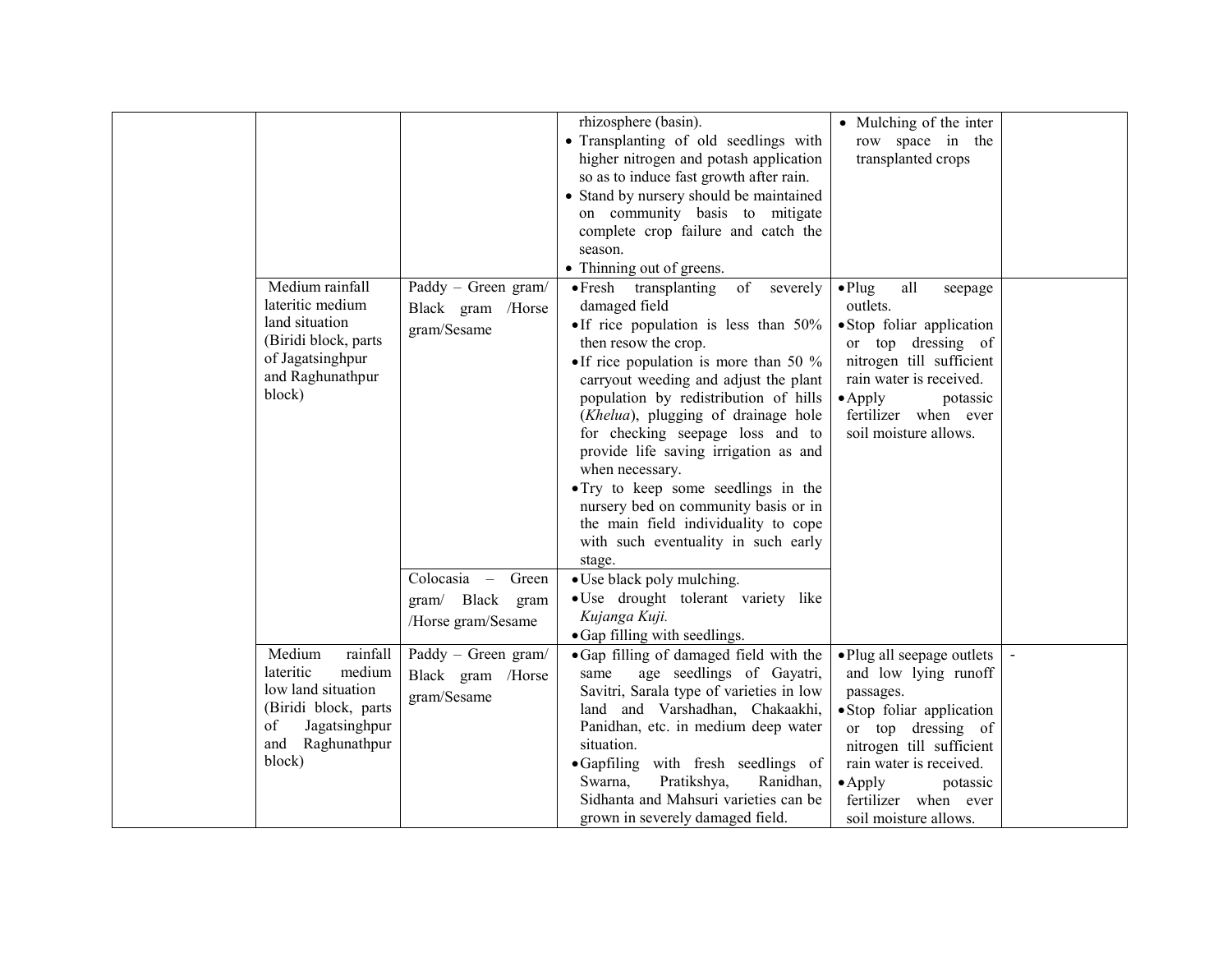|                                           |                                                                                                                                                                |                                                                                                                                                                                                                                                                                                                                                                                      | • If rice plant population is less than<br>50% gap filling may be done fresh<br>seedlings may be transplanted<br>• If rice plant population is more than<br>50 % carryout weeding and adjust the<br>plant population by redistribution of<br>hills (Khelua)                                                               |                                                                                                                                                        |                |
|-------------------------------------------|----------------------------------------------------------------------------------------------------------------------------------------------------------------|--------------------------------------------------------------------------------------------------------------------------------------------------------------------------------------------------------------------------------------------------------------------------------------------------------------------------------------------------------------------------------------|---------------------------------------------------------------------------------------------------------------------------------------------------------------------------------------------------------------------------------------------------------------------------------------------------------------------------|--------------------------------------------------------------------------------------------------------------------------------------------------------|----------------|
|                                           | Medium<br>rainfall<br>alluvium<br>deep<br>situation<br>upland<br>(Naugaon and Tirtol<br>block,<br>of<br>parts<br>Jagatsinghpur,<br>Kujanga,<br>Ersama,         | Sole crop of Horse<br>gram, Black gram,<br>groundnut, etc.                                                                                                                                                                                                                                                                                                                           | • Withhold<br>nitrogen<br>fertilizer<br>till<br>sufficient rain water is received.<br>• Uproot the entire crop of and use it for<br>fodder crop in case of severely affected<br>by negative moisture stress.<br>• Sprinkling of water through sprinklers<br>to avoid hardening of soil.                                   |                                                                                                                                                        |                |
| Balikuda<br>and<br>Raghunathpur<br>block) | Sole crop paddy i.e.<br>Paddy-fallow<br>Paddy - Green gram/<br>Black gram /Horse<br>gram/Sesame                                                                | • Fresh seedlings of early varieties for<br>transplanting if population of rice is<br>more than 50% than weeding followed<br>by khelua for clonal propagation<br>· Raise community nursery at reliable<br>water source for mitigating such<br>eventuality.<br>• Never go for beusaning in direct seeded<br>rice if the age of the crop $>45$ days.<br>Prefer immediate hand weeding. | $\bullet$ Plug<br>all<br>seepage<br>outlets.<br>· Stop foliar application<br>or top dressing of<br>nitrogen till sufficient<br>rain water is received.<br>$\bullet$ Apply<br>potassic<br>fertilizer when ever<br>soil moisture allows.                                                                                    |                                                                                                                                                        |                |
|                                           |                                                                                                                                                                | Vegetables - Fallow                                                                                                                                                                                                                                                                                                                                                                  | • Live mulch of dry plant parts should be<br>applied.<br>· Withhold nitrogen application rather<br>apply some potassic fertilizer if soil<br>moisture permits.<br>• Get ready for a catch crop in case of<br>severe mortality.                                                                                            | $\bullet$ Plug<br>all<br>seepage<br>outlets.<br>· Stop foliar application<br>or top dressing of<br>nitrogen till sufficient<br>rain water is received. |                |
|                                           | Medium<br>rainfall<br>alluvium<br>deep<br>medium<br>land<br>situation (Naugaon<br>Tirtol block,<br>and<br>of<br>parts<br>Jagatsinghpur,<br>Kujanga,<br>Ersama, | Paddy -Green gram/<br>Black gram /Horse<br>gram/Sesame                                                                                                                                                                                                                                                                                                                               | • Sprouted seeds may be direct-seeded in<br>lines or fresh seedlings may be raised<br>for transplanting<br>• If rice population is more than 50 $\%$<br>carryout weeding and adjust the plant<br>population by redistribution of hills<br>(Khelua), plugging of drainage hole for<br>checking seepage loss and to provide | $\bullet$ Plug<br>all<br>seepage<br>outlets.                                                                                                           | $\blacksquare$ |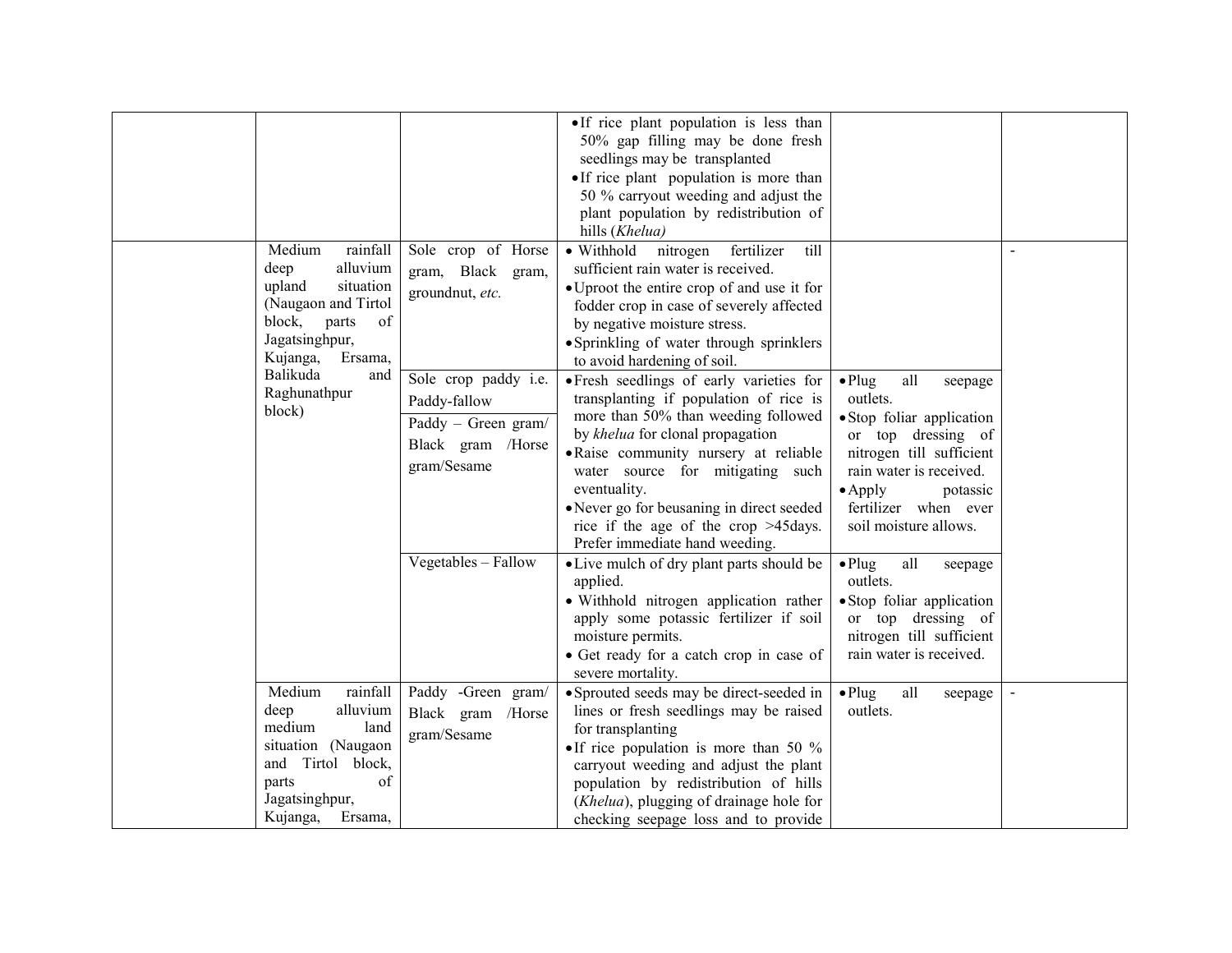|                                  | Balikuda<br>and                                                                                                                                                                                              |                                                                                                                                                                                                                     | life saving irrigation as and when                                                                                                                                                                                                                                                                                                                                                                                                                                                                                                           |                                                                                                                                                                                                                                                                                         |                                                  |
|----------------------------------|--------------------------------------------------------------------------------------------------------------------------------------------------------------------------------------------------------------|---------------------------------------------------------------------------------------------------------------------------------------------------------------------------------------------------------------------|----------------------------------------------------------------------------------------------------------------------------------------------------------------------------------------------------------------------------------------------------------------------------------------------------------------------------------------------------------------------------------------------------------------------------------------------------------------------------------------------------------------------------------------------|-----------------------------------------------------------------------------------------------------------------------------------------------------------------------------------------------------------------------------------------------------------------------------------------|--------------------------------------------------|
|                                  | Raghunathpur                                                                                                                                                                                                 |                                                                                                                                                                                                                     | necessary                                                                                                                                                                                                                                                                                                                                                                                                                                                                                                                                    |                                                                                                                                                                                                                                                                                         |                                                  |
|                                  | block)                                                                                                                                                                                                       | Colocassia - Green                                                                                                                                                                                                  | • Use black poly mulching.                                                                                                                                                                                                                                                                                                                                                                                                                                                                                                                   |                                                                                                                                                                                                                                                                                         |                                                  |
|                                  |                                                                                                                                                                                                              | gram/ Black gram                                                                                                                                                                                                    | · Use drought tolerant variety like                                                                                                                                                                                                                                                                                                                                                                                                                                                                                                          |                                                                                                                                                                                                                                                                                         |                                                  |
|                                  |                                                                                                                                                                                                              | /Horse gram/Sesame                                                                                                                                                                                                  | Kujanga Kuji.                                                                                                                                                                                                                                                                                                                                                                                                                                                                                                                                |                                                                                                                                                                                                                                                                                         |                                                  |
|                                  |                                                                                                                                                                                                              |                                                                                                                                                                                                                     | · Gap filling of with seedlings.                                                                                                                                                                                                                                                                                                                                                                                                                                                                                                             |                                                                                                                                                                                                                                                                                         |                                                  |
|                                  | Medium<br>rainfall<br>alluvium<br>deep<br>medium low land<br>situation<br>(Naugaon and Tirtol<br>block,<br>parts<br>of<br>Jagatsinghpur,<br>Kujanga,<br>Ersama,<br>Balikuda<br>and<br>Raghunathpur<br>block) | Paddy - Green gram/<br>Black gram /Horse<br>gram/Sesame                                                                                                                                                             | • Gap filling of damaged field in early<br>vegetative stage with the same age<br>seedlings of Gayatri, Savitri, Sarala<br>type of varieties in low land and<br>Varshadhan, Chakaakhi, Panidhan, etc.<br>in medium deep water situation after<br>getting rain water.<br>•Gapfiling with fresh seedlings of<br>Pratikshya,<br>Swarna,<br>Ranidhan,<br>Sidhanta and Mahsuri varieties can be<br>grown in severely damaged field after<br>getting rain water.<br>• Never wait for beusaning. Go for hand<br>weeding in direct seeding nurseries. | •If rice population is<br>less than 50% gap<br>filling may be dawn.<br>• Fresh seedlings may be<br>transplanted<br>•If rice population is<br>more than 50<br>$\frac{0}{6}$<br>carryout weeding and<br>adjust<br>the<br>plant<br>population<br>by<br>redistribution of hills<br>(Khelua) | $\bullet$ Supply<br>of<br>seeds through<br>OSSC. |
|                                  |                                                                                                                                                                                                              |                                                                                                                                                                                                                     | Apply life saving irrigations in the<br>nursery field.                                                                                                                                                                                                                                                                                                                                                                                                                                                                                       |                                                                                                                                                                                                                                                                                         |                                                  |
|                                  | Medium<br>rainfall<br>coastal<br>saline<br>upland situation                                                                                                                                                  | Sole crop paddy i.e.<br>Paddy-fallow                                                                                                                                                                                | · Fresh seedlings of early varieties for<br>transplanting if population of rice is<br>more than 50% than weeding followed                                                                                                                                                                                                                                                                                                                                                                                                                    | $\bullet$ <i>In-situ</i><br>rain<br>water<br>conservation                                                                                                                                                                                                                               | $\blacksquare$                                   |
|                                  | (Parts of Kujanga,                                                                                                                                                                                           | Paddy - Green gram/                                                                                                                                                                                                 | by khelua for clonal propagation                                                                                                                                                                                                                                                                                                                                                                                                                                                                                                             |                                                                                                                                                                                                                                                                                         |                                                  |
| Ersama<br>and<br>Balikuda block) | Black gram /Horse<br>gram/Sesame                                                                                                                                                                             | · Raise community nursery at reliable<br>water source for mitigating such<br>eventuality.<br>• Never go for beusaning in direct seeded<br>rice if the age of the crop $>45$ days.<br>Prefer immediate hand weeding. |                                                                                                                                                                                                                                                                                                                                                                                                                                                                                                                                              |                                                                                                                                                                                                                                                                                         |                                                  |
|                                  |                                                                                                                                                                                                              | Vegetables - Fallow                                                                                                                                                                                                 | • Live mulch of dry plant parts should be                                                                                                                                                                                                                                                                                                                                                                                                                                                                                                    |                                                                                                                                                                                                                                                                                         | $\overline{a}$                                   |
|                                  |                                                                                                                                                                                                              |                                                                                                                                                                                                                     | applied.<br>· Withhold nitrogen application rather<br>apply some potassic fertilizer if soil<br>moisture permits.                                                                                                                                                                                                                                                                                                                                                                                                                            |                                                                                                                                                                                                                                                                                         |                                                  |
|                                  |                                                                                                                                                                                                              |                                                                                                                                                                                                                     | • Get ready for a catch crop in case of<br>severe mortality.                                                                                                                                                                                                                                                                                                                                                                                                                                                                                 |                                                                                                                                                                                                                                                                                         |                                                  |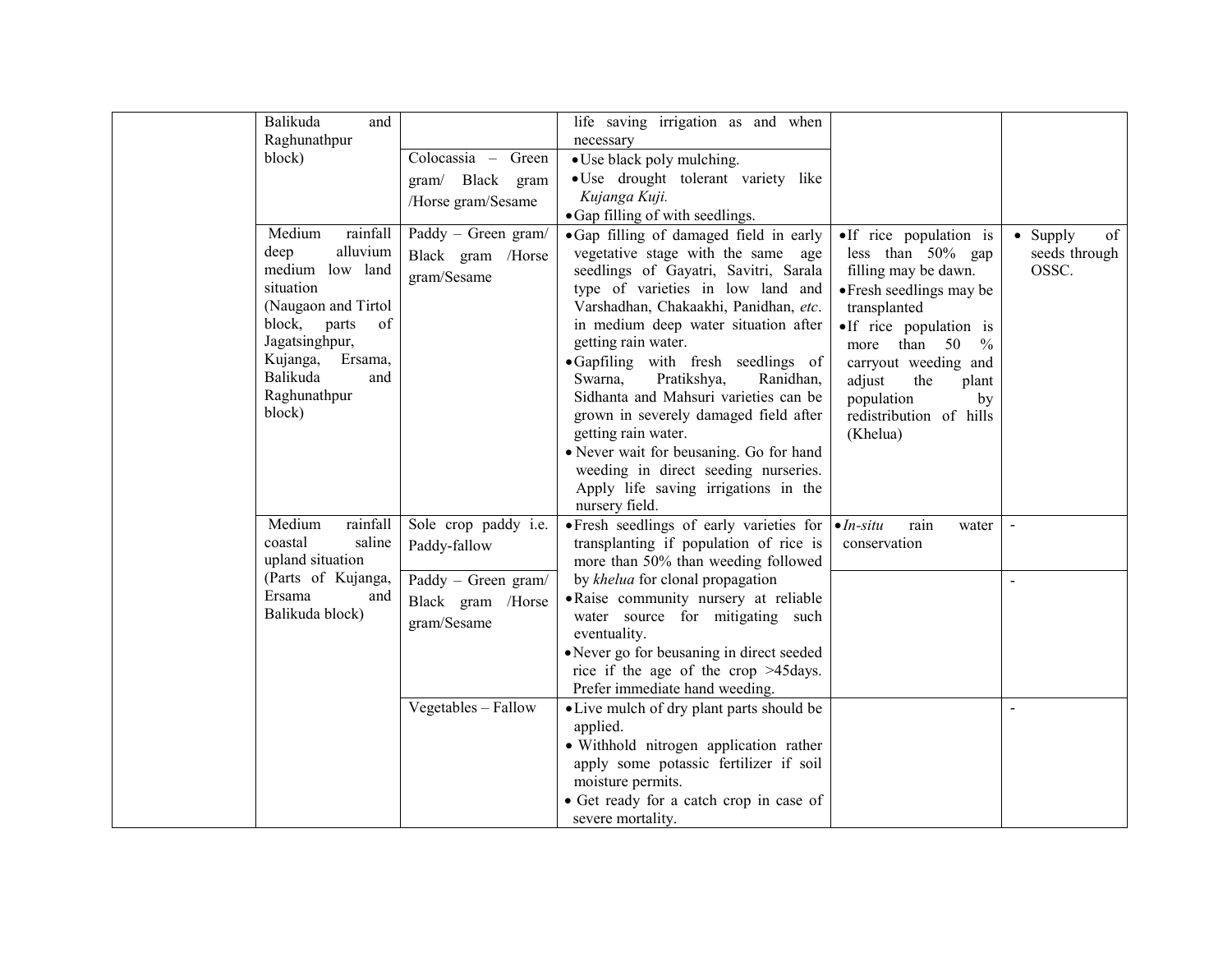| Medium<br>rainfall<br>saline<br>coastal<br>medium<br>land<br>situation (Parts of<br>Kujanga,<br>Ersama<br>and Balikuda block)       | Paddy - Green gram/<br>Black gram /Horse<br>gram/Sesame | • Sprouted seeds may be direct-seeded in<br>lines or fresh seedlings may be raised<br>for transplanting<br>• If rice population is more than 50 $\%$<br>carryout weeding and adjust the plant<br>population by redistribution of hills<br>( <i>Khelua</i> ), plugging of drainage hole for<br>checking seepage loss and to provide<br>life saving irrigation as and when<br>necessary.                                                                                                                                                                                                                                                                                                                                                                                 | all<br>$\bullet$ Plug<br>seepage<br>outlets.<br>· Stop foliar application<br>or top dressing of<br>nitrogen till sufficient<br>rain water is received.<br>$\bullet$ Apply<br>potassic<br>fertilizer when ever<br>soil moisture allows. |  |
|-------------------------------------------------------------------------------------------------------------------------------------|---------------------------------------------------------|------------------------------------------------------------------------------------------------------------------------------------------------------------------------------------------------------------------------------------------------------------------------------------------------------------------------------------------------------------------------------------------------------------------------------------------------------------------------------------------------------------------------------------------------------------------------------------------------------------------------------------------------------------------------------------------------------------------------------------------------------------------------|----------------------------------------------------------------------------------------------------------------------------------------------------------------------------------------------------------------------------------------|--|
| rainfall<br>Medium<br>saline<br>coastal<br>medium low to low<br>land situation (Parts)<br>of Kujanga, Ersama<br>and Balikuda block) | Paddy - Green gram/<br>Black gram /Horse<br>gram/Sesame | • Gap filling of damaged field with the<br>same age seedlings of Gayatri, Savitri,<br>Sarala type of varieties in low land and<br>Varshadhan, Chakaakhi, Panidhan, etc.<br>in medium deep water situation.<br>• Gap filing with fresh seedlings of<br>Swarna, Pratikshya, Ranidhan, Sidhanta<br>and Mahsuri varieties can be grown in<br>severely damaged field.<br>• If rice population is less than $50\%$ gap<br>filling may be done fresh seedlings<br>may be transplanted<br>• If rice population is more than 50 $\%$<br>carryout weeding and adjust the plant<br>population by redistribution of hills<br>(Khelua)<br>• Never wait for beusaning. Go for hand<br>weeding in direct seeding nurseries.<br>Apply life saving irrigations in the<br>nursery field. | • Plugging of all seepage<br>holes.                                                                                                                                                                                                    |  |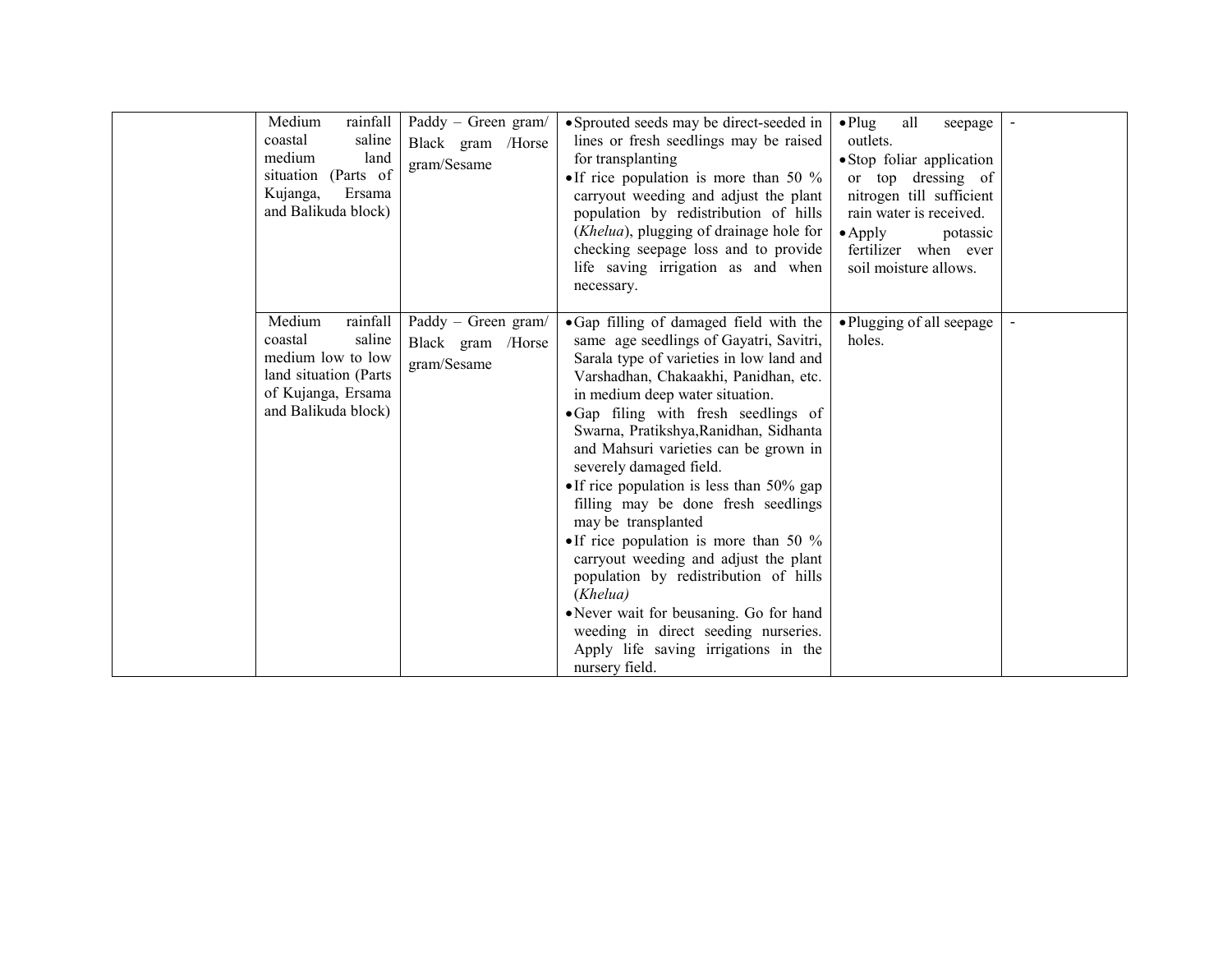| <b>Condition</b>  | <b>Suggested Contingency measures</b> |                             |                                                                            |                                                          |                   |
|-------------------|---------------------------------------|-----------------------------|----------------------------------------------------------------------------|----------------------------------------------------------|-------------------|
| Mid season        | <b>Major Farming</b>                  | <b>Normal Crop/cropping</b> | Crop management                                                            | Soil nutrient & moisture                                 | <b>Remarks</b> on |
| drought (long dry | situation                             | system                      |                                                                            | conservation measures                                    | Implementa        |
| spell)            |                                       |                             |                                                                            |                                                          | tion              |
| At flowering/     | Medium rainfall                       | Sole crop paddy i.e.        | • Life saving irrigation should be                                         | • Application of potassic                                | CLDP,             |
| fruiting stage    | lateritic upland                      | Paddy-fallow                | applied.                                                                   | fertilizer.                                              | IWMP,             |
|                   | situation                             | Paddy - Green gram/         | • Sprinkling of water to minimize chaff                                    | · Rain water harvesting                                  | NREGS,            |
|                   | (Biridi block, parts)                 | Black gram<br>/Horse        | ness of grains                                                             | and recycling                                            | ISOPOM &          |
|                   | of Jagatsinghpur                      |                             | • If the crop is severely affected then go                                 | • Top dressing the crop                                  | <b>NFSM</b>       |
|                   | and Raghunathpur                      | gram/Sesame                 | for transplanting of a shorter duration                                    | after receipt of rain.                                   |                   |
|                   | block)                                |                             | variety.                                                                   | • Check seepage loss by                                  |                   |
|                   |                                       |                             | ·Harvest the crop at physiological                                         | plugging the holes.                                      |                   |
|                   |                                       |                             | maturity stage.                                                            |                                                          |                   |
|                   |                                       | $Vegetables - Fallow$       | $\bullet$ Life<br>saving<br>irrigation<br>at<br>the                        | • Poly mulch<br>live<br>or                               |                   |
|                   |                                       |                             | rhizosphere (basin).                                                       | mulch<br>to<br>minimize                                  |                   |
|                   |                                       |                             | • Stand by nursery should be maintained                                    | evaporation.                                             |                   |
|                   |                                       |                             | on community basis to mitigate                                             | • Light hoeing to disturb                                |                   |
|                   |                                       |                             | complete crop failure and catch the                                        | capillaries for checking                                 |                   |
|                   |                                       |                             | season.                                                                    | evaporation.                                             |                   |
|                   |                                       |                             | • Intermittent spraying of water to keep                                   |                                                          |                   |
|                   |                                       |                             | the micro climate moist.                                                   |                                                          |                   |
|                   |                                       |                             | • Spray $2\%$ KCl + 0.1 ppm boron to non                                   |                                                          |                   |
|                   |                                       |                             | paddy crops to overcome droughtt.                                          |                                                          |                   |
|                   |                                       |                             | • Foliar application of $2\%$ urea at pre-                                 |                                                          |                   |
|                   |                                       |                             | flowering and flowering stage is                                           |                                                          |                   |
|                   |                                       |                             | helpful.                                                                   |                                                          |                   |
|                   |                                       |                             | • Remove and destroy pest and disease                                      |                                                          |                   |
|                   |                                       |                             | affected plants                                                            |                                                          |                   |
|                   |                                       |                             | • Crops like cow pea, green gram, black                                    |                                                          |                   |
|                   | Medium<br>rainfall                    | Paddy - Green gram/         | gram and vegetables may be harvested<br>• Life saving irrigation should be | • Plug all seepage outlets.                              | $\blacksquare$    |
|                   | lateritic<br>medium                   |                             | applied.                                                                   |                                                          |                   |
|                   | land situation                        | Black<br>gram<br>/Horse     |                                                                            | • Stop foliar application or<br>top dressing of nitrogen |                   |
|                   | (Biridi block, parts                  | gram/Sesame                 | • Sprinkling of water to minimize chaff<br>ness of grains                  | till sufficient rain water is                            |                   |
|                   | of<br>Jagatsinghpur                   |                             | • If the crop is severely affected then go                                 | received.                                                |                   |
|                   | Raghunathpur<br>and                   |                             | for transplanting of an early/extra                                        | • Apply potassic fertilizer                              |                   |
|                   | block)                                |                             | early variety.                                                             | when ever soil moisture                                  |                   |
|                   |                                       |                             | • Harvest the crop at physiological                                        | allows.                                                  |                   |
|                   |                                       |                             | maturity stage.                                                            |                                                          |                   |
|                   |                                       |                             |                                                                            |                                                          |                   |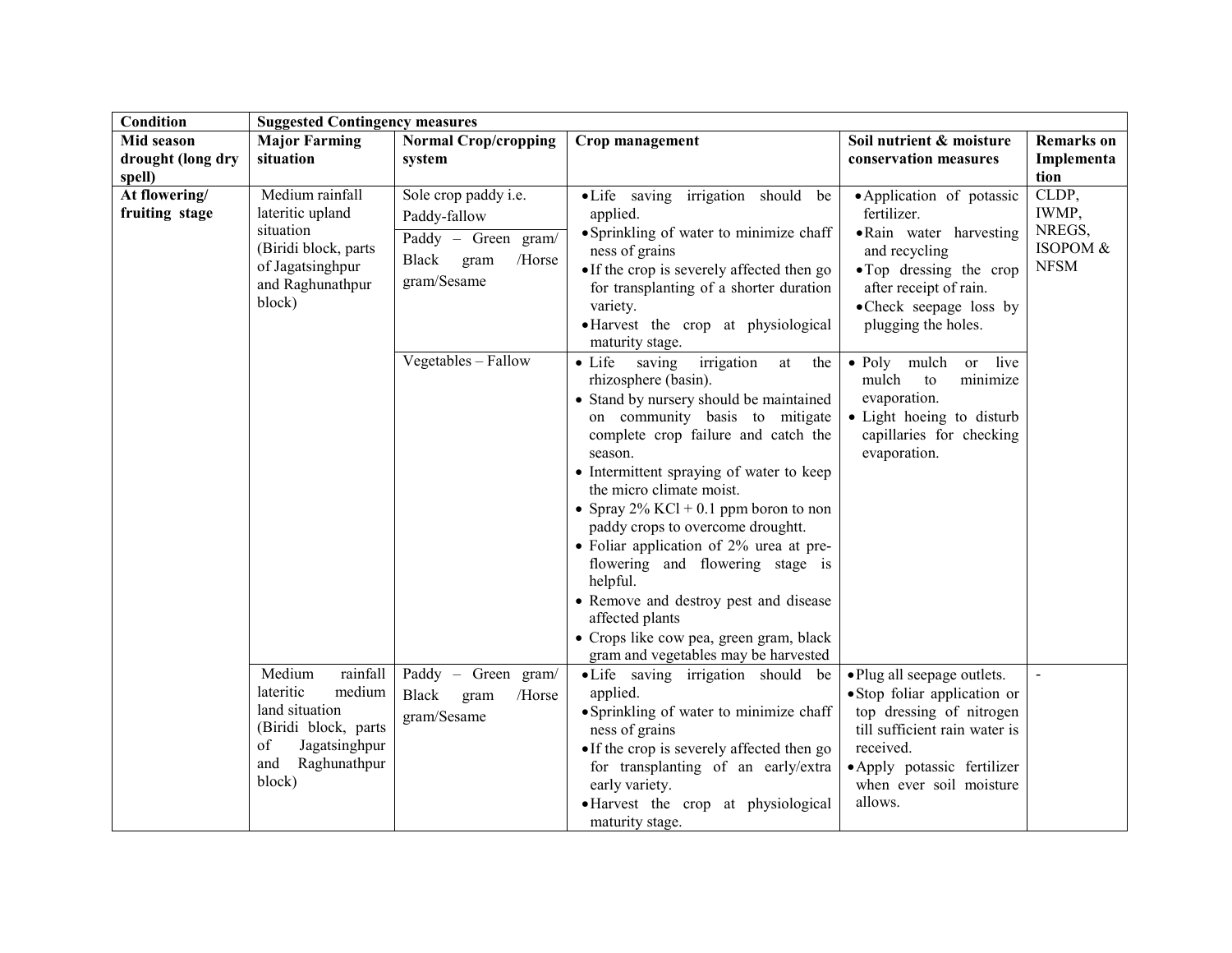| Medium<br>rainfall<br>lateritic<br>medium<br>low land situation                                                                                                           | Colocassia<br>Green<br><b>Black</b><br>gram/<br>gram<br>/Horse gram<br>Paddy - Green gram/<br><b>Black</b><br>/Horse<br>gram<br>gram/Sesame | • Use black poly mulching.<br>· Use drought tolerant variety like<br>Kujanga Kuji.<br>• Gap filling with seedlings.<br>·Life saving irrigation should be<br>applied.<br>• Sprinkling of water to minimize chaff                                                                                                                                          | ·Plug all seepage outlets<br>and low lying runoff<br>passages.                                                |  |
|---------------------------------------------------------------------------------------------------------------------------------------------------------------------------|---------------------------------------------------------------------------------------------------------------------------------------------|----------------------------------------------------------------------------------------------------------------------------------------------------------------------------------------------------------------------------------------------------------------------------------------------------------------------------------------------------------|---------------------------------------------------------------------------------------------------------------|--|
| (Biridi block, parts<br>Jagatsinghpur<br>of<br>Raghunathpur<br>and<br>block)                                                                                              |                                                                                                                                             | ness of grains<br>• If the crop is severely affected then go<br>for transplanting of an early variety.<br>• Harvest the crop at physiological<br>maturity stage.                                                                                                                                                                                         | • Rain water harvesting and<br>recycling<br>· Apply potassic fertilizer<br>when ever soil moisture<br>allows. |  |
| Medium<br>rainfall<br>alluvium<br>deep<br>upland<br>situation<br>(Naugaon and Tirtol<br>block,<br>parts<br>of<br>Jagatsinghpur,<br>Kujanga,<br>Ersama.<br>Balikuda<br>and | Sole<br>crop of<br>Horse<br><b>Black</b><br>gram,<br>gram,<br>groundnut, etc.                                                               | • Uproot the entire crop and use it for<br>fodder crop in case of severely affected<br>by negative moisture stress.<br>• Sprinkling of water through sprinklers<br>to avoid hardening of soil which<br>decreases pegging in groundnut.<br>• Crops like cow pea, green gram and<br>black gram may be harvested.                                           |                                                                                                               |  |
| Raghunathpur<br>block)                                                                                                                                                    | Sole crop paddy i.e.<br>Paddy-fallow in bunded<br>upland<br>Paddy - Green gram/<br>Black gram /Horse<br>gram/Sesame                         | ·Life saving irrigation should<br>be<br>applied.<br>· Sprinkling of water to minimize chaff<br>ness of grains<br>• If the crop is severely affected then go<br>for transplanting of an early/extra early<br>variety.                                                                                                                                     | • Plug all seepage outlets.                                                                                   |  |
|                                                                                                                                                                           | Vegetables - Fallow                                                                                                                         | $\bullet$ Life<br>irrigation<br>saving<br>at<br>the<br>rhizosphere (basin).<br>• Stand by nursery should be maintained<br>on community basis to mitigate<br>complete crop failure and catch the<br>season.<br>• Light hoeing to disturb capillaries for<br>checking evaporation.<br>• Intermittent spraying of water to keep<br>the micro climate moist. | • Plug all seepage outlets.<br>• Poly mulch or live mulch<br>to minimize evaporation.                         |  |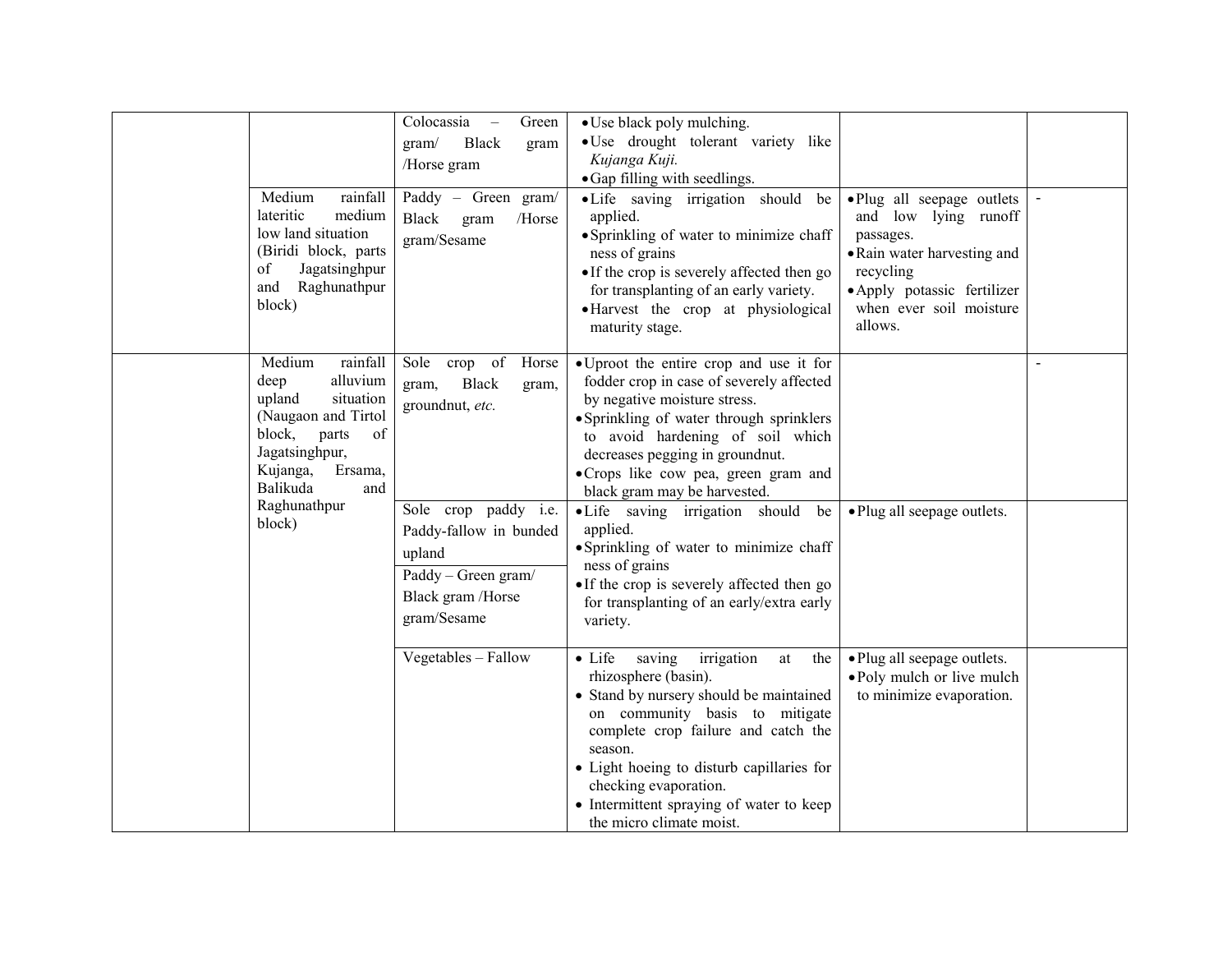|                                                                                                                                                                                                                                                                                                                                                                                                                                |                                                                                                                                                                                                                                              | • Spray $2\%$ KCl + 0.1 ppm boron to non<br>paddy crops to overcome drought.<br>• Remove and destroy pest and disease<br>affected plants<br>· Crops like cow pea and vegetables may<br>be harvested                                                                                                                                                                                                                                                                                                                                                              |                                                                                                                                                                                                                                                                     |                                                     |
|--------------------------------------------------------------------------------------------------------------------------------------------------------------------------------------------------------------------------------------------------------------------------------------------------------------------------------------------------------------------------------------------------------------------------------|----------------------------------------------------------------------------------------------------------------------------------------------------------------------------------------------------------------------------------------------|------------------------------------------------------------------------------------------------------------------------------------------------------------------------------------------------------------------------------------------------------------------------------------------------------------------------------------------------------------------------------------------------------------------------------------------------------------------------------------------------------------------------------------------------------------------|---------------------------------------------------------------------------------------------------------------------------------------------------------------------------------------------------------------------------------------------------------------------|-----------------------------------------------------|
| Medium<br>rainfall<br>alluvium<br>deep<br>medium<br>land<br>situation (Naugaon<br>Tirtol<br>block,<br>and<br>of<br>parts<br>Jagatsinghpur,<br>Kujanga,<br>Ersama,<br>Balikuda<br>and<br>Raghunathpur<br>block)<br>Medium<br>rainfall<br>alluvium<br>deep<br>medium low land<br>situation<br>(Naugaon and Tirtol<br>block,<br>of<br>parts<br>Jagatsinghpur,<br>Kujanga,<br>Ersama,<br>Balikuda<br>and<br>Raghunathpur<br>block) | Paddy - Green gram/<br><b>Black</b><br>/Horse<br>gram<br>gram/Sesame<br>$\overline{\text{Colocasia}} - \text{Green gram}/$<br>Black<br>gram<br>/Horse<br>gram/Sesame<br>Paddy - Green gram/<br><b>Black</b><br>/Horse<br>gram<br>gram/Sesame | ·Life saving irrigation should be<br>applied.<br>· Sprinkling of water to minimize chaff<br>ness of grains<br>• If the crop is severely affected then go<br>for transplanting of an early/extra early<br>variety.<br>• Use black poly mulching.<br>· Use drought tolerant variety like<br>Kujanga Kuji.<br>• Gap filling of with seedlings.<br>·Life saving irrigation should be<br>applied.<br>• Sprinkling of water to minimize chaff<br>ness of grains<br>• If the crop is severely affected then go<br>for transplanting of an early/extra<br>early variety. | • Plug all seepage outlets.<br>·Plug all seepage outlets<br>and low lying runoff<br>passages.<br>• Rain water harvesting and<br>recycling<br>• Top dressing the crop<br>after receipt of rain.<br>· Apply potassic fertilizer<br>when ever soil moisture<br>allows. | CLDP,<br>IWMP,<br>NREGS,<br>ISOPOM &<br><b>NFSM</b> |
| Medium<br>rainfall<br>coastal<br>saline<br>upland situation<br>(Parts of Kujanga,<br>Ersama<br>and<br>Balikuda block)                                                                                                                                                                                                                                                                                                          | Sole crop paddy i.e.<br>Paddy-fallow<br>Paddy - Green gram/<br>Black<br>/Horse<br>gram<br>gram/Sesame<br>Vegetables - Fallow                                                                                                                 | • Life saving irrigation should be $\bullet$ <i>In-situ</i> rain water<br>applied.<br>· Sprinkling of water to minimize chaff<br>ness of grains<br>• If the crop is severely affected then go<br>for transplanting of a shorter duration<br>variety.<br>$\bullet$ Life<br>saving<br>irrigation<br>the<br>at<br>rhizosphere (basin).<br>$\bullet$ Stand<br>by<br>should<br>nursery<br>be<br>maintained on community basis to                                                                                                                                      | conservation                                                                                                                                                                                                                                                        |                                                     |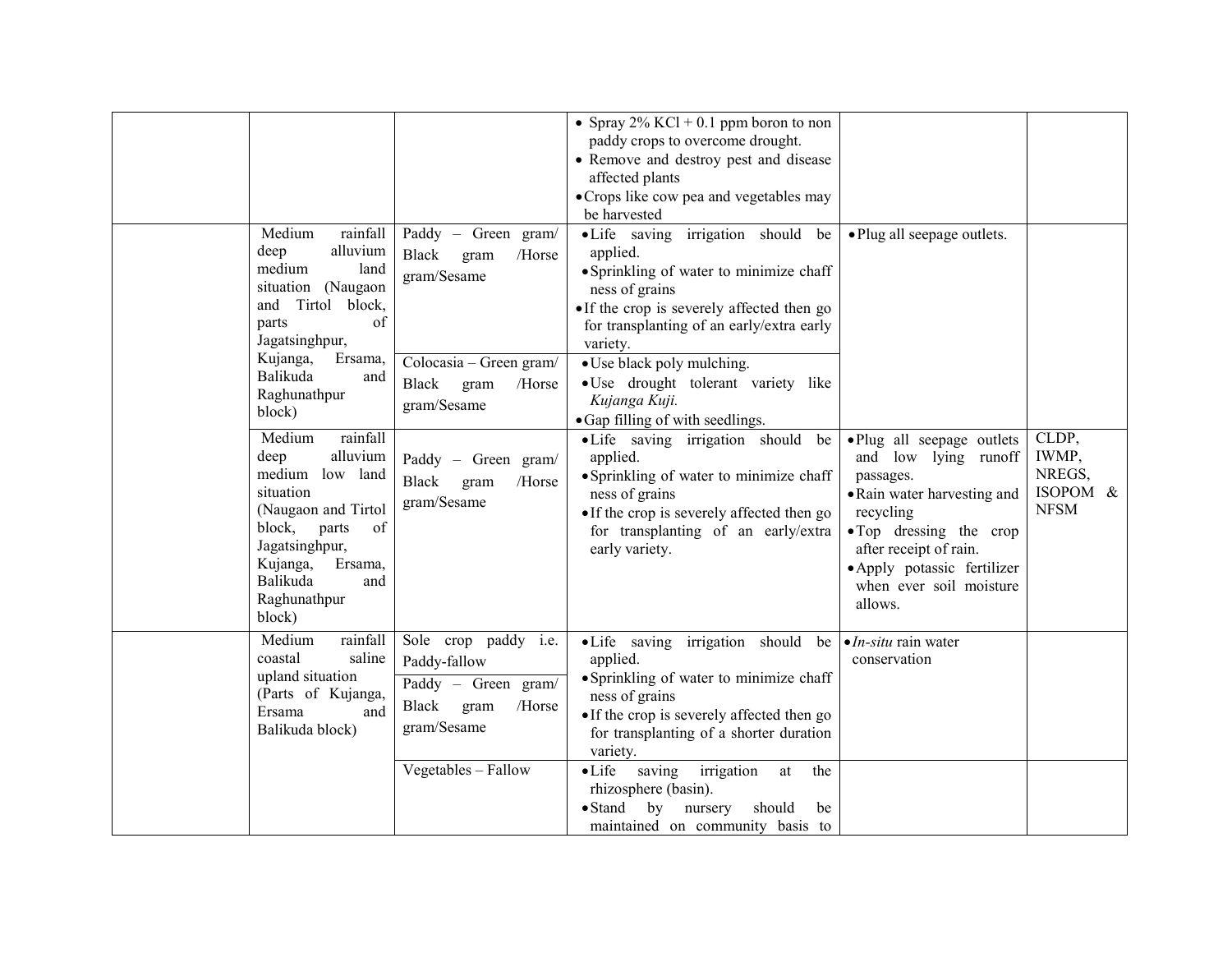|                       |                         | mitigate complete crop failure and         |                               |  |
|-----------------------|-------------------------|--------------------------------------------|-------------------------------|--|
|                       |                         | catch the season.                          |                               |  |
|                       |                         | • Poly mulch or live mulch to minimize     |                               |  |
|                       |                         | evaporation.                               |                               |  |
|                       |                         | • Light hoeing to disturb capillaries for  |                               |  |
|                       |                         | checking evaporation.                      |                               |  |
|                       |                         | • Intermittent spraying of water to keep   |                               |  |
|                       |                         | the micro climate moist.                   |                               |  |
|                       |                         | • Spray $2\%$ KCl + 0.1 ppm boron to       |                               |  |
|                       |                         | non paddy crops to overcome                |                               |  |
|                       |                         | droughtt.                                  |                               |  |
|                       |                         | · Remove and destroy pest and disease      |                               |  |
|                       |                         | affected plants                            |                               |  |
|                       |                         | • Crops like cow pea, green gram and       |                               |  |
|                       |                         | black gram may be harvested                |                               |  |
| Medium<br>rainfall    | Paddy - Green gram/     | • Life saving irrigation should<br>be      | · Plug all seepage outlets.   |  |
| coastal<br>saline     | Black<br>/Horse<br>gram | applied.                                   | · Stop foliar application or  |  |
| medium<br>land        | gram/Sesame             | • Sprinkling of water to minimize chaff    | top dressing of nitrogen      |  |
| situation (Parts of   |                         | ness of grains                             | till sufficient rain water is |  |
| Ersama<br>Kujanga,    |                         | • If the crop is severely affected then go | received.                     |  |
| and Balikuda block)   |                         | for transplanting of an early/extra        | • Apply potassic fertilizer   |  |
|                       |                         | early variety.                             | when ever soil moisture       |  |
|                       |                         |                                            | allows.                       |  |
| Medium<br>rainfall    | Paddy - Green gram/     | • Life saving irrigation should<br>be      | ·Plug all seepage outlets     |  |
| coastal<br>saline     | Black<br>/Horse<br>gram | applied.                                   | and low lying runoff          |  |
| medium low to low     | gram/Sesame             | • Sprinkling of water to minimize chaff    | passages.                     |  |
| land situation (Parts |                         | ness of grains                             | • Rain water harvesting and   |  |
| of Kujanga, Ersama    |                         | • If the crop is severely affected then go | recycling                     |  |
| and Balikuda block)   |                         | for transplanting of an early variety.     | • Top dressing the crop       |  |
|                       |                         |                                            | after receipt of rain.        |  |
|                       |                         |                                            | · Apply potassic fertilizer   |  |
|                       |                         |                                            | when ever soil moisture       |  |
|                       |                         |                                            | allows.                       |  |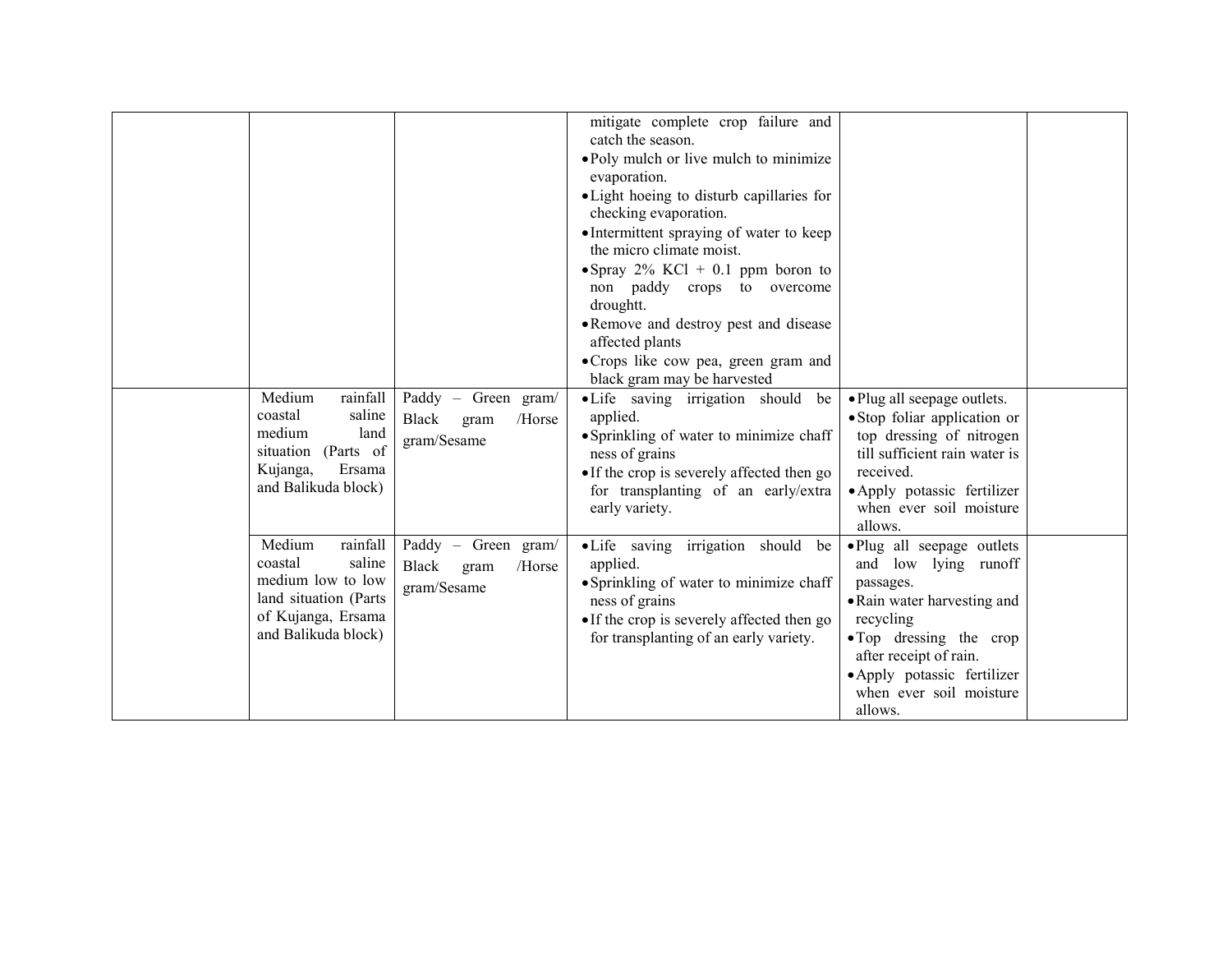| Condition                                                   | <b>Suggested Contingency measures</b>                                                                                                        |                                                                                                                              |                                                                                                                                                                                                                                                                                                                                                                                                                                                                                                                 |                                                                                                                                                                      |                                        |
|-------------------------------------------------------------|----------------------------------------------------------------------------------------------------------------------------------------------|------------------------------------------------------------------------------------------------------------------------------|-----------------------------------------------------------------------------------------------------------------------------------------------------------------------------------------------------------------------------------------------------------------------------------------------------------------------------------------------------------------------------------------------------------------------------------------------------------------------------------------------------------------|----------------------------------------------------------------------------------------------------------------------------------------------------------------------|----------------------------------------|
| <b>Terminal drought</b><br>(Early withdrawal<br>of monsoon) | <b>Major Farming</b><br>situation                                                                                                            | <b>Normal Crop/cropping</b><br>system                                                                                        | Crop management                                                                                                                                                                                                                                                                                                                                                                                                                                                                                                 | Soil nutrient &<br>moisture<br>conservation<br>measures                                                                                                              | <b>Remarks</b> on<br>Implementation    |
|                                                             | Medium<br>rainfall<br>lateritic<br>upland<br>situation<br>(Biridi block, parts<br>of<br>Jagatsinghpur<br>and Raghunathpur<br>block)          | Sole crop paddy i.e.<br>Paddy-fallow<br>Paddy - Green gram/<br>Black<br>/Horse<br>gram<br>gram/Sesame<br>Vegetables - Fallow | • Life saving irrigation should be<br>applied.<br>• If the standing crop fails then go for<br>Horse gram/Green gran/ Cowpea/<br>Black gram/ Niger etc. as pre rabi<br>crop.<br>• Harvest the crop at physiological<br>maturity stage.<br>• Life saving irrigation at the                                                                                                                                                                                                                                        | • Check seepage loss<br>by plugging<br>the<br>holes.<br>• Mulching of the                                                                                            | CLDP, IWMP,<br>NREGS, ISOPOM<br>& NFSM |
|                                                             |                                                                                                                                              |                                                                                                                              | rhizosphere (basin).<br>• Stand by nursery should<br>be<br>maintained on community basis to<br>mitigate complete crop failure and<br>catch the season.<br>• Light hoeing to disturb capillaries for<br>checking evaporation.<br>• Intermittent spraying of water to keep<br>the micro climate moist.<br>• Spray $2\%$ KCl + 0.1 ppm boron to<br>non paddy crops to overcome<br>droughtt.<br>• Remove and destroy pest and disease<br>affected plants<br>• Crops like cow pea and vegetables<br>may be harvested | inter row space in<br>transplanted<br>the<br>crops                                                                                                                   |                                        |
|                                                             | Medium<br>rainfall<br>lateritic<br>medium<br>land situation<br>(Biridi block, parts)<br>of<br>Jagatsinghpur<br>Raghunathpur<br>and<br>block) | Paddy - Green gram/<br><b>Black</b><br>gram<br>/Horse<br>gram/Sesame<br>Colocassia<br>Green<br>$\overline{\phantom{a}}$      | • Life saving irrigation should be<br>applied.<br>• Sprinkling of water to minimize<br>chaff ness of grains<br>• If the crop is severely affected then<br>go for transplanting of a early/extra<br>early variety.<br>• Use black poly mulching.                                                                                                                                                                                                                                                                 | $\bullet$ Plug<br>all<br>seepage<br>outlets.<br>$\bullet$ Stop<br>foliar<br>application or top<br>dressing of nitrogen<br>till sufficient rain<br>water is received. |                                        |
|                                                             |                                                                                                                                              | <b>Black</b><br>gram/<br>gram                                                                                                | · Use drought tolerant variety like                                                                                                                                                                                                                                                                                                                                                                                                                                                                             |                                                                                                                                                                      |                                        |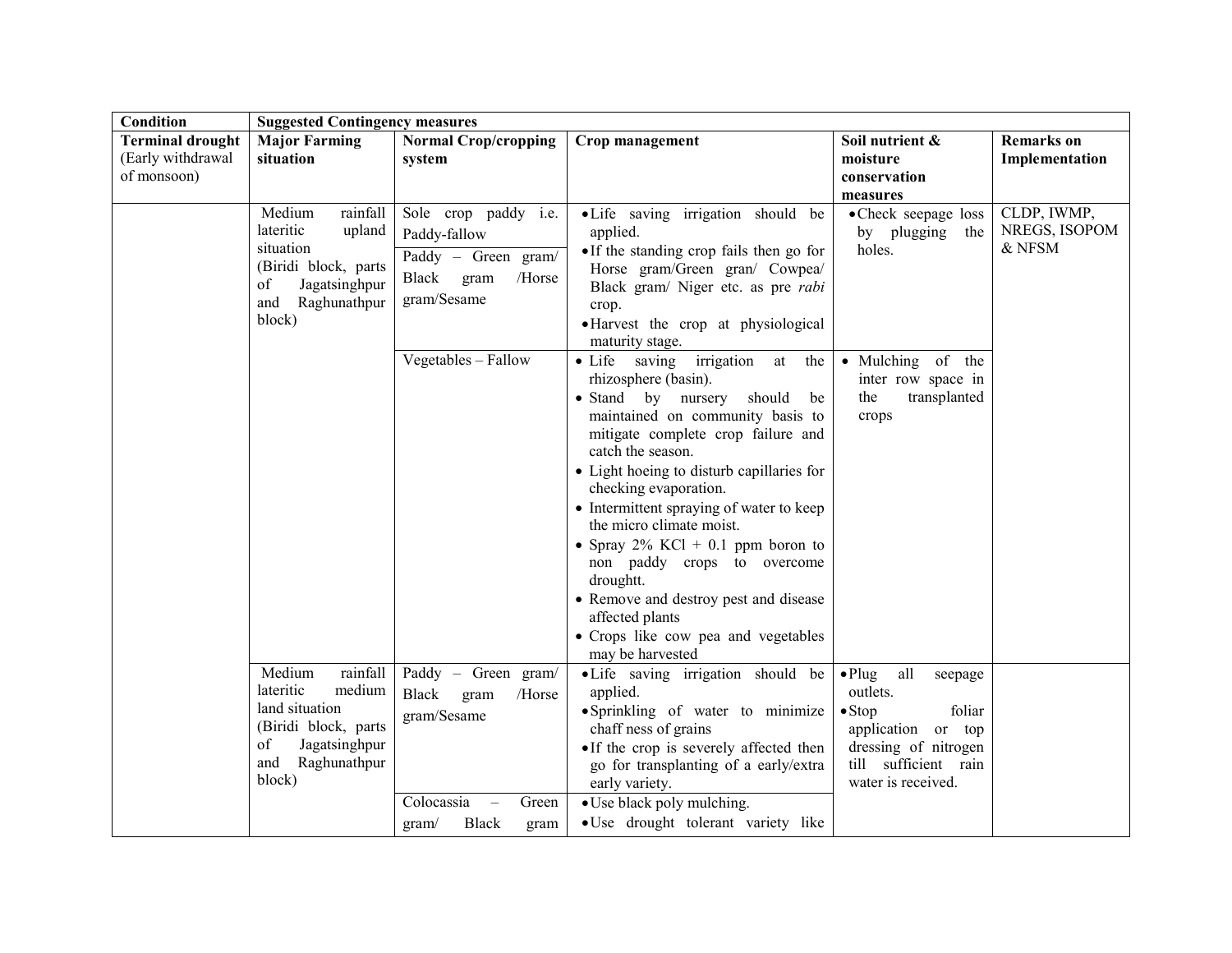| Medium<br>lateritic<br>medium<br>low land situation<br>(Biridi block, parts<br>Jagatsinghpur<br>of<br>and Raghunathpur<br>block)                                                                 | /Horse gram/Sesame<br>rainfall $\vert$ Paddy – Green gram/<br>Black<br>/Horse<br>gram<br>gram/Sesame                | Kujanga Kuji.<br>• Harvesting of the rhizomes just after<br>getting rain.<br>•Life saving irrigation should be<br>applied.<br>• Sprinkling of water to minimize<br>chaff ness of grains<br>• If the crop is severely affected then<br>go for transplanting of a early<br>variety.                                                                                                                                     | all seepage<br>$\bullet$ Plug<br>outlets and low lying<br>runoff passages.<br>$\bullet$ Rain<br>water<br>harvesting<br>and<br>recycling<br>• Top dressing the crop<br>after receipt of rain. |  |
|--------------------------------------------------------------------------------------------------------------------------------------------------------------------------------------------------|---------------------------------------------------------------------------------------------------------------------|-----------------------------------------------------------------------------------------------------------------------------------------------------------------------------------------------------------------------------------------------------------------------------------------------------------------------------------------------------------------------------------------------------------------------|----------------------------------------------------------------------------------------------------------------------------------------------------------------------------------------------|--|
| Medium<br>rainfall<br>deep<br>alluvium<br>upland<br>situation<br>(Naugaon and Tirtol<br>block, parts<br>of<br>Jagatsinghpur,<br>Kujanga,<br>Ersama,<br>Balikuda<br>and<br>Raghunathpur<br>block) | crop of<br>Horse<br>Sole<br><b>Black</b><br>gram,<br>gram,<br>groundnut, etc                                        | • Uproot the entire crop of and use it for<br>fodder crop in case of severely<br>affected by negative moisture stress.<br>$\bullet$ Sprinkling<br>of water<br>through<br>sprinkliers to avoid hardening of soil<br>which<br>decreases<br>pegging<br>in<br>groundnut.<br>• Crops like cow pea, green gram, black<br>gram and vegetables may be<br>harvested.<br>• Harvest the crop at physiological<br>maturity stage. |                                                                                                                                                                                              |  |
|                                                                                                                                                                                                  | Sole crop paddy <i>i.e.</i><br>Paddy-fallow<br>Paddy - Green gram/<br><b>Black</b><br>gram<br>/Horse<br>gram/Sesame | ·Life saving irrigation should be<br>applied.<br>• Sprinkling of water to minimize chaff<br>ness of grains<br>• If the crop is severely affected then go<br>for transplanting of a early/extra early<br>variety.                                                                                                                                                                                                      | all<br>$\bullet$ Plug<br>seepage<br>outlets.                                                                                                                                                 |  |
|                                                                                                                                                                                                  | Vegetables - Fallow                                                                                                 | · Life saving irrigation at<br>the<br>rhizosphere (basin).<br>• Stand by nursery<br>should<br>be<br>maintained on community basis to<br>mitigate complete crop failure and<br>catch the season.<br>• Light hoeing to disturb capillaries for<br>checking evaporation.                                                                                                                                                 | $\bullet$ Plug<br>all<br>seepage<br>outlets.<br>• Poly mulch or live<br>mulch to minimize<br>evaporation.                                                                                    |  |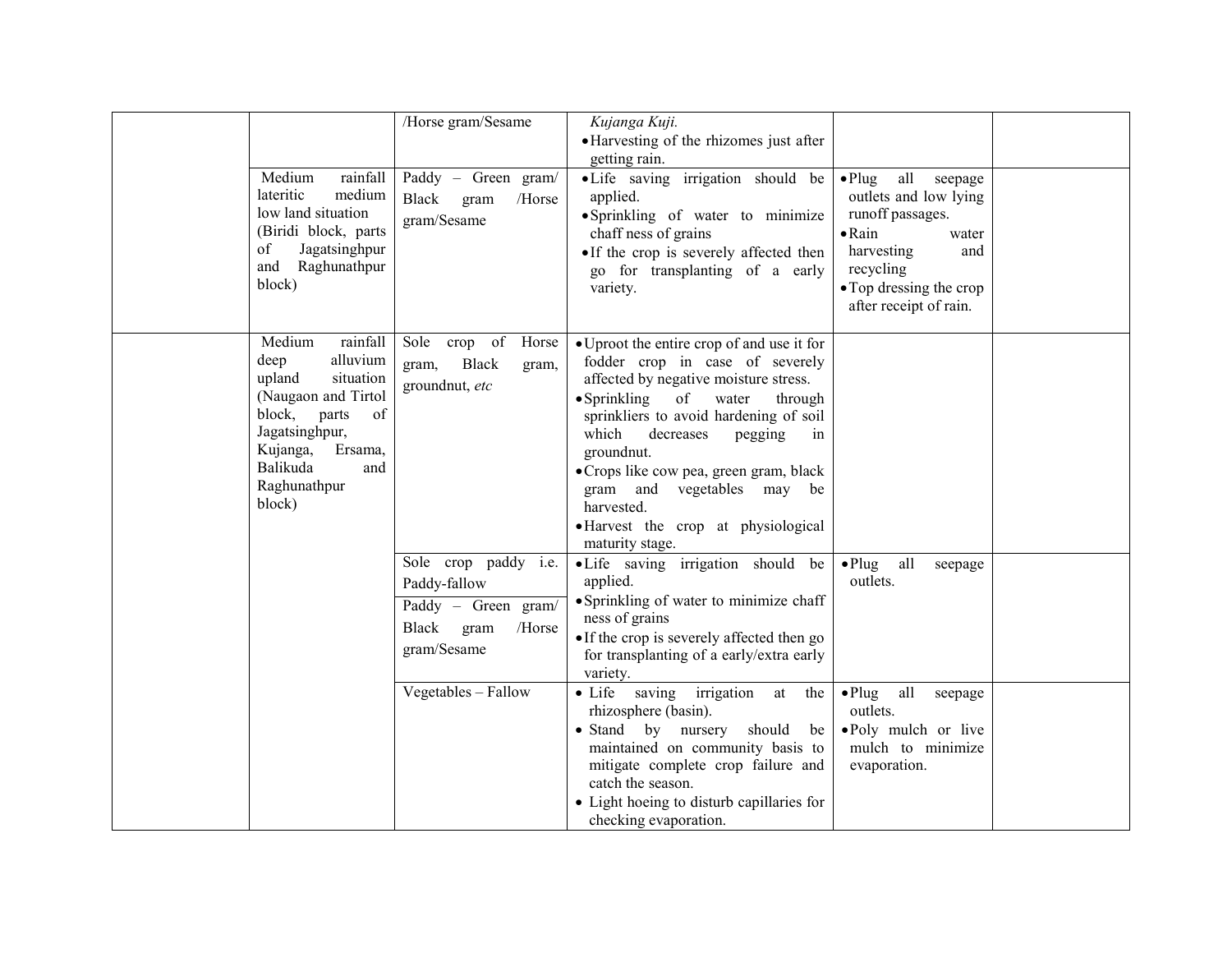|                                                                                                                                                                                                                |                                                                                                                                                       | • Intermittent spraying of water to keep<br>the micro climate moist.<br>• Spray $2\%$ KCl + 0.1 ppm boron to<br>non paddy crops to overcome<br>droughtt.<br>• Foliar application of $2\%$ urea at pre-<br>flowering and flowering stage to<br>pulses and oilseeds is helpful.<br>• Remove and destroy pest and disease<br>affected plants<br>• Crops like cow pea and vegetables<br>may be harvested |                                                                                                                |                                        |
|----------------------------------------------------------------------------------------------------------------------------------------------------------------------------------------------------------------|-------------------------------------------------------------------------------------------------------------------------------------------------------|------------------------------------------------------------------------------------------------------------------------------------------------------------------------------------------------------------------------------------------------------------------------------------------------------------------------------------------------------------------------------------------------------|----------------------------------------------------------------------------------------------------------------|----------------------------------------|
| Medium<br>rainfall<br>alluvium<br>deep<br>medium<br>land<br>situation (Naugaon<br>Tirtol<br>block,<br>and<br>of<br>parts<br>Jagatsinghpur,<br>Kujanga,<br>Ersama,<br>Balikuda<br>and<br>Raghunathpur<br>block) | Paddy - Green gram/<br><b>Black</b><br>/Horse<br>gram<br>gram/Sesame<br>Colocassia<br>Green<br>$\sim$<br><b>Black</b><br>gram/<br>gram<br>/Horse gram | · Life saving irrigation should be<br>applied.<br>• Sprinkling of water to minimize chaff<br>ness of grains<br>• If the crop is severely affected then<br>go for transplanting of a early/extra<br>early variety.<br>• Use black poly mulching.<br>• Gap filling of with seedlings.                                                                                                                  | · Plug all seepage<br>outlets.                                                                                 |                                        |
| Medium<br>rainfall<br>deep<br>alluvium<br>medium low land<br>situation<br>(Naugaon and Tirtol<br>of<br>block,<br>parts<br>Jagatsinghpur,<br>Kujanga,<br>Ersama,<br>Balikuda<br>and<br>Raghunathpur<br>block)   | Paddy - Green gram/<br>Black<br>/Horse<br>gram<br>gram/Sesame                                                                                         | ·Life saving irrigation should be<br>applied.<br>• If the crop is severely affected then<br>go for transplanting of a early<br>variety.                                                                                                                                                                                                                                                              | • Plug all seepage<br>outlets and low lying<br>runoff passages.<br>• Rain water<br>harvesting and<br>recycling | CLDP, IWMP,<br>NREGS, ISOPOM<br>& NFSM |
| Medium<br>rainfall<br>coastal<br>saline<br>upland situation<br>(Parts of Kujanga,<br>Ersama<br>and<br>Balikuda block)                                                                                          | Sole crop paddy i.e.<br>Paddy-fallow in bunded<br>upland<br>Paddy - Green gram/<br>/Horse<br><b>Black</b><br>gram                                     | • Life saving irrigation should be $\bullet$ <i>In-situ</i> rain water<br>applied.<br>• Sprinkling of water to minimize<br>chaff ness of grains<br>• If the crop is severely affected then                                                                                                                                                                                                           | conservation                                                                                                   | CLDP, IWMP,<br>NREGS, ISOPOM<br>& NFSM |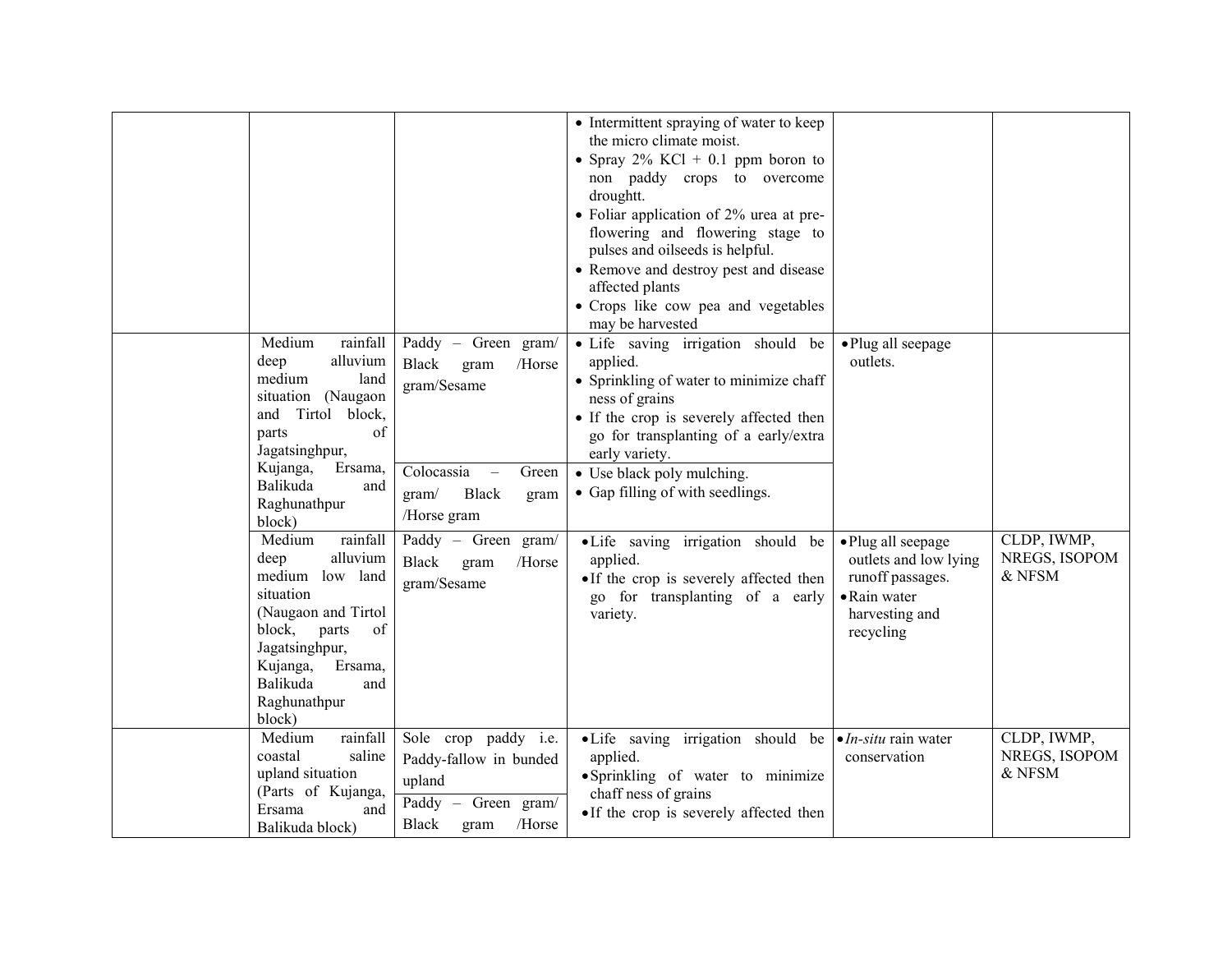|                       | gram/Sesame                    | dismantle the existing crop and gon           |                                  |  |
|-----------------------|--------------------------------|-----------------------------------------------|----------------------------------|--|
|                       |                                |                                               |                                  |  |
|                       |                                | for pre rabi crops like horse gram,           |                                  |  |
|                       |                                | green gram, black gram, cow pea,              |                                  |  |
|                       |                                | etc.                                          |                                  |  |
|                       | Vegetables - Fallow            | $\bullet$ Life<br>saving irrigation at<br>the |                                  |  |
|                       |                                | rhizosphere (basin).                          |                                  |  |
|                       |                                | • Stand by nursery<br>should<br>be            |                                  |  |
|                       |                                | maintained on community basis to              |                                  |  |
|                       |                                | mitigate complete crop failure and            |                                  |  |
|                       |                                | catch the season.                             |                                  |  |
|                       |                                | • Poly mulch or live mulch to                 |                                  |  |
|                       |                                | minimize evaporation.                         |                                  |  |
|                       |                                | • Light hoeing to disturb capillaries for     |                                  |  |
|                       |                                | checking evaporation.                         |                                  |  |
|                       |                                | • Intermittent spraying of water to keep      |                                  |  |
|                       |                                | the micro climate moist.                      |                                  |  |
|                       |                                | • Spray $2\%$ KCl + 0.1 ppm boron to          |                                  |  |
|                       |                                | non paddy crops to overcome                   |                                  |  |
|                       |                                | drought.                                      |                                  |  |
|                       |                                | • Foliar application of 2% urea at pre-       |                                  |  |
|                       |                                | flowering and flowering stage to              |                                  |  |
|                       |                                | pulses and oilseeds is helpful.               |                                  |  |
|                       |                                | • Remove and destroy pest and disease         |                                  |  |
|                       |                                | affected plants                               |                                  |  |
|                       |                                | · Crops like cow pea, green gram,             |                                  |  |
|                       |                                | black gram, etc. may be harvested             |                                  |  |
| Medium<br>rainfall    | Paddy - Green gram/            | •Life saving irrigation should be             | $\bullet$ Plug<br>all<br>seepage |  |
| coastal<br>saline     | <b>Black</b><br>/Horse<br>gram | applied.                                      | outlets.                         |  |
| medium<br>land        | gram/Sesame.                   | • Sprinkling of water to minimize             |                                  |  |
| situation (Parts of   |                                | chaff ness of grains                          |                                  |  |
| Ersama<br>Kujanga,    |                                | • If the crop is severely affected then       |                                  |  |
| and Balikuda block)   |                                | go for transplanting of an early/extra        |                                  |  |
|                       |                                | early variety.                                |                                  |  |
| Medium<br>rainfall    | Paddy - Green gram/            | $-do-$                                        | all<br>$\bullet$ Plug<br>seepage |  |
| coastal<br>saline     | <b>Black</b><br>/Horse<br>gram |                                               | outlets and low lying            |  |
| medium low to low     | gram/Sesame                    |                                               | runoff passages.                 |  |
| land situation (Parts |                                |                                               | $\bullet$ Rain<br>water          |  |
| of Kujanga, Ersama    |                                |                                               | harvesting<br>and                |  |
| and Balikuda block)   |                                |                                               | recycling                        |  |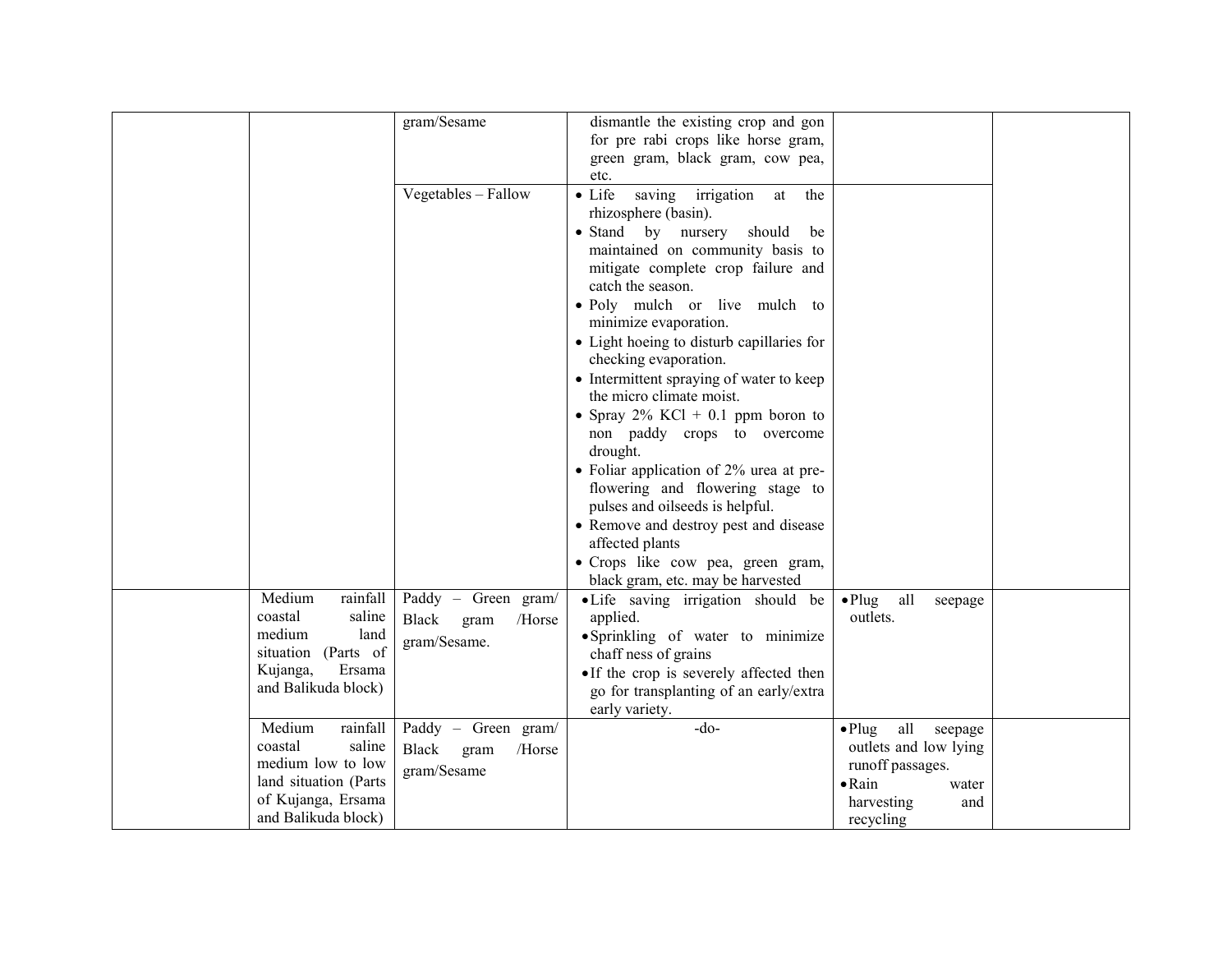| <b>Condition</b>                                             | <b>Suggested Contingency measures</b>                                                                                            |                                                                                                   |                                                                    |                                                                                                                                                                                                                                                                                                                                                                                                                                                                                                                                      |                                     |
|--------------------------------------------------------------|----------------------------------------------------------------------------------------------------------------------------------|---------------------------------------------------------------------------------------------------|--------------------------------------------------------------------|--------------------------------------------------------------------------------------------------------------------------------------------------------------------------------------------------------------------------------------------------------------------------------------------------------------------------------------------------------------------------------------------------------------------------------------------------------------------------------------------------------------------------------------|-------------------------------------|
|                                                              | <b>Major Farming</b><br>situation                                                                                                | <b>Normal Crop/cropping</b><br>system                                                             | Change in<br>crop/cropping<br>system                               | <b>Agronomic measures</b>                                                                                                                                                                                                                                                                                                                                                                                                                                                                                                            | <b>Remarks</b> on<br>Implementation |
| Delayed release of<br>water in canals due<br>to low rainfall | Canal<br>irrigated<br>lateritic<br>upland<br>situation<br>(Biridi block, parts of<br>Jagatsinghpur<br>and<br>Raghunathpur block) | Paddy - Green<br>gram/<br><b>Black</b><br>/Horse<br>gram<br>gram/Sesame                           | Paddy/Fallow<br>Green gram/ Black<br>/Horse<br>gram<br>gram/Sesame | Khandagiri/Pathara /Nilagiri/ Naveen /<br>Shahabhagi/ JHU, etc. are to be used<br>Sow drought tolerant non paddy crops<br>like ragi (cv- Chilka), black gram (Pant<br>U-19 & 30, Ujala, Sarala), green gram<br>(cv- Sujata, Durga, PDM-11& 54),<br>Horse gram (Urmi), cow pea (cv- SEB-<br>Z, Utkal Manika), guar, sesame (cv-<br>Uma, Nirmala and Prachi) castor, in<br>place of rice.<br>Intercrops of Paddy + Green gram<br>(PDM 54, Sujata $)(4:2)$ Paddy +<br>Blackgram (T9, Pant U -19, PU $-30$ )<br>$(4:2)$ can be taken up. | $\sim$                              |
|                                                              |                                                                                                                                  | Fallow/<br>Vegetables<br>$\overline{\phantom{m}}$<br>Green gram/ Black gram<br>/Horse gram/Sesame | No change                                                          | Drought<br>tolerant,<br>short<br>duration<br>varieties of vegetables like gourds,<br>pumpkin, guar, tomato, brinjal, chilli,<br>okra(cv-Utkal Gaurav), etc should be<br>used instead of changing the cropping<br>system.<br>Yam and elephant foot yam (cv- Orissa<br>Elite, Pusa Hemlata) can be planted as<br>sole crop or at farm boundaries.                                                                                                                                                                                      |                                     |
|                                                              | Canal irrigated<br>lateritic medium land<br>situation<br>(Biridi block, parts of<br>Jagatsinghpur and<br>Raghunathpur block)     | Paddy - Green<br>gram/Black gram /<br>Vegetables /Sunflower                                       | No change                                                          | Paddy varieties like Tapaswini,<br>Manaswini, Ajay, Rajalaxmi, Lalat,<br>Surendra, MTU-1010, Vijeta, Konark,<br>Yogesh, etc. can be taken up instead of<br>Swarna, Pratikshya, Ranidhan, etc. in<br>rainfed areas                                                                                                                                                                                                                                                                                                                    | $\blacksquare$                      |
|                                                              |                                                                                                                                  | Colocasia-Green<br>gram/Black gram/                                                               | No change                                                          | Vegetables like colocassia can be<br>transplanted in the main field after<br>onset of normal monsoon                                                                                                                                                                                                                                                                                                                                                                                                                                 | $\blacksquare$                      |

### 2.1.2 Drought - Irrigated situation-Not experienced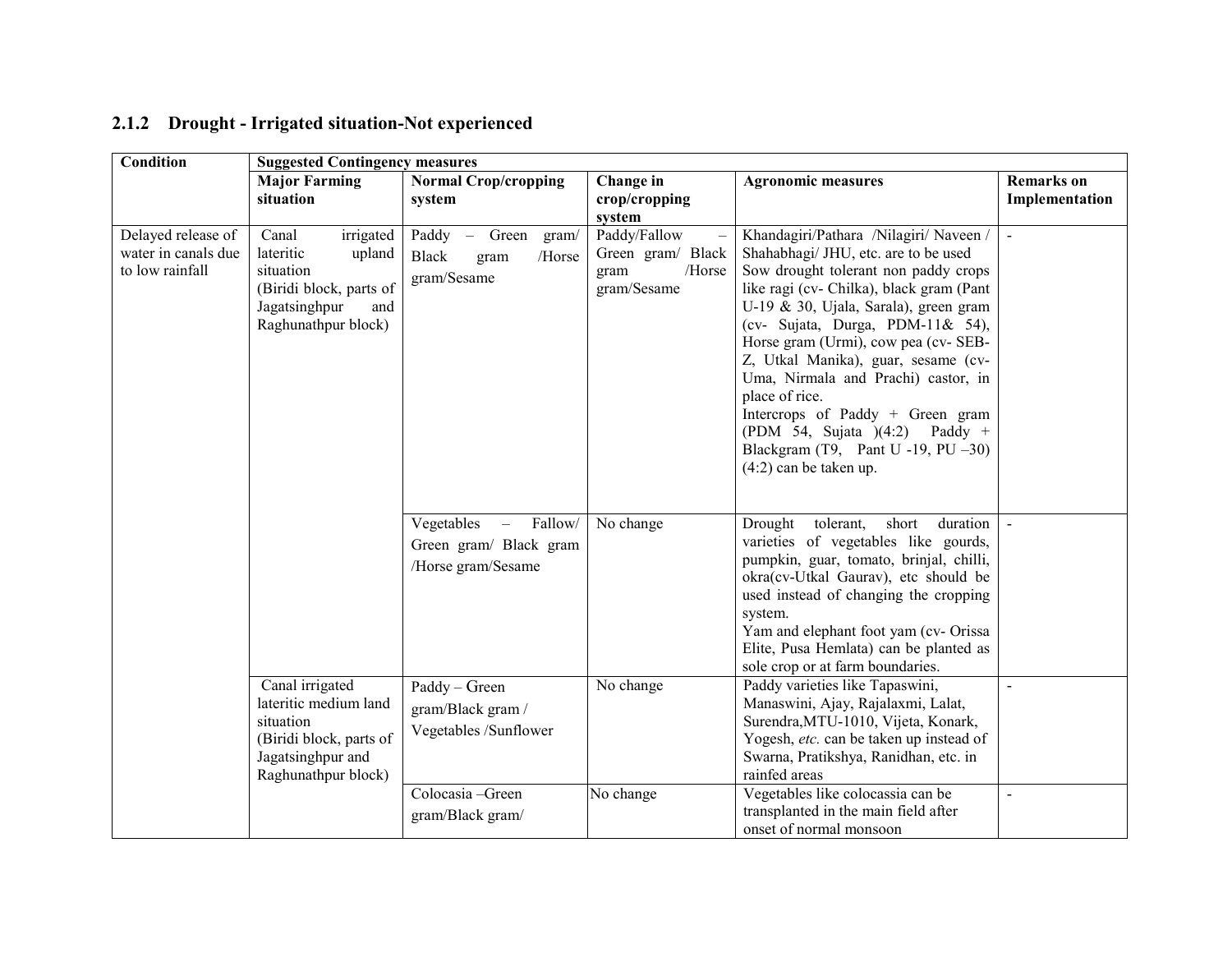|                         |                           |                     | Transplanting of 'Kujanga Kuji' type        |                                               |
|-------------------------|---------------------------|---------------------|---------------------------------------------|-----------------------------------------------|
|                         |                           |                     | of colocassia can be done with              |                                               |
|                         |                           |                     | sufficient rain water in the main field.    |                                               |
| Canal<br>irrigated      | Paddy<br>Green            | • No change         | Go for little early varieties like Gayatri, | Seed<br>drill                                 |
| lateritic medium low    | gram/Black gram/          |                     | Savitri, Sarala, Pooja in low land          | under RKVY.                                   |
| land situation          |                           |                     | instead of Varshadhan, Chakaakhi,           | of<br>Supply                                  |
| (Biridi block, parts of |                           |                     | Panidhan, etc.                              | seeds through                                 |
| Jagatsinghpur<br>and    |                           |                     |                                             | ATMA, OSSC                                    |
| Raghunathpur block)     |                           |                     |                                             | and NFSM                                      |
| Canal irrigated deep    | Paddy<br>Greengram        | Paddy/Ragi - Green  | Khandagir/ Parijat/ Pathara /Nilagiri/      |                                               |
| alluvium<br>upland      | /Black gram/Horse gram/   | gram/Black          | Naveen / Dhala Heera/Shahabhagi/            |                                               |
| situation               |                           | gram/Horse<br>gram/ | JHU, etc. are to be used                    |                                               |
| (Naugaon and Tirtol     | Sesame                    | Sesame              | Sow drought tolerant non paddy crops        |                                               |
| block,<br>parts<br>of   |                           |                     | like ragi (cv- Chilka), black gram (Pant    |                                               |
| Jagatsinghpur,          |                           |                     | U-19 & 30, Ujala, Sarala), green gram       |                                               |
| Kujanga,<br>Ersama,     |                           |                     | (cv- Sujata, Durga, PDM-11& 54),            |                                               |
| Balikuda<br>and         |                           |                     | Horse gram (Urmi), cow pea (cv- SEB-        |                                               |
| Raghunathpur block)     |                           |                     | Z, Utkal Manika), guar, sesame (cv-         |                                               |
|                         |                           |                     | Uma, Nirmala and Prachi) castor, in         |                                               |
|                         |                           |                     | place of rice.                              |                                               |
|                         |                           |                     | Intercrops of Paddy + Green gram            |                                               |
|                         |                           |                     | (PDM 54, -Sujata) (4:2), Paddy +            |                                               |
|                         |                           |                     | Blackgram (T9, Pant U -19, PU $-30$ )       |                                               |
|                         |                           |                     | $(4:2)$ can                                 |                                               |
|                         |                           |                     | be taken up.                                |                                               |
|                         | Vegetables - fallow/Green | No change           | short<br>Drought tolerant,<br>duration      |                                               |
|                         | gram/Black<br>gram/Horse  |                     | varieties of vegetables like gourds,        |                                               |
|                         |                           |                     | pumpkin, guar, tomato, brinjal, chilli,     |                                               |
|                         | gram/Sesame               |                     | okra(cv-Utkal Gaurav), etc should be        |                                               |
|                         |                           |                     | used instead of changing the cropping       |                                               |
|                         |                           |                     | system.                                     |                                               |
|                         |                           |                     | Yam and elephant foot yam (cv- Orissa       |                                               |
|                         |                           |                     | Elite, Pusa Hemlata) can be planted as      |                                               |
|                         |                           |                     | sole crop or at farm boundaries.            |                                               |
| Canal irrigated deep    | Paddy<br>Green            | No change           | Paddy<br>varieties<br>like<br>Tapaswini,    |                                               |
| alluvium<br>medium      |                           |                     | Manaswini, Ajay, Rajalaxmi, Lalat,          |                                               |
| land situation          | gram/Black<br>gram/Horse  |                     | Surendra, Vijeta, Konark, etc. can be       |                                               |
| (Naugaon and Tirtol     | gram/Sesame               |                     | taken up instead of Swarna, Pratikshya,     |                                               |
| block,<br>of<br>parts   |                           |                     | Ranidhan, etc. in rainfed areas             |                                               |
| Jagatsinghpur,          | Colocasia<br>Green        | No change           | Vegetables like colocassia can be           | $\mathord{\hspace{1pt}\text{--}\hspace{1pt}}$ |
|                         |                           |                     |                                             |                                               |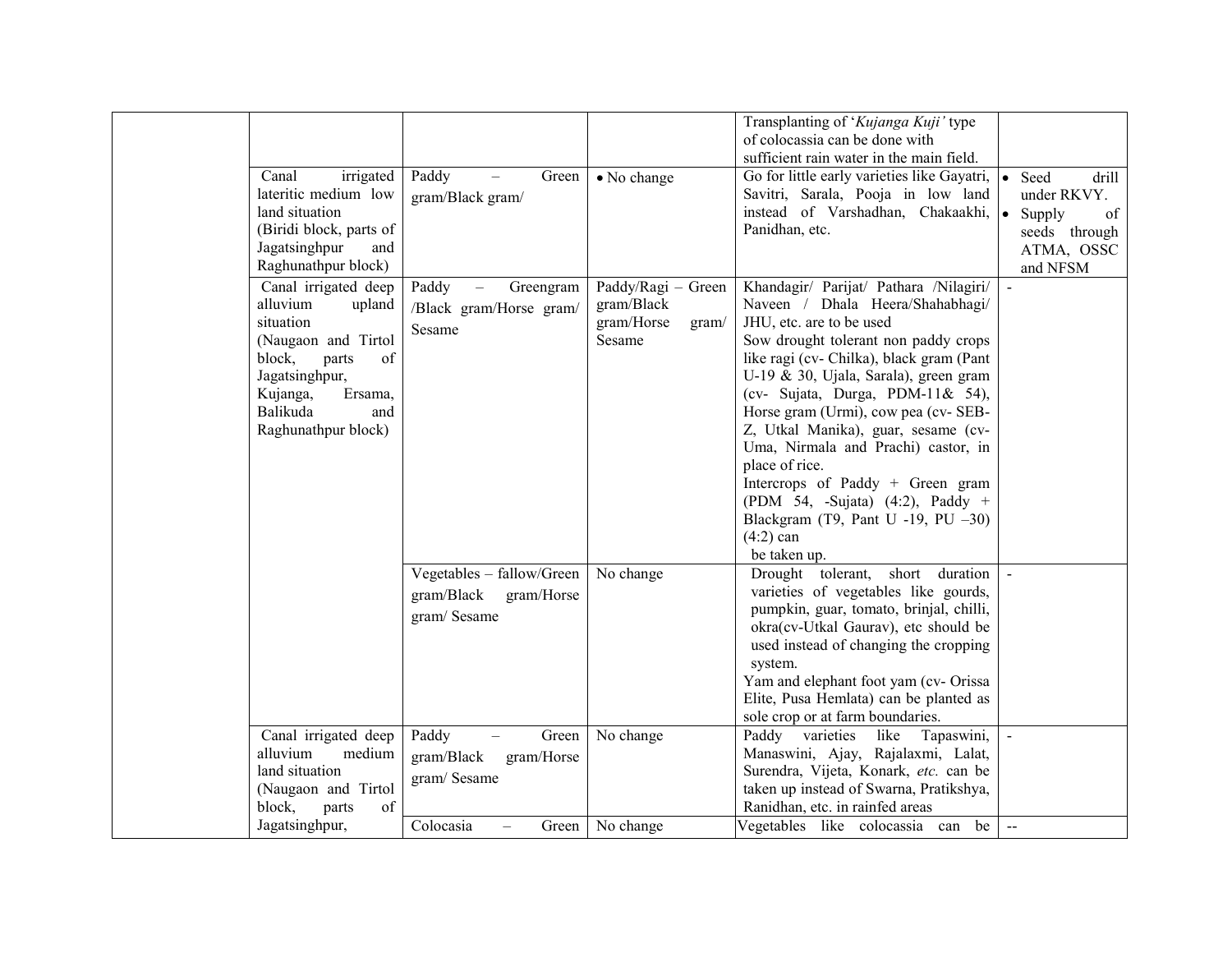| Kujanga,<br>Ersama,<br>Balikuda<br>and<br>Raghunathpur block)                                                                                                                                            | gram/Black<br>gram/Horse<br>gram/Sesame                   |           | transplanted in the main field after onset<br>of normal monsoon<br>Transplanting of 'Kujanga Kuji' type of<br>colocassia can be done with sufficient<br>rain water in the main field. |  |
|----------------------------------------------------------------------------------------------------------------------------------------------------------------------------------------------------------|-----------------------------------------------------------|-----------|---------------------------------------------------------------------------------------------------------------------------------------------------------------------------------------|--|
| Canal irrigated deep<br>alluvium medium<br>low land situation<br>(Naugaon and Tirtol)<br>of<br>block,<br>parts<br>Jagatsinghpur,<br>Kujanga,<br>Ersama,<br><b>Balikuda</b><br>and<br>Raghunathpur block) | Paddy<br>Green<br>gram/Black<br>gram/Horse<br>gram/Sesame | No change | Go for little early varieties like Gayatri,<br>Savitri, Sarala, Pooja in low land<br>instead of Varshadhan, Chakaakhi,<br>Panidhan, etc.                                              |  |

| Condition                                                    |                                                                                                                                        | <b>Suggested Contingency measures</b>                                              |                                                              |                                                                                                                                                                                                                                                                                                                                                                                                                                    |                |  |  |
|--------------------------------------------------------------|----------------------------------------------------------------------------------------------------------------------------------------|------------------------------------------------------------------------------------|--------------------------------------------------------------|------------------------------------------------------------------------------------------------------------------------------------------------------------------------------------------------------------------------------------------------------------------------------------------------------------------------------------------------------------------------------------------------------------------------------------|----------------|--|--|
|                                                              | <b>Major Farming</b>                                                                                                                   | <b>Normal Crop/cropping</b>                                                        | Change in                                                    | <b>Agronomic measures</b>                                                                                                                                                                                                                                                                                                                                                                                                          | Remarks on     |  |  |
|                                                              | situation                                                                                                                              | system                                                                             | crop/cropping                                                |                                                                                                                                                                                                                                                                                                                                                                                                                                    | Implementation |  |  |
| Limited release of<br>water in canals due<br>to low rainfall | irrigated<br>Canal<br>lateritic<br>upland<br>situation<br>(Biridi block, parts<br>of<br>Jagatsinghpur<br>Raghunathpur<br>and<br>block) | Paddy<br>Greengram/Black gram/<br>Sesame                                           | system<br>Paddy/Fallow<br>gram/Black<br>Green<br>gram/Sesame | • Kalinga-III (80d), Anjali<br>$(90d)$ ,<br>Bandana(95d),<br>Sidhant<br>$(96d)$ ,<br>Virendra (90d), etc. are to be used<br>• Sow drought tolerant non paddy crops<br>like ragi (cv- Chilka), black gram<br>(Pant U-19 & 30, Ujala, Sarala), green<br>gram (cv- Sujata, Durga, PDM-11&<br>54), Horse gram (Urmi), cow pea (cv-<br>SEB- Z, Utkal Manika), guar, sesame<br>(cv-Uma, Nirmala and Prachi) castor,<br>in place of rice. |                |  |  |
|                                                              |                                                                                                                                        |                                                                                    |                                                              | $\bullet$ Intercrops of Paddy + Green gram<br>(PDM 54, Sujata ) $(4:2)$ , Paddy +<br>Blackgram (T9, Pant U -19, $PU - 30$ )<br>$(4:2)$ can be taken up.                                                                                                                                                                                                                                                                            |                |  |  |
|                                                              |                                                                                                                                        | Vegetables<br>Fallow/<br>$\hspace{0.1mm}-\hspace{0.1mm}$<br>Green gram/Black gram/ | Vegetables - Fallow/<br>gram/Black<br>Green                  | $\bullet$ Drought tolerant, short<br>duration<br>varieties of vegetables like gourds,                                                                                                                                                                                                                                                                                                                                              |                |  |  |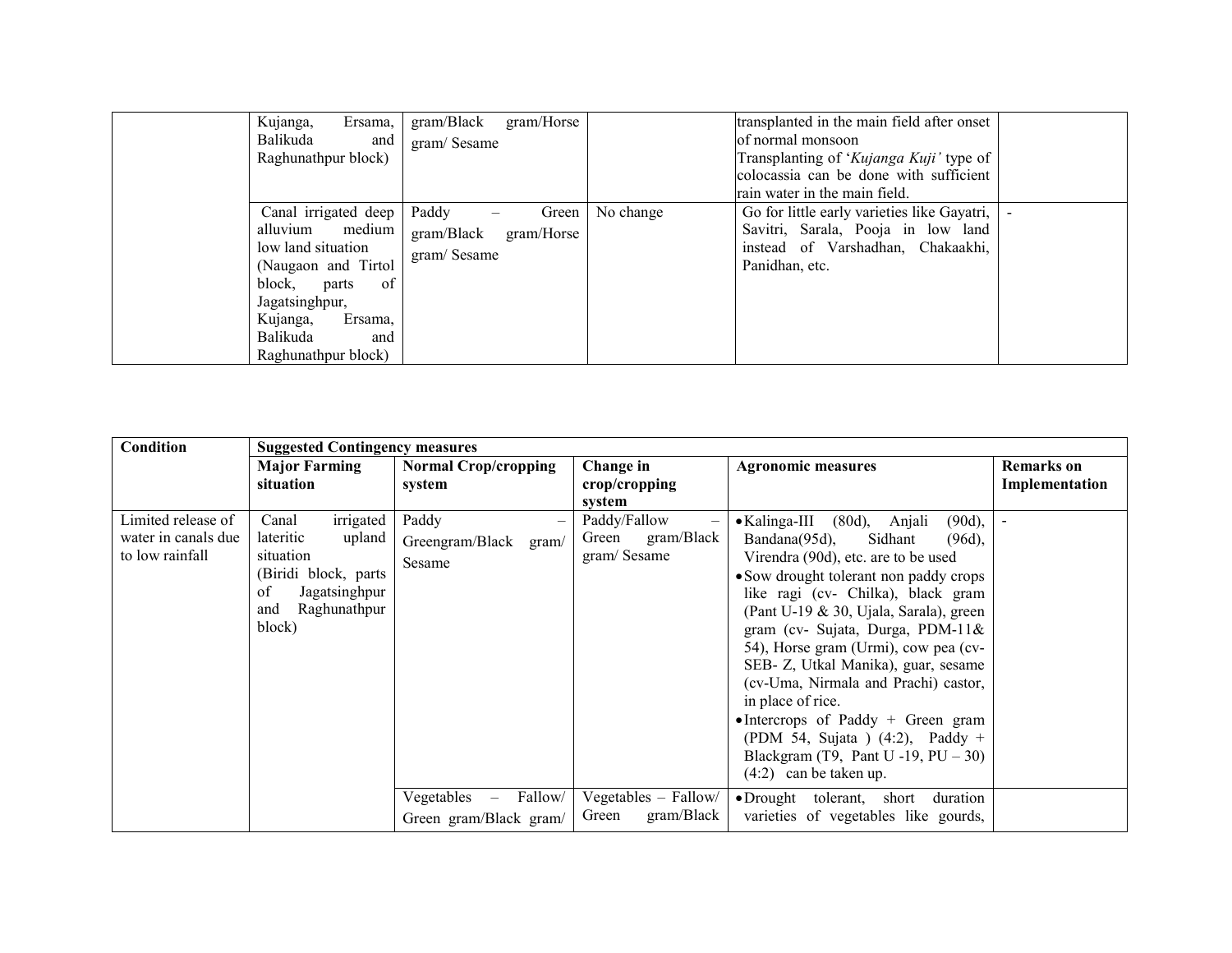| irrigated<br>Canal                                                                                                                                                                            | Sesame<br>Paddy Green gram/Black                       | gram/Sesame<br>Paddy<br>Green                                 | pumpkin, guar, tomato, brinjal, chilli,<br>okra (cv-Utkal Gaurav), etc should be<br>used.<br>• Yam and elephant foot yam (cv-<br>Orissa Elite, Pusa Hemlata) can be<br>planted as sole crop or at farm<br>boundaries.<br>Paddy varieties like Manaswini(120d),                                                                                                                                                                                                                                                                                         |                                                                                                    |
|-----------------------------------------------------------------------------------------------------------------------------------------------------------------------------------------------|--------------------------------------------------------|---------------------------------------------------------------|--------------------------------------------------------------------------------------------------------------------------------------------------------------------------------------------------------------------------------------------------------------------------------------------------------------------------------------------------------------------------------------------------------------------------------------------------------------------------------------------------------------------------------------------------------|----------------------------------------------------------------------------------------------------|
| lateritic<br>medium<br>land situation<br>(Biridi block, parts<br>of<br>Jagatsinghpur<br>and Raghunathpur                                                                                      | Vegetables<br>gram/<br>/Sunflower                      | gram/Black gram                                               | Lalat (120d), MTU-1010(115d), Vijeta,<br>Hazaridhan (120d), Sadabahar (105d),<br>Chandan (120d), etc. can be taken up<br>instead<br>of Swarna,<br>Pratikshya,<br>Ranidhan, etc. in rainfed areas                                                                                                                                                                                                                                                                                                                                                       |                                                                                                    |
| block)                                                                                                                                                                                        | Colocassia<br>$\equiv$<br>gram/Black gram              | Green No change                                               | • Vegetables like colocassia can be<br>transplanted in the main field after<br>onset of normal monsoon<br>Transplanting of 'Kujanga Kuji' type<br>of colocassia can be done with<br>sufficient rain water in the main field.                                                                                                                                                                                                                                                                                                                           |                                                                                                    |
| Canal<br>irrigated<br>medium<br>lateritic<br>low land situation<br>(Biridi block, parts<br>Jagatsinghpur<br>of<br>and Raghunathpur<br>block)                                                  | Paddy Green gram/Black<br>gram                         | $-do$                                                         | • Go for little early varieties like Moti $  \cdot  $<br>(145d), Krtakijuha (145d), Nua<br>Dhusura (145d), Nua Kala jeera $\bullet$<br>(145d), Padmini (145d), Savitri<br>(145d), Pooja in low land instead of<br>Varshadhan, Chakaakhi, Panidhan,<br>etc.                                                                                                                                                                                                                                                                                             | Seed drill under<br>RKVY.<br>Supply of seeds<br>through ATMA,<br><b>OSSC</b><br>and<br><b>NFSM</b> |
| Canal irrigated deep<br>alluvium<br>upland<br>situation<br>(Naugaon and Tirtol<br>of<br>block,<br>parts<br>Jagatsinghpur,<br>Kujanga,<br>Ersama,<br>Balikuda<br>and<br>Raghunathpur<br>block) | Paddy<br>Green<br>gram/Black gram/Horse<br>gram/Sesame | Paddy/ragi - Green<br>gram/Black<br>gram/<br>Horsegram/Sesame | • Kalinga-III (80d), Anjali<br>$(90d)$ ,<br>Bandana (95d),<br>Sidhant<br>$(96d)$ ,<br>Virendra (90d), etc. are to be used<br>• Sow drought tolerant non paddy crops<br>like ragi (cv- Chilka), black gram<br>(Pant U-19 & 30, Ujala, Sarala), green<br>gram (cv- Sujata, Durga, PDM-11&<br>54), Horse gram (Urmi), cow pea (cv-<br>SEB- Z, Utkal Manika), guar, sesame<br>(cv-Uma, Nirmala and Prachi) castor,<br>in place of rice.<br>• Intercrops of Paddy + Green gram<br>(PDM 54, Sujata) $(4:2)$ Paddy +<br>Blackgram (T9, Pant U -19, PU $-30$ ) |                                                                                                    |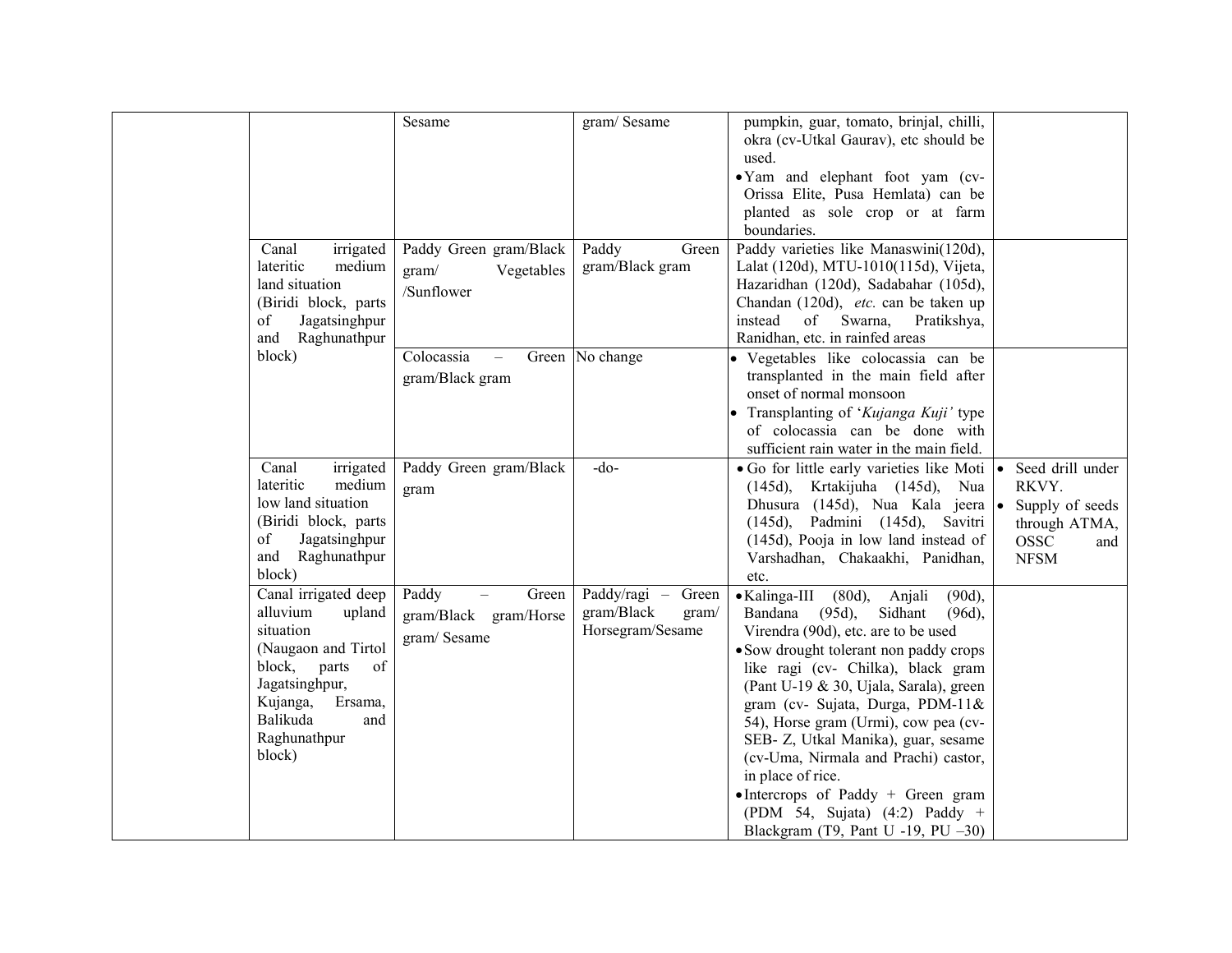|                                                                                                                                                                                                              |                                                                                      |           | $(4:2)$ can be taken up.                                                                                                                                                                                                                                                                                                                     |  |
|--------------------------------------------------------------------------------------------------------------------------------------------------------------------------------------------------------------|--------------------------------------------------------------------------------------|-----------|----------------------------------------------------------------------------------------------------------------------------------------------------------------------------------------------------------------------------------------------------------------------------------------------------------------------------------------------|--|
|                                                                                                                                                                                                              | Vegetables<br>fallow/<br>$-$<br>gram/Black<br>Green<br>gram/Horse<br>gram/<br>Sesame | No change | •Drought tolerant, short duration<br>varieties of vegetables like gourds,<br>pumpkin, guar, tomato, brinjal, chilli,<br>okra(cv-Utkal Gaurav), etc should be<br>used instead of changing the cropping<br>system.<br>· Yam and elephant foot yam (cv-<br>Orissa Elite, Pusa Hemlata) can be<br>planted as sole crop or at farm<br>boundaries. |  |
| irrigated<br>Canal<br>alluvium<br>deep<br>medium<br>land<br>situation<br>(Naugaon and Tirtol)<br>block, parts<br>of<br>Jagatsinghpur,                                                                        | Paddy<br>Green<br>gram/Black<br>gram/<br>Sesame                                      | No change | Paddy varieties like Manaswini(120d),<br>Lalat<br>MTU-1010(115d),<br>$(120d)$ ,<br>Vijeta, Hazaridhan (120d), Sadabahar<br>$(105d)$ , Chandan $(120d)$ , <i>etc.</i> can be<br>up instead of Swarna,<br>taken<br>Pratikshya, Ranidhan, etc. in rainfed<br>areas                                                                              |  |
| Kujanga,<br>Ersama,<br>Balikuda<br>and<br>Raghunathpur<br>block)                                                                                                                                             | Colocassia<br>Green<br>gram/Black<br>gram/Horse<br>gram                              | $-do-$    | · Vegetables like colocassia can be<br>transplanted in the main field after<br>onset of normal monsoon<br>• Transplanting of 'Kujanga Kuji' type<br>of colocassia can be done with<br>sufficient rain water in the main field.                                                                                                               |  |
| 6) Canal irrigated<br>deep<br>alluvium<br>medium low land<br>situation<br>(Naugaon and Tirtol<br>block,<br>of<br>parts<br>Jagatsinghpur,<br>Kujanga,<br>Ersama,<br>Balikuda<br>and<br>Raghunathpur<br>block) | Paddy<br>Green<br>$\overline{\phantom{m}}$<br>gram/Black gram/Horse<br>gram/Sesame   | $-do-$    | • No change in crop or cropping system<br>•Go for little early varieties like Moti<br>$(145d)$ , Krtakijuha $(145d)$ , Nua<br>Dhusura (145d), Nua Kala jeera<br>Padmini (145d), Savitri<br>$(145d)$ ,<br>$(145d)$ , Pooja in low land instead of<br>Varshadhan, Chakaakhi, Panidhan,<br>etc.                                                 |  |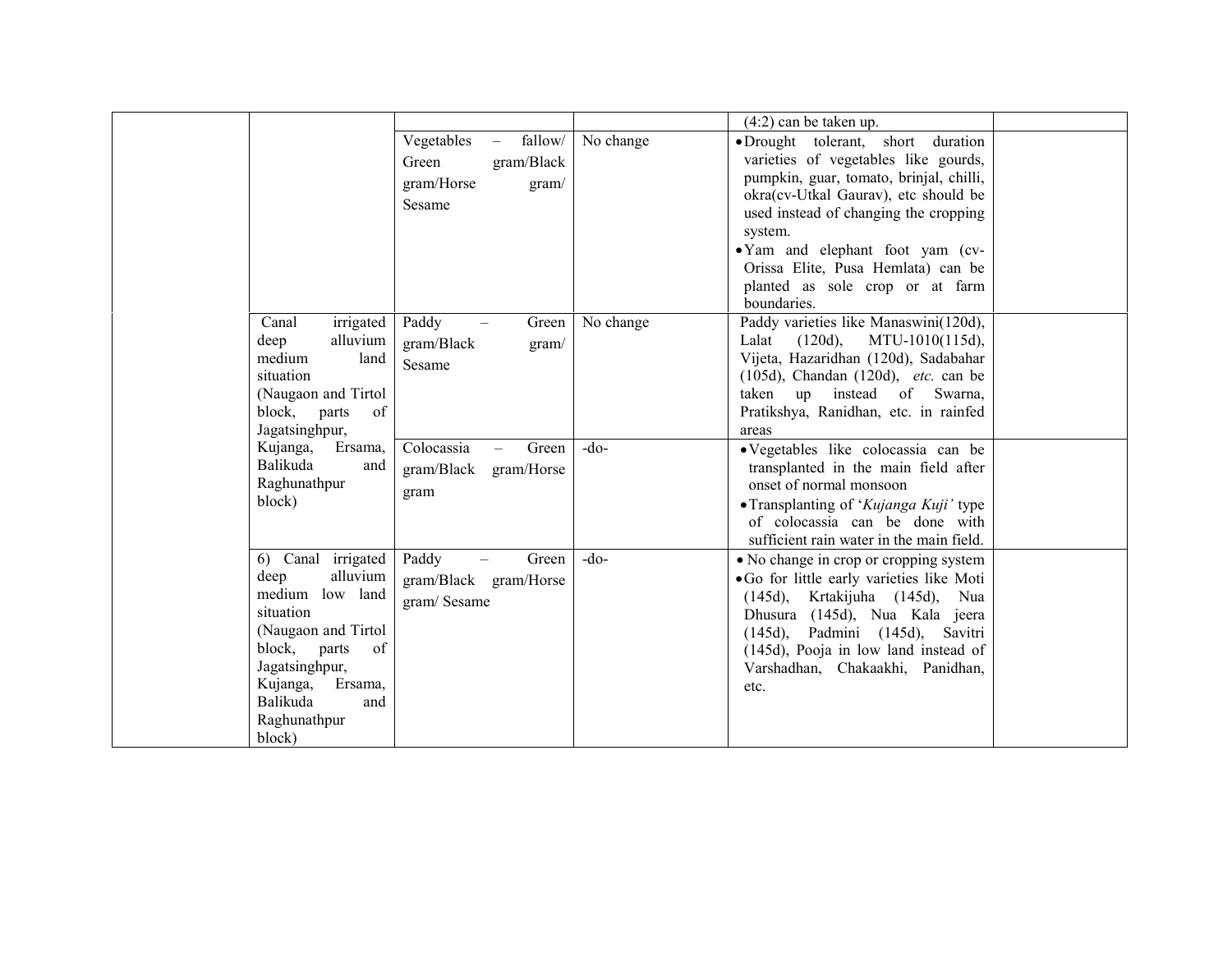| Condition                                                                              | <b>Suggested Contingency measures</b>                                                                                           |                                                                                                                                     |                                                                                                                                                                                                            |                                                                                                                                                                                                                                                                                                                                                                                                                                                                                                                                                                                                                                                                                                                        |                   |  |
|----------------------------------------------------------------------------------------|---------------------------------------------------------------------------------------------------------------------------------|-------------------------------------------------------------------------------------------------------------------------------------|------------------------------------------------------------------------------------------------------------------------------------------------------------------------------------------------------------|------------------------------------------------------------------------------------------------------------------------------------------------------------------------------------------------------------------------------------------------------------------------------------------------------------------------------------------------------------------------------------------------------------------------------------------------------------------------------------------------------------------------------------------------------------------------------------------------------------------------------------------------------------------------------------------------------------------------|-------------------|--|
|                                                                                        | <b>Major Farming</b>                                                                                                            | <b>Normal</b>                                                                                                                       | Change in                                                                                                                                                                                                  | <b>Agronomic measures</b>                                                                                                                                                                                                                                                                                                                                                                                                                                                                                                                                                                                                                                                                                              | <b>Remarks</b> on |  |
|                                                                                        | situation                                                                                                                       | <b>Crop/cropping system</b>                                                                                                         | crop/cropping system                                                                                                                                                                                       |                                                                                                                                                                                                                                                                                                                                                                                                                                                                                                                                                                                                                                                                                                                        | Implementation    |  |
| Non release of<br>water in canals<br>under delayed<br>onset of monsoon<br>in catchment | Canal irrigated<br>lateritic upland<br>situation<br>(Biridi block, parts<br>of Jagatsinghpur<br>and Raghunathpur<br>block)      | Paddy<br>$\equiv$<br>Green<br>gram/Black<br>gram/<br>Sesame                                                                         | • Paddy/ Ragi- Horse<br>gram/<br>green<br>gram/black<br>gram/<br>sesame<br>$\bullet$ Paddy+<br>Green<br>$gram/Black \gram$ -<br>Fallow<br>• Fallow<br>Green<br>$\sim$ $-$<br>gram/Black<br>gram/<br>Sesame | • Kalinga-III (80d), Heera (75d), Dhala<br>Heera (80d), etc. are to be used.<br>• Sow drought tolerant non paddy crops<br>like ragi (cv- Chilka), black gram<br>(Pant U-19 & 30, Ujala, Sarala), green<br>gram (cv- Sujata, Durga, PDM-11&<br>54), Horse gram (Urmi), cow pea (cv-<br>SEB- Z, Utkal Manika), guar, sesame<br>(cv-Uma, Nirmala and Prachi) castor,<br>in place of rice.<br>$\bullet$ Intercrops of Paddy + Green gram<br>(PDM 54, Sujata ) $(4:2)$ , Paddy +<br>Blackgram (T9, Pant U -19, $PU - 30$ )<br>$(4:2)$ can be taken up.<br>• Rain water storage and recycling by<br>reducing run off.<br>• Ploughing across the slope.<br>·Manual weeding in rice crop of<br>>45days age without waiting for |                   |  |
|                                                                                        | Canal<br>irrigated<br>lateritic<br>medium<br>land situation<br>(Biridi block, parts)<br>of<br>Jagatsinghpur<br>and Raghunathpur | Vegetables - Fallow/<br>Green<br>gram/\Black<br>gram/Sesame<br>Paddy - Green gram/<br><b>Black</b><br>gram<br>Vegetables /Sunflower | No change<br>Paddy - Green gram/<br>Black gram                                                                                                                                                             | beusaning.<br>·Drought tolerant, short duration<br>varieties of vegetables like gourds,<br>pumpkin, guar, tomato, brinjal, chilli,<br>okra (cv-Utkal Gaurav), etc should be<br>used.<br>• Regular weeding.<br>•Yam and elephant foot yam (cv-<br>Orissa Elite, Pusa Hemlata) can be<br>planted as sole crop or at farm<br>boundaries.<br>• Khandagiri/ Pathara / Nilagiri/ Naveen<br>/ Shahabhagi/ JHU,<br>etc. can be taken up<br>instead of Swarna,<br>Pratikshya, Ranidhan,<br>etc. in rainfed areas.                                                                                                                                                                                                               |                   |  |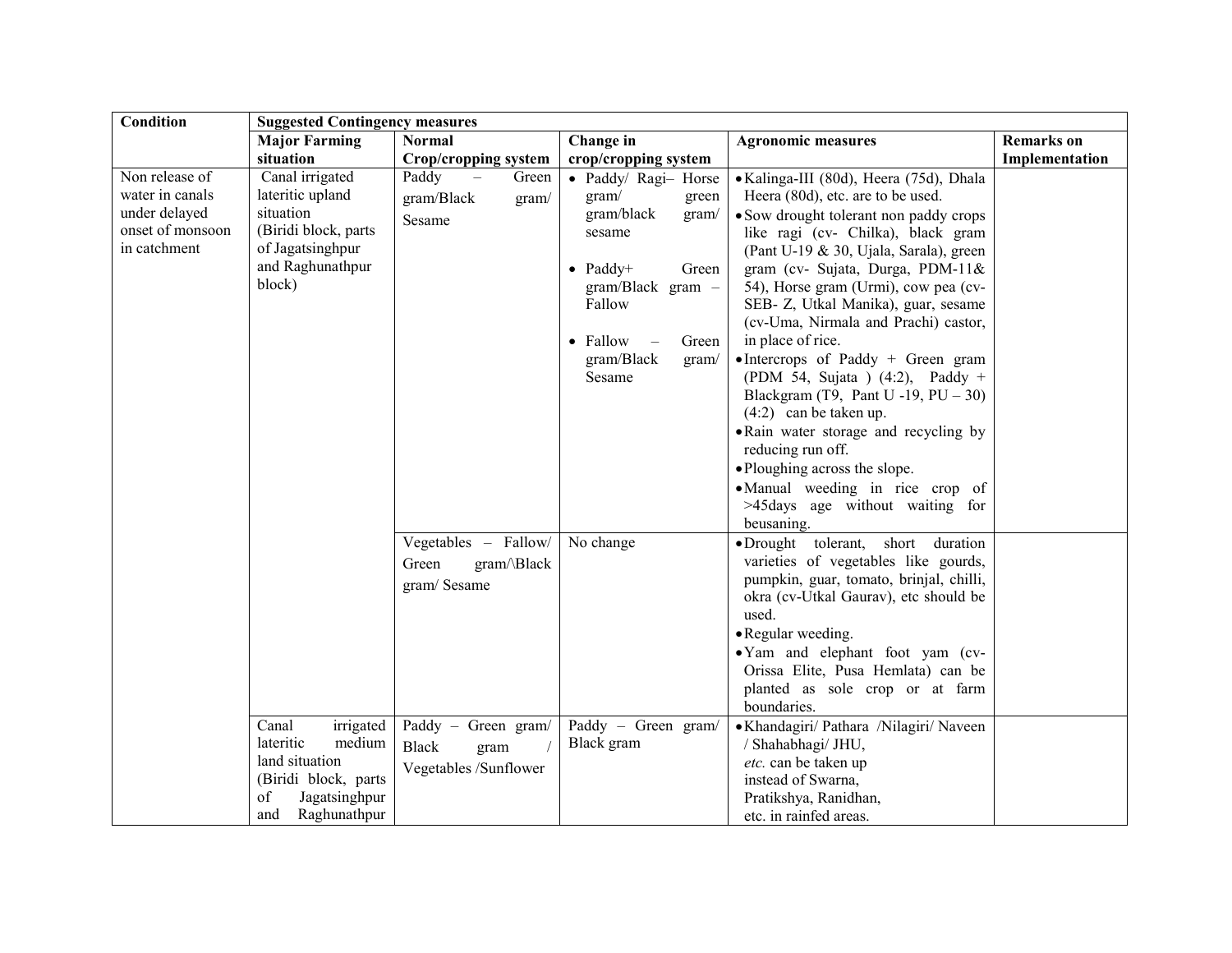| block)                                                                                                                                                                                           | Colocasia<br>-Green<br>gram/Black gram/                                    | Colocasia<br>gram/Black gram/                                                                                                                                                                | $-Green \,   \bullet \, \text{Vegetables}$ like colocasia can be<br>transplanted in the main field after<br>onset of normal monsoon<br>Transplanting of 'Kujanga Kuji' type<br>of colocasia can be done with<br>sufficient rain water in the main field.                                                                                                                                                                                                                                                                             |                                                                                                    |
|--------------------------------------------------------------------------------------------------------------------------------------------------------------------------------------------------|----------------------------------------------------------------------------|----------------------------------------------------------------------------------------------------------------------------------------------------------------------------------------------|--------------------------------------------------------------------------------------------------------------------------------------------------------------------------------------------------------------------------------------------------------------------------------------------------------------------------------------------------------------------------------------------------------------------------------------------------------------------------------------------------------------------------------------|----------------------------------------------------------------------------------------------------|
| Canal<br>irrigated<br>lateritic<br>medium<br>low land situation<br>(Biridi block, parts<br>of<br>Jagatsinghpur<br>Raghunathpur<br>and<br>block)                                                  | Paddy<br>Green<br>gram/Black gram                                          | $\bullet$ Paddy<br>Green<br>gram/Black gram                                                                                                                                                  | • Go for little early varieties like Moti $  \bullet  $<br>$(145d)$ , Ketakijuha $(145d)$ ,<br>Nua<br>Dhusura (145d), Nua Kala jeera .<br>Padmini (145d), Savitri<br>$(145d)$ ,<br>(145d), Pooja in low land instead of<br>Varshadhan, Chakaakhi, Panidhan,<br>etc.                                                                                                                                                                                                                                                                  | Seed drill under<br>RKVY.<br>Supply of seeds<br>through ATMA,<br><b>OSSC</b><br>and<br><b>NFSM</b> |
| Canal<br>irrigated<br>alluvium<br>deep<br>upland situation<br>(Naugaon and Tirtol<br>block,<br>parts<br>of<br>Jagatsinghpur,<br>Kujanga,<br>Ersama,<br>Balikuda<br>and<br>Raghunathpur<br>block) | Paddy<br>Green<br>gram/Black<br>gram/Horse<br>gram/<br>Sesame              | · Paddy/ ragi- Horse<br>gram/<br>Green<br>gram/Black<br>gram/<br>Sesame<br>$\bullet$ Paddy+<br>Green<br>$gram/Black \gram$ -<br>Fallow<br>• Fallow<br>Green<br>gram/Black<br>gram/<br>Sesame | ·Kalinga-III (80d), Heera (75d), Dhala<br>Heera (80d), etc. are to be used.<br>• Sow drought tolerant non paddy crops<br>like ragi (cv- Chilka), black gram<br>(Pant U-19 & 30, Ujala, Sarala), green<br>gram (cv- Sujata, Durga, PDM-11&<br>54), Horse gram (Urmi), cow pea (cv-<br>SEB- Z, Utkal Manika), guar, sesame<br>(cv-Uma, Nirmala and Prachi) castor,<br>in place of rice.<br>• Intercrops of Paddy + Green gram<br>(PDM 54, Sujata) $(4:2)$ Paddy +<br>Blackgram (T9, Pant U -19, PU $-30$ )<br>$(4:2)$ can be taken up. |                                                                                                    |
|                                                                                                                                                                                                  | Vegetables-fallow/<br>Green<br>gram/Black<br>gram/Horse<br>gram/<br>Sesame | No change                                                                                                                                                                                    | ·Drought tolerant, short duration<br>varieties of vegetables like gourds,<br>pumpkin, guar, tomato, brinjal, chilli,<br>okra(cv-Utkal Gaurav), etc should be<br>used instead of changing the cropping<br>system.<br>• Yam and elephant foot yam (cv-<br>Orissa Elite, Pusa Hemlata) can be<br>planted as sole crop or at farm<br>boundaries.                                                                                                                                                                                         |                                                                                                    |
| Canal<br>irrigated<br>alluvium<br>deep                                                                                                                                                           | Paddy<br>Green<br>gram/Black                                               | Paddy<br>Green<br>gram/Black gram/Horse                                                                                                                                                      | • Khandagiri/ Pathara /Nilagiri/ Naveen<br>/ Shahabhagi/ JHU,                                                                                                                                                                                                                                                                                                                                                                                                                                                                        |                                                                                                    |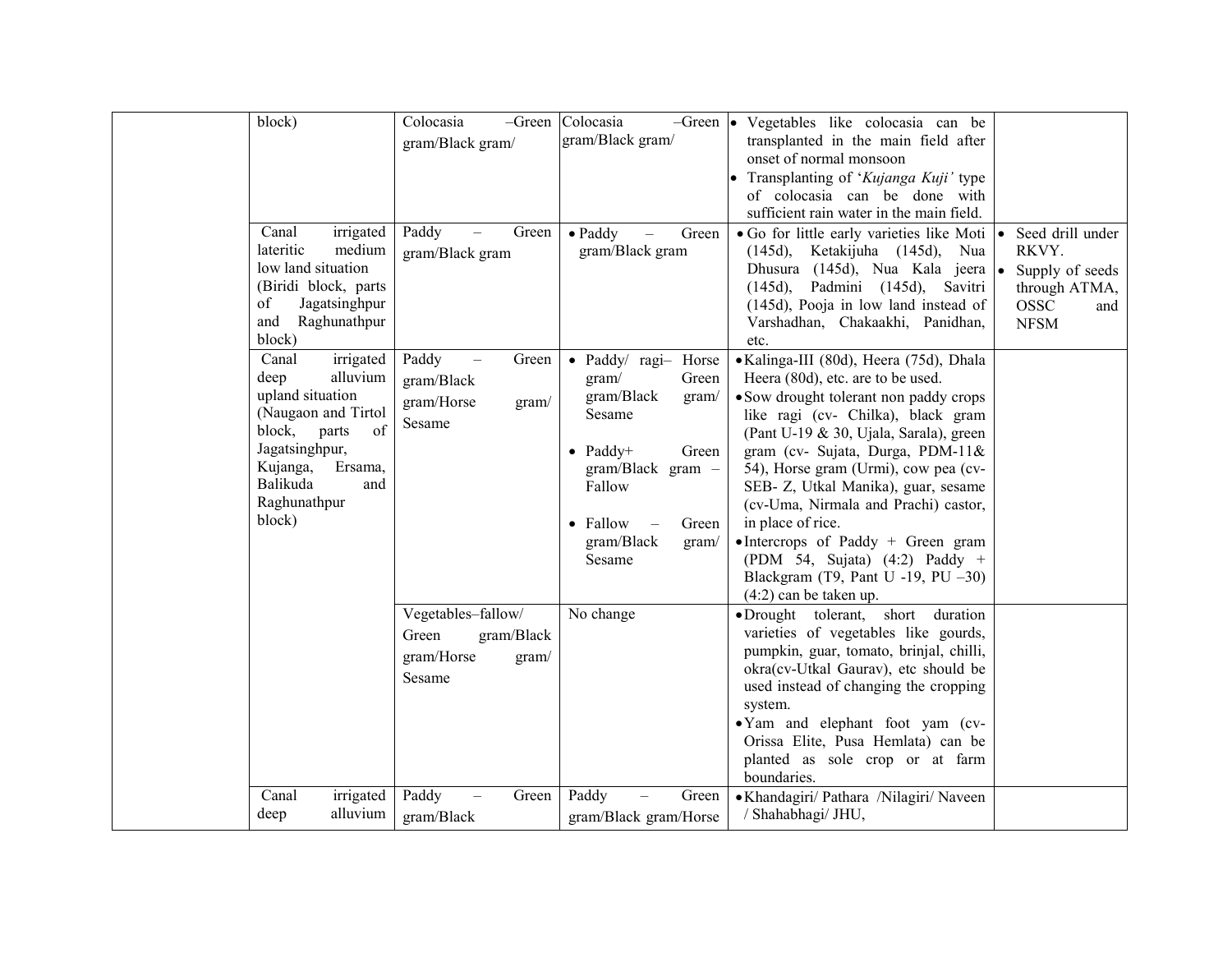| medium<br>land<br>situation<br>(Naugaon and Tirtol)                                                                                                                                                           | gram/Horse<br>gram/<br>Sesame                                 | gram/Sesame | <i>etc.</i> can be taken up instead of<br>Swarna, Pratikshya, Ranidhan, etc. in<br>rainfed areas                                                                                                                                                                           |  |
|---------------------------------------------------------------------------------------------------------------------------------------------------------------------------------------------------------------|---------------------------------------------------------------|-------------|----------------------------------------------------------------------------------------------------------------------------------------------------------------------------------------------------------------------------------------------------------------------------|--|
| block, parts<br>of <sub>l</sub><br>Jagatsinghpur,<br>Kujanga, Ersama,<br>Balikuda<br>and<br>Raghunathpur<br>block)                                                                                            | Colocasia<br>-green<br>gram/black<br>gram/<br>Horse gram      | No change   | • Vegetables like colocasia can be<br>transplanted in the main field after<br>onset of normal monsoon<br>• Transplanting of 'Kujanga Kuji' type<br>of colocassia can be done with<br>sufficient rain water in the main field.                                              |  |
| irrigated<br>Canal<br>alluvium<br>deep<br>medium<br>low land<br>situation<br>(Naugaon and Tirtol)<br>block, parts<br>of<br>Jagatsinghpur,<br>Kujanga,<br>Ersama,<br>Balikuda<br>and<br>Raghunathpur<br>block) | Paddy<br>Green<br>gram/Black<br>gram/Horse<br>gram/<br>Sesame | $-do-$      | • Go for medium duration varieties like<br>Swarna (140d), Pratikshaya (142d),<br>Ranidhan (142d), Surendra (135d),<br>etc. in low land instead of Gayatri,<br>Savitri, Sarala type of varieties in low<br>land and Varshadhan, Chakaakhi,<br>Panidhan, etc. in medium deep |  |

| <b>Condition</b>                                   | <b>Suggested Contingency measures</b>                                                                                |                                       |                                      |                                                                                                                           |                                     |
|----------------------------------------------------|----------------------------------------------------------------------------------------------------------------------|---------------------------------------|--------------------------------------|---------------------------------------------------------------------------------------------------------------------------|-------------------------------------|
|                                                    | <b>Major Farming situation</b>                                                                                       | <b>Normal Crop/cropping</b><br>system | Change in<br>crop/cropping<br>svstem | <b>Agronomic measures</b>                                                                                                 | <b>Remarks</b> on<br>Implementation |
| Non release of<br>water in canals<br>under delayed | Canal irrigated deep alluvium<br>upland situation<br>(Naugaon and Tirtol block,                                      | $Paddy - pulse$                       | No Change                            | Use of high organic matter to<br>moisture<br>in<br>situ.<br>conserve<br>Judicious use of water                            |                                     |
| onset of monsoon<br>in catchment                   | of<br>Jagatsinghpur,<br>parts<br>Kujanga, Ersama, Balikuda<br>and Raghunathpur block)                                | $Paddy - vegetables$                  | $-do-$                               | Dry seeding in nursery bed, Use<br>any other available water source<br>for life saving irrigation -to the<br>nursery bed. |                                     |
|                                                    |                                                                                                                      | Vegetables - vegetables               | No change                            | Nursery are sown after water<br>availability                                                                              | $\overline{\phantom{a}}$            |
|                                                    | Canal irrigated deep alluvium                                                                                        | $\text{Paddy}-\text{pulse}$           | $-do-$                               | SRI method of cultivation                                                                                                 | $\overline{\phantom{0}}$            |
|                                                    | medium land situation<br>(Naugaon and Tirtol block,<br>of<br>Jagatsinghpur,<br>parts<br>Ersama, Balikuda<br>Kujanga, | $Paddy - vegetables$                  | $-do-$                               |                                                                                                                           | $\overline{\phantom{0}}$            |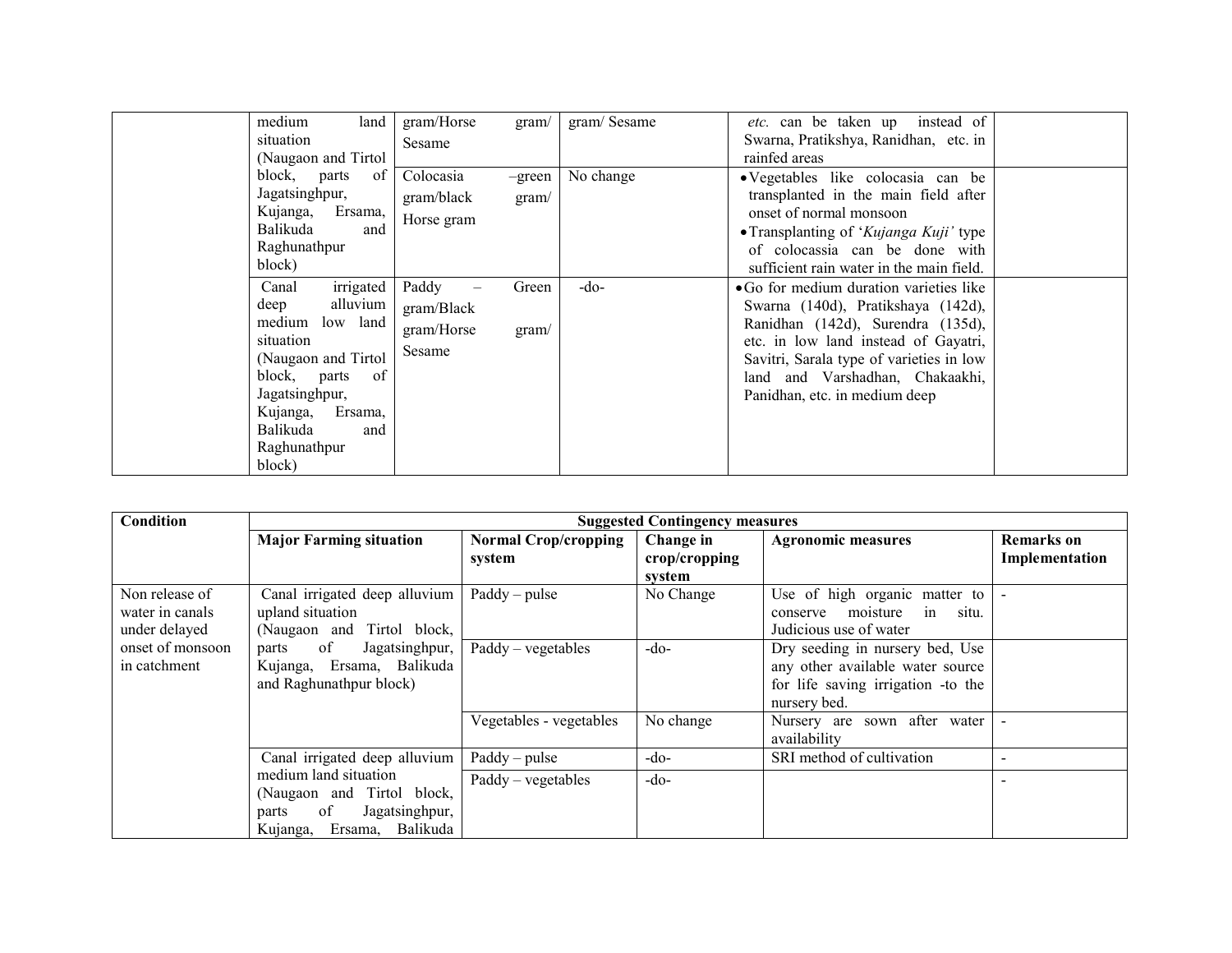| Condition | <b>Suggested Contingency measures</b>                                                                                                                                             |                                       |                                      |                             |                                     |  |  |
|-----------|-----------------------------------------------------------------------------------------------------------------------------------------------------------------------------------|---------------------------------------|--------------------------------------|-----------------------------|-------------------------------------|--|--|
|           | <b>Major Farming situation</b>                                                                                                                                                    | <b>Normal Crop/cropping</b><br>system | Change in<br>crop/cropping<br>svstem | <b>Agronomic measures</b>   | <b>Remarks</b> on<br>Implementation |  |  |
|           | and Raghunathpur block)                                                                                                                                                           |                                       |                                      |                             |                                     |  |  |
|           | Canal irrigated deep alluvium<br>medium low land situation<br>(Naugaon and Tirtol block,<br>Jagatsinghpur,<br>of<br>parts<br>Kujanga, Ersama, Balikuda<br>and Raghunathpur block) | $Paddy - pulse$                       | $-do-$                               | Conserve water in the field |                                     |  |  |

|                                   | <b>Suggested Contingency measures</b>                                                                                                                                             |                                       |                                   |                                                                                                                                          |                                     |  |  |
|-----------------------------------|-----------------------------------------------------------------------------------------------------------------------------------------------------------------------------------|---------------------------------------|-----------------------------------|------------------------------------------------------------------------------------------------------------------------------------------|-------------------------------------|--|--|
| Condition                         | <b>Major Farming situation</b>                                                                                                                                                    | <b>Normal Crop/cropping</b><br>system | Change in<br>crop/cropping system | <b>Agronomic measures</b>                                                                                                                | <b>Remarks</b> on<br>Implementation |  |  |
|                                   | irrigated<br>deep<br>alluvium<br>Canal                                                                                                                                            | $Paddy - pulse$                       | No change                         | Use of<br>high organic<br>matter<br>to<br>conserve<br>in<br>situ.<br>moisture<br>Judicious use of water                                  |                                     |  |  |
| Lack of inflows                   | upland situation<br>(Naugaon and Tirtol block, parts of<br>Jagatsinghpur, Kujanga, Ersama,<br>Balikuda and Raghunathpur block)                                                    | $Paddy - vegetables$                  | $-do-$                            | Dry seeding in nursery<br>bed,<br>Use any other<br>available water source for<br>life saving irrigation to<br>the nursery bed.           |                                     |  |  |
| into tanks due<br>to insufficient |                                                                                                                                                                                   | Vegetables - vegetables               | $-do-$                            | Nursery are sown after<br>water availability                                                                                             |                                     |  |  |
| /delayed onset                    | alluvium<br>irrigated deep<br>Canal                                                                                                                                               | $Paddy - pulse$                       | $-do-$                            | SRI method of cultivation                                                                                                                |                                     |  |  |
| of monsoon                        | medium land situation<br>(Naugaon and Tirtol block, parts of<br>Jagatsinghpur, Kujanga,<br>Ersama,<br>Balikuda and Raghunathpur block)                                            | $Paddy - vegetables$                  | $-do-$                            |                                                                                                                                          |                                     |  |  |
|                                   | irrigated deep<br>alluvium<br>Canal<br>medium low land situation<br>(Naugaon and Tirtol block, parts of<br>Jagatsinghpur, Kujanga,<br>Ersama,<br>Balikuda and Raghunathpur block) | Paddy – pulse                         | $-do-$                            | Conserve water in the<br>field, Apply irrigation in<br>skip row pattern, deficit<br>irrigation, limited area<br>irrigation, mulching etc |                                     |  |  |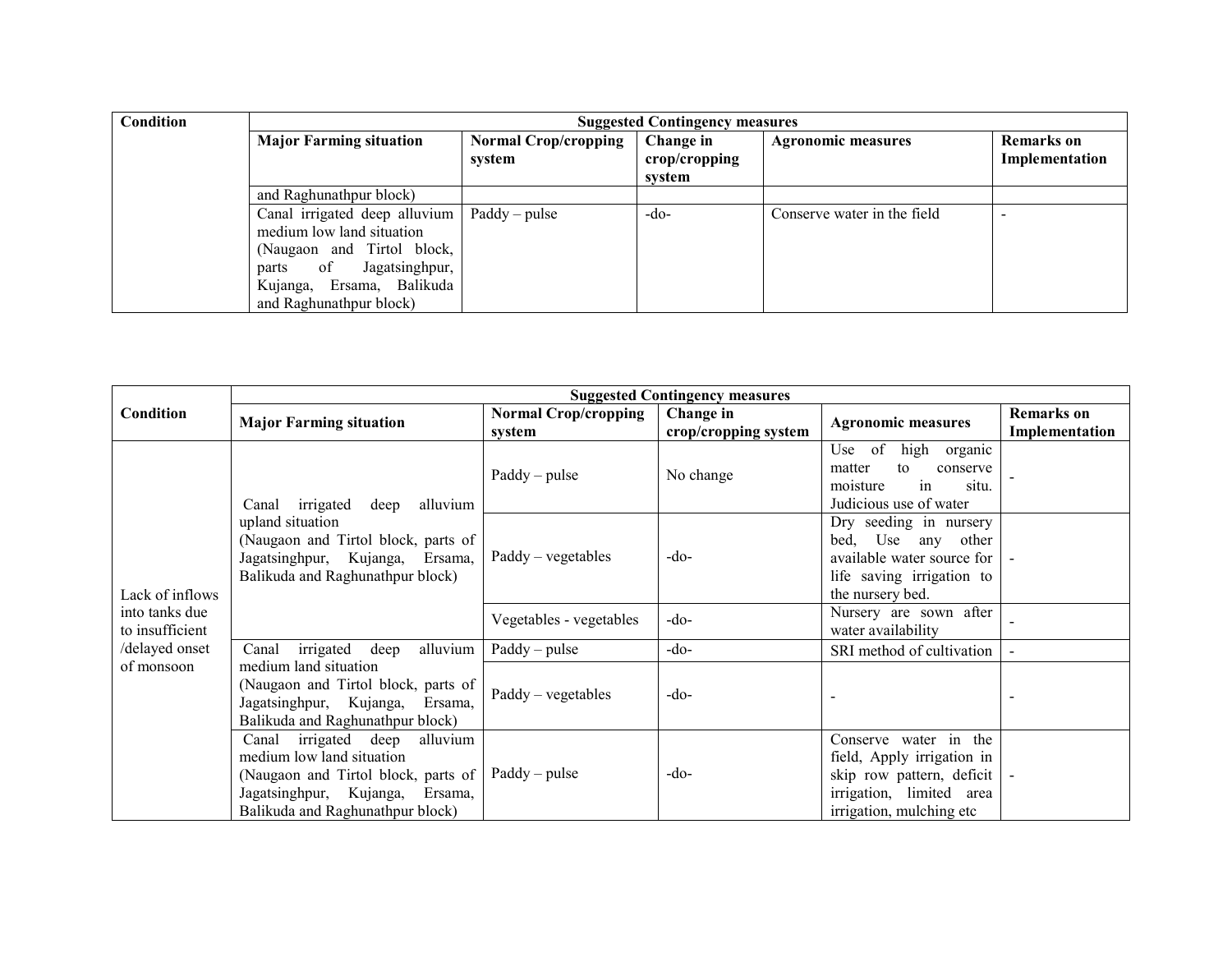| Condition                                                      | <b>Suggested Contingency measures</b>                                                                                                                                                   |                                                 |                                   |                                                                                                                                          |                              |
|----------------------------------------------------------------|-----------------------------------------------------------------------------------------------------------------------------------------------------------------------------------------|-------------------------------------------------|-----------------------------------|------------------------------------------------------------------------------------------------------------------------------------------|------------------------------|
|                                                                | <b>Major Farming situation</b>                                                                                                                                                          | <b>Normal</b><br>Crop/cropping<br>system        | Change in crop/cropping<br>system | <b>Agronomic measures</b>                                                                                                                | Remarks on<br>Implementation |
| Insufficient<br>groundwater<br>recharge due to<br>low rainfall | Canal irrigated deep alluvium<br>upland situation<br>(Naugaon and Tirtol block, parts<br>of<br>Jagatsinghpur,<br>Kujanga,                                                               | $Paddy - pulse$                                 | No change                         | of high organic<br>Use<br>matter<br>to<br>conserve<br>moisture<br>in<br>situ.<br>Judicious use of water                                  |                              |
|                                                                | Balikuda<br>Ersama.<br>and<br>Raghunathpur block)                                                                                                                                       | Paddy<br>$\overline{\phantom{0}}$<br>vegetables | $-do-$                            | Dry seeding in nursery<br>bed, Use any other<br>available water source<br>for life saving irrigation<br>to the nursery bed.              |                              |
|                                                                |                                                                                                                                                                                         | Vegetables<br>vegetables                        | $-do-$                            | Nursery are sown after<br>water availability                                                                                             |                              |
|                                                                | Canal irrigated deep<br>alluvium<br>medium land situation                                                                                                                               | $Paddy - pulse$                                 | $-do$                             | SRI<br>of<br>method<br>cultivation                                                                                                       | $\blacksquare$               |
|                                                                | (Naugaon and Tirtol block, parts<br>Jagatsinghpur,<br>of<br>Kujanga,<br>Ersama,<br>Balikuda<br>and<br>Raghunathpur block)                                                               | Paddy<br>$\overline{\phantom{0}}$<br>vegetables | $-do-$                            |                                                                                                                                          |                              |
|                                                                | Canal irrigated deep alluvium<br>medium low land situation<br>(Naugaon and Tirtol block, parts<br>Jagatsinghpur,<br>of<br>Kujanga,<br>Balikuda<br>Ersama,<br>and<br>Raghunathpur block) | $Paddy - pulse$                                 | $-do-$                            | Conserve water in the<br>field, Apply irrigation in<br>skip row pattern, deficit<br>irrigation, limited area<br>irrigation, mulching etc |                              |

### 2.2 Unusual rains (untimely, unseasonal etc) (for both rainfed and irrigated situations):

| <b>Condition</b>         | Suggested contingency measure                        |                        |                     |                                      |
|--------------------------|------------------------------------------------------|------------------------|---------------------|--------------------------------------|
| Continuous high rainfall | Vegetative stage                                     | <b>Flowering stage</b> | Crop maturity stage | Post harvest                         |
| in a short               |                                                      |                        |                     |                                      |
| span leading to water    |                                                      |                        |                     |                                      |
| logging                  |                                                      |                        |                     |                                      |
|                          | Drainage of Excess water from the Drainage of excess |                        | Harvesting<br>at    | Safe storage $\&$ room drying of     |
| Paddy                    | field.                                               | water                  | physiological       | viviparous<br>prevent<br>seeds<br>to |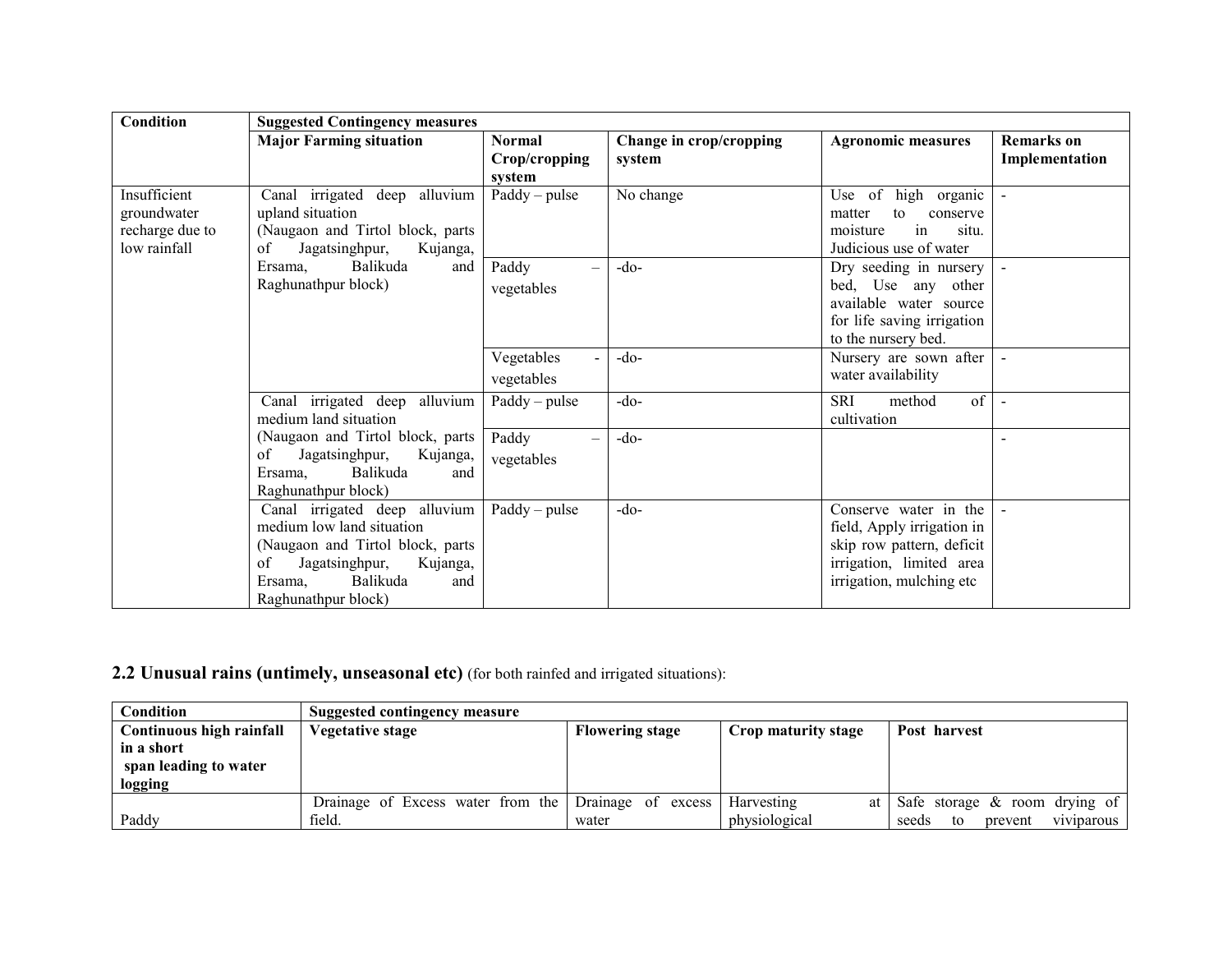|                                                      | Gap filling in damaged vacant space                    |                       | maturity                                      | possible<br>germination<br>and<br>any     |
|------------------------------------------------------|--------------------------------------------------------|-----------------------|-----------------------------------------------|-------------------------------------------|
|                                                      | either by new seedlings of same variety                |                       |                                               | damage                                    |
|                                                      | remaining in hand after transplanting or               |                       |                                               |                                           |
|                                                      | Seedlings of the other variety or by                   |                       |                                               |                                           |
|                                                      | splitting of the existing seedlings.                   |                       |                                               |                                           |
|                                                      | Prophylactic spray to reduce any                       |                       |                                               |                                           |
|                                                      | possible pest damage,                                  |                       |                                               |                                           |
|                                                      | Cultivate sub-1 varieties of Swarna and                |                       |                                               |                                           |
|                                                      | Sarala in the next year                                |                       |                                               |                                           |
| Pulse                                                | Drainage of excess water                               | Drainage              | Harvesting<br>at<br>physiological<br>maturity | Safe storage $\&$ room drying of<br>seeds |
| Horticulture                                         |                                                        |                       |                                               |                                           |
| Coconut                                              | Drainage, earthing up                                  | Drainage,<br>earthing | Drainage, earthing up,                        |                                           |
|                                                      |                                                        | Prophylactic<br>up,   |                                               |                                           |
|                                                      |                                                        | spray                 |                                               |                                           |
| Banana                                               | -do-                                                   | $-do-$                | $-do-$                                        | Quick dispose / sale                      |
| Mango                                                | $-do-$                                                 | $-do-$                | $-do$                                         | $-do-$                                    |
| Vegetables                                           | Drainage, Gap filling, earthing up                     | $-do-$                | $-do-$                                        | $-do-$                                    |
| Heavy rainfall with high speed winds in a short span |                                                        |                       |                                               |                                           |
| Paddy                                                | Gap filling,                                           | Drainageof<br>excess  | Harvesting<br>at                              | Safe storage $\&$ room drying of          |
|                                                      | Prophylactic spray,                                    | water                 | physiological                                 | seeds                                     |
|                                                      | Use dwarf varieties in those areas                     | Apply<br>potassic     | maturity                                      |                                           |
|                                                      | Apply potassic fertilizer                              | fertilizer            |                                               |                                           |
| Horticulture                                         |                                                        |                       |                                               |                                           |
| Coconut                                              | Drainage, earthing up                                  | earthing<br>Drainage, | Drainage, earthing up,                        |                                           |
|                                                      |                                                        | Prophylactic<br>up,   |                                               |                                           |
|                                                      |                                                        | spray                 |                                               |                                           |
| Banana                                               | Drainage, earthing up,                                 | -do-                  | $-do-$                                        | $-do-$                                    |
|                                                      | Wind breaks on north side                              |                       |                                               |                                           |
| Mango                                                | $-do-$                                                 | $-do-$                | $-do$                                         | $-do$ -                                   |
| Vegetables                                           | Drainage, Gap filling, earthing up                     | $-do-$                | $-do$                                         | $-do-$                                    |
|                                                      | Outbreak of pests and diseases due to unseasonal rains |                       |                                               |                                           |
| Paddy                                                | Drainages, prophylactic and curative                   | Drainage<br>and       | Harvesting at maturity                        | Shifting of harvested grains to           |
|                                                      | sprays                                                 | curative sprays       |                                               | safer place                               |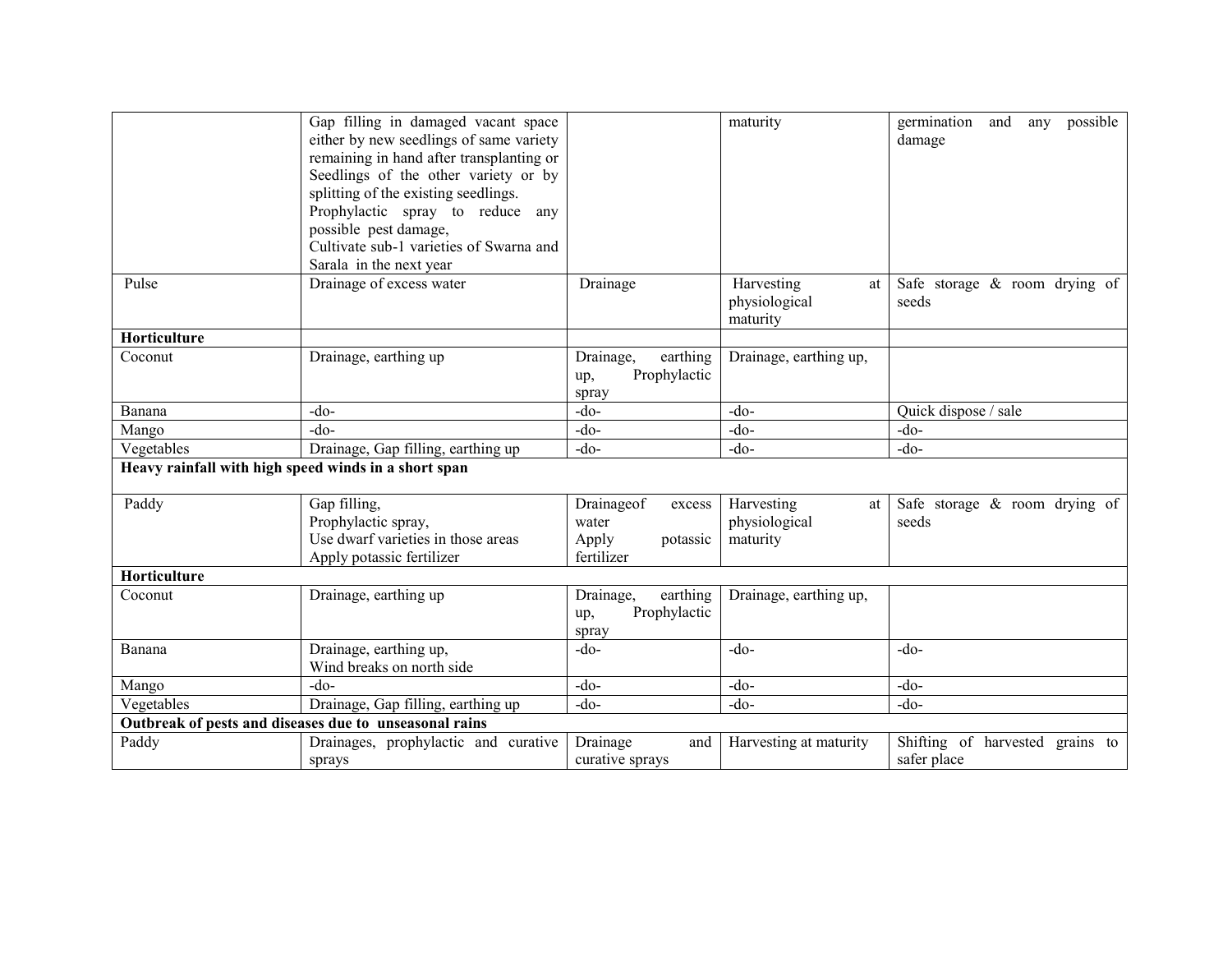### 2.3 Floods:

| Condition                                             | <b>Suggested contingency measures</b>                                                                            |                                                                                                                                                                                              |                                       |                                                                  |
|-------------------------------------------------------|------------------------------------------------------------------------------------------------------------------|----------------------------------------------------------------------------------------------------------------------------------------------------------------------------------------------|---------------------------------------|------------------------------------------------------------------|
| <b>Transient water logging/</b><br>partial inundation | Seedling / nursery stage                                                                                         | <b>Vegetative stage</b>                                                                                                                                                                      | <b>Reproductive stage</b>             | At harvest                                                       |
| Paddy                                                 | Drainage of standing water<br>Avoid nitrogenous fertilizer<br>application                                        | Drainage of standing water<br>Avoid nitrogenous fertilizer<br>application                                                                                                                    | Drainage apply potassic<br>fertilizer | Drying<br>of<br>produce<br>$\&$<br>threshing with power thresher |
| Horticulture                                          |                                                                                                                  |                                                                                                                                                                                              |                                       |                                                                  |
| Coconut                                               | Drainage of standing water                                                                                       | Drainage of standing water                                                                                                                                                                   | Drainage of standing<br>water         |                                                                  |
| Banana                                                | $-do-$                                                                                                           | $-do-$                                                                                                                                                                                       | $-do-$                                | Quick dispose / sale                                             |
| Mango                                                 | $-do$                                                                                                            | $-do-$                                                                                                                                                                                       | $-do-$                                | $-do-$                                                           |
| Vegetables                                            | Drainage of standing water,<br>Prophylactic spray                                                                | $-do$                                                                                                                                                                                        | $-do-$                                | $-do-$                                                           |
| Continuous submergence for more than 2 days           |                                                                                                                  |                                                                                                                                                                                              |                                       |                                                                  |
| Paddy                                                 | Drainage, new nursery, SRI<br>in<br>main<br>field,<br>planting<br>Prophylactic spray<br>Use excess potash        | filling<br>Drainage,<br>gap<br>by<br>splitting existing plants<br>seeding pre-germinated seeds /<br>Transplanting<br>over<br>aged<br>seedlings, adoption of sub-1<br>type of paddy varieties | Drainage                              | produce<br>of<br>Drying<br>$\&$<br>threshing with power thresher |
| Horticulture                                          |                                                                                                                  |                                                                                                                                                                                              |                                       |                                                                  |
| Coconut                                               | Drainage of standing water                                                                                       | Drainage of standing water                                                                                                                                                                   | Drainage of standing<br>water         |                                                                  |
| Banana                                                | $-do$                                                                                                            | $-do$                                                                                                                                                                                        | $-do-$                                | Quick dispose / sale                                             |
| Mango                                                 | -do-                                                                                                             | $-do$                                                                                                                                                                                        | $-do-$                                | $-do-$                                                           |
| Vegetables                                            | Drainage of standing water,<br>Prophylactic spray                                                                | $-do$                                                                                                                                                                                        | $-do-$                                | $-do-$                                                           |
| Sea water intrusion                                   |                                                                                                                  |                                                                                                                                                                                              |                                       |                                                                  |
| Paddy                                                 | Drainage of use water $\&$<br>washing<br>out of<br>salt<br>by<br>flooding sweet water from<br>canal / STW / tank | filling<br>Drainage,<br>by<br>gap<br>existing plants<br>splitting<br>seeding pre-germinated seeds /<br>Transplanting<br>over<br>aged<br>seedlings                                            | Drainage                              | physiological<br>Harvest<br>at<br>maturity stage                 |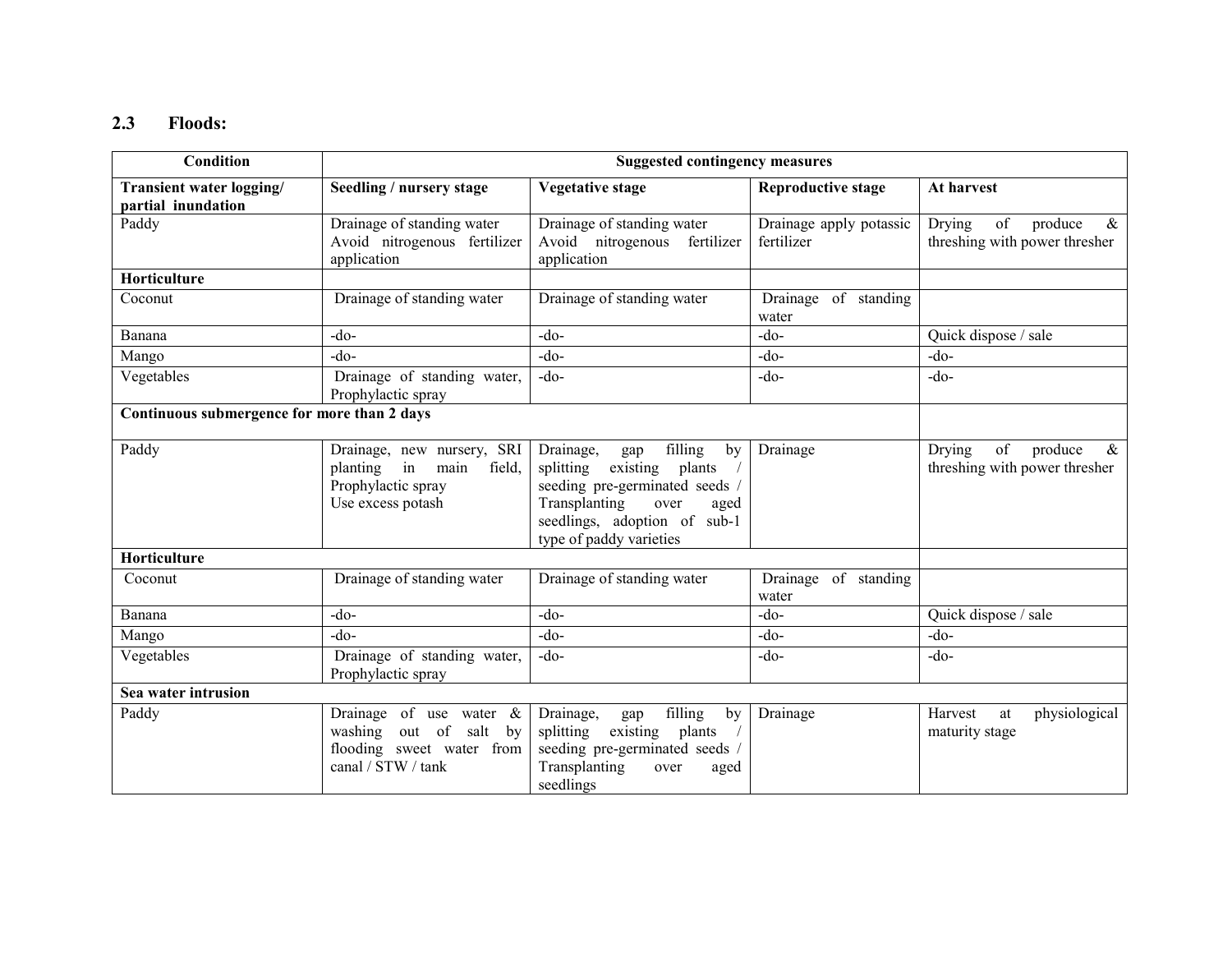### 2.4 Extreme events: Heat wave / Cold wave/Frost/ Hailstorm /Cyclone

| <b>Extreme event type</b> | <b>Suggested contingency measure</b>                                              |                                                                |                                                                                                                             |                                                                                                      |
|---------------------------|-----------------------------------------------------------------------------------|----------------------------------------------------------------|-----------------------------------------------------------------------------------------------------------------------------|------------------------------------------------------------------------------------------------------|
|                           | Seedling / nursery stage                                                          | <b>Vegetative stage</b>                                        | <b>Reproductive stage</b>                                                                                                   | At harvest                                                                                           |
| <b>Heat Wave</b>          |                                                                                   |                                                                |                                                                                                                             |                                                                                                      |
| Paddy                     | Spraying of water, live fence<br>barrier,                                         | Irrigate the field with<br>sufficient water                    | Keep sufficient water in the<br>field.<br>Spray water to avoid chaff<br>seeds/grains                                        | Harvest at physiological maturity<br>stage to avoid crop damage due to<br>excessive heat             |
| Pulse                     | Irrigate the crop field to avoid<br>water stress                                  | Irrigate the crop                                              | Irrigate the crop and spray<br>water if necessary,<br>provide live barrier to break<br>the heat wind                        | Harvest early and keep in field for<br>one day only to avoid shattering<br>of grains in field itself |
| Horticulture              |                                                                                   |                                                                |                                                                                                                             |                                                                                                      |
| Coconut                   | Shading with shade net                                                            | Wind break on north<br>side, Water channels<br>around the crop | Wind break on north side,<br>Water channels around the<br>crop,<br>Spraying of water                                        |                                                                                                      |
| Banana                    | $-do-$                                                                            | $-do$                                                          | $-do-$                                                                                                                      | Quick dispose / sale                                                                                 |
| Mango                     | $-do$                                                                             | $-do-$                                                         | $-do-$                                                                                                                      | $-do$                                                                                                |
| Vegetables                | $-do$                                                                             | $-do-$                                                         | $-do-$                                                                                                                      | $-do-$                                                                                               |
| Cold wave                 | Not applicable                                                                    |                                                                |                                                                                                                             |                                                                                                      |
| Horticulture              |                                                                                   |                                                                |                                                                                                                             |                                                                                                      |
| Coconut                   | Shading with shade net                                                            | Wind break on north<br>side, Water channels<br>around the crop | Wind break on north side.<br>Water channels around the<br>crop,<br>Spraying of water                                        |                                                                                                      |
| Banana                    | $-do$                                                                             | $-do-$                                                         | $-do-$                                                                                                                      | Quick dispose / sale                                                                                 |
| Mango                     | -do-                                                                              | $-do-$                                                         | $-do-$                                                                                                                      | $-do$                                                                                                |
| Vegetables                | $-do$                                                                             | $-do-$                                                         | $-do-$                                                                                                                      | $-do$                                                                                                |
| Frost                     |                                                                                   |                                                                |                                                                                                                             |                                                                                                      |
| Paddy                     | Remove excess water and<br>expose the beds to sun                                 | Apply water to filed to<br>avoid frost bite                    | Apply water to the field and set<br>fire around the field to avoid<br>damage, prophylactic spray to<br>avoid pest out break | Harvest and store the grains in<br>safer place after room drying                                     |
| Pulse                     | Apply sufficient water to the field<br>to maintain the latent heat of the<br>crop | Apply excess water to<br>the field                             | Maintain moisture and apply<br>smoke in and around the field.                                                               | Harvest the produce and transfer<br>it from the frost exposure                                       |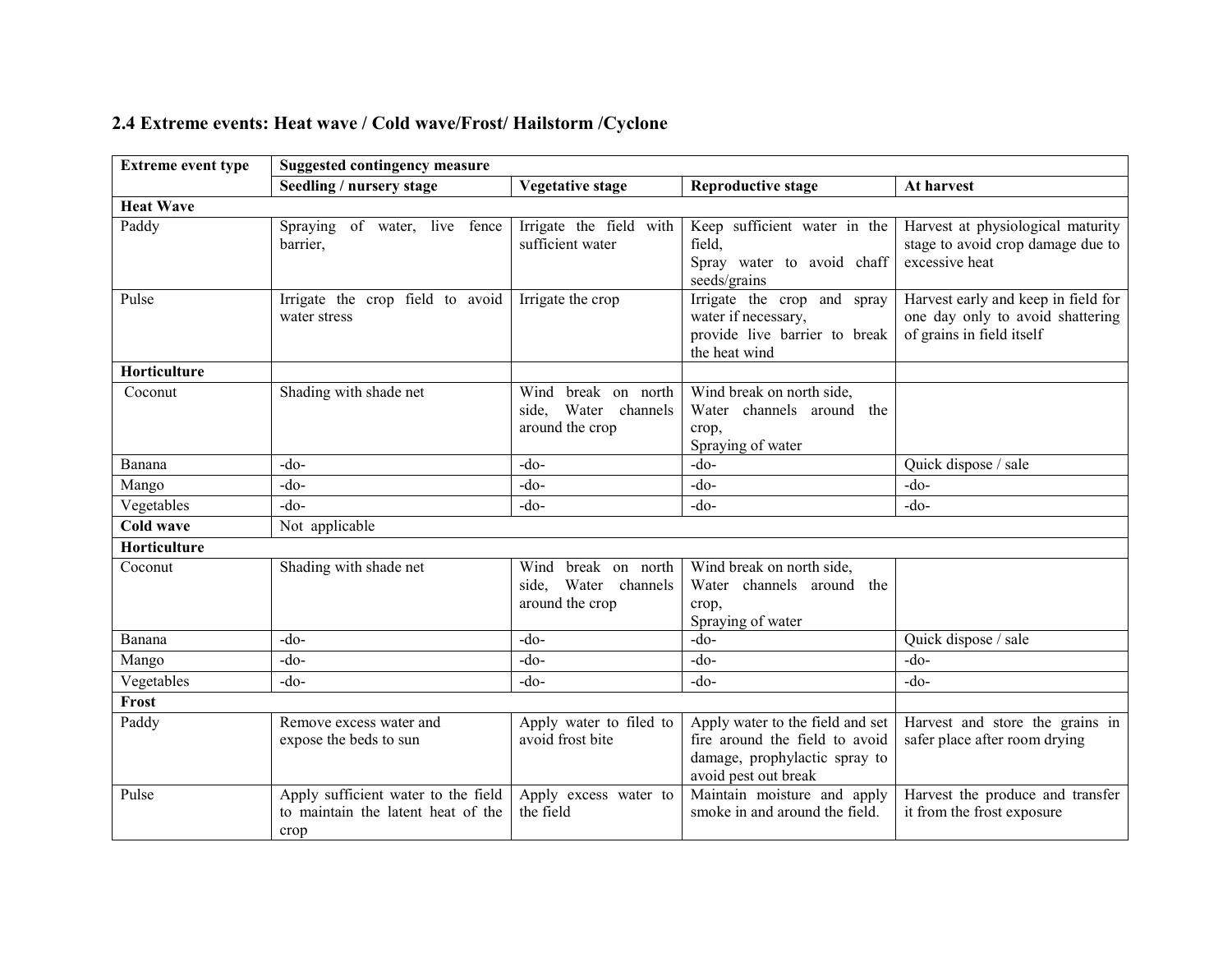| <b>Horticulture</b> |                                                                                                                           |                                                                                                                                                   |                                                                                                                                                                                                                                                  |                                                                                      |
|---------------------|---------------------------------------------------------------------------------------------------------------------------|---------------------------------------------------------------------------------------------------------------------------------------------------|--------------------------------------------------------------------------------------------------------------------------------------------------------------------------------------------------------------------------------------------------|--------------------------------------------------------------------------------------|
| <b>Hailstorm</b>    |                                                                                                                           |                                                                                                                                                   |                                                                                                                                                                                                                                                  |                                                                                      |
| Paddy               | Cover the beds with polythene or<br>paddy straw, sow extra seeds in<br>sufficient quantity to mitigate the<br>field needs | Split apart the remaining<br>seedlings and fill up the<br>gap or transplant some<br>extra seedlings                                               | Avoid lodging and trailing type<br>of paddy varieties, Varieties<br>with serpentine movement<br>ability are better adopted in the<br>field to reequip the damage<br>afterwards with new shoots<br>coming out from the nodes<br>touching the soil | Collect the harvest produce and<br>store in safe place with or without<br>sun drying |
| Pulse               | Sow some extra seeds if a major<br>portion is lost due to hail storm                                                      | Mixed crop provides<br>better protection against<br>total crop failure                                                                            | Go for fodder cultivation to<br>avoid total crop loss                                                                                                                                                                                            |                                                                                      |
| Horticulture        |                                                                                                                           |                                                                                                                                                   |                                                                                                                                                                                                                                                  |                                                                                      |
| Cyclone             |                                                                                                                           |                                                                                                                                                   |                                                                                                                                                                                                                                                  |                                                                                      |
| Paddy               | Drainage of excess water in dapog<br>nursery method, SRI planting in<br>main field                                        | Gap filling by splitting<br>existing plant /<br>direct<br>seeding<br>of<br>pre-<br>germinated<br>seed,<br><b>IPDM</b><br>prophylactic<br>measures | • Drainage of excess water,<br>$\bullet$ Prophylactic<br><b>IPDM</b><br>measures                                                                                                                                                                 | Drainage & harvesting of rice                                                        |
| <b>Horticulture</b> |                                                                                                                           |                                                                                                                                                   |                                                                                                                                                                                                                                                  |                                                                                      |

## 2.5 Contingent strategies for Livestock, Poultry & Fisheries 2.5.1 Livestock

|                               | <b>Suggested contingency measures</b>          |                                 |                                          |
|-------------------------------|------------------------------------------------|---------------------------------|------------------------------------------|
|                               | <b>Before the event</b>                        | During the event                | After the event                          |
| <b>Drought</b>                |                                                |                                 |                                          |
| Feed and fodder availability  | Stock procured by farmers                      | Stock procured by farmers       | Stock<br>by<br>procured<br>farmers       |
| Drinking water                | Natural resources $\&$ ponds $\&$ river etc.   | Tube well, bore well & ponds    | Tube well, bore well etc.                |
| Health and disease management | Manage by local veterinary, Lis, VI & Gomitras | Manage by local veterinary, Lis | Manage<br>local<br>by<br>veterinary, Lis |
| <b>Floods</b>                 |                                                |                                 |                                          |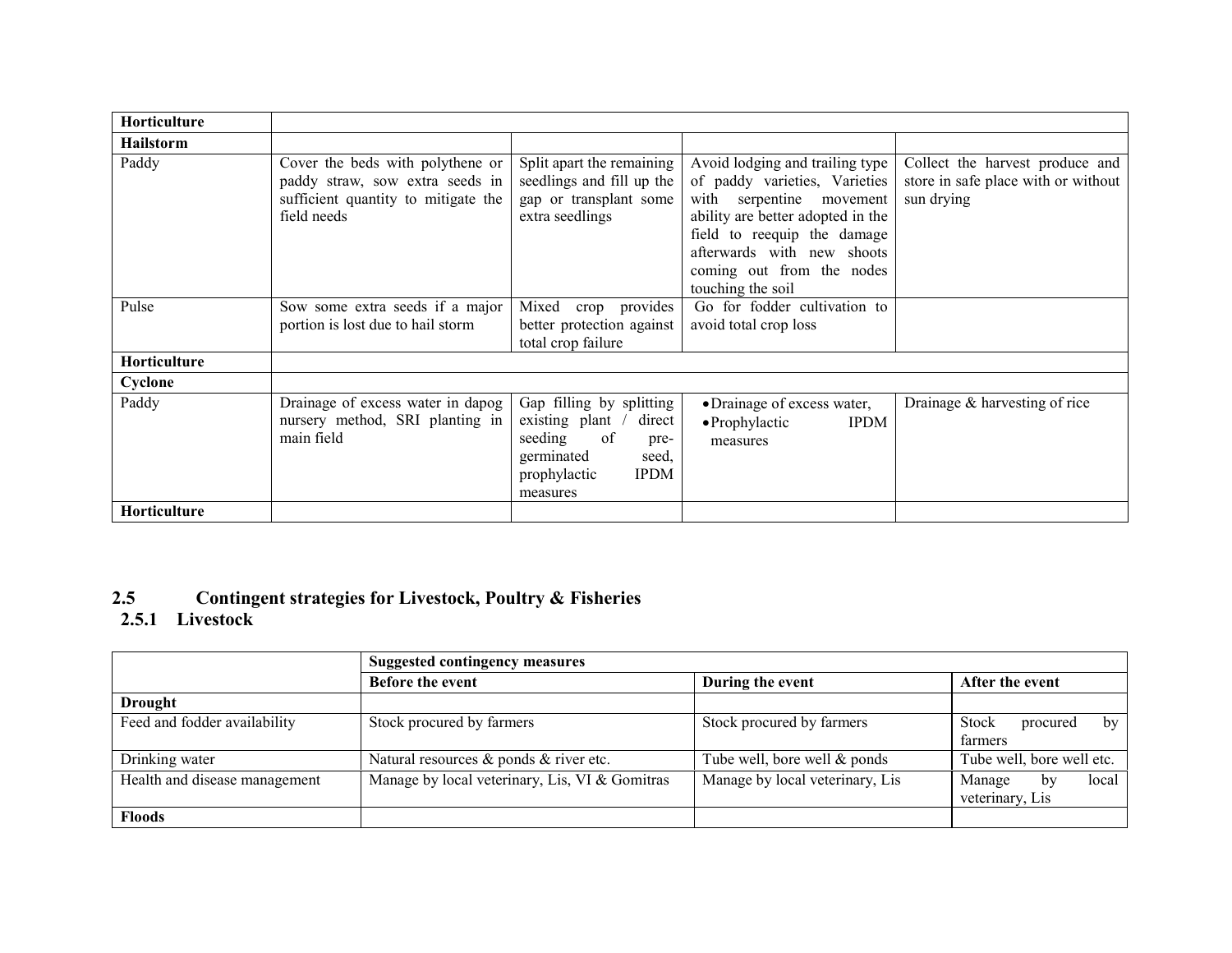| Feed and fodder availability   |                                                                           | There is provision of supply cattle<br>feed.<br>Kunda and fodder to affected animals<br>after occurrence of event |                                                                                    |
|--------------------------------|---------------------------------------------------------------------------|-------------------------------------------------------------------------------------------------------------------|------------------------------------------------------------------------------------|
| Drinking water                 | Manage by local veterinary, Lis, VI & Gomitras                            | There is provision of supply cattle<br>feed,<br>Kunda and fodder to affected animals<br>after occurrence of event |                                                                                    |
| Health and disease management  | Managed by Veterinary & para veterinary of<br>Animal Husbandry department | $\&$<br>Managed by Veterinary<br>para<br>veterinary of Animal Husbandry<br>department                             | Managed by Veterinary<br>& para veterinary of<br>Animal<br>Husbandry<br>department |
| Cyclone                        |                                                                           |                                                                                                                   |                                                                                    |
| Feed and fodder availability   |                                                                           |                                                                                                                   |                                                                                    |
| Drinking water                 | $-do-$                                                                    | $-do$                                                                                                             | Managed by Veterinary<br>& para veterinary of<br>Animal<br>Husbandry<br>department |
| Health and disease management  | $-do-$                                                                    | $-do-$                                                                                                            | Managed by Veterinary<br>& para veterinary of<br>Animal<br>Husbandry<br>department |
| Heat wave and cold wave        |                                                                           |                                                                                                                   |                                                                                    |
| Shelter/environment management |                                                                           |                                                                                                                   |                                                                                    |
| Health and disease management  | Local veterinary & Para veterinary                                        | Local veterinary & Para veterinary                                                                                | Local veterinary & Para<br>veterinary                                              |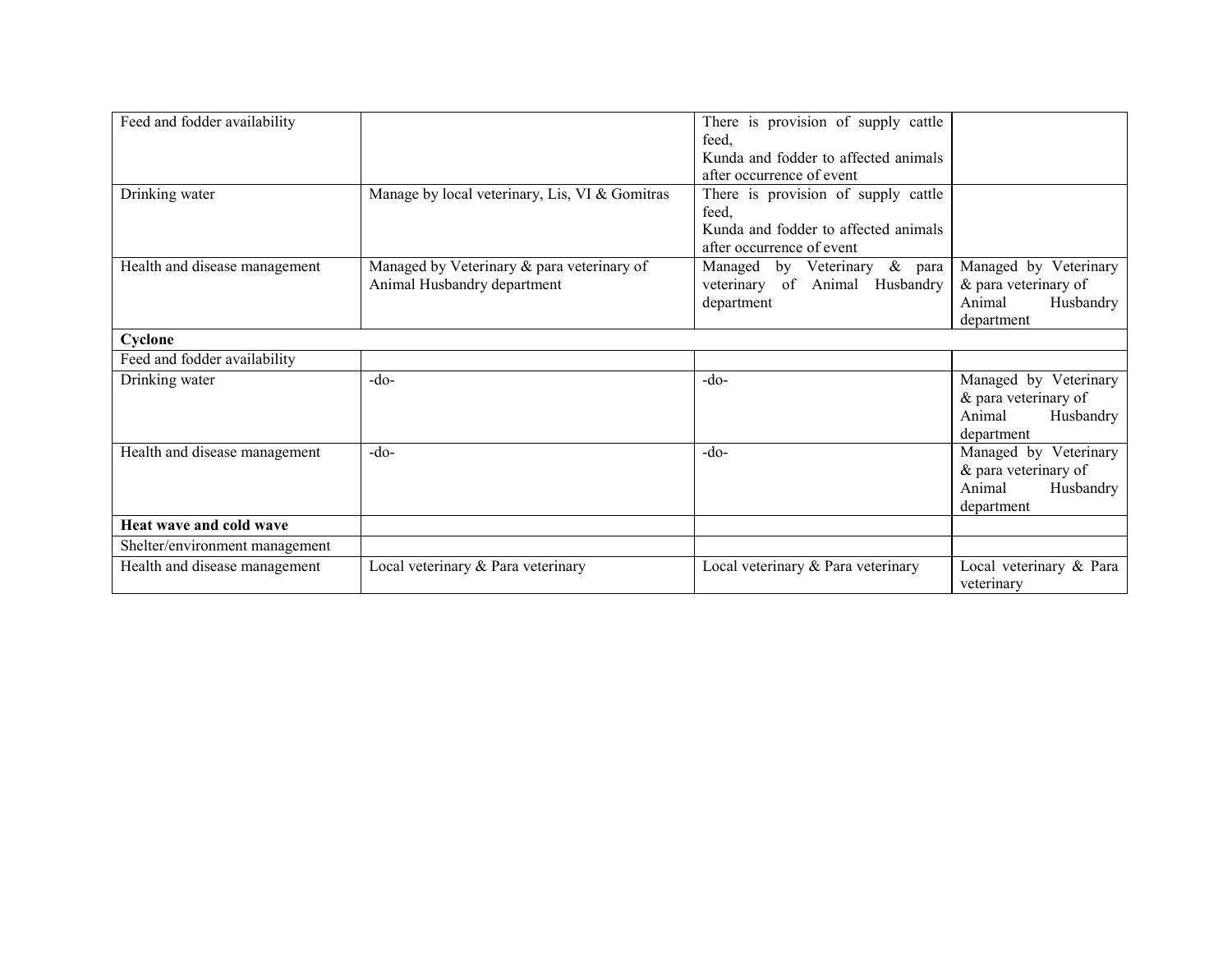### 2.5.2 Poultry

|                                   | <b>Suggested contingency measures</b>                                                                                                     |                                                                                                                            |                                                                                                                                                | Convergence/linkages with<br>ongoing programs, if any  |
|-----------------------------------|-------------------------------------------------------------------------------------------------------------------------------------------|----------------------------------------------------------------------------------------------------------------------------|------------------------------------------------------------------------------------------------------------------------------------------------|--------------------------------------------------------|
|                                   | <b>Before the event</b>                                                                                                                   | During the event                                                                                                           | After the event                                                                                                                                |                                                        |
| <b>Drought</b>                    |                                                                                                                                           |                                                                                                                            |                                                                                                                                                |                                                        |
| Shortage of feed<br>ingredients   | Store locally available feed like<br>rice husk, chaffs, low cost dry<br>fish, prophylactic vaccination,<br>storage of safe drinking water | Protection against direct<br>damage due to excessive<br>heat and water shortage,<br>provide water                          | Protection measures to avoid<br>dehydration and sun/het<br>scald., spray water in and<br>around the unit, provide<br>sufficient food and water | Farmers training in KVK,<br>ATMA and libne departmebts |
| Drinking water                    | Digging of bore well                                                                                                                      |                                                                                                                            |                                                                                                                                                |                                                        |
| Health and disease<br>management  |                                                                                                                                           |                                                                                                                            |                                                                                                                                                |                                                        |
| <b>Floods</b>                     |                                                                                                                                           |                                                                                                                            |                                                                                                                                                |                                                        |
| Shortage of feed<br>ingredients   | Safe storage to avoid damage due<br>to flood                                                                                              | Provide disinfected<br>water                                                                                               | Provide dried feed without<br>fungal growth                                                                                                    | Farmers training in KVK,<br>ATMA and libne departmebts |
| Drinking water                    | Disinfection of tank, digging of<br>bore well                                                                                             |                                                                                                                            |                                                                                                                                                |                                                        |
| Health and disease<br>management  | Prophylactic medication                                                                                                                   |                                                                                                                            | Take immediate medication<br>in case of disease out break<br>and press on the sanitation to<br>check disease spread.                           |                                                        |
| Cyclone                           |                                                                                                                                           |                                                                                                                            |                                                                                                                                                |                                                        |
| Shortage of feed<br>ingredients   | Keep in safe storage                                                                                                                      |                                                                                                                            |                                                                                                                                                |                                                        |
| Drinking water                    | Store sufficient drinking water                                                                                                           | Disinfected water<br>supply                                                                                                | Disinfect the water and give<br>then for drinking                                                                                              |                                                        |
| Health and disease<br>management  |                                                                                                                                           | Medication to avoid<br>loose motion                                                                                        |                                                                                                                                                |                                                        |
| Heat wave and cold wave           |                                                                                                                                           |                                                                                                                            |                                                                                                                                                |                                                        |
| Shelter/environment<br>management | Protect the unit by providing<br>barrier around the farm                                                                                  | Give sufficient water and<br>roof covering to<br>maintain inside cool.<br>heat bulbs are used to<br>heat the brood chamber | Provide sufficient water                                                                                                                       |                                                        |
| Health and disease<br>management  |                                                                                                                                           |                                                                                                                            | Take adequate step to avoid<br>moratlity                                                                                                       |                                                        |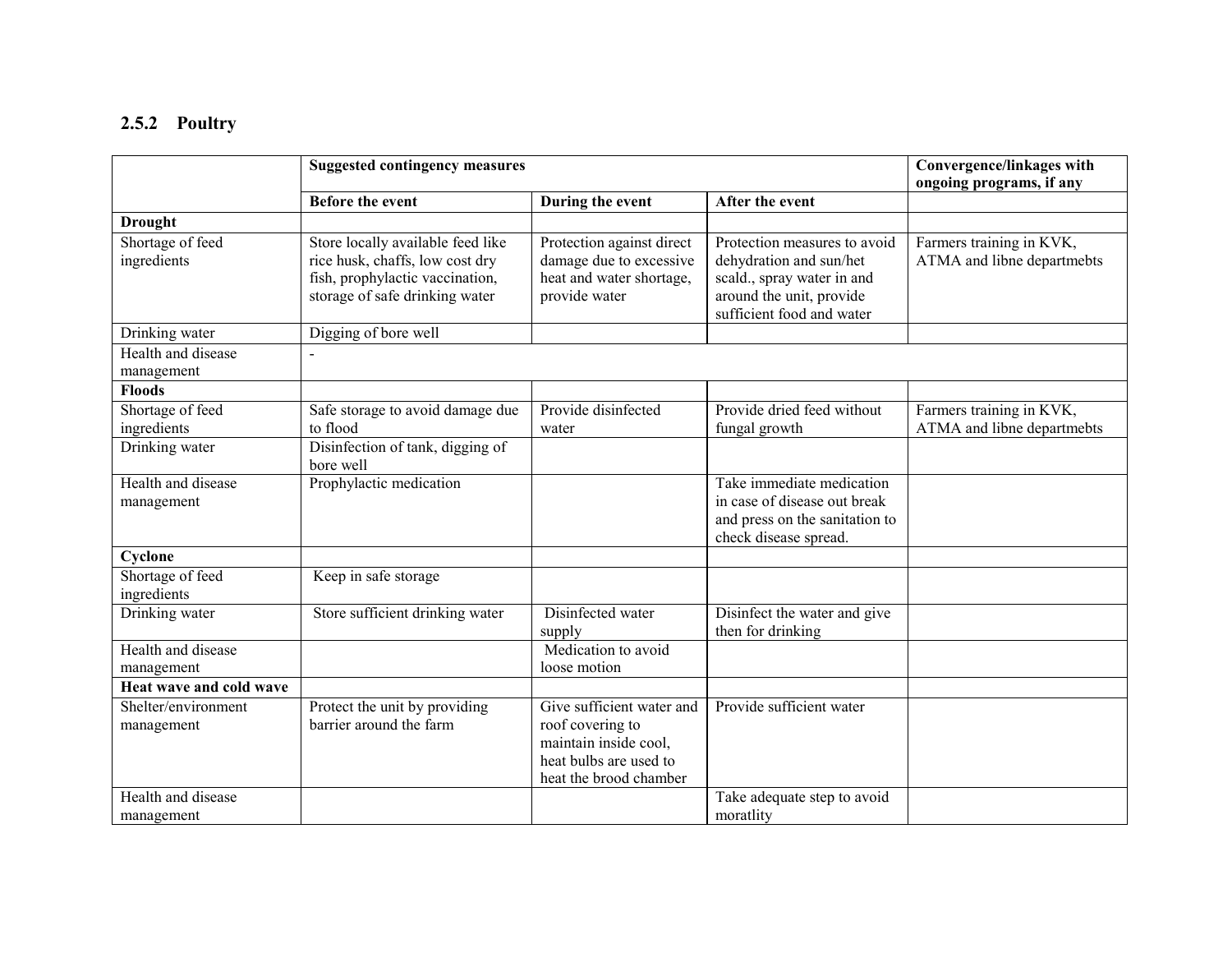### 2.5.3 Fisheries/ Aquaculture

|                                                                                             | <b>Suggested contingency measures</b>                                |                                                                 |                                  |
|---------------------------------------------------------------------------------------------|----------------------------------------------------------------------|-----------------------------------------------------------------|----------------------------------|
|                                                                                             | <b>Before the event</b>                                              | During the event                                                | After the event                  |
| 1) Drought                                                                                  |                                                                      |                                                                 |                                  |
| A. Capture                                                                                  |                                                                      |                                                                 |                                  |
| Marine                                                                                      |                                                                      |                                                                 |                                  |
| Inland                                                                                      |                                                                      |                                                                 |                                  |
| (i) Shallow water depth due to<br>insufficient rains/inflow                                 |                                                                      |                                                                 |                                  |
| (ii) Changes in water quality                                                               |                                                                      |                                                                 |                                  |
| <b>B.</b> Aquaculture                                                                       |                                                                      |                                                                 |                                  |
| (i) Shallow water in ponds due to<br>insufficient rains/inflow                              | Addition of water from other sources<br>i.<br>Fish harvesting<br>ii. |                                                                 | Excavation of pond               |
| (ii) Impact of salt load build up in<br>ponds / change in water quality                     | $-do-$                                                               |                                                                 | $-do-$                           |
| 2) Floods                                                                                   |                                                                      |                                                                 |                                  |
| A. Capture                                                                                  |                                                                      |                                                                 |                                  |
| Marine                                                                                      |                                                                      |                                                                 |                                  |
| Inland                                                                                      |                                                                      |                                                                 |                                  |
| (i) No. of boats / nets/damaged                                                             |                                                                      |                                                                 |                                  |
| (ii) No.of houses damaged                                                                   |                                                                      |                                                                 |                                  |
| (iii) Loss of stock                                                                         |                                                                      |                                                                 |                                  |
| (iv) Changes in water quality                                                               |                                                                      |                                                                 |                                  |
| (v) Health and diseases                                                                     |                                                                      |                                                                 |                                  |
| <b>B.</b> Aquaculture                                                                       |                                                                      |                                                                 |                                  |
| (i) Inundation with flood water                                                             | Increase the height of pond dyke                                     | Escaping the fish by using net as a<br>fence<br>Fish harvesting | Increase the height of pond dyke |
| (ii) Water contamination and changes<br>in water quality                                    | Use of lime<br>Exchange of water<br>Repairing of pond dyke           | Use of lime                                                     | Repairing of pond dyke           |
| (iii) Health and diseases                                                                   | Use of lime                                                          | Use of lime & medicine                                          | Exchange of water                |
| (iv) Loss of stock and inputs (feed,<br>chemicals etc)<br>(v) Infrastructure damage (pumps, |                                                                      |                                                                 |                                  |
|                                                                                             |                                                                      |                                                                 |                                  |